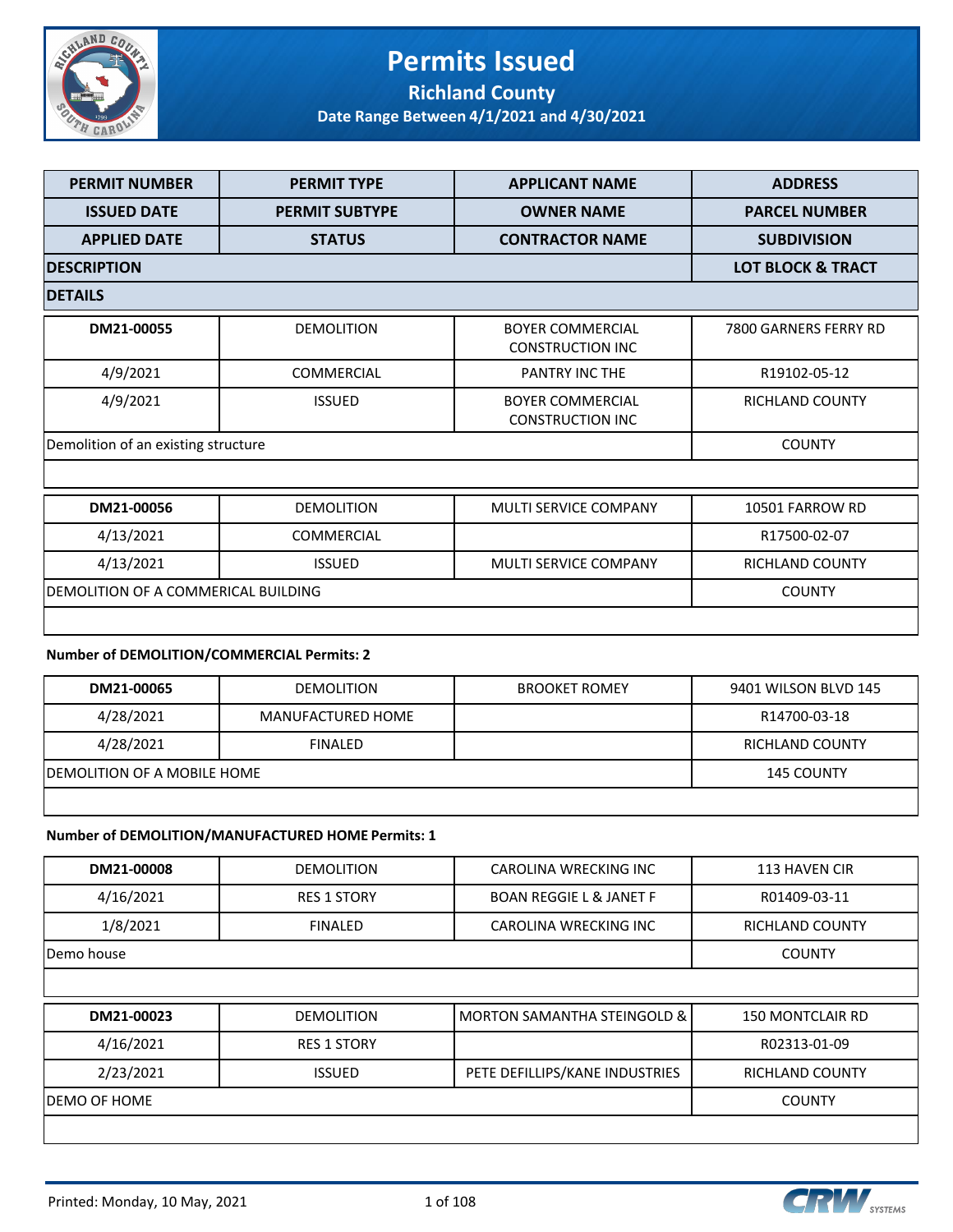

**Richland County**

| DM21-00046                                  | <b>DEMOLITION</b>  | <b>CORLEY CONSTRUCTION CO LLC</b>                         | 1551 ELMTREE RD        |
|---------------------------------------------|--------------------|-----------------------------------------------------------|------------------------|
| 4/2/2021                                    | <b>RES 1 STORY</b> | <b>WRIGHT CHARLIE JR</b>                                  | R19203-12-07           |
| 3/31/2021                                   | <b>ISSUED</b>      | CORLEY CONSTRUCTION CO LLC                                | RICHLAND COUNTY        |
|                                             |                    |                                                           | <b>COUNTY</b>          |
|                                             |                    |                                                           |                        |
| DM21-00049                                  | <b>DEMOLITION</b>  | <b>CORLEY CONSTRUCTION CO LLC</b>                         | 429 ROCKHAVEN DR       |
| 4/8/2021                                    | <b>RES 1 STORY</b> | <b>JOHNSON ADRIANE</b>                                    | R17212-06-16           |
| 4/2/2021                                    | <b>ISSUED</b>      | CORLEY CONSTRUCTION CO LLC                                | <b>RICHLAND COUNTY</b> |
|                                             |                    |                                                           | <b>COUNTY</b>          |
|                                             |                    |                                                           |                        |
| DM21-00051                                  | <b>DEMOLITION</b>  | RAMIRO JARDON                                             | 1004 CEDAR TER         |
| 4/7/2021                                    | <b>RES 1 STORY</b> |                                                           | R16505-04-03           |
| 4/7/2021                                    | <b>VOID</b>        |                                                           | RICHLAND COUNTY        |
| <b>DEMOLITION OF A HOUSE</b>                |                    |                                                           | <b>COLUMBIA</b>        |
| ADDRESS IS LOCATED IN THE CITY OF COLUMBIA. |                    |                                                           |                        |
| DM21-00052                                  | <b>DEMOLITION</b>  | CAROLINA TRUCKING AND<br><b>DEMOLITION SERVICE</b>        | 1001 PINELAND DR       |
| 4/12/2021                                   | <b>RES 1 STORY</b> | <b>CURRY PORTHEMOS</b>                                    |                        |
| 4/9/2021                                    | <b>FINALED</b>     | CAROLINA TRUCKING AND<br><b>DEMOLITION SERVICE</b>        | RICHLAND COUNTY        |
| Demolition at 1001 pineland drive           | <b>COUNTY</b>      |                                                           |                        |
|                                             |                    |                                                           |                        |
| DM21-00053                                  | <b>DEMOLITION</b>  | <b>CAROLINA TRUCKING AND</b><br><b>DEMOLITION SERVICE</b> | 339 SALUDA RIVER RD    |
| 4/12/2021                                   | <b>RES 1 STORY</b> | <b>ELMORE KENNETH T</b>                                   | R07208-01-08           |
| 4/9/2021                                    | <b>FINALED</b>     | <b>CAROLINA TRUCKING AND</b><br><b>DEMOLITION SERVICE</b> | RICHLAND COUNTY        |
| Demolition at 339 Saluda River rd           |                    |                                                           | <b>COUNTY</b>          |
|                                             |                    |                                                           |                        |
| DM21-00058                                  | <b>DEMOLITION</b>  | <b>ANTONIO GLOVER</b>                                     | 1512 WINTERWOOD RD     |
| 4/19/2021                                   | <b>RES 1 STORY</b> |                                                           | R09604-01-04           |
| 4/15/2021                                   | <b>ISSUED</b>      | <b>ANTONIO GLOVER</b>                                     | RICHLAND COUNTY        |
| 1512 Winterwood Road                        |                    |                                                           | <b>COUNTY</b>          |

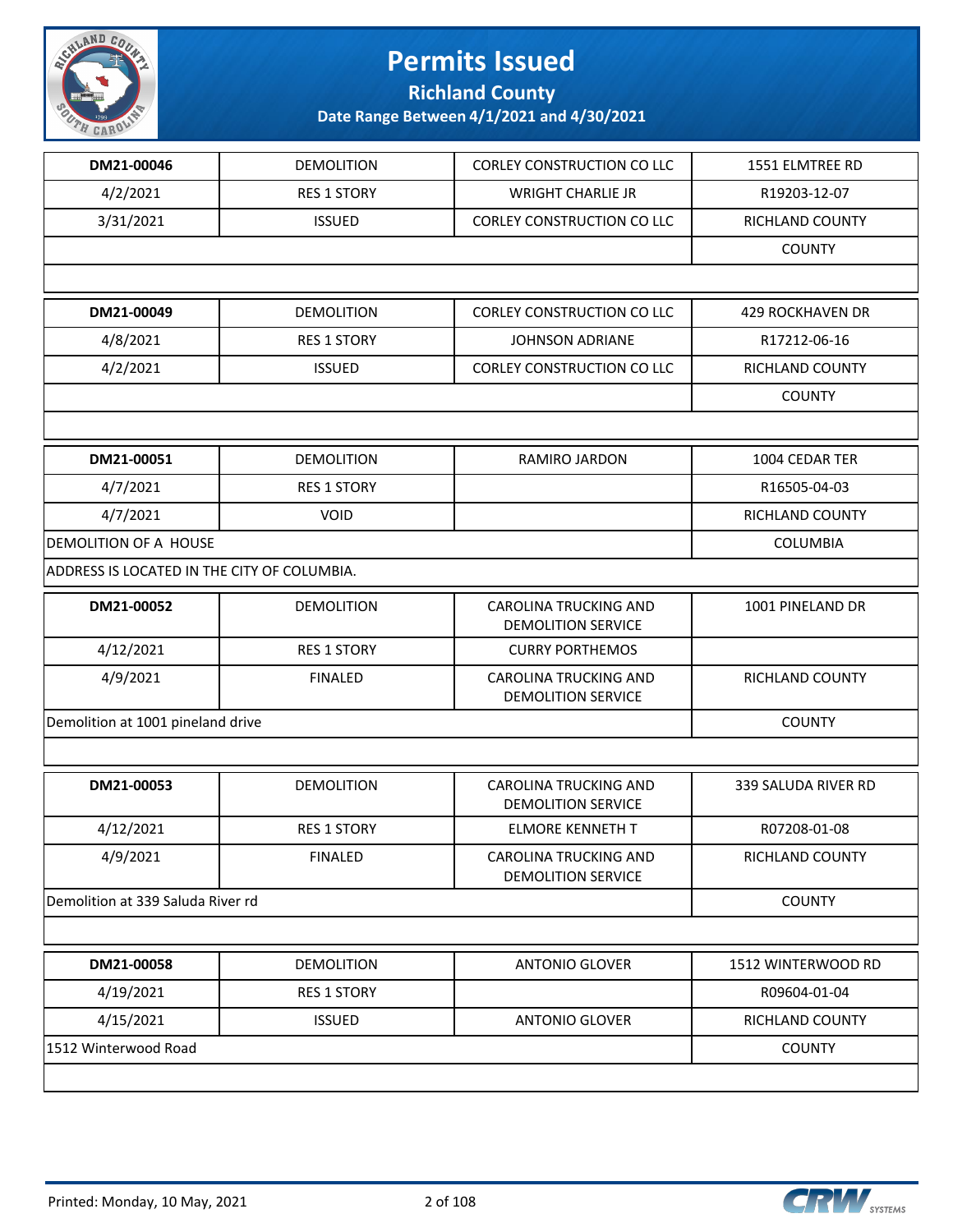

#### **Richland County**

**Date Range Between 4/1/2021 and 4/30/2021**

| DM21-00060            | <b>DEMOLITION</b>  | <b>CORLEY CONSTRUCTION CO LLC</b> | 1129 HEZEKIAH RD        |  |
|-----------------------|--------------------|-----------------------------------|-------------------------|--|
| 4/16/2021             | <b>RES 1 STORY</b> | <b>BROOKLAND ENTERPRISES LLC</b>  | R39400-01-01            |  |
| 4/16/2021             | <b>ISSUED</b>      | <b>CORLEY CONSTRUCTION CO LLC</b> | RICHLAND COUNTY         |  |
|                       |                    |                                   | <b>COUNTY</b>           |  |
|                       |                    |                                   |                         |  |
| DM21-00061            | <b>DEMOLITION</b>  | <b>CORLEY CONSTRUCTION CO LLC</b> | 1127 HEZEKIAH RD        |  |
| 4/16/2021             | <b>RES 1 STORY</b> | <b>BROOKLAND ENTERPRISES LLC</b>  | R39400-01-01            |  |
| 4/16/2021             | <b>ISSUED</b>      | <b>CORLEY CONSTRUCTION CO LLC</b> | <b>RICHLAND COUNTY</b>  |  |
|                       |                    |                                   | <b>COUNTY</b>           |  |
|                       |                    |                                   |                         |  |
| DM21-00066            | <b>DEMOLITION</b>  | <b>STOCKER ERNESTINE</b>          | <b>233 AMERICAN AVE</b> |  |
| 4/30/2021             | <b>RES 1 STORY</b> | <b>STOCKER ERNESTINE</b>          | R24503-01-07            |  |
| 4/30/2021             | <b>FINALED</b>     |                                   | <b>RICHLAND COUNTY</b>  |  |
| DEMOLITION OF A HOUSE |                    |                                   |                         |  |
|                       |                    |                                   |                         |  |

#### **Number of DEMOLITION/RES 1 STORY Permits: 11**

| MH21-00024         | <b>MANUFACTURED HOME</b>                           | <b>STACEY NEWTON</b>   | 1115 LINCOLN PARK DR   |  |
|--------------------|----------------------------------------------------|------------------------|------------------------|--|
| 4/16/2021          | Unassigned                                         | <b>BAILEY PORCHA S</b> | R37100-04-86           |  |
| 3/3/2021           | <b>FINALED</b>                                     | <b>STACEY NEWTON</b>   | RICHLAND COUNTY        |  |
| Manufactured Home  |                                                    |                        | <b>COUNTY</b>          |  |
|                    |                                                    |                        |                        |  |
| MH21-00032         | MANUFACTURED HOME                                  | Midland Holding Corp   | 438 WILLIAM HARDIN RD  |  |
| 4/16/2021          | Unassigned                                         | Midland Holding        | R17210-01-02           |  |
| 3/17/2021          | <b>FINALED</b>                                     |                        | <b>RICHLAND COUNTY</b> |  |
|                    | Need permit to have electrical services turned on. |                        |                        |  |
|                    |                                                    |                        |                        |  |
| MH21-00043         | <b>MANUFACTURED HOME</b>                           | <b>DAWN BRIGGS</b>     | 707 SANDHILL RD        |  |
| 4/5/2021           | Unassigned                                         | <b>BRIGGS JERMAINE</b> | R36901-01-06           |  |
| 3/25/2021          | <b>ISSUED</b>                                      |                        | <b>RICHLAND COUNTY</b> |  |
| MOBILE HOME SET UP |                                                    |                        |                        |  |
|                    |                                                    |                        |                        |  |

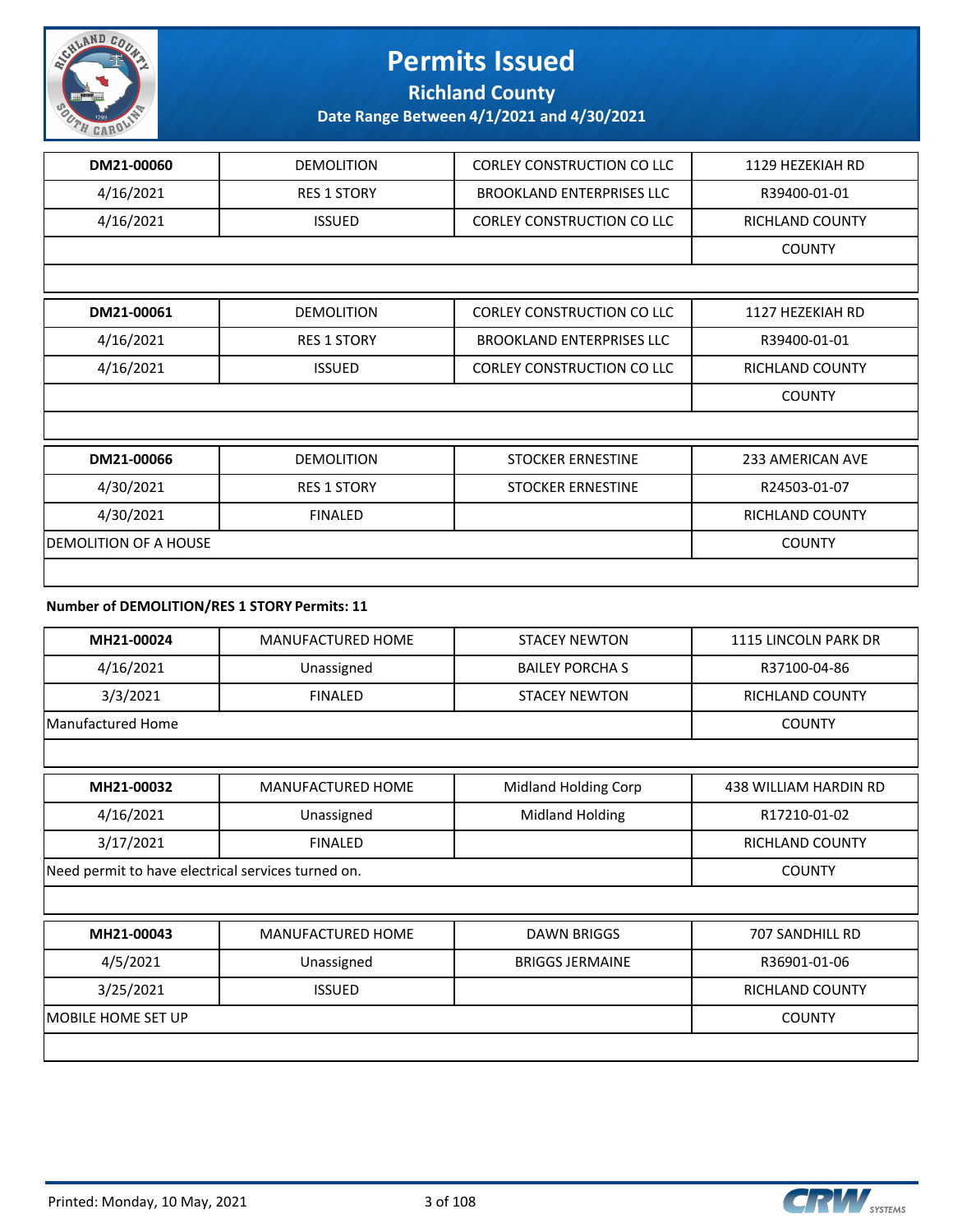

**Richland County**

| MH21-00045                   | MANUFACTURED HOME | Major hillard              | 3615 PERCIVAL RD      |
|------------------------------|-------------------|----------------------------|-----------------------|
| 4/5/2021                     | Unassigned        | MH Estates LLC             | R22709-02-01          |
| 3/26/2021                    | <b>FINALED</b>    |                            | RICHLAND COUNTY       |
|                              |                   |                            | <b>COUNTY</b>         |
|                              |                   |                            |                       |
| MH21-00046                   | MANUFACTURED HOME | Major hillard              | 3615 PERCIVAL RD      |
| 4/5/2021                     | Unassigned        | MH Estates LLC             | R22709-02-01          |
| 3/26/2021                    | <b>ISSUED</b>     |                            | RICHLAND COUNTY       |
|                              |                   |                            | <b>COUNTY</b>         |
|                              |                   |                            |                       |
| MH21-00047                   | MANUFACTURED HOME | Major hillard              | 3615 PERCIVAL RD 53   |
| 4/5/2021                     | Unassigned        | MH Estates LLC             | R22709-02-01          |
| 3/26/2021                    | <b>ISSUED</b>     |                            | RICHLAND COUNTY       |
|                              |                   |                            | 53 COUNTY             |
|                              |                   |                            |                       |
| MH21-00050                   | MANUFACTURED HOME | William Brady              | 116 JAY ST            |
| 4/6/2021                     | Unassigned        | William Brady              | R21608-05-04          |
| 4/5/2021                     | <b>ISSUED</b>     |                            | RICHLAND COUNTY       |
| $116$ Jay St                 |                   |                            | <b>COUNTY</b>         |
|                              |                   |                            |                       |
| MH21-00051                   | MANUFACTURED HOME | <b>WILLIAM C FAIRCLOTH</b> | 129 JESSIE DERRICK RD |
| 4/7/2021                     | Unassigned        |                            | R05202-07-01          |
| 4/6/2021                     | <b>FINALED</b>    |                            | RICHLAND COUNTY       |
| <b>NEW MOBILE HOME SETUP</b> |                   |                            | <b>COUNTY</b>         |
|                              |                   |                            |                       |
| MH21-00052                   | MANUFACTURED HOME | Major hillard              | 3615 PERCIVAL RD 61   |
|                              |                   | MH Estates LLC             | R22709-02-01          |
| 4/13/2021                    | Unassigned        |                            |                       |
| 4/7/2021                     | <b>ISSUED</b>     |                            | RICHLAND COUNTY       |
|                              |                   |                            | 61 COUNTY             |

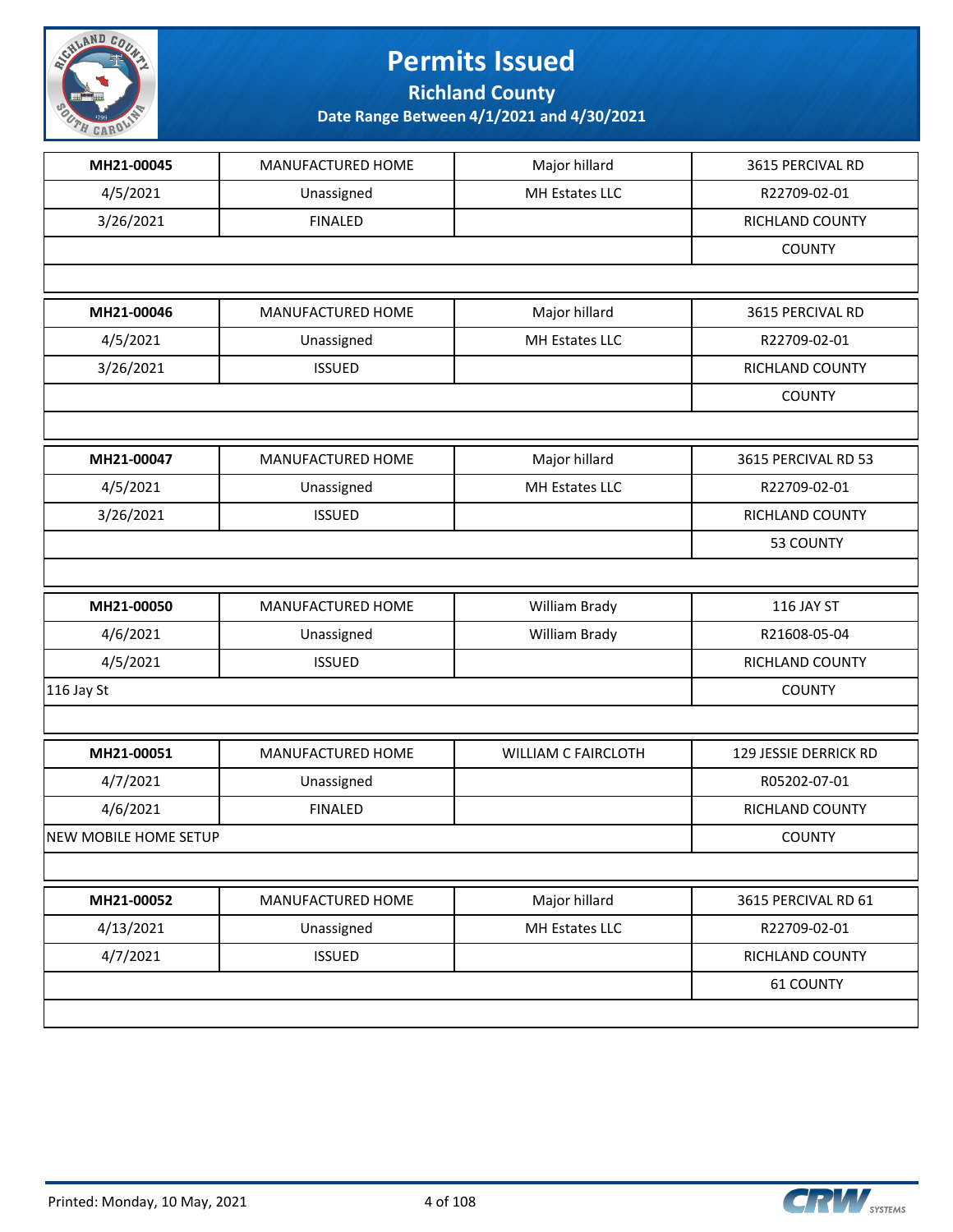

**Richland County**

**Date Range Between 4/1/2021 and 4/30/2021**

| MH21-00053            | MANUFACTURED HOME        | Major hillard                     | 3615 PERCIVAL RD 63    |
|-----------------------|--------------------------|-----------------------------------|------------------------|
| 4/13/2021             | Unassigned               | MH Estates LLC                    | R22709-02-01           |
| 4/7/2021              | <b>ISSUED</b>            |                                   | RICHLAND COUNTY        |
|                       |                          |                                   | <b>63 COUNTY</b>       |
|                       |                          |                                   |                        |
| MH21-00054            | <b>MANUFACTURED HOME</b> | SILVIA LOPEZ ROJAS                | 2212 E BOUNDARY RD 1   |
| 4/19/2021             | Unassigned               |                                   | R19703-08-25           |
| 4/7/2021              | <b>ISSUED</b>            |                                   | <b>RICHLAND COUNTY</b> |
| MOBILE HOME SET UP    |                          |                                   | 1 COUNTY               |
|                       |                          |                                   |                        |
| MH21-00057            | MANUFACTURED HOME        | <b>GENELL WILLIAMS</b>            | 236 COUNTRY HAVEN RD   |
| 4/21/2021             | Unassigned               |                                   | R27510-01-03           |
| 4/20/2021             | <b>ISSUED</b>            |                                   | RICHLAND COUNTY        |
| NEW MOBILE HOME SETUP |                          |                                   | <b>COUNTY</b>          |
|                       |                          |                                   |                        |
| MH21-00058            | MANUFACTURED HOME        | <b>JULIU THADIUS CAPERS</b>       | 443 HOLLIFIELD RD      |
| 4/22/2021             | Unassigned               | <b>CAPERS TYRONE &amp; JULIUS</b> | R34914-01-05           |
| 4/22/2021             | <b>ISSUED</b>            |                                   | RICHLAND COUNTY        |
| MOIBLE HOME SET UP    |                          |                                   | <b>COUNTY</b>          |
|                       |                          |                                   |                        |
| MH21-00062            | MANUFACTURED HOME        | RICARDO GOODWIN                   | 312 PRINGLEWOOD RD     |
| 4/29/2021             | Unassigned               |                                   | R36800-02-25           |
| 4/28/2021             | <b>ISSUED</b>            |                                   | RICHLAND COUNTY        |
| NEW MOBILE HOME SETUP |                          |                                   | <b>COUNTY</b>          |
|                       |                          |                                   |                        |
|                       |                          |                                   |                        |

#### **Number of MANUFACTURED HOME/Unassigned Permits: 14**

| <b>REL20-00300</b>     | <b>RES ELECTRICAL</b> | <b>BOWMAN ELECTRICAL LLC</b>        | 125 DORETHA LN  |
|------------------------|-----------------------|-------------------------------------|-----------------|
| 4/7/2021               | RESIDENTIAL           | <b>IGNACIO DAVID &amp; BRISEYDA</b> | R24415-01-02    |
| 10/26/2020             | <b>ISSUED</b>         | <b>BOWMAN ELECTRICAL LLC</b>        | RICHLAND COUNTY |
| Complete wire dwelling | <b>COUNTY</b>         |                                     |                 |
|                        |                       |                                     |                 |

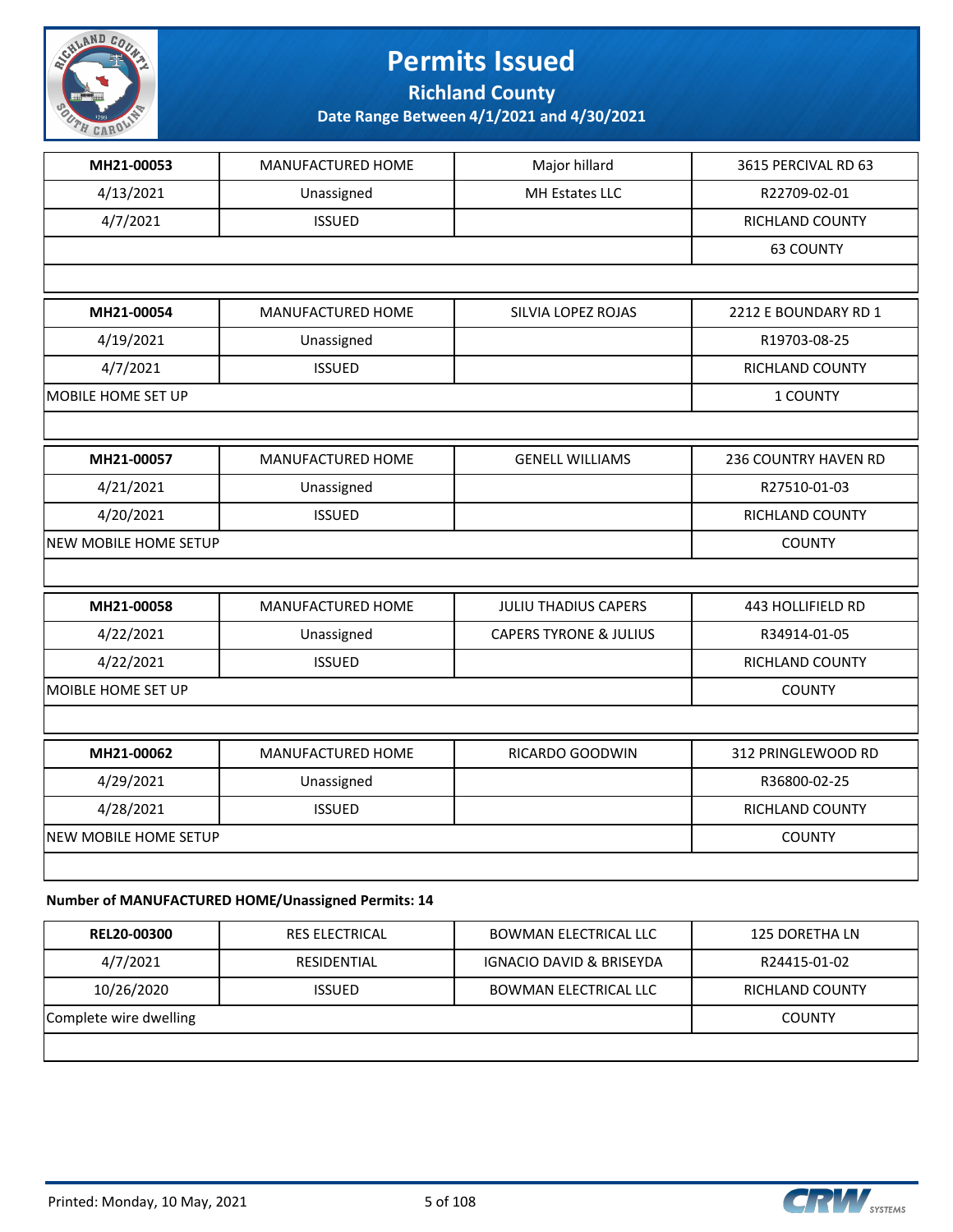

**Richland County**

| REL21-00030                                        | <b>RES ELECTRICAL</b>                                        | <b>TRENT GREEN (RBE)</b>              | 1033 RICHARD SIMONS RD           |
|----------------------------------------------------|--------------------------------------------------------------|---------------------------------------|----------------------------------|
| 4/7/2021                                           | RESIDENTIAL                                                  | <b>SIMONS TENILLE LARAE</b>           | R35200-02-14                     |
| 2/1/2021                                           | <b>ISSUED</b>                                                | <b>TRENT GREEN (RBE)</b>              | RICHLAND COUNTY                  |
| install service pole for well & irrigation         |                                                              |                                       | <b>COUNTY</b>                    |
|                                                    |                                                              |                                       |                                  |
| REL21-00077                                        | RES ELECTRICAL                                               | <b>BRUNSON COLEMAN ELECTRIC</b>       | 34 RIVER MIST CT                 |
| 4/16/2021                                          | RESIDENTIAL                                                  | FRENCH JEFFREY L & SUSAN E            | R03700-02-21                     |
| 3/19/2021                                          | <b>ISSUED</b>                                                | <b>BRUNSON COLEMAN ELECTRIC</b>       | RICHLAND COUNTY                  |
| Meter panel fo gate operator                       |                                                              |                                       | <b>COUNTY</b>                    |
|                                                    |                                                              |                                       |                                  |
| REL21-00082                                        | RES ELECTRICAL                                               | <b>JAMES A WAYMYERS</b>               | 1014 CONGAREE CHURCH RD          |
| 4/6/2021                                           | RESIDENTIAL                                                  | <b>DUKES SARAH W</b>                  | R32416-01-05                     |
| 3/25/2021                                          | <b>ISSUED</b>                                                | <b>JAMES A WAYMYERS</b>               | RICHLAND COUNTY                  |
| electrical SERVICE POLE                            |                                                              |                                       | <b>COUNTY</b>                    |
|                                                    |                                                              |                                       |                                  |
| REL21-00085                                        | RES ELECTRICAL                                               | Gregory S Chavis                      | 1024 MOUNT VERNON CHURCH<br>RD A |
| 4/7/2021                                           | RESIDENTIAL                                                  | <b>EDENFIELD MARGIE J</b>             | R01600-10-28                     |
| 3/26/2021                                          | <b>ISSUED</b>                                                | ALL IN ELECTRICAL LLC                 | RICHLAND COUNTY                  |
| adding receptacle and relocating recess can lights | A COUNTY                                                     |                                       |                                  |
|                                                    | COMMERCIAL PROPERTY. NEED TO APPLY FOR COMMERCIAL PERMIT     |                                       |                                  |
| REL21-00089                                        | <b>RES ELECTRICAL</b>                                        | <b>BUCK THOMAS ELECTRICAL SERVICE</b> | 101 OAKMIST WAY                  |
| 4/6/2021                                           | RESIDENTIAL                                                  | YOUNG AMELIA & KELVIN                 | R23304-04-04                     |
| 4/1/2021                                           | <b>VOID</b>                                                  | <b>BUCK THOMAS ELECTRICAL SERVICE</b> | RICHLAND COUNTY                  |
|                                                    | install 200amp meter base and ground w/ 100amp indoor panel  |                                       | <b>COUNTY</b>                    |
|                                                    | WRONG PERMIT APPLIED FOR SHOULD BE COMMERCIAL                |                                       |                                  |
| REL21-00090                                        | RES ELECTRICAL                                               | <b>BUCK THOMAS ELECTRICAL SERVICE</b> | 2312 OMEGA DR                    |
| 4/6/2021                                           | RESIDENTIAL                                                  | <b>KEARNEY HELEN T</b>                | R19701-09-29                     |
| 4/1/2021                                           | <b>FINALED</b>                                               | <b>BUCK THOMAS ELECTRICAL SERVICE</b> | RICHLAND COUNTY                  |
|                                                    | Upgrade service to 200amp, install 30 circuit 200amp outdoor |                                       | <b>COUNTY</b>                    |
|                                                    |                                                              |                                       |                                  |

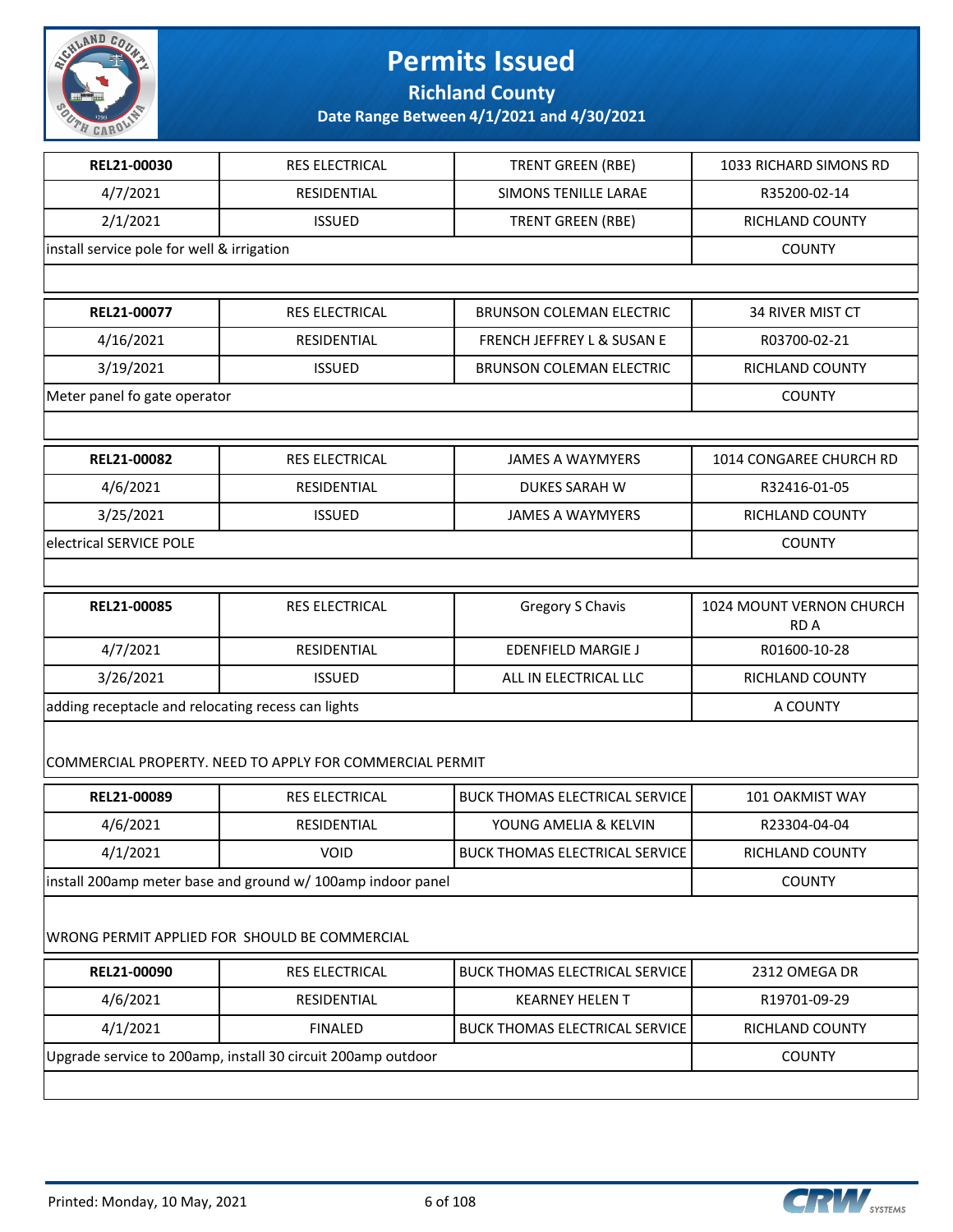

**Richland County**

| REL21-00091                                                  | <b>RES ELECTRICAL</b> | NETTLES RICHARD D                                            | 1021 EMMA RD           |
|--------------------------------------------------------------|-----------------------|--------------------------------------------------------------|------------------------|
| 4/1/2021                                                     | RESIDENTIAL           |                                                              | R12600-06-04           |
| 4/1/2021                                                     | <b>FINALED</b>        | NETTLES RICHARD D                                            | RICHLAND COUNTY        |
| REPLACE ELECTRIC POLE DUE TO TREE FALLING                    |                       |                                                              | <b>COUNTY</b>          |
|                                                              |                       |                                                              |                        |
| REL21-00092                                                  | RES ELECTRICAL        | <b>BOOZER ELECTRIC CO INC</b>                                | 1120 HEZEKIAH RD       |
| 4/7/2021                                                     | RESIDENTIAL           | <b>ORTEGA CARLOS</b>                                         | R39404-01-13           |
| 4/1/2021                                                     | <b>FINALED</b>        | <b>BOOZER ELECTRIC CO INC</b>                                | RICHLAND COUNTY        |
| Replace broken trailer pole                                  |                       |                                                              | <b>COUNTY</b>          |
|                                                              |                       |                                                              |                        |
| REL21-00093                                                  | RES ELECTRICAL        | WILSON-SHIVER LYNELL                                         | 1031 NEAL RD           |
| 4/2/2021                                                     | RESIDENTIAL           |                                                              | R24400-01-49           |
| 4/2/2021                                                     | <b>FINALED</b>        |                                                              | RICHLAND COUNTY        |
| POWER OFF MORE THAN 1 YR                                     |                       |                                                              | <b>COUNTY</b>          |
|                                                              |                       |                                                              |                        |
| REL21-00094                                                  | RES ELECTRICAL        | ECLECTIC ELECTRIC SERVICE LLC DBA<br>MR ELECTRIC OF COLUMBIA | 150 LAGUNA VISTA DR    |
| 4/5/2021                                                     | RESIDENTIAL           | INMAN DONTRELLE JAVAAR ETAL                                  | R02315-01-01           |
| 4/3/2021                                                     | <b>FINALED</b>        | ECLECTIC ELECTRIC SERVICE LLC                                | RICHLAND COUNTY        |
| PANAL CHANGE FOR POOL HOUSE                                  | <b>COUNTY</b>         |                                                              |                        |
|                                                              |                       |                                                              |                        |
| REL21-00095                                                  | <b>RES ELECTRICAL</b> | JAMES E CRUEL ELECTRICAL SERVICE                             | 5111 OLD LEESBURG RD   |
| 4/5/2021                                                     | RESIDENTIAL           |                                                              | R25000-01-39           |
| 4/5/2021                                                     | <b>FINALED</b>        | JAMES E CRUEL ELECTRICAL SERVICE                             | <b>RICHLAND COUNTY</b> |
| RELOCATE METER                                               |                       |                                                              | <b>COUNTY</b>          |
|                                                              |                       |                                                              |                        |
| REL21-00096                                                  | RES ELECTRICAL        | MCCLERKLIN'S ELECTRICAL SERVICE<br>LLC                       | 307 VIEW DR            |
| 4/12/2021                                                    | RESIDENTIAL           | Dorsey, Bridgett                                             | R12212-04-32           |
| 4/5/2021                                                     | <b>FINALED</b>        | MCCLERKLIN'S ELECTRICAL SERVICE<br>LLC                       | RICHLAND COUNTY        |
| turn on power for building that has not had power for over 1 |                       | <b>COUNTY</b>                                                |                        |
| no problems found                                            |                       |                                                              |                        |

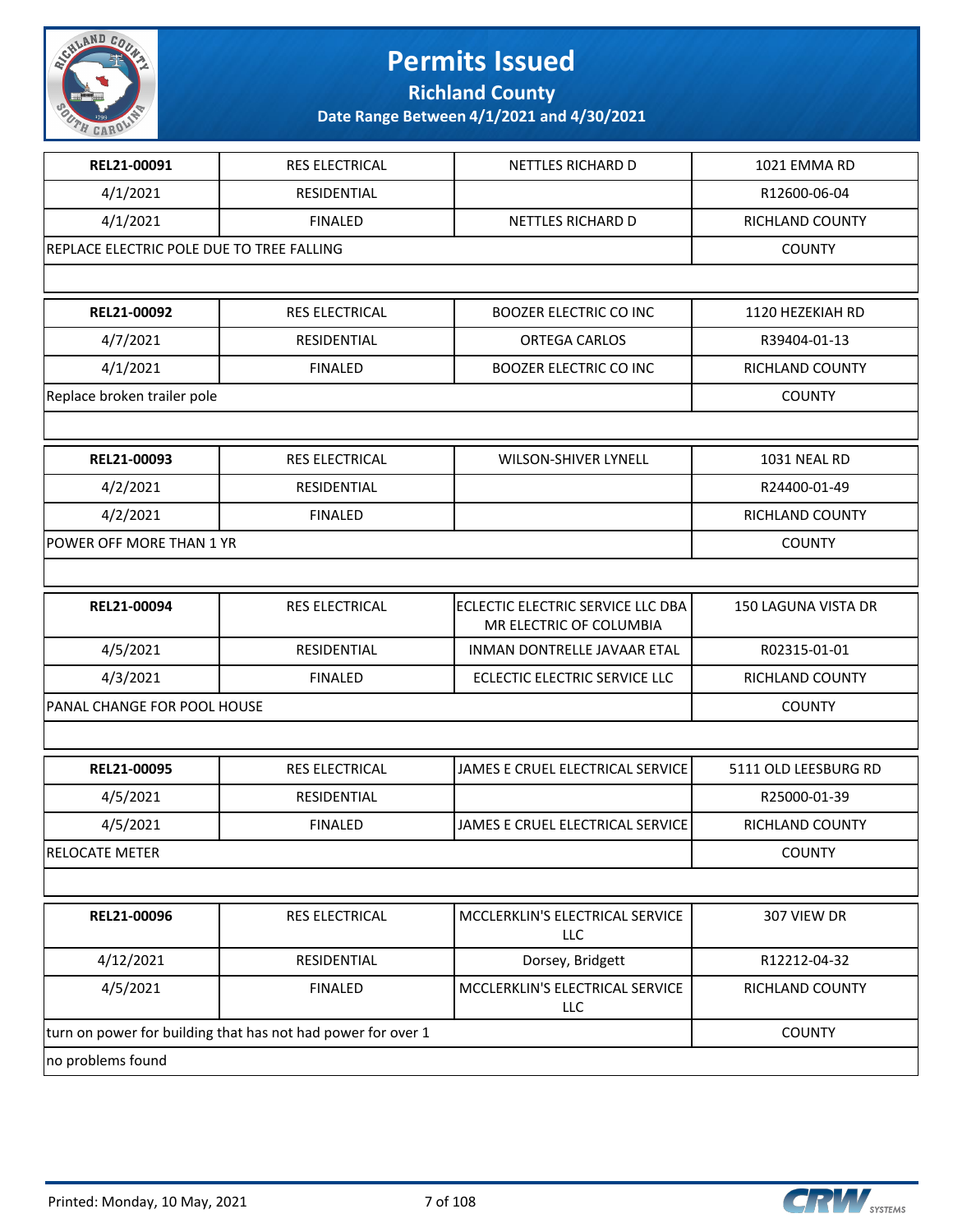

**Richland County**

| REL21-00097                                        | RES ELECTRICAL                                              | <b>BUCK THOMAS ELECTRICAL SERVICE</b> | 2437 ALPINE RD         |
|----------------------------------------------------|-------------------------------------------------------------|---------------------------------------|------------------------|
| 4/16/2021                                          | RESIDENTIAL                                                 | MAZARIEGOS ADA V & ARMANDO R          | R19804-01-01           |
| 4/5/2021                                           | <b>FINALED</b>                                              | <b>BUCK THOMAS ELECTRICAL SERVICE</b> | RICHLAND COUNTY        |
| Install 200amp service and ground                  |                                                             |                                       | <b>COUNTY</b>          |
|                                                    |                                                             |                                       |                        |
| REL21-00099                                        | <b>RES ELECTRICAL</b>                                       | ACL MECHANICAL SERVICES LLC           | 1630 MORNINGHILL DR    |
| 4/13/2021                                          | RESIDENTIAL                                                 | SUNSETTER PROPERTIES LLC              | R06013-06-17           |
| 4/7/2021                                           | <b>ISSUED</b>                                               | ACL MECHANICAL SERVICES LLC           | RICHLAND COUNTY        |
| Upgrade service and add smoke detectorrs           |                                                             |                                       | <b>COUNTY</b>          |
|                                                    | upgrade all wiring to current code with new 200 amp service |                                       |                        |
| REL21-00100                                        | RES ELECTRICAL                                              | <b>DENNIS ELECTRIC</b>                | 225 GOFF FIELD LN      |
| 4/9/2021                                           | RESIDENTIAL                                                 | <b>SHAVER RENEE</b>                   | R28100-04-33           |
| 4/8/2021                                           | <b>FINALED</b>                                              | <b>DENNIS ELECTRIC</b>                | <b>RICHLAND COUNTY</b> |
|                                                    | overhead mobile home pole and power to mobile home          |                                       | <b>COUNTY</b>          |
|                                                    |                                                             |                                       |                        |
| REL21-00101                                        | RES ELECTRICAL                                              | PURVIS CARRIE A & JOSEPH M            | 1414 MULLIS RD         |
| 4/8/2021                                           | RESIDENTIAL                                                 |                                       | R20816-02-04           |
| 4/8/2021                                           | <b>ISSUED</b>                                               |                                       | RICHLAND COUNTY        |
| ELECTRICAL WIRE SHOP, W/OUTLETS & 200 AMPS SERVICE |                                                             |                                       | <b>COUNTY</b>          |
|                                                    |                                                             |                                       |                        |
| REL21-00102                                        | RES ELECTRICAL                                              | <b>GREGORY ELECTRIC CO INC (MC)</b>   | 7614 EDGEWATER DR      |
| 4/21/2021                                          | RESIDENTIAL                                                 | <b>FELLER WILLIAM E &amp;</b>         | R17008-03-06           |
| 4/8/2021                                           | <b>FINALED</b>                                              | <b>GREGORY ELECTRIC CO INC (MC)</b>   | <b>RICHLAND COUNTY</b> |
| Upgrade Electrical Service to 200 Amperes          |                                                             |                                       | <b>COUNTY</b>          |
|                                                    |                                                             |                                       |                        |
| REL21-00103                                        | RES ELECTRICAL                                              | CIRCUIT SUFERS ELECTRICAL LLC         | 2417 PLEASANT RIDGE DR |
| 4/28/2021                                          | RESIDENTIAL                                                 |                                       | R19211-01-21           |
| 4/9/2021                                           | <b>ISSUED</b>                                               | CIRCUIT SUFERS ELECTRICAL LLC         | RICHLAND COUNTY        |
| ELECTRICAL SERVICE UPGARDE                         |                                                             |                                       | <b>COUNTY</b>          |
|                                                    |                                                             |                                       |                        |
|                                                    |                                                             |                                       |                        |

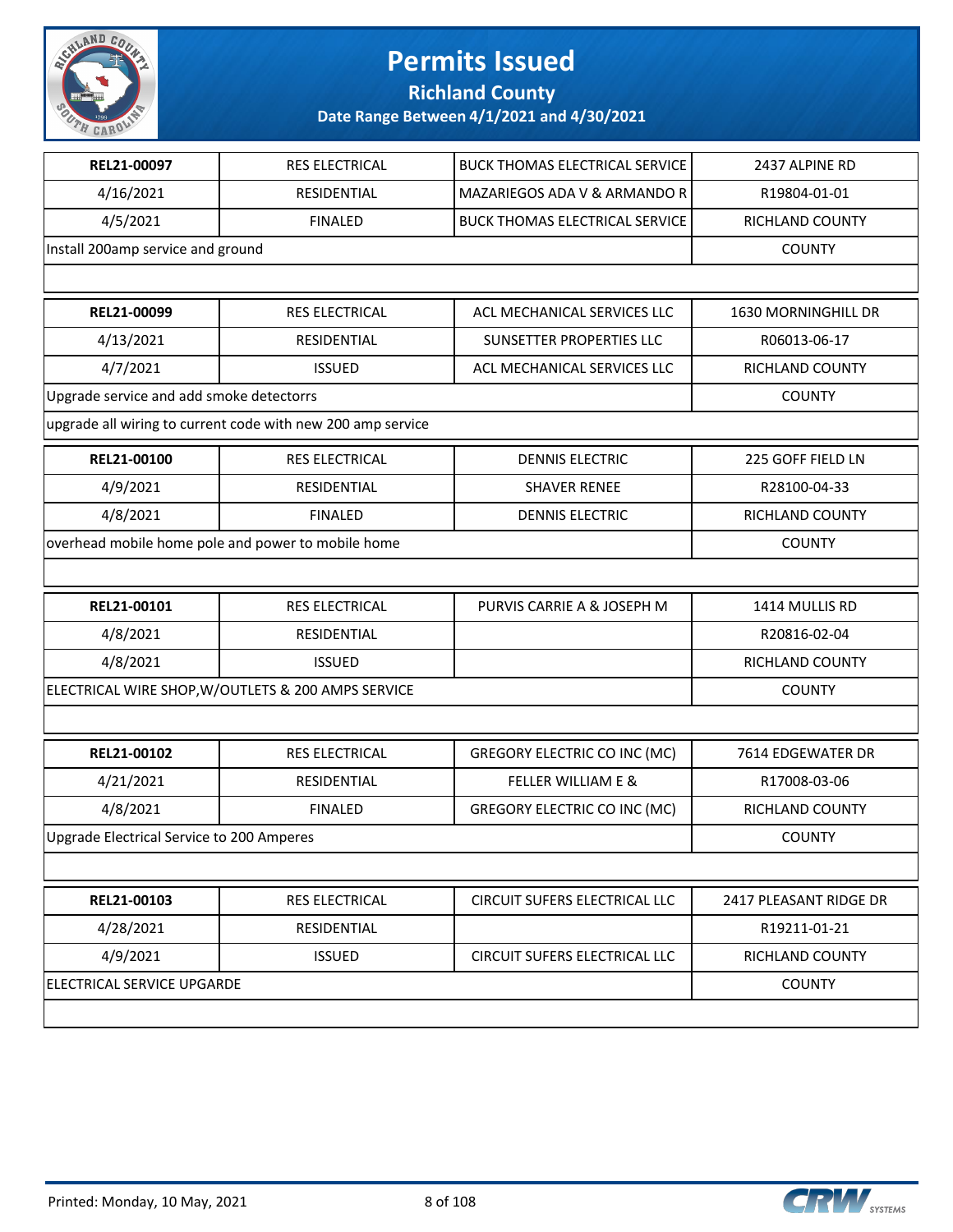

**Richland County**

| REL21-00104                                                 | <b>RES ELECTRICAL</b>                                        | <b>GRAYSON MAYFIELD JR &amp; GALE B</b>                       | 11321 MONTICELLO RD    |
|-------------------------------------------------------------|--------------------------------------------------------------|---------------------------------------------------------------|------------------------|
| 4/13/2021                                                   | RESIDENTIAL                                                  | <b>GRAYSON MAYFIELD JR &amp; GALE B</b>                       | R05600-02-59           |
| 4/13/2021                                                   | <b>FINALED</b>                                               |                                                               | <b>RICHLAND COUNTY</b> |
| POWER FOR WELL AND SECURITY LIGHTS                          |                                                              |                                                               | <b>COUNTY</b>          |
|                                                             |                                                              |                                                               |                        |
| REL21-00106                                                 | RES ELECTRICAL                                               | <b>BOUKNIGHT JEFFREY D A/K/A</b>                              | 132 CONNIE WRIGHT RD   |
| 4/14/2021                                                   | RESIDENTIAL                                                  |                                                               | R04200-06-64           |
| 4/14/2021                                                   | <b>ISSUED</b>                                                |                                                               | <b>RICHLAND COUNTY</b> |
| POWER OFF 6MONTHS                                           |                                                              |                                                               | <b>COUNTY</b>          |
|                                                             |                                                              |                                                               |                        |
| REL21-00108                                                 | <b>RES ELECTRICAL</b>                                        | ECLECTIC ELECTRIC SERVICE LLC DBA<br>MR ELECTRIC OF COLUMBIA  | 327 DEVONPORT DR       |
| 4/23/2021                                                   | RESIDENTIAL                                                  | <b>EARLE LAUREN LEE</b>                                       | R04203-05-05           |
| 4/15/2021                                                   | <b>FINALED</b>                                               | ECLECTIC ELECTRIC SERVICE LLC DBA<br>MR. ELECTRIC OF COLUMBIA | RICHLAND COUNTY        |
| supply power to the shed out back                           | <b>COUNTY</b>                                                |                                                               |                        |
|                                                             |                                                              |                                                               |                        |
| REL21-00109                                                 | <b>RES ELECTRICAL</b>                                        | NICHOLAS PAUL PARKER                                          | 1511 WESTCHESTER DR    |
| 4/19/2021                                                   | RESIDENTIAL                                                  | KENYON DONALD L & JOANNE E                                    | R07404-03-21           |
| 4/15/2021                                                   | <b>FINALED</b>                                               | NICHOLAS PAUL PARKER                                          | RICHLAND COUNTY        |
| Run full grounding system throughout home and install groun |                                                              |                                                               | <b>COUNTY</b>          |
|                                                             |                                                              |                                                               |                        |
| REL21-00110                                                 | RES ELECTRICAL                                               | CAROLINA CONSTRUCTION CO OF<br>COLA (MC)                      | 1717 NEARVIEW AVE      |
| 4/21/2021                                                   | RESIDENTIAL                                                  | <b>RANDOLPH HELGA</b>                                         | R16816-06-02           |
| 4/15/2021                                                   | <b>FINALED</b>                                               | CAROLINA CONSTRUCTION CO OF<br>COLA (MC)                      | RICHLAND COUNTY        |
| remove and replace outside panel box                        |                                                              |                                                               | <b>COUNTY</b>          |
|                                                             |                                                              |                                                               |                        |
| REL21-00111                                                 | <b>RES ELECTRICAL</b>                                        | <b>WIGGINS ELECTRIC</b>                                       | 113 MAYFAIR DR         |
| 4/20/2021                                                   | RESIDENTIAL                                                  | MCCARTHY CHRISTOPHER L &                                      | R22008-07-05           |
| 4/16/2021                                                   | <b>FINALED</b>                                               | WIGGINS ELECTRIC                                              | <b>RICHLAND COUNTY</b> |
|                                                             | upgrade electrical service because the old service was damag |                                                               | <b>COUNTY</b>          |
|                                                             |                                                              |                                                               |                        |

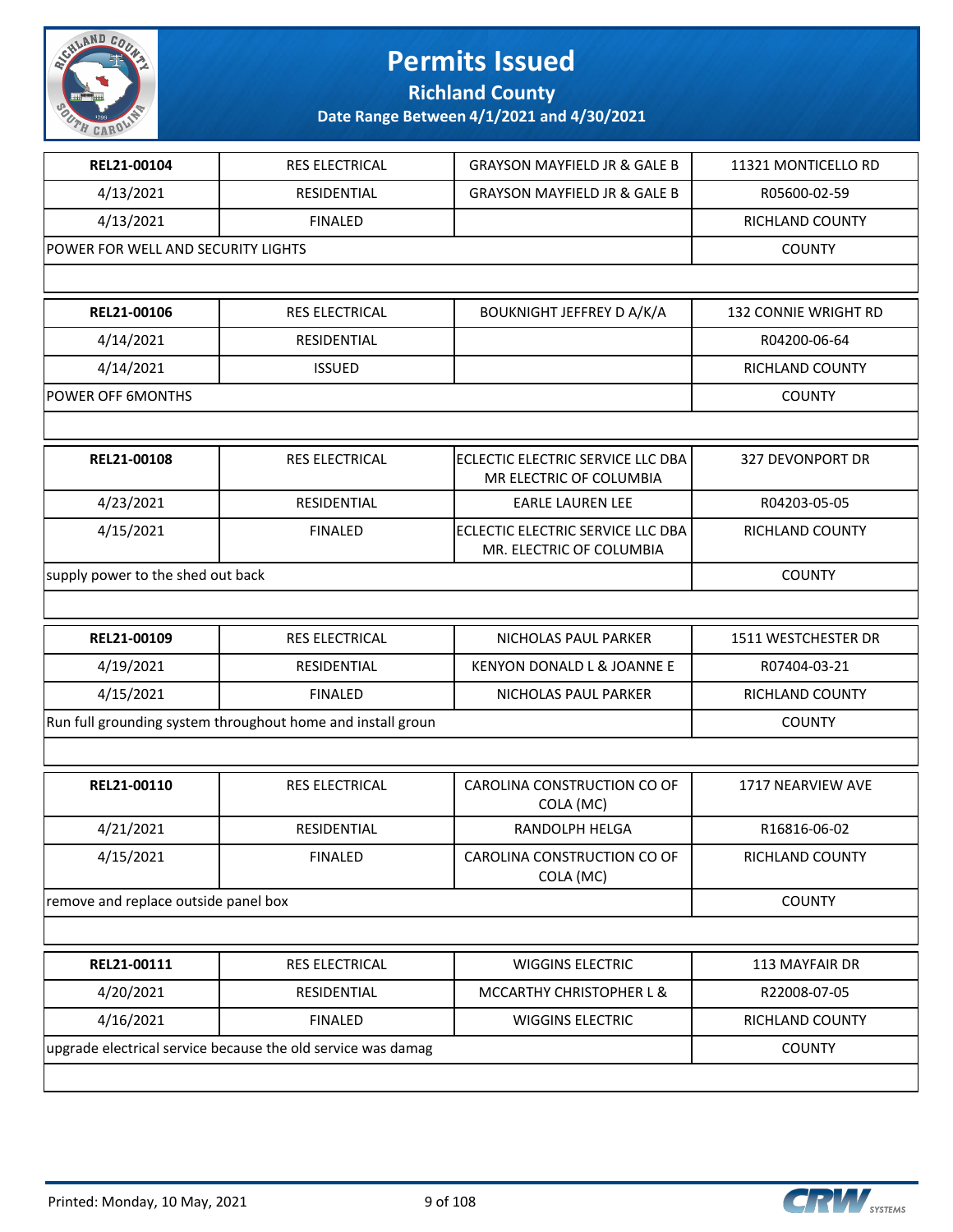

**Richland County**

| <b>RES ELECTRICAL</b>                           | ACL MECHANICAL SERVICES LLC                              | 9928 WILSON BLVD       |
|-------------------------------------------------|----------------------------------------------------------|------------------------|
| RESIDENTIAL                                     | <b>GRAHAM DANA</b>                                       | R14800-04-23           |
| <b>ISSUED</b>                                   | ACL MECHANICAL SERVICES LLC                              | RICHLAND COUNTY        |
| upgrade service to 200 amp and change out panel |                                                          | <b>COUNTY</b>          |
|                                                 |                                                          |                        |
| <b>RES ELECTRICAL</b>                           | <b>BOWMAN ELECTRICAL LLC</b>                             | 7434 SUNVIEW DR        |
| RESIDENTIAL                                     |                                                          | R19201-10-19           |
| <b>ISSUED</b>                                   | <b>BOWMAN ELECTRICAL LLC</b>                             | RICHLAND COUNTY        |
|                                                 |                                                          | <b>COUNTY</b>          |
|                                                 |                                                          |                        |
| <b>RES ELECTRICAL</b>                           | JAMES E CRUEL ELECTRICAL SERVICE                         | 169 VALLEY DOWN RD     |
| RESIDENTIAL                                     | <b>CHESTNUT SABRINA</b>                                  | R32400-06-47           |
| <b>FINALED</b>                                  | JAMES E CRUEL ELECTRICAL SERVICE                         | RICHLAND COUNTY        |
| courtesy inspection power was off over 1 yr.    |                                                          | <b>COUNTY</b>          |
|                                                 |                                                          |                        |
| RES ELECTRICAL                                  | THAMES ELECTRICAL &<br><b>CONTRACTING LLC</b>            | 2 MITCHELL TIMMONS LN  |
| <b>RESIDENTIAL</b>                              | MUTUAL INTEREST PROPERTIES LLC                           | R36807-01-07           |
| <b>ISSUED</b>                                   | <b>THAMES ELECTRICAL &amp;</b><br><b>CONTRACTING LLC</b> | <b>RICHLAND COUNTY</b> |
|                                                 |                                                          | <b>EASTOVER</b>        |
|                                                 |                                                          |                        |
| RES ELECTRICAL                                  | <b>RODRIGUEZ GERMAN B ROMAN &amp;</b>                    | 408 WYNETTE WAY        |
| RESIDENTIAL                                     | RODRIGUEZ GERMAN B ROMAN &                               | R25801-05-03           |
| <b>FINALED</b>                                  | RODRIGUEZ GERMAN B ROMAN &                               | <b>RICHLAND COUNTY</b> |
| OVERHEAD TO UNDERGROUND ELECTRICAL              |                                                          | <b>COUNTY</b>          |
|                                                 |                                                          |                        |
| RES ELECTRICAL                                  | JJ & S ELECTRIC CO                                       | 108 MCRANT RD          |
| RESIDENTIAL                                     |                                                          | R21614-01-44           |
|                                                 | JJ & S ELECTRIC CO                                       | RICHLAND COUNTY        |
| <b>FINALED</b>                                  |                                                          |                        |
|                                                 |                                                          |                        |

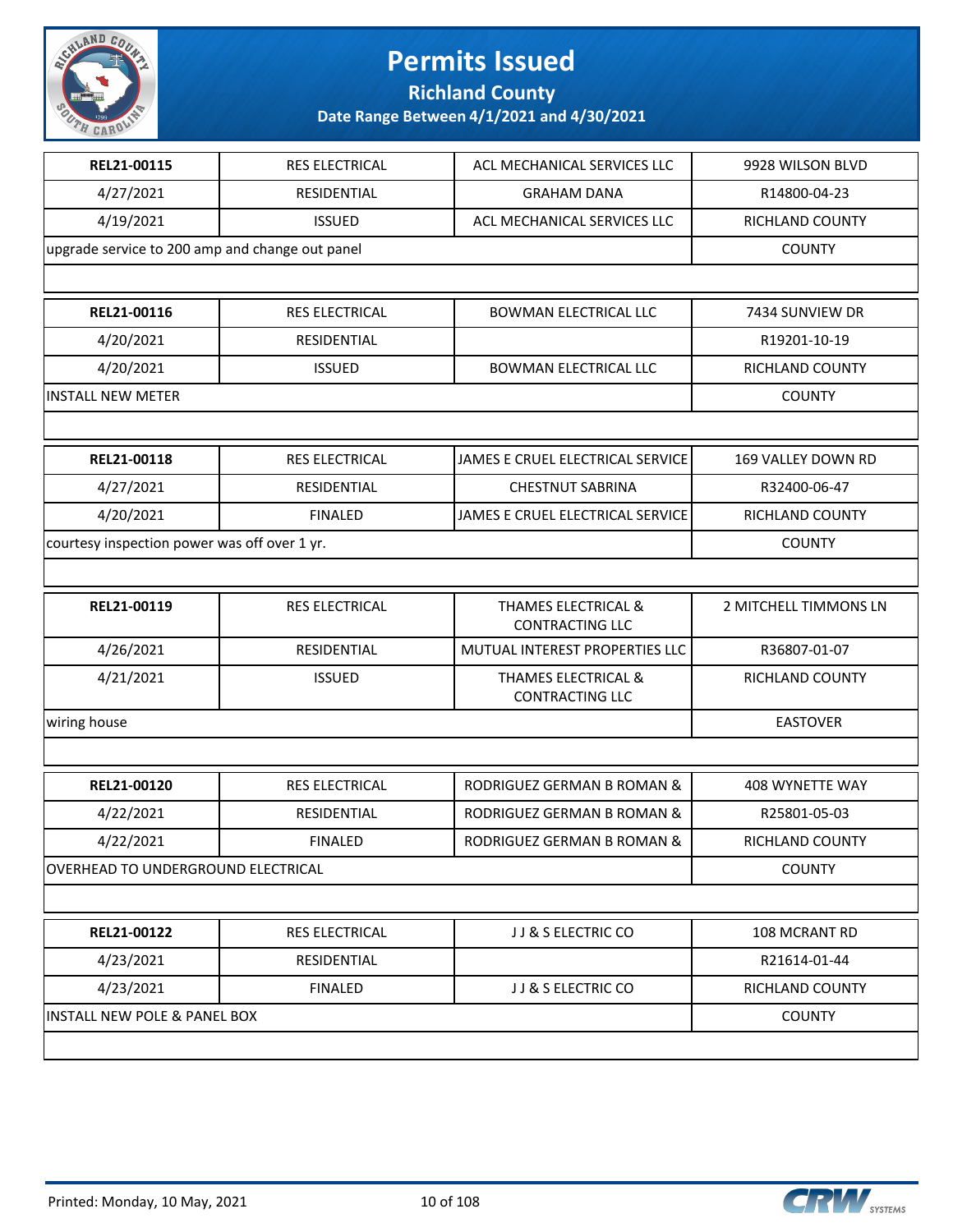

**Richland County**

**Date Range Between 4/1/2021 and 4/30/2021**

| REL21-00123                                            | <b>RES ELECTRICAL</b> | IECLECTIC ELECTRIC SERVICE LLC DBA<br>MR ELECTRIC OF COLUMBIA | 11232 BROAD RIVER RD |
|--------------------------------------------------------|-----------------------|---------------------------------------------------------------|----------------------|
| 4/23/2021                                              | RESIDENTIAL           | <b>BROAD RIVER RD LLC</b>                                     | R02600-04-25         |
| 4/23/2021                                              | <b>FINALED</b>        | IECLECTIC ELECTRIC SERVICE LLC DBA<br>MR ELECTRIC OF COLUMBIA | RICHLAND COUNTY      |
| replace the existing damaged riser pipe with a new one |                       |                                                               | <b>COUNTY</b>        |
|                                                        |                       |                                                               |                      |

| REL21-00124                                   | <b>RES ELECTRICAL</b> | ANTHONY JOHN CONSTRUCTION | 169 NEWCASTLE DR |
|-----------------------------------------------|-----------------------|---------------------------|------------------|
| 4/28/2021                                     | RESIDENTIAL           | <b>BUSH ALBERT H</b>      | R14212-11-11     |
| 4/23/2021                                     | <b>FINALED</b>        | ANTHONY JOHN CONSTRUCTION | RICHLAND COUNTY  |
| Bring 200 amp service from pole to meter box. |                       |                           | <b>COUNTY</b>    |

| REL21-00126                                 | <b>RES ELECTRICAL</b> | <b>GRANT ELECTRICAL CONTRACTING</b><br>LLC (MC) | 553 ADAMS SCOTT RD |
|---------------------------------------------|-----------------------|-------------------------------------------------|--------------------|
| 4/26/2021                                   | RESIDENTIAL           |                                                 | R34500-02-19       |
| 4/26/2021                                   | <b>FINALED</b>        | <b>GRANT ELECTRICAL CONTRACTING</b><br>LLC (MC) | RICHLAND COUNTY    |
| CHANGE OUT 30 CIR, PANIEL TO A 40 CIR PANEL |                       |                                                 | <b>COUNTY</b>      |

| REL21-00127                                 | RES ELECTRICAL | WOOD DARRELL & BETHANY | 1061 KINGFISHER LN |
|---------------------------------------------|----------------|------------------------|--------------------|
| 4/26/2021                                   | RESIDENTIAL    | WOOD DARRELL & BETHANY | R09800-05-11       |
| 4/26/2021                                   | <b>ISSUED</b>  |                        | RICHLAND COUNTY    |
| <b>IREPLACE ELECTRICAL TO INCLUDE PANEL</b> |                |                        | <b>COUNTY</b>      |

| REL21-00130                               | <b>RES ELECTRICAL</b> | ELECTRIC SERVICES INC OF<br><b>COLUMBIA</b> | 2109 MARY HILL DR      |
|-------------------------------------------|-----------------------|---------------------------------------------|------------------------|
| 4/26/2021                                 | RESIDENTIAL           | IBANKERS TRUST COMPANY OF CALIF             | R07505-05-17           |
| 4/26/2021                                 | <b>FINALED</b>        | ELECTRIC SERVICES INC OF<br><b>COLUMBIA</b> | <b>RICHLAND COUNTY</b> |
| Repair electrical service after tree fell |                       |                                             | <b>COUNTY</b>          |
|                                           |                       |                                             |                        |
| REL21-00132                               | <b>RES ELECTRICAL</b> | JOHNNY'S ELECTRICAL SERVICE                 | <b>69 NORTHLAKE RD</b> |
| 4/30/2021                                 | <b>RESIDENTIAL</b>    | JORDAN JAMES JR &                           | R20007-01-01           |
| 4/27/2021                                 | <b>FINALED</b>        | JOHNNY'S ELECTRICAL SERVICE                 | <b>RICHLAND COUNTY</b> |

panel Replacement COUNTY

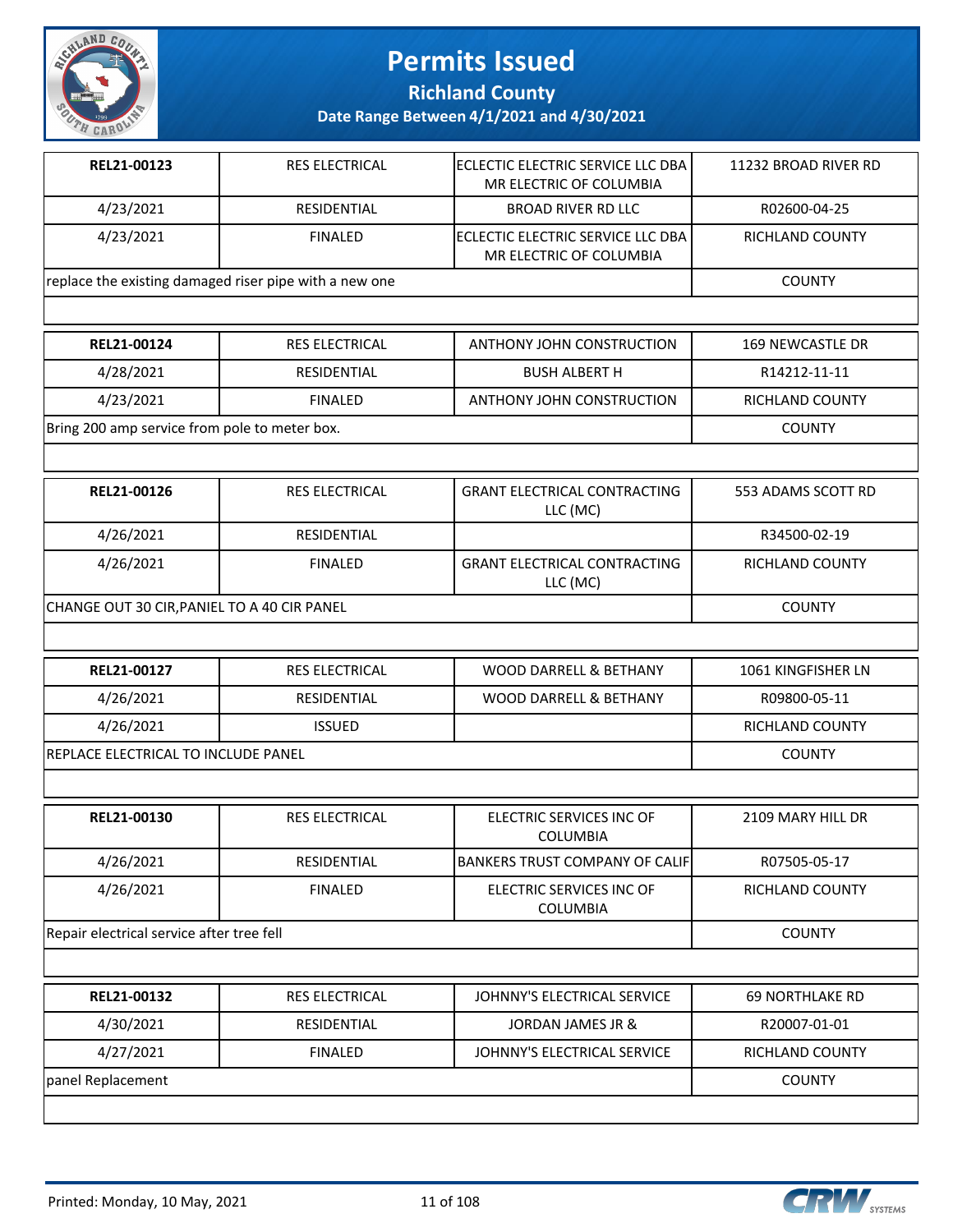

**Richland County**

**Date Range Between 4/1/2021 and 4/30/2021**

| REL21-00133                                                                                                                                                                                                                                                                      | <b>RES ELECTRICAL</b> | MCENTIRE BRYAN C & JESSICA S  | 8497 WINNSBORO RD   |  |
|----------------------------------------------------------------------------------------------------------------------------------------------------------------------------------------------------------------------------------------------------------------------------------|-----------------------|-------------------------------|---------------------|--|
| 4/27/2021                                                                                                                                                                                                                                                                        | <b>RESIDENTIAL</b>    |                               | R08300-02-18        |  |
| 4/27/2021                                                                                                                                                                                                                                                                        | <b>ISSUED</b>         |                               | RICHLAND COUNTY     |  |
| IELECTRIC TO FENECE FOR SECURITY                                                                                                                                                                                                                                                 |                       |                               | <b>COUNTY</b>       |  |
|                                                                                                                                                                                                                                                                                  |                       |                               |                     |  |
| REL21-00135                                                                                                                                                                                                                                                                      | <b>RES ELECTRICAL</b> | RENU ENERGY SOLUTIONS LLC(MC) | 9 MOSELEY PT        |  |
| 4/29/2021                                                                                                                                                                                                                                                                        | <b>RESIDENTIAL</b>    | DEFELICE JAMES B & TINA M     | R01415-02-30        |  |
| 4/28/2021                                                                                                                                                                                                                                                                        | <b>ISSUED</b>         | RENU ENERGY SOLUTIONS LLC(MC) | RICHLAND COUNTY     |  |
|                                                                                                                                                                                                                                                                                  |                       |                               | <b>COUNTY</b>       |  |
| Reconfigure service entrance cable to have the 200a fused disconnect as the service disconnecting means for the energy storage system.<br>Install a new generation panel and reroute solar interconnection from that panel. Interconnect storage system to new generation panel. |                       |                               |                     |  |
| REL21-00137                                                                                                                                                                                                                                                                      | <b>RES ELECTRICAL</b> | NELSON LARRY & DEBORAH W      | 225 H L CLARKSON RD |  |
| 4/29/2021                                                                                                                                                                                                                                                                        | <b>RESIDENTIAL</b>    |                               | R24200-09-08        |  |

| 1/29/2021<br>4,                           |  | <b>RICHLAND COI</b> |
|-------------------------------------------|--|---------------------|
| <b>ADD POWER TO EXISITING GARAGE/SHED</b> |  | `OUNTY              |

#### **Number of RES ELECTRICAL/RESIDENTIAL Permits: 40**

| RMG21-00153               | RES MECHANICAL/GAS | ASAP MECHANICAL LLC              | 2007 ROLLING HILLS RD |
|---------------------------|--------------------|----------------------------------|-----------------------|
| 4/16/2021                 | Unassigned         | SPIGNER EVERETTE T & WILMURE D I | R07502-01-33          |
| 2/4/2021                  | <b>ISSUED</b>      | ASAP MECHANICAL LLC              | RICHLAND COUNTY       |
| linstall 2.5 ton ductwork |                    |                                  | <b>COUNTY</b>         |
|                           |                    |                                  |                       |

| RMG21-00188     | <b>RES MECHANICAL/GAS</b> | AMERICAN RESIDENTIAL SERVICES<br>LLC | 422 RIDGE TRAIL DR     |
|-----------------|---------------------------|--------------------------------------|------------------------|
| 4/7/2021        | Unassigned                | <b>VICKS MARY E &amp; BENJAMIN</b>   | R23106-09-01           |
| 2/18/2021       | <b>ISSUED</b>             | AMERICAN RESIDENTIAL SERVICES<br>LLC | <b>RICHLAND COUNTY</b> |
| HVAC Change out |                           |                                      | <b>COUNTY</b>          |

| RMG21-00220     | <b>RES MECHANICAL/GAS</b> | AMERICAN RESIDENTIAL SERVICES<br><b>LLC</b> | <b>18 N LAKE POINTE DR</b> |
|-----------------|---------------------------|---------------------------------------------|----------------------------|
| 4/7/2021        | Unassigned                | MILES ROBERT D                              | R22881-01-48               |
| 2/26/2021       | <b>ISSUED</b>             | AMERICAN RESIDENTIAL SERVICES<br><b>LLC</b> | RICHLAND COUNTY            |
| HVAC Change out |                           |                                             | <b>COUNTY</b>              |



RICHLAND COUNTY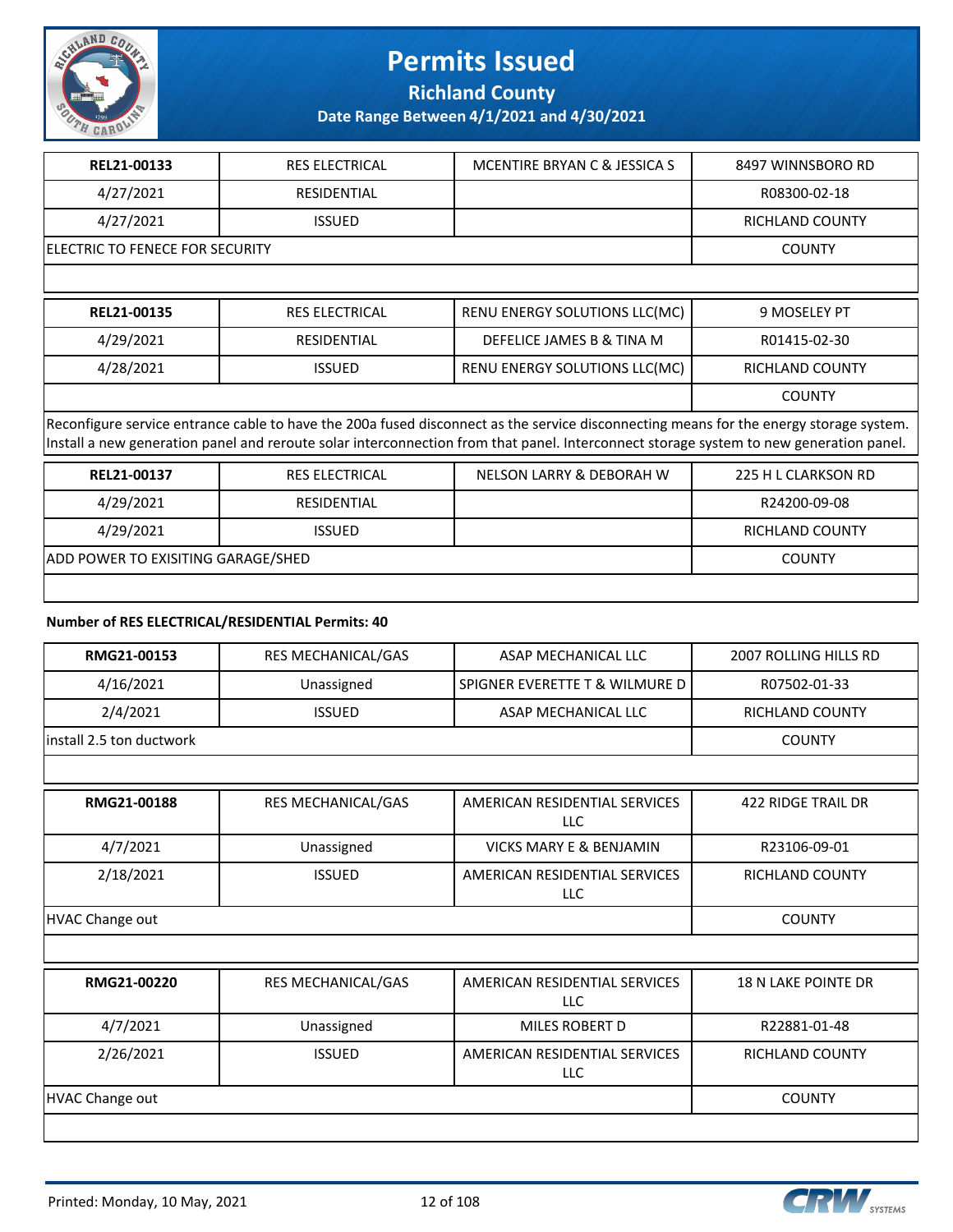

**Richland County**

**Date Range Between 4/1/2021 and 4/30/2021**

| RMG21-00240 | <b>RES MECHANICAL/GAS</b> | AMERICAN RESIDENTIAL SERVICES<br>LLC.   | 224 TORWOOD DR         |
|-------------|---------------------------|-----------------------------------------|------------------------|
| 4/7/2021    | Unassigned                | <b>HOLMES CORDIELA W &amp; OLIVER L</b> | R14401-02-15           |
| 3/4/2021    | <b>ISSUED</b>             | AMERICAN RESIDENTIAL SERVICES<br>LLC.   | <b>RICHLAND COUNTY</b> |
| Duct work   | <b>COUNTY</b>             |                                         |                        |
|             |                           |                                         |                        |
| RMG21-00245 | <b>RES MECHANICAL/GAS</b> | AMERICAN RESIDENTIAL SERVICES<br>LLC    | 220 HARWELL DR         |
| 4/7/2021    | Unassigned                | <b>WHITESIDE RICHARD C &amp; JANE B</b> | R25702-06-06           |

3/5/2021 ISSUED AMERICAN RESIDENTIAL SERVICES

HVAC Change out **COUNTY** 

| RMG21-00246     | <b>RES MECHANICAL/GAS</b> | AMERICAN RESIDENTIAL SERVICES<br>LLC | <b>209 MORNINGSIDE DR</b> |
|-----------------|---------------------------|--------------------------------------|---------------------------|
| 4/7/2021        | Unassigned                | LYKES ANNIE B                        | R06103-01-31              |
| 3/5/2021        | <b>ISSUED</b>             | AMERICAN RESIDENTIAL SERVICES<br>LLC | RICHLAND COUNTY           |
| HVAC Change out |                           |                                      | <b>COUNTY</b>             |

LLC

| RMG21-00247     | <b>RES MECHANICAL/GAS</b> | AMERICAN RESIDENTIAL SERVICES<br>LLC. | <b>100 GREAT NORTH CT</b> |
|-----------------|---------------------------|---------------------------------------|---------------------------|
| 4/7/2021        | Unassigned                | EATON DAWN L                          | R17214-13-35              |
| 3/5/2021        | <b>ISSUED</b>             | AMERICAN RESIDENTIAL SERVICES<br>LLC  | RICHLAND COUNTY           |
| HVAC Change out |                           |                                       | <b>COUNTY</b>             |

| RMG21-00250     | <b>RES MECHANICAL/GAS</b> | AMERICAN RESIDENTIAL SERVICES<br>LLC        | 3616 ULMER RD          |
|-----------------|---------------------------|---------------------------------------------|------------------------|
| 4/7/2021        | Unassigned                | WILLIAMS CURTIS R &                         | R22002-04-37           |
| 3/5/2021        | <b>ISSUED</b>             | AMERICAN RESIDENTIAL SERVICES<br><b>LLC</b> | <b>RICHLAND COUNTY</b> |
| HVAC Change out |                           |                                             | <b>COUNTY</b>          |
|                 |                           |                                             |                        |



RICHLAND COUNTY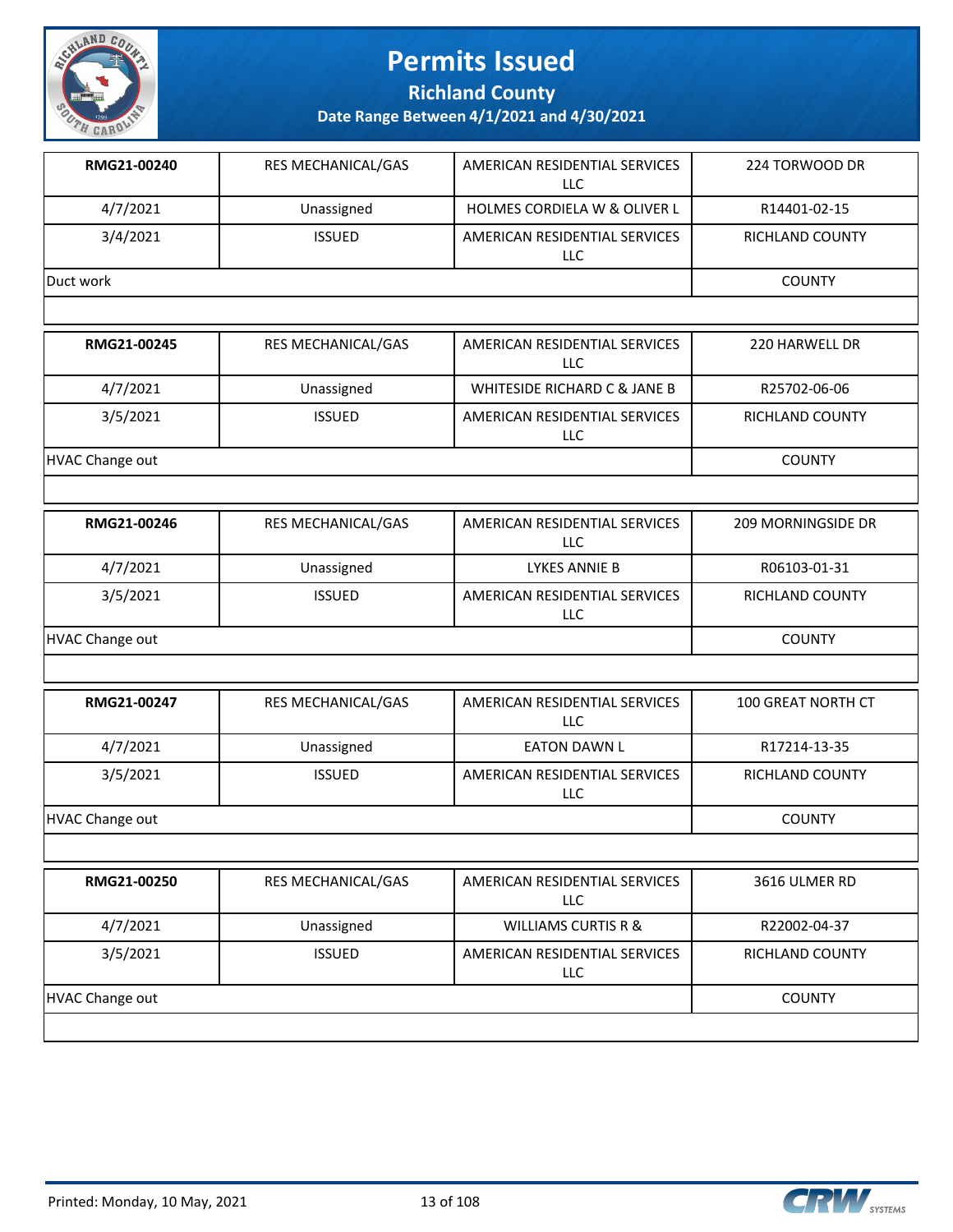

**Richland County**

**Date Range Between 4/1/2021 and 4/30/2021**

| RMG21-00251     | <b>RES MECHANICAL/GAS</b> | AMERICAN RESIDENTIAL SERVICES<br>LLC | 124 OLD HALL RD |
|-----------------|---------------------------|--------------------------------------|-----------------|
| 4/28/2021       | Unassigned                | PITTS MARSHALL C II                  | R04109-03-22    |
| 3/8/2021        | <b>ISSUED</b>             | AMERICAN RESIDENTIAL SERVICES<br>LLC | RICHLAND COUNTY |
| HVAC Change out |                           |                                      | <b>COUNTY</b>   |

| RMG21-00253              | <b>RES MECHANICAL/GAS</b> | CASSELL BROTHERS HEATING &<br>COOLING LLC            | 115 ROYAL PAVILION DR |
|--------------------------|---------------------------|------------------------------------------------------|-----------------------|
| 4/7/2021                 | Unassigned                | <b>GREAT SOUTHERN HOMES</b>                          | R17004-05-04          |
| 3/8/2021                 | <b>ISSUED</b>             | <b>CASSELL BROTHERS HEATING &amp;</b><br>COOLING LLC | RICHLAND COUNTY       |
| lINSTALL 18 KW GENERATOR |                           |                                                      | <b>COUNTY</b>         |

115 ROYAL PAVILION DR

DUPLICATE PERMITS

| RMG21-00261     | <b>RES MECHANICAL/GAS</b> | AMERICAN RESIDENTIAL SERVICES<br>LLC | 220 IVY SQUARE DR |
|-----------------|---------------------------|--------------------------------------|-------------------|
| 4/30/2021       | Unassigned                | <b>OUZTS CARMEN &amp; ALBERT</b>     | R17511-03-23      |
| 3/9/2021        | <b>ISSUED</b>             | AMERICAN RESIDENTIAL SERVICES<br>LLC | RICHLAND COUNTY   |
| HVAC Change out |                           |                                      | <b>COUNTY</b>     |

| <b>RMG21-00271</b> | RES MECHANICAL/GAS | CAROLINA CONDITIONS LLC                 | 3016 WOODWAY LN |
|--------------------|--------------------|-----------------------------------------|-----------------|
| 4/16/2021          | Unassigned         | <b>I DUDZIK JOSEPH ANTHONY EDWARD I</b> | R19901-08-05    |
| 3/10/2021          | <b>ISSUED</b>      | <b>CAROLINA CONDITIONS LLC</b>          | RICHLAND COUNTY |
| HVAC replacement   |                    |                                         | <b>COUNTY</b>   |

**RMG21-00272 RES MECHANICAL/GAS CAROLINA CONDITIONS LLC** 221 ASCOT GLEN RD 4/16/2021 Unassigned MOWERY JOE R04115-01-01 3/10/2021 | ISSUED | CAROLINA CONDITIONS LLC | RICHLAND COUNTY HVAC replacement COUNTY

| RMG21-00273      | RES MECHANICAL/GAS | CAROLINA CONDITIONS LLC | 112 STONEY POINT LN    |
|------------------|--------------------|-------------------------|------------------------|
| 4/16/2021        | Unassigned         | CIPILWESKI BERNADETTE & | R01505-01-12           |
| 3/10/2021        | <b>ISSUED</b>      | CAROLINA CONDITIONS LLC | <b>RICHLAND COUNTY</b> |
| HVAC replacement |                    |                         | <b>COUNTY</b>          |
|                  |                    |                         |                        |

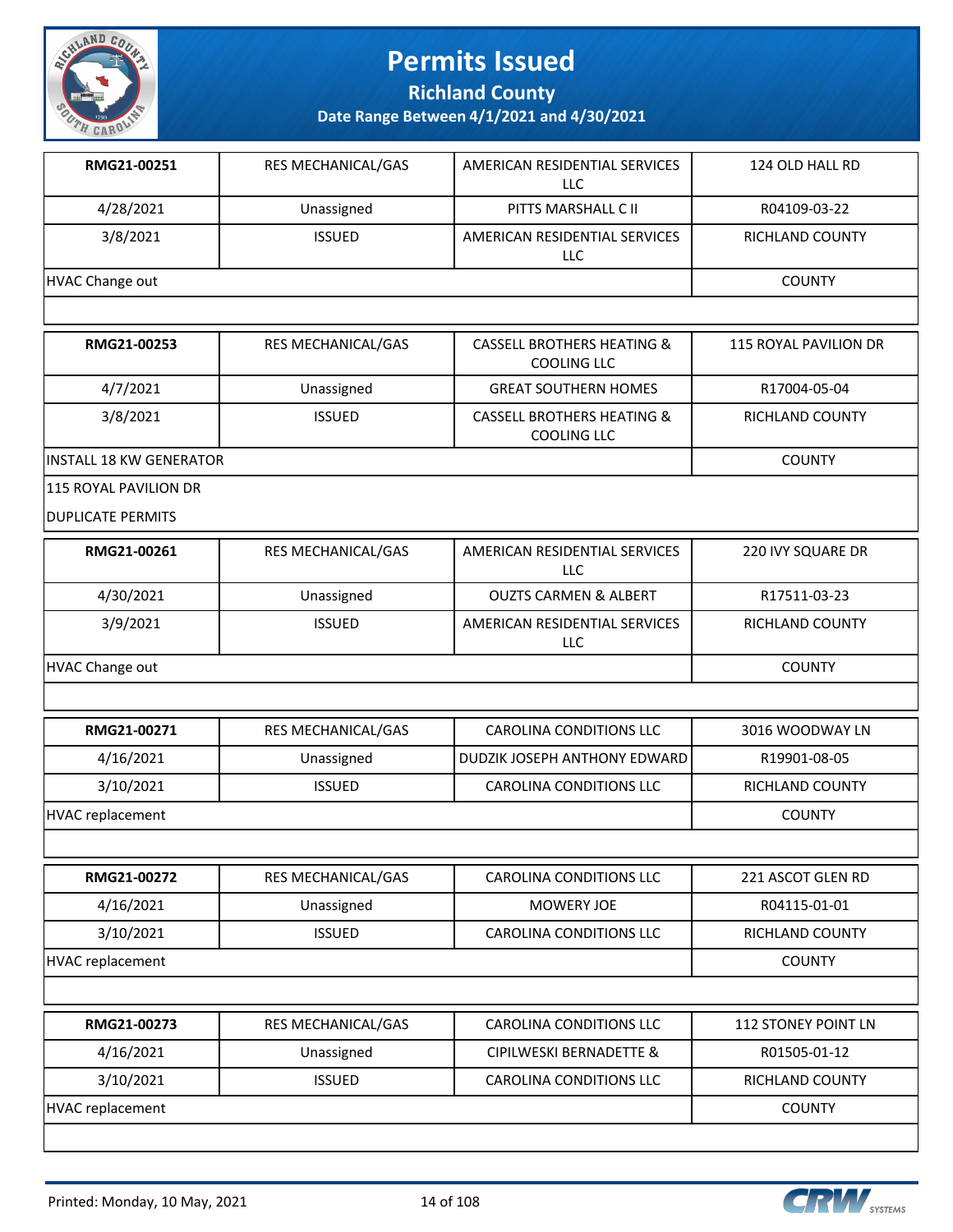

**Richland County**

| RMG21-00278              | RES MECHANICAL/GAS | AMERICAN RESIDENTIAL SERVICES<br><b>LLC</b> | 1312 SAINT MARKS RD     |
|--------------------------|--------------------|---------------------------------------------|-------------------------|
| 4/28/2021                | Unassigned         | <b>TUCKER JOHN &amp; IDA</b>                | R30000-03-13            |
| 3/12/2021                | <b>ISSUED</b>      | AMERICAN RESIDENTIAL SERVICES<br><b>LLC</b> | RICHLAND COUNTY         |
| <b>HVAC Change out</b>   |                    |                                             | <b>COUNTY</b>           |
|                          |                    |                                             |                         |
| RMG21-00279              | RES MECHANICAL/GAS | AMERICAN RESIDENTIAL SERVICES<br><b>LLC</b> | <b>201 STONEGATE DR</b> |
| 4/28/2021                | Unassigned         | MCGANN DEBORAH K & MICHAEL A                | R19904-03-08            |
| 3/12/2021                | <b>ISSUED</b>      | AMERICAN RESIDENTIAL SERVICES<br>LLC        | RICHLAND COUNTY         |
| <b>HVAC Change out</b>   |                    |                                             | <b>COUNTY</b>           |
|                          |                    |                                             |                         |
| RMG21-00280              | RES MECHANICAL/GAS | AMERICAN RESIDENTIAL SERVICES<br>LLC        | 9501 PURITAN RD         |
| 4/28/2021                | Unassigned         | EDDIE G & CATHERINE M SIMMON                | R19114-04-07            |
| 3/12/2021                | <b>ISSUED</b>      | AMERICAN RESIDENTIAL SERVICES<br>LLC        | <b>RICHLAND COUNTY</b>  |
| <b>HVAC Change out</b>   |                    |                                             | <b>COUNTY</b>           |
|                          |                    |                                             |                         |
| RMG21-00282              | RES MECHANICAL/GAS | COOL CARE INC                               | 709 PLANTERS DR         |
| 4/7/2021                 | Unassigned         | FEKETE ADAM P                               | R16308-03-23            |
| 3/12/2021                | <b>ISSUED</b>      | COOL CARE INC                               | <b>RICHLAND COUNTY</b>  |
| 2.5 Ton Duct System      |                    |                                             | <b>COUNTY</b>           |
|                          |                    |                                             |                         |
| RMG21-00291              | RES MECHANICAL/GAS | ASAP MECHANICAL LLC                         | 1528 WHITEFORD RD       |
| 4/16/2021                | Unassigned         | <b>BELTON VIVIAN R</b>                      | R06016-07-06            |
| 3/17/2021                | <b>ISSUED</b>      | ASAP MECHANICAL LLC                         | RICHLAND COUNTY         |
| install 2.5 ton ductwork |                    |                                             | <b>COUNTY</b>           |
|                          |                    |                                             |                         |
| RMG21-00295              | RES MECHANICAL/GAS | AMERICAN RESIDENTIAL SERVICES<br><b>LLC</b> | 196 IVY SQUARE DR       |
| 4/16/2021                | Unassigned         | SHUBNELL JAMES J & NANCY M                  | R17511-03-29            |
| 3/18/2021                | <b>ISSUED</b>      | AMERICAN RESIDENTIAL SERVICES<br>LLC        | RICHLAND COUNTY         |
| <b>HVAC Change out</b>   |                    |                                             | <b>COUNTY</b>           |

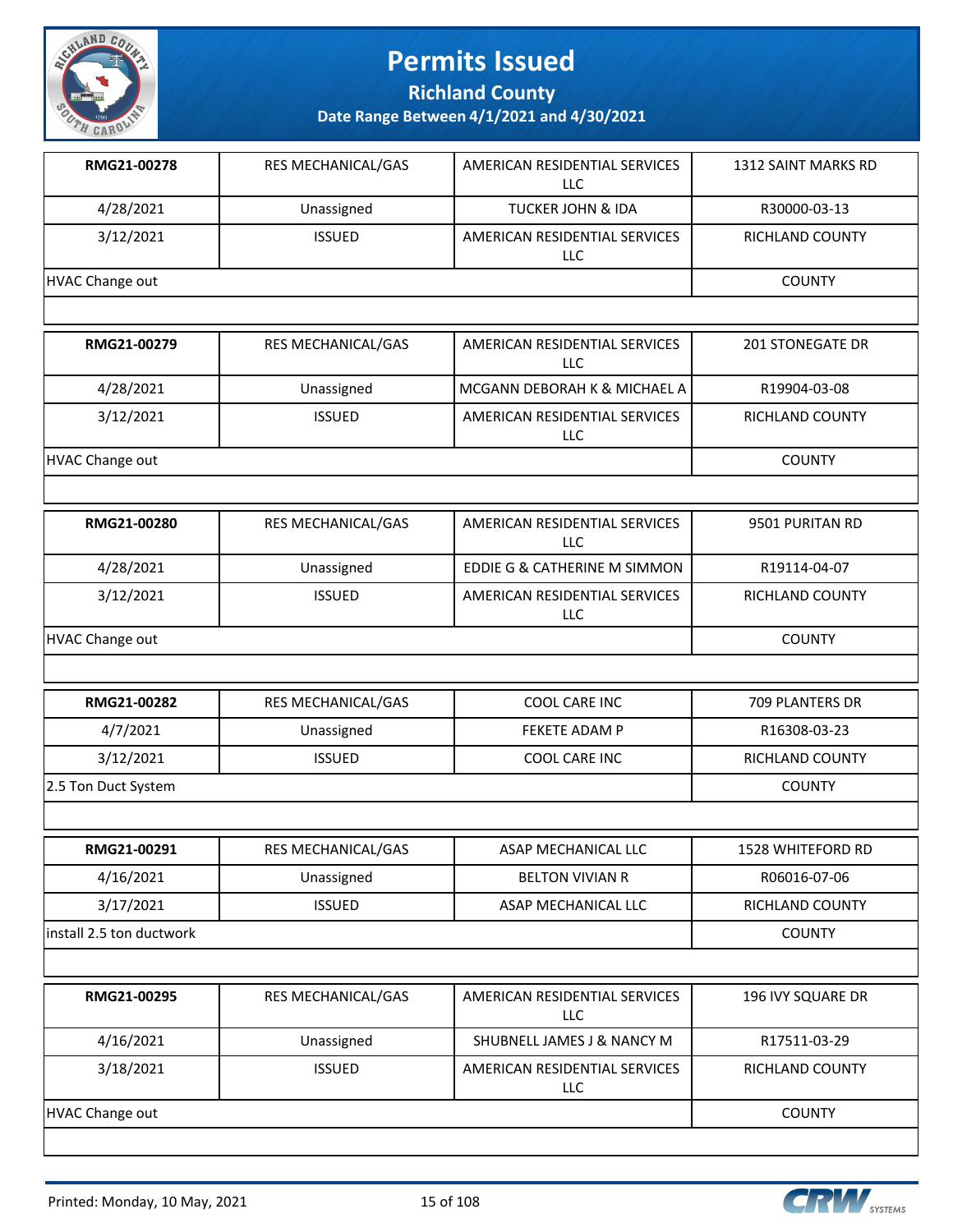

**Richland County**

**Date Range Between 4/1/2021 and 4/30/2021**

| RMG21-00296 | <b>RES MECHANICAL/GAS</b> | AMERICAN RESIDENTIAL SERVICES<br>LLC | 3208 DOWNES GROVE RD |
|-------------|---------------------------|--------------------------------------|----------------------|
| 4/16/2021   | Unassigned                | PRESSLEY ANTHONY BERNARD             | R19213-03-20         |
| 3/18/2021   | <b>ISSUED</b>             | AMERICAN RESIDENTIAL SERVICES<br>LLC | RICHLAND COUNTY      |
| Duct work   |                           |                                      | <b>COUNTY</b>        |

| RMG21-00297                                        | <b>RES MECHANICAL/GAS</b> | 2ND WIND HEATING AND AIR<br>CONDITIONING INC | 140 CHARLES TOWNE CT   |
|----------------------------------------------------|---------------------------|----------------------------------------------|------------------------|
| 4/2/2021                                           | Unassigned                | LANGLEY RONNIE M & SHELIA L                  | R19206-09-38           |
| 3/18/2021                                          | <b>FINALED</b>            | 2ND WIND HEATING AND AIR<br>CONDITIONING INC | <b>RICHLAND COUNTY</b> |
| To install Tempsar 2.5 Ton 16 Seer Split Heat Pump |                           |                                              | <b>COUNTY</b>          |

| RMG21-00302                                            | RES MECHANICAL/GAS | WILSON HEATING & COOLING CO  | 104 LAKE CAROLINA BLVD |
|--------------------------------------------------------|--------------------|------------------------------|------------------------|
| 4/7/2021                                               | Unassigned         | CARLSON KENNETH H & PAMELA C | R23204-08-01           |
| 3/19/2021                                              | FINAL FD           | WILSON HEATING & COOLING CO  | RICHLAND COUNTY        |
| Trane 3.5Ton 14 SEER Split System Heat Pump (Upstairs) |                    |                              | <b>COUNTY</b>          |

| RMG21-00304            | <b>RES MECHANICAL/GAS</b> | AMERICAN RESIDENTIAL SERVICES<br>LLC.               | 4333 CAMINO CT         |
|------------------------|---------------------------|-----------------------------------------------------|------------------------|
| 4/16/2021              | Unassigned                | <b>MONTGOMERY LATONYA D</b>                         | R13416-04-17           |
| 3/19/2021              | <b>ISSUED</b>             | AMERICAN RESIDENTIAL SERVICES<br>LLC                | <b>RICHLAND COUNTY</b> |
| <b>HVAC Change out</b> |                           |                                                     | <b>COUNTY</b>          |
|                        |                           |                                                     |                        |
| RMG21-00313            | <b>RES MECHANICAL/GAS</b> | 2ND WIND HEATING AND AIR<br><b>CONDITIONING INC</b> | 124 SILVER FOX LN      |
| 4/2/2021               | Unassigned                | JONES ALFRED B & CYNTHIA A                          | R05182-05-02           |

CONDITIONING INC

|                                         | CONDITIONING INC |        |
|-----------------------------------------|------------------|--------|
| Install Class A Ductwork, Mastic Sealed |                  | COUNTY |



RICHLAND COUNTY

3/23/2021 FINALED 2ND WIND HEATING AND AIR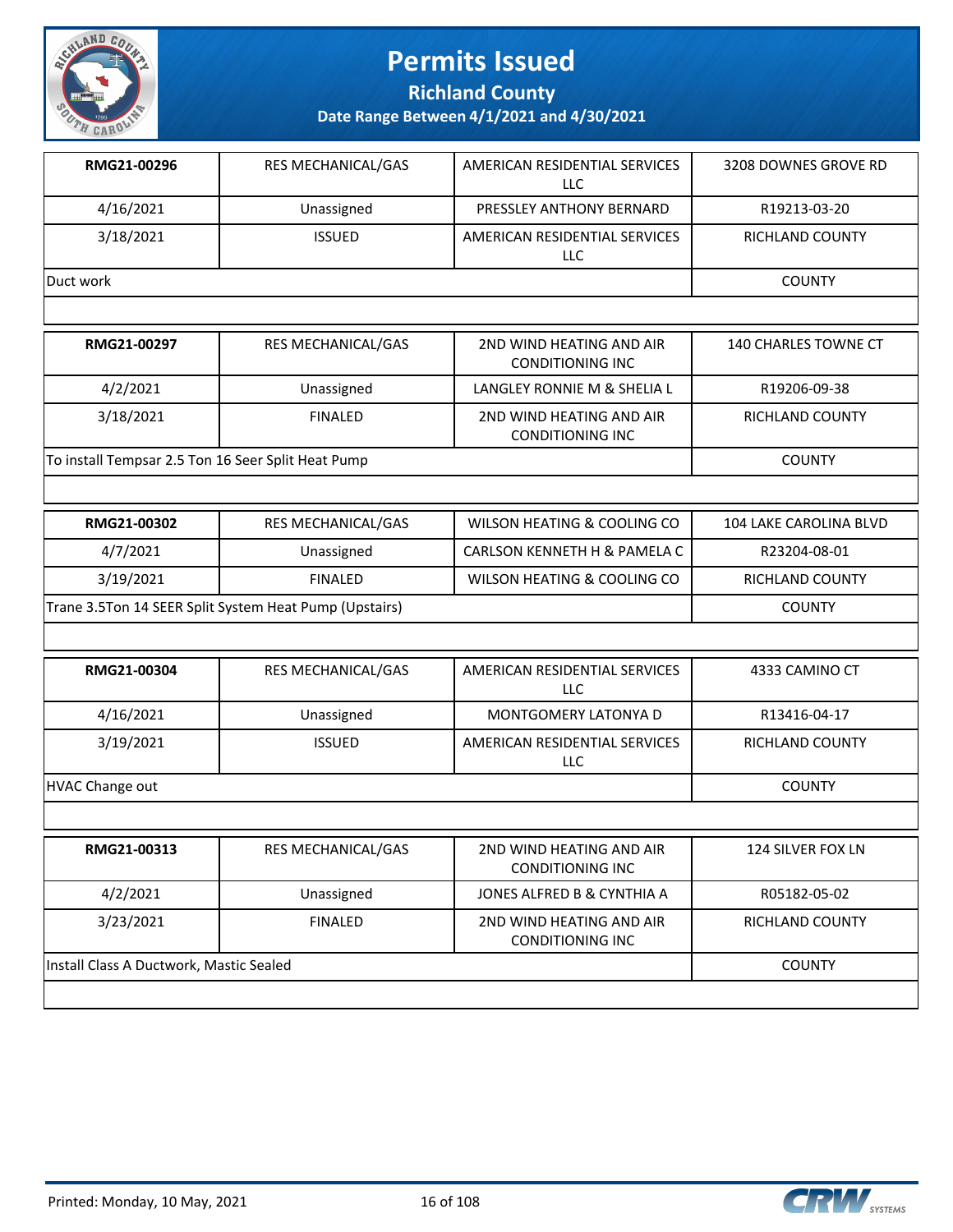

**Richland County**

**Date Range Between 4/1/2021 and 4/30/2021**

| RMG21-00315                             | RES MECHANICAL/GAS        | 2ND WIND HEATING AND AIR<br><b>CONDITIONING INC</b> | 1810 FARAWAY DR        |
|-----------------------------------------|---------------------------|-----------------------------------------------------|------------------------|
| 4/2/2021                                | Unassigned                | LONG KENNETH R                                      | R19702-03-03           |
| 3/23/2021                               | <b>FINALED</b>            | 2ND WIND HEATING AND AIR<br><b>CONDITIONING INC</b> | <b>RICHLAND COUNTY</b> |
| Install Class A Ductwork, Mastic Sealed |                           |                                                     | <b>COUNTY</b>          |
|                                         |                           |                                                     |                        |
| RMG21-00316                             | <b>RES MECHANICAL/GAS</b> | 2ND WIND HEATING AND AIR<br><b>CONDITIONING INC</b> | 2424 WINDY DR          |
| 4/2/2021                                | Unassigned                | <b>MYERS RALEIGH JR &amp;</b>                       | R16201-04-08           |

Install 2T, 15S Gas Pack COUNTY

| RMG21-00322            | <b>RES MECHANICAL/GAS</b> | AMERICAN RESIDENTIAL SERVICES<br>LLC. | 512 DUBARD BOYLE RD    |
|------------------------|---------------------------|---------------------------------------|------------------------|
| 4/16/2021              | Unassigned                | ASHFORD ANTHONY W &                   | R09700-03-06           |
| 3/24/2021              | <b>ISSUED</b>             | AMERICAN RESIDENTIAL SERVICES<br>LLC  | <b>RICHLAND COUNTY</b> |
| <b>HVAC Change out</b> |                           |                                       | <b>COUNTY</b>          |

CONDITIONING INC

3/23/2021 ISSUED 2ND WIND HEATING AND AIR

| RMG21-00323                              | <b>RES MECHANICAL/GAS</b> | <b>GEORGE MOORE</b>         | 224 BAYSDALE DR |
|------------------------------------------|---------------------------|-----------------------------|-----------------|
| 4/1/2021                                 | Unassigned                | TAYLOR KIMBERLY A & KEVIN D | R23208-11-01    |
| 3/24/2021                                | <b>FINALED</b>            | <b>GEORGE MOORE</b>         | RICHLAND COUNTY |
| generator install; hook gas to the meter |                           |                             | <b>COUNTY</b>   |

| RMG21-00324                                         | <b>RES MECHANICAL/GAS</b> | ASAP MECHANICAL LLC       | 221 FIREBRIDGE RD |
|-----------------------------------------------------|---------------------------|---------------------------|-------------------|
| 4/16/2021                                           | Unassigned                | JONES STEPHEN F & REBECCA | R17215-04-12      |
| 3/24/2021                                           | <b>ISSUED</b>             | ASAP MECHANICAL LLC       | RICHLAND COUNTY   |
| install Goodman package unit and upsize two returns |                           |                           | <b>COUNTY</b>     |

| RMG21-00325     | <b>RES MECHANICAL/GAS</b> | AMERICAN RESIDENTIAL SERVICES<br>LLC        | 56 POLO RIDGE CIR      |
|-----------------|---------------------------|---------------------------------------------|------------------------|
| 4/16/2021       | Unassigned                | <b>WRIGHT BEVERLY AVON</b>                  | R22802-04-25           |
| 3/24/2021       | <b>ISSUED</b>             | AMERICAN RESIDENTIAL SERVICES<br><b>LLC</b> | <b>RICHLAND COUNTY</b> |
| HVAC Change out |                           |                                             | <b>COUNTY</b>          |



RICHLAND COUNTY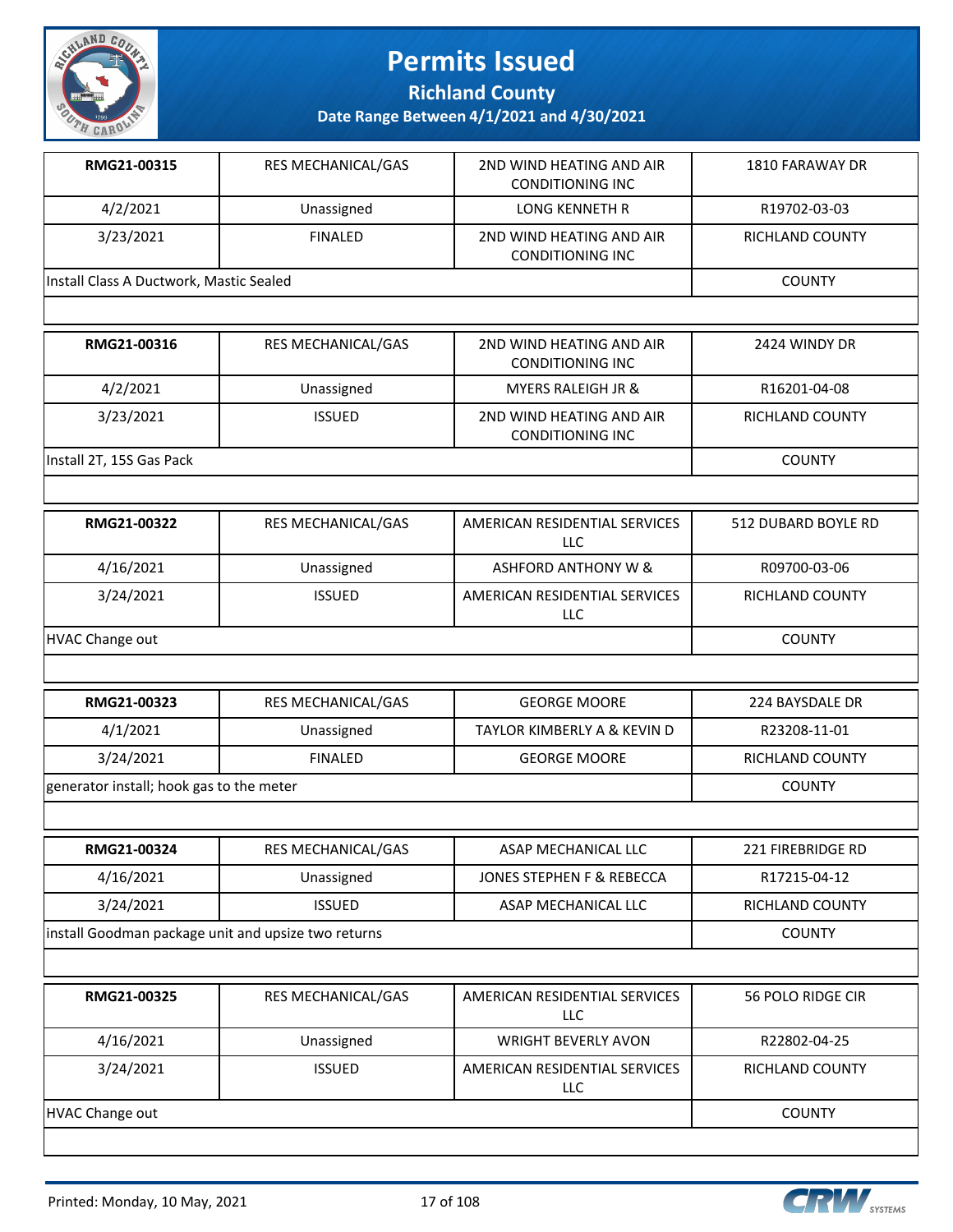

**Richland County**

| RMG21-00326                                   | RES MECHANICAL/GAS        | ASAP MECHANICAL LLC                  | 326 BASSETT LOOP        |
|-----------------------------------------------|---------------------------|--------------------------------------|-------------------------|
| 4/16/2021                                     | Unassigned                | KLINTWORTH GARY L & CAROL L          | R23209-08-31            |
| 3/24/2021                                     | <b>ISSUED</b>             | ASAP MECHANICAL LLC                  | RICHLAND COUNTY         |
| install 3 ton duct work and zone damper moroe |                           |                                      | <b>COUNTY</b>           |
|                                               |                           |                                      |                         |
| RMG21-00327                                   | <b>RES MECHANICAL/GAS</b> | AMERICAN RESIDENTIAL SERVICES<br>LLC | <b>401 GREENGATE DR</b> |
| 4/16/2021                                     | Unassigned                | <b>COPLEY DONALD DALLAS JR &amp;</b> | R19904-06-15            |
| 3/24/2021                                     | <b>ISSUED</b>             | AMERICAN RESIDENTIAL SERVICES<br>LLC | RICHLAND COUNTY         |
| HVAC Change out                               |                           |                                      | <b>COUNTY</b>           |
|                                               |                           |                                      |                         |
| RMG21-00328                                   | RES MECHANICAL/GAS        | AMERICAN RESIDENTIAL SERVICES<br>LLC | 112 KLINE CT            |
| 4/16/2021                                     | Unassigned                | <b>MCELVEEN RUBY</b>                 | R17115-02-06            |
| 3/25/2021                                     | <b>ISSUED</b>             | AMERICAN RESIDENTIAL SERVICES<br>LLC | RICHLAND COUNTY         |
| <b>HVAC Change out</b>                        |                           |                                      | <b>COUNTY</b>           |
|                                               |                           |                                      |                         |
| RMG21-00329                                   | RES MECHANICAL/GAS        | AMERICAN RESIDENTIAL SERVICES<br>LLC | 117 KINGSTON RIDGE DR   |
| 4/16/2021                                     | Unassigned                | LEWIS BRENT T & PATRICIA R           | R19115-08-38            |
| 3/26/2021                                     | <b>ISSUED</b>             | AMERICAN RESIDENTIAL SERVICES<br>LLC | RICHLAND COUNTY         |
| HVAC Change out                               |                           |                                      | <b>COUNTY</b>           |
|                                               |                           |                                      |                         |
| <b>RMG21-00330</b>                            | RES MECHANICAL/GAS        | AMERICAN RESIDENTIAL SERVICES<br>LLC | 315 FERNCLIFFE RD       |
| 4/16/2021                                     | Unassigned                | LEMKE THOMAS & BONNIE                | R26005-01-19            |
| 3/26/2021                                     | <b>ISSUED</b>             | AMERICAN RESIDENTIAL SERVICES<br>LLC | RICHLAND COUNTY         |
| <b>HVAC Change out</b>                        |                           |                                      | <b>COUNTY</b>           |
|                                               |                           |                                      |                         |

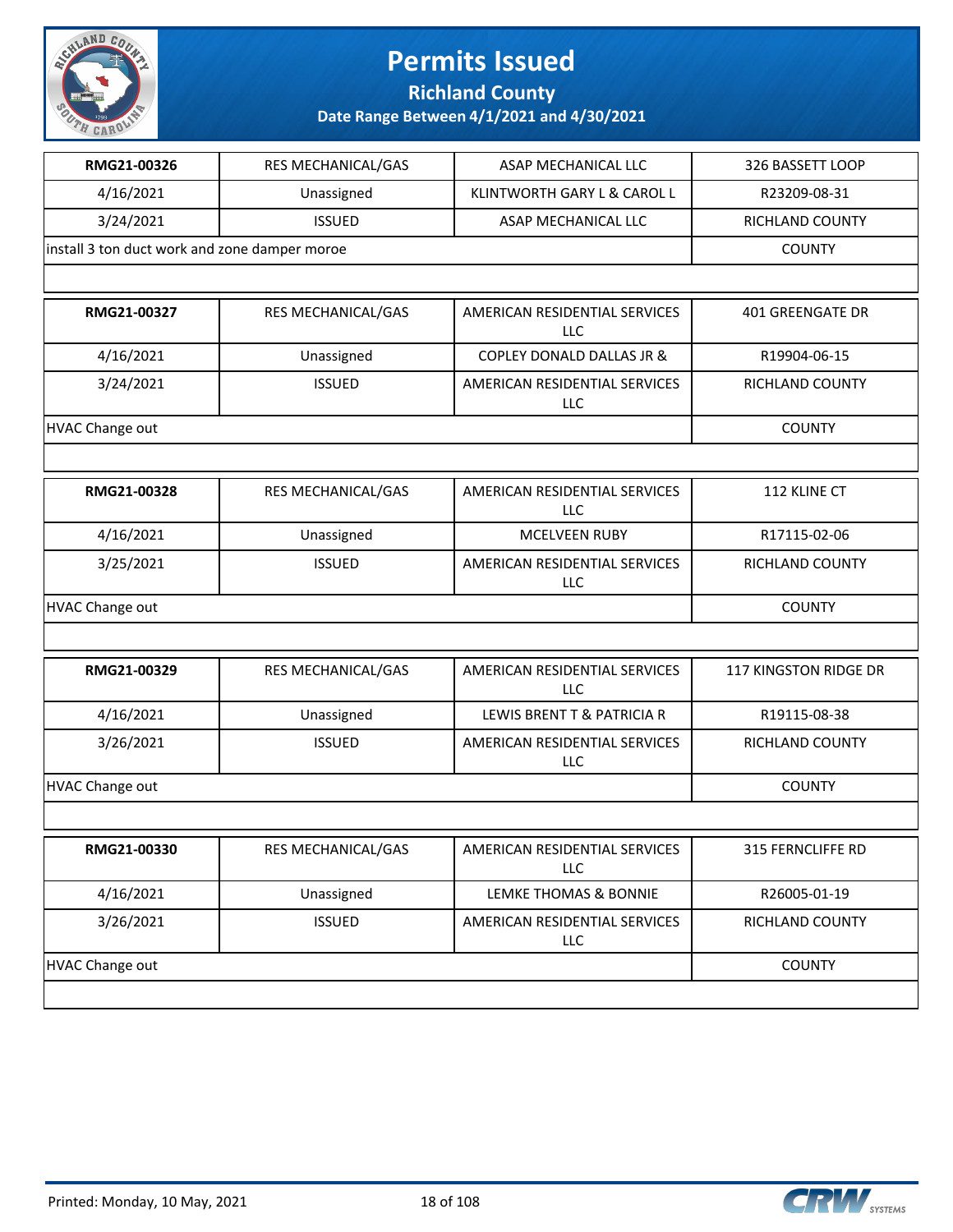

**Richland County**

| RMG21-00331                              | RES MECHANICAL/GAS                                           | <b>CASSELL BROTHERS HEATING &amp;</b><br><b>COOLING LLC</b> | 13 RIVER BOTTOM RD     |
|------------------------------------------|--------------------------------------------------------------|-------------------------------------------------------------|------------------------|
| 4/16/2021                                | Unassigned                                                   | <b>TOMPKINS DAVID GORDON &amp;</b>                          | R05303-02-06           |
| 3/26/2021                                | <b>ISSUED</b>                                                | <b>CASSELL BROTHERS HEATING &amp;</b><br><b>COOLING LLC</b> | <b>RICHLAND COUNTY</b> |
| INSTALL 4 TON GAS PACK & DUCT CHANGE OUT | <b>COUNTY</b>                                                |                                                             |                        |
| 13 RIVERBOTTOM RD                        |                                                              |                                                             |                        |
| RMG21-00332                              | RES MECHANICAL/GAS                                           | <b>Taylor Gantt</b>                                         | 2101 CHANDLER AVE      |
| 4/16/2021                                | Unassigned                                                   | SMITH SEAN R & BRIONI R                                     | R07505-06-19           |
| 3/26/2021                                | <b>ISSUED</b>                                                | COOL CARE INC                                               | RICHLAND COUNTY        |
| 2 Ton Condenser and Coil                 |                                                              |                                                             | <b>COUNTY</b>          |
|                                          |                                                              |                                                             |                        |
| RMG21-00333                              | RES MECHANICAL/GAS                                           | <b>CASSELL BROTHERS HEATING &amp;</b><br><b>COOLING LLC</b> | 413 KOON STORE RD      |
| 4/16/2021                                | Unassigned                                                   | NU CHENISE ANN & HEB                                        | R12100-02-21           |
| 3/26/2021                                | <b>ISSUED</b>                                                | <b>CASSELL BROTHERS HEATING &amp;</b><br><b>COOLING LLC</b> | RICHLAND COUNTY        |
| <b>INSTALL 22 KW GENERATOR</b>           |                                                              |                                                             | <b>COUNTY</b>          |
| 413 KOON STORE RD                        |                                                              |                                                             |                        |
| RMG21-00334                              | RES MECHANICAL/GAS                                           | AMERICAN RESIDENTIAL SERVICES<br><b>LLC</b>                 | 101 GAYLE POND TRCE    |
| 4/16/2021                                | Unassigned                                                   | MOSLEY ANTHONY L & DORISTINE S                              | R19104-06-09           |
| 3/26/2021                                | <b>ISSUED</b>                                                | AMERICAN RESIDENTIAL SERVICES<br>LLC                        | RICHLAND COUNTY        |
| <b>HVAC Change out</b>                   |                                                              |                                                             | COLUMBIA               |
|                                          |                                                              |                                                             |                        |
| RMG21-00336                              | RES MECHANICAL/GAS                                           | <b>CASSELL BROTHERS HEATING &amp;</b><br>COOLING LLC        | 116 BLACKBURN RD W     |
| 4/16/2021                                | Unassigned                                                   | <b>COTHRAN JEANNE M</b>                                     | R02413-02-15           |
| 3/29/2021                                | <b>ISSUED</b>                                                | <b>CASSELL BROTHERS HEATING &amp;</b><br><b>COOLING LLC</b> | RICHLAND COUNTY        |
|                                          | INSTALL 2.5 TON AC CONDENSER, COIL, FURNACE & DUCT CHANGE OU |                                                             | <b>COUNTY</b>          |
| 116 BLACKBURN RD                         |                                                              |                                                             |                        |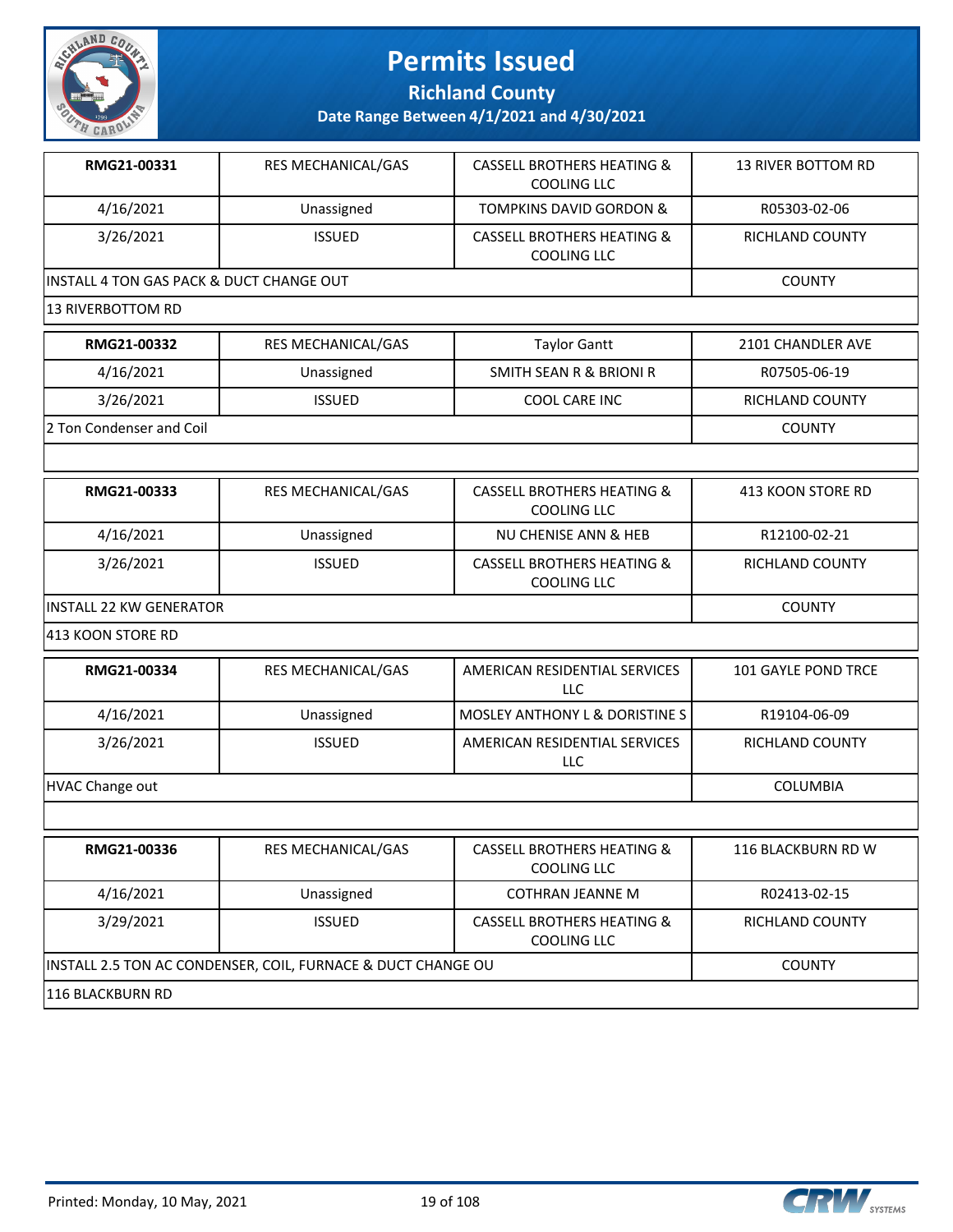

**Richland County**

**Date Range Between 4/1/2021 and 4/30/2021**

| RMG21-00338     | <b>RES MECHANICAL/GAS</b> | AMERICAN RESIDENTIAL SERVICES<br>LLC | 25 WOODWIND CT         |
|-----------------|---------------------------|--------------------------------------|------------------------|
| 4/7/2021        | Unassigned                | <b>KENNEDY JANICE E</b>              | R22065-01-22           |
| 3/29/2021       | <b>ISSUED</b>             | AMERICAN RESIDENTIAL SERVICES<br>LLC | <b>RICHLAND COUNTY</b> |
| HVAC Change out |                           |                                      | <b>COUNTY</b>          |

| RMG21-00339 | <b>RES MECHANICAL/GAS</b> | AMERICAN RESIDENTIAL SERVICES<br>LLC | 4 OLD PARK CIR  |
|-------------|---------------------------|--------------------------------------|-----------------|
| 4/7/2021    | Unassigned                | RAGIN CAROLYN A & HERCULES E         | R20216-01-45    |
| 3/29/2021   | <b>ISSUED</b>             | AMERICAN RESIDENTIAL SERVICES<br>LLC | RICHLAND COUNTY |
| Duct work   |                           |                                      | <b>COUNTY</b>   |

| RMG21-00340     | <b>RES MECHANICAL/GAS</b> | AMERICAN RESIDENTIAL SERVICES<br>LLC | 100 GAULEY DR          |
|-----------------|---------------------------|--------------------------------------|------------------------|
| 4/7/2021        | Unassigned                | SOMMERS CYNTHIA L                    | R05207-07-25           |
| 3/29/2021       | <b>VOID</b>               | AMERICAN RESIDENTIAL SERVICES<br>LLC | <b>RICHLAND COUNTY</b> |
| HVAC Change out |                           |                                      | COLUMBIA               |

CITY OF COLUMBIA

| RMG21-00341                                    | RES MECHANICAL/GAS | Taylor Gantt                   | 144 WOODSHORE DR |
|------------------------------------------------|--------------------|--------------------------------|------------------|
| 4/16/2021                                      | Unassigned         | LATHAM PHILLIP L & CHRISTINE S | R22908-01-19     |
| 3/29/2021                                      | <b>ISSUED</b>      | COOL CARE INC                  | RICHLAND COUNTY  |
| 4 Ton Package Heat Pump with 4 Ton Duct System |                    |                                | <b>COUNTY</b>    |

| RMG21-00343              | <b>RES MECHANICAL/GAS</b> | <b>CASSELL BROTHERS HEATING &amp;</b><br>COOLING LLC | 1022 SAINT JOHNS RD |
|--------------------------|---------------------------|------------------------------------------------------|---------------------|
| 4/13/2021                | Unassigned                | MITCHELL MALCOLM A &                                 | R03600-06-30        |
| 3/29/2021                | <b>ISSUED</b>             | <b>CASSELL BROTHERS HEATING &amp;</b><br>COOLING LLC | RICHLAND COUNTY     |
| lINSTALL 22 KW GENERATOR | <b>COUNTY</b>             |                                                      |                     |
| 1022 SAINT JOHNS RD      |                           |                                                      |                     |

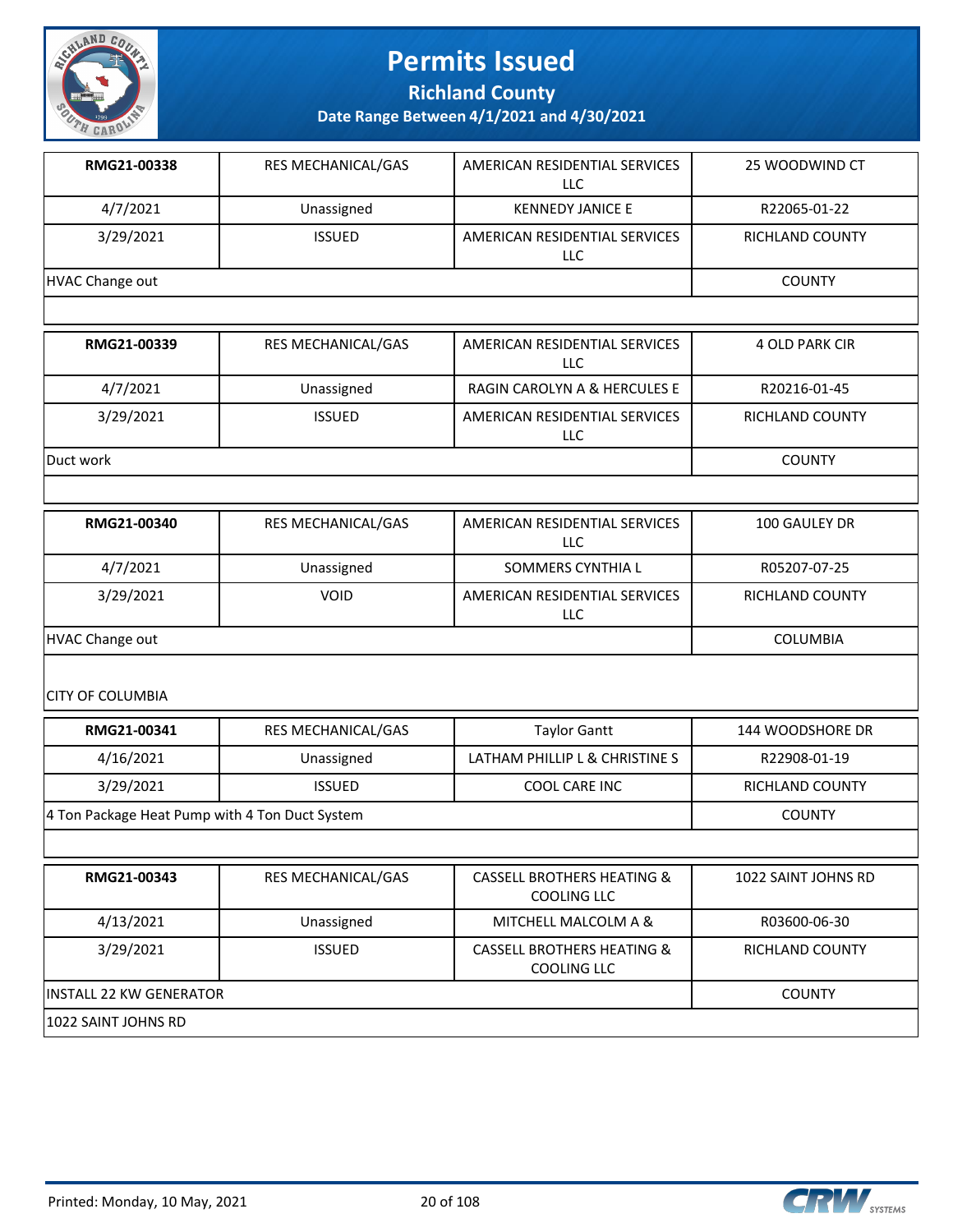

**Richland County**

| RMG21-00352                     | RES MECHANICAL/GAS        | <b>CASSELL BROTHERS HEATING &amp;</b><br><b>COOLING LLC</b> | 4550 FERNWOOD RD      |
|---------------------------------|---------------------------|-------------------------------------------------------------|-----------------------|
| 4/16/2021                       | Unassigned                | POLK DONNA W                                                | R14015-04-11          |
| 3/30/2021                       | <b>ISSUED</b>             | <b>CASSELL BROTHERS HEATING &amp;</b><br><b>COOLING LLC</b> | RICHLAND COUNTY       |
| <b>INSTALL 3 TON GAS PACK</b>   |                           |                                                             | <b>COUNTY</b>         |
| 4550 FERNWQOOD RD               |                           |                                                             |                       |
| RMG21-00354                     | <b>RES MECHANICAL/GAS</b> | AMERICAN RESIDENTIAL SERVICES<br><b>LLC</b>                 | 11 COPPERWOOD CT      |
| 4/16/2021                       | Unassigned                | <b>NHAN HONG KIM &amp;</b>                                  | R20214-01-38          |
| 3/30/2021                       | <b>ISSUED</b>             | AMERICAN RESIDENTIAL SERVICES<br><b>LLC</b>                 | RICHLAND COUNTY       |
| <b>HVAC Change out</b>          |                           |                                                             | <b>COUNTY</b>         |
|                                 |                           |                                                             |                       |
| RMG21-00355                     | <b>RES MECHANICAL/GAS</b> | AMERICAN RESIDENTIAL SERVICES<br>LLC                        | 4120 BEECLIFF DR      |
| 4/16/2021                       | Unassigned                | PUSKARZ STEPHANIE ANNE                                      | R13809-03-10          |
| 3/30/2021                       | <b>ISSUED</b>             | AMERICAN RESIDENTIAL SERVICES<br>LLC                        | RICHLAND COUNTY       |
| <b>HVAC Change out</b>          |                           |                                                             | <b>COUNTY</b>         |
|                                 |                           |                                                             |                       |
| RMG21-00356                     | RES MECHANICAL/GAS        | <b>CASSELL BROTHERS HEATING &amp;</b><br><b>COOLING LLC</b> | 223 CENTER CT         |
| 4/16/2021                       | Unassigned                | <b>MARSH KATRINA</b>                                        | R04981-02-08          |
| 3/30/2021                       | <b>ISSUED</b>             | <b>CASSELL BROTHERS HEATING &amp;</b><br><b>COOLING LLC</b> | RICHLAND COUNTY       |
| INSTALL 2.5 TON SPLIT HEAT PUMP |                           |                                                             | <b>COUNTY</b>         |
| 223 CENTER COURT                |                           |                                                             |                       |
| RMG21-00358                     | RES MECHANICAL/GAS        | CAROLINA CONDITIONS LLC                                     | 23 WINNING COLORS CT  |
| 4/16/2021                       | Unassigned                | PRINCE DALE S ETAL                                          | R25906-10-06          |
| 3/30/2021                       | <b>ISSUED</b>             | CAROLINA CONDITIONS LLC                                     | RICHLAND COUNTY       |
| <b>HVAC replacement</b>         |                           |                                                             | <b>COUNTY</b>         |
|                                 |                           |                                                             |                       |
| RMG21-00360                     | RES MECHANICAL/GAS        | CAROLINA CONDITIONS LLC                                     | 155 LIGHTWOOD KNOT RD |
| 4/16/2021                       | Unassigned                | PEDERSEN CHARLES H &                                        | R23005-07-02          |
| 3/30/2021                       | <b>ISSUED</b>             | CAROLINA CONDITIONS LLC                                     | RICHLAND COUNTY       |
| Duct replacement                | <b>COUNTY</b>             |                                                             |                       |
|                                 |                           |                                                             |                       |

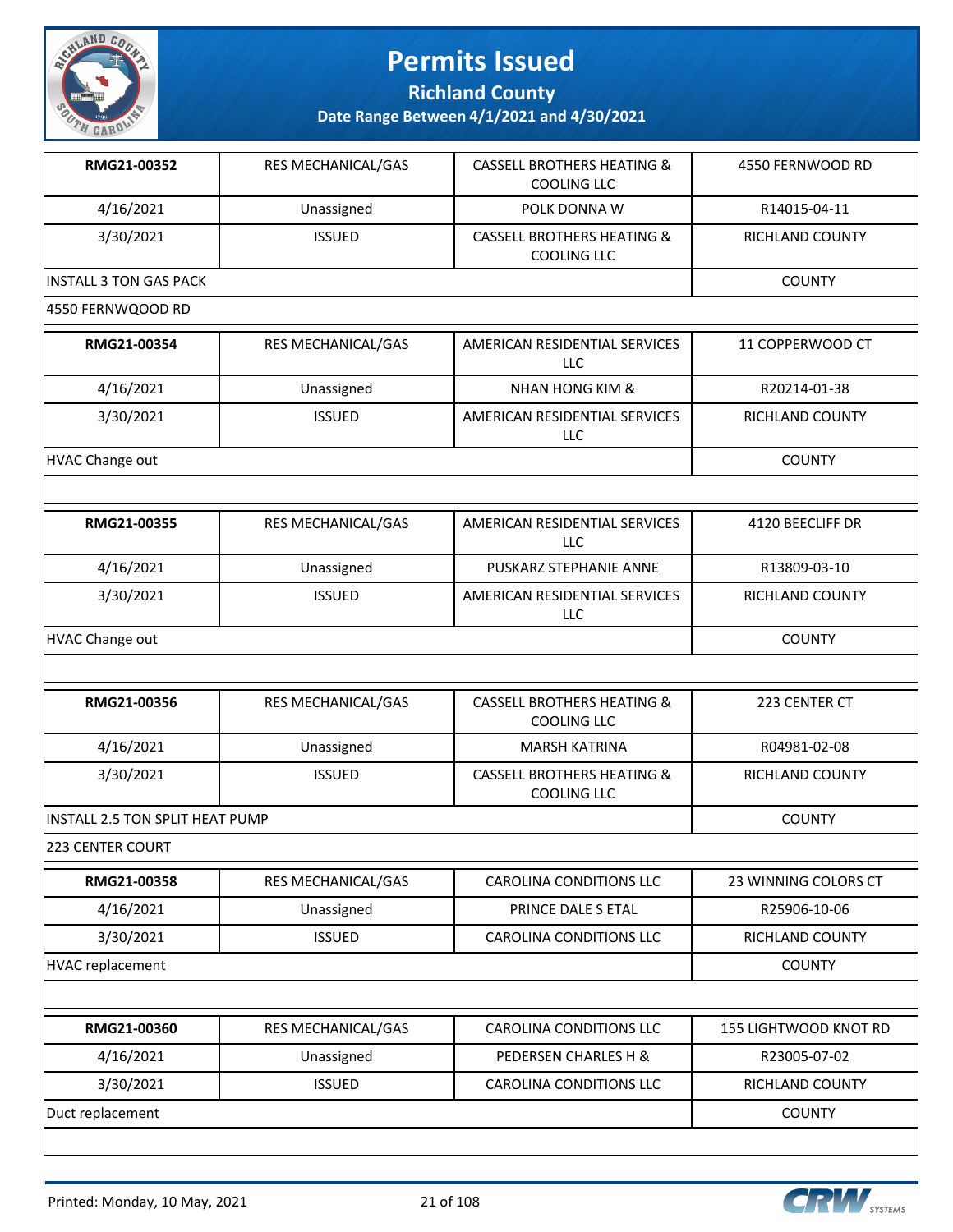

**Richland County**

| RMG21-00361                                 | RES MECHANICAL/GAS        | MEETZE PLUMBING CO INC                                      | 17 GLENLAKE RD           |
|---------------------------------------------|---------------------------|-------------------------------------------------------------|--------------------------|
| 4/6/2021                                    | Unassigned                | <b>TAYLOR WILLIAM C</b>                                     | R20006-02-13             |
| 3/31/2021                                   | <b>FINALED</b>            | MEETZE PLUMBING CO INC                                      | RICHLAND COUNTY          |
| Putting a new gas main/line under the house |                           |                                                             | <b>COUNTY</b>            |
|                                             |                           |                                                             |                          |
| RMG21-00362                                 | <b>RES MECHANICAL/GAS</b> | <b>CASSELL BROTHERS HEATING &amp;</b><br><b>COOLING LLC</b> | <b>266 CASTLEBURY DR</b> |
| 4/16/2021                                   | Unassigned                | ZIPPEL DEBORAH L                                            | R23305-07-24             |
| 3/31/2021                                   | <b>ISSUED</b>             | <b>CASSELL BROTHERS HEATING &amp;</b><br><b>COOLING LLC</b> | RICHLAND COUNTY          |
| INSTALL 2 TON SPLIT HEAT PUMP               |                           |                                                             | <b>COUNTY</b>            |
| <b>266 CASTLEBURY LANE</b>                  |                           |                                                             |                          |
| RMG21-00363                                 | RES MECHANICAL/GAS        | <b>Taylor Gantt</b>                                         | 321 PLANTATION PKWY      |
| 4/16/2021                                   | Unassigned                | <b>HUNT CAROLE M</b>                                        | R17610-01-45             |
| 3/31/2021                                   | <b>ISSUED</b>             | COOL CARE INC                                               | RICHLAND COUNTY          |
| 2.5 Ton Gas Pack                            |                           |                                                             | <b>COUNTY</b>            |
|                                             |                           |                                                             |                          |
| RMG21-00364                                 | RES MECHANICAL/GAS        | AMERICAN RESIDENTIAL SERVICES<br>LLC                        | 525 S SUMMERS WAY        |
| 4/16/2021                                   | Unassigned                | ROBINSON STANLEY A & ANNETTE H                              | R21909-01-17             |
| 3/31/2021                                   | <b>ISSUED</b>             | AMERICAN RESIDENTIAL SERVICES<br>LLC                        | RICHLAND COUNTY          |
| <b>HVAC Change out</b>                      | <b>COUNTY</b>             |                                                             |                          |
|                                             |                           |                                                             |                          |
| RMG21-00365                                 | RES MECHANICAL/GAS        | 2ND WIND HEATING AND AIR<br><b>CONDITIONING INC</b>         | 847 MALIBU DR            |
| 4/7/2021                                    | Unassigned                | PINTO NABIL B & MARY E                                      | R16303-07-04             |
| 3/31/2021                                   | <b>ISSUED</b>             | 2ND WIND HEATING AND AIR<br><b>CONDITIONING INC</b>         | RICHLAND COUNTY          |
| Tempstar 3T, 16S AC/GF & Class A Ductwork   |                           |                                                             | <b>COUNTY</b>            |
|                                             |                           |                                                             |                          |
| RMG21-00366                                 | RES MECHANICAL/GAS        | AMERICAN RESIDENTIAL SERVICES<br>LLC                        | <b>145 SOUTHLAKE RD</b>  |
| 4/16/2021                                   | Unassigned                | <b>DENTON JAMES</b>                                         | R20005-01-22             |
| 3/31/2021                                   | <b>ISSUED</b>             | AMERICAN RESIDENTIAL SERVICES<br>LLC                        | RICHLAND COUNTY          |
| <b>HVAC Change out</b>                      |                           |                                                             | <b>COUNTY</b>            |
|                                             |                           |                                                             |                          |

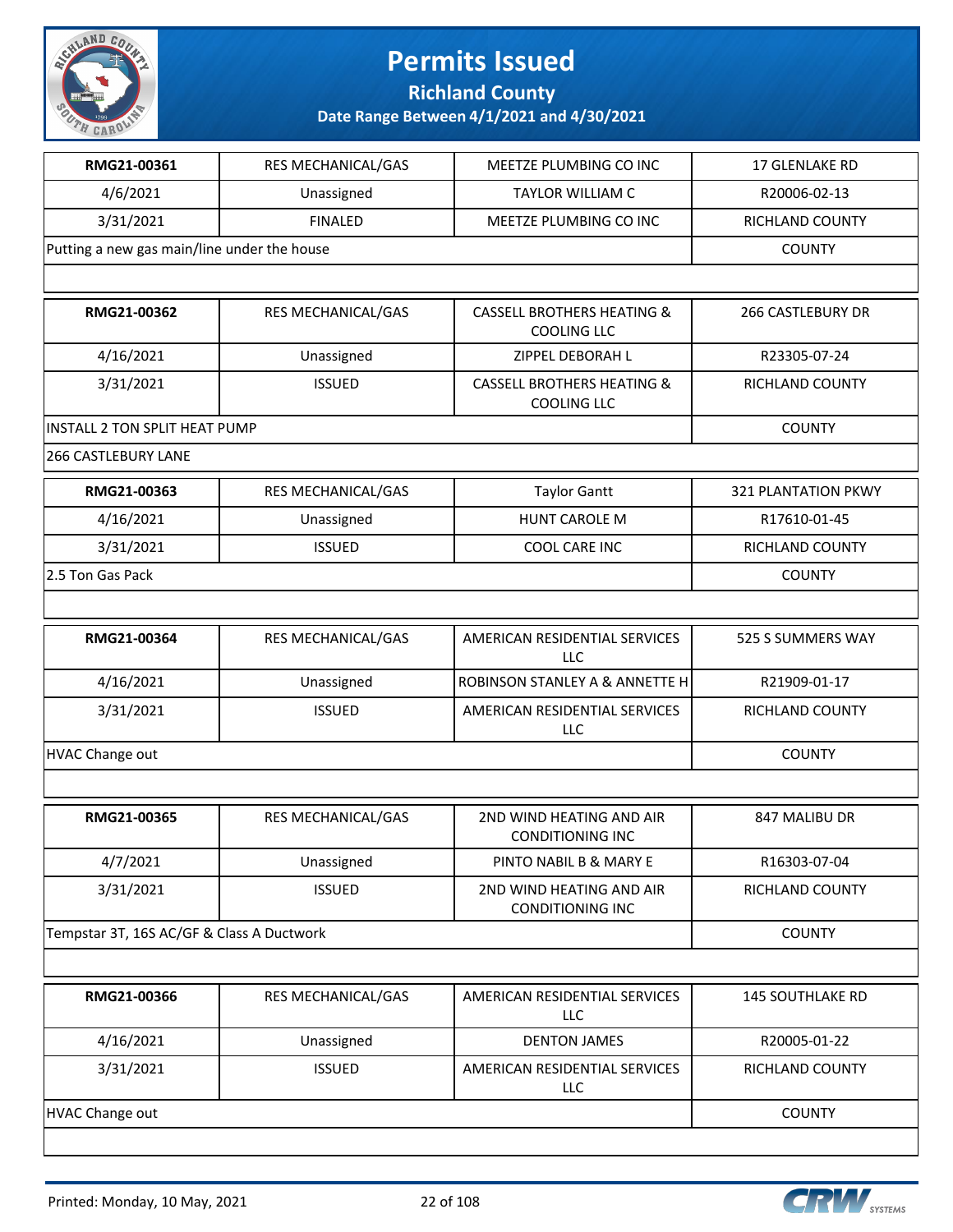

**Richland County**

| RMG21-00368                                | RES MECHANICAL/GAS                                     | AMERICAN RESIDENTIAL SERVICES<br><b>LLC</b>          | 1141 OLYMPIA AVE            |
|--------------------------------------------|--------------------------------------------------------|------------------------------------------------------|-----------------------------|
| 4/16/2021                                  | Unassigned                                             | NORTH JESSICA L                                      | R11204-09-05                |
| 4/1/2021                                   | <b>ISSUED</b>                                          | AMERICAN RESIDENTIAL SERVICES<br><b>LLC</b>          | RICHLAND COUNTY             |
| <b>HVAC Change out</b>                     |                                                        |                                                      | <b>COUNTY</b>               |
|                                            |                                                        |                                                      |                             |
| RMG21-00369                                | RES MECHANICAL/GAS                                     | AMERICAN RESIDENTIAL SERVICES<br>LLC                 | 318 FERNVIEW DR             |
| 4/16/2021                                  | Unassigned                                             | LAUREANO SOTERO                                      | R23106-05-04                |
| 4/1/2021                                   | <b>ISSUED</b>                                          | AMERICAN RESIDENTIAL SERVICES<br><b>LLC</b>          | RICHLAND COUNTY             |
| <b>HVAC Change out</b>                     |                                                        |                                                      | <b>COUNTY</b>               |
|                                            |                                                        |                                                      |                             |
| RMG21-00370                                | RES MECHANICAL/GAS                                     | AMERICAN RESIDENTIAL SERVICES<br><b>LLC</b>          | <b>201 WORTHINGTON PKWY</b> |
| 4/16/2021                                  | Unassigned                                             | EADDY BEVERLY G & BENJAMIN                           | R23003-11-02                |
| 4/1/2021                                   | <b>ISSUED</b>                                          | AMERICAN RESIDENTIAL SERVICES<br>LLC                 | RICHLAND COUNTY             |
| <b>HVAC Change out</b>                     |                                                        |                                                      | <b>COUNTY</b>               |
|                                            |                                                        |                                                      |                             |
| RMG21-00371                                | RES MECHANICAL/GAS                                     | 2ND WIND HEATING AND AIR<br><b>CONDITIONING INC</b>  | <b>5 WINDBREAK CT</b>       |
| 4/14/2021                                  | Unassigned                                             | KINARD DANNY MICHAEL                                 | R05305-02-36                |
| 4/1/2021                                   | <b>FINALED</b>                                         | 2ND WIND HEATING AND AIR<br><b>CONDITIONING INC</b>  | <b>RICHLAND COUNTY</b>      |
|                                            | To install Maratherm 2 Ton 14 Seer AC Condenser & Coil |                                                      | <b>COUNTY</b>               |
|                                            |                                                        |                                                      |                             |
| RMG21-00372                                | RES MECHANICAL/GAS                                     | <b>CASSELL BROTHERS HEATING &amp;</b><br>COOLING LLC | 9 BROAD BLUFF CT            |
| 4/16/2021                                  | Unassigned                                             | REED CHARLES & LINDA                                 | R04413-01-07                |
| 4/1/2021                                   | <b>ISSUED</b>                                          | <b>CASSELL BROTHERS HEATING &amp;</b><br>COOLING LLC | RICHLAND COUNTY             |
| INSTALL 2 TON AC CONDENSER, COIL & FURNACE |                                                        |                                                      | <b>COUNTY</b>               |
| 9 BROAD BLUFF CT                           |                                                        |                                                      |                             |

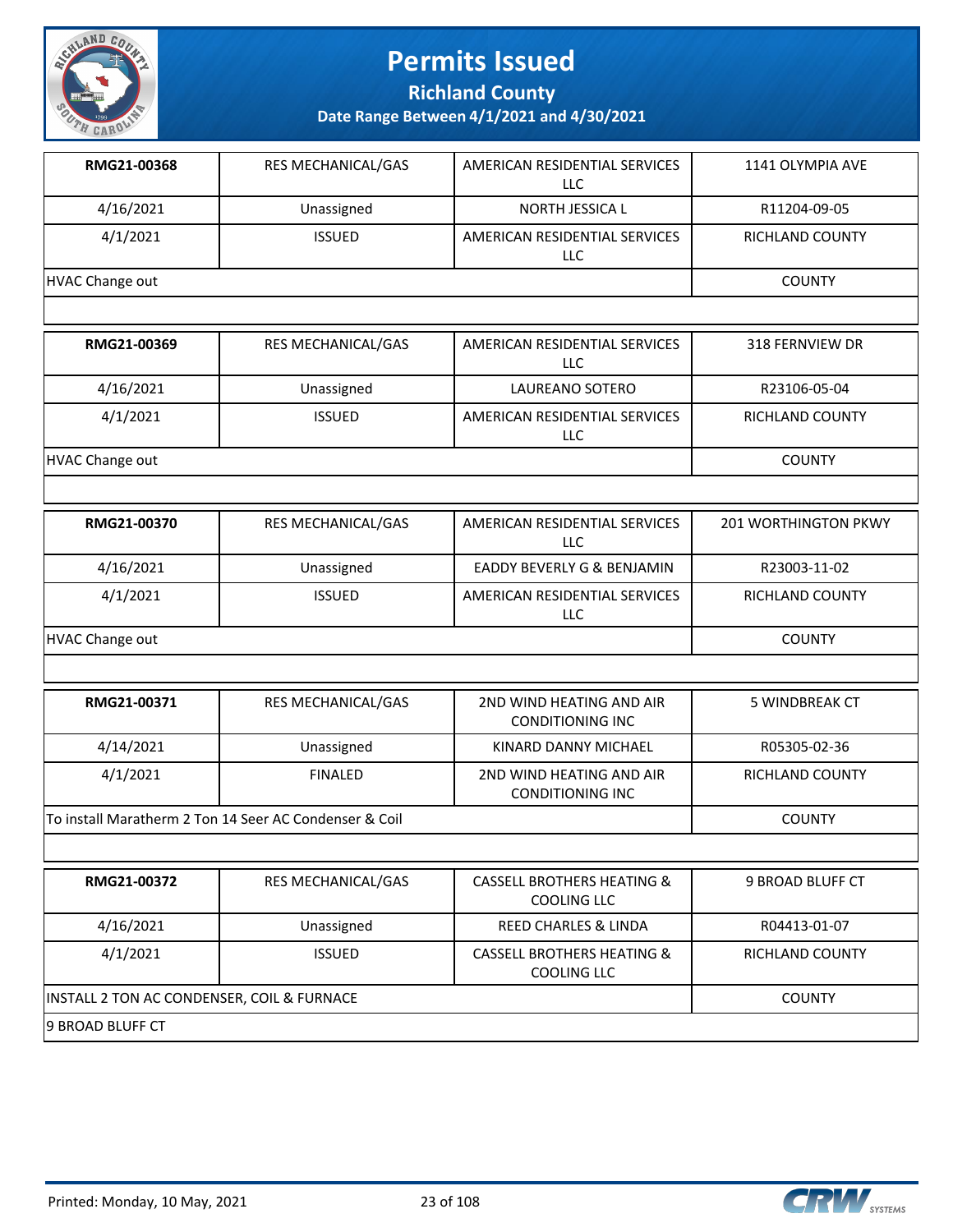

**Richland County**

**Date Range Between 4/1/2021 and 4/30/2021**

| RMG21-00373               | <b>RES MECHANICAL/GAS</b> | <b>CASSELL BROTHERS HEATING &amp;</b><br>COOLING LLC | <b>6 MARINERS CT</b>   |
|---------------------------|---------------------------|------------------------------------------------------|------------------------|
| 4/16/2021                 | Unassigned                | <b>GIRTMAN PAMELA B</b>                              | R03204-04-20           |
| 4/1/2021                  | <b>ISSUED</b>             | <b>CASSELL BROTHERS HEATING &amp;</b><br>COOLING LLC | <b>RICHLAND COUNTY</b> |
| INSTALL 3 TON DUCT SYSTEM | <b>COUNTY</b>             |                                                      |                        |

#### 6 MARINERS CT

| RMG21-00374                                | <b>RES MECHANICAL/GAS</b> | CASSELL BROTHERS HEATING &<br>COOLING LLC            | <b>6 HARRIER CT</b> |
|--------------------------------------------|---------------------------|------------------------------------------------------|---------------------|
| 4/16/2021                                  | Unassigned                | <b>CURCIO KYLE &amp; DELLA</b>                       | R03404-01-12        |
| 4/1/2021                                   | <b>ISSUED</b>             | <b>CASSELL BROTHERS HEATING &amp;</b><br>COOLING LLC | RICHLAND COUNTY     |
| INSTALL 3 TON AC CONDENSER, COIL & FURNACE |                           |                                                      | <b>COUNTY</b>       |

#### 6 HARRIER CT

| RMG21-00375                                       | <b>RES MECHANICAL/GAS</b> | 1ST DEGREE HEATING & COOLING<br>LLC | 4 ANCHOR CT     |
|---------------------------------------------------|---------------------------|-------------------------------------|-----------------|
| 4/1/2021                                          | Unassigned                | CAMPAGNA FRANK T & HEATHER R I      | R23207-02-13    |
| 4/1/2021                                          | <b>FINALED</b>            | 1ST DEGREE HEATING & COOLING<br>LLC | RICHLAND COUNTY |
| Replacement of 2.5 ton split heat pump up stairs. |                           |                                     | <b>COUNTY</b>   |

| RMG21-00380            | <b>RES MECHANICAL/GAS</b> | AMERICAN RESIDENTIAL SERVICES<br>LLC. | <b>304 TRADITIONS CIR</b> |
|------------------------|---------------------------|---------------------------------------|---------------------------|
| 4/28/2021              | Unassigned                | WALTERS ELLA A                        | R17516-01-32              |
| 4/1/2021               | <b>ISSUED</b>             | AMERICAN RESIDENTIAL SERVICES<br>LLC  | RICHLAND COUNTY           |
| <b>HVAC Change out</b> |                           |                                       | <b>COUNTY</b>             |

| RMG21-00381                                                 | <b>RES MECHANICAL/GAS</b> | <b>WILLIAMS CONTRACTING</b> | 1344 MAY OAK CIR |
|-------------------------------------------------------------|---------------------------|-----------------------------|------------------|
| 4/16/2021                                                   | Unassigned                | SANDERS FRENCHIE D          | R23102-10-10     |
| 4/1/2021                                                    | <b>ISSUED</b>             | <b>WILLIAMS CONTRACTING</b> | RICHLAND COUNTY  |
| Install gas logs and gas line to stub out for new gas meter |                           |                             | <b>COUNTY</b>    |
|                                                             |                           |                             |                  |

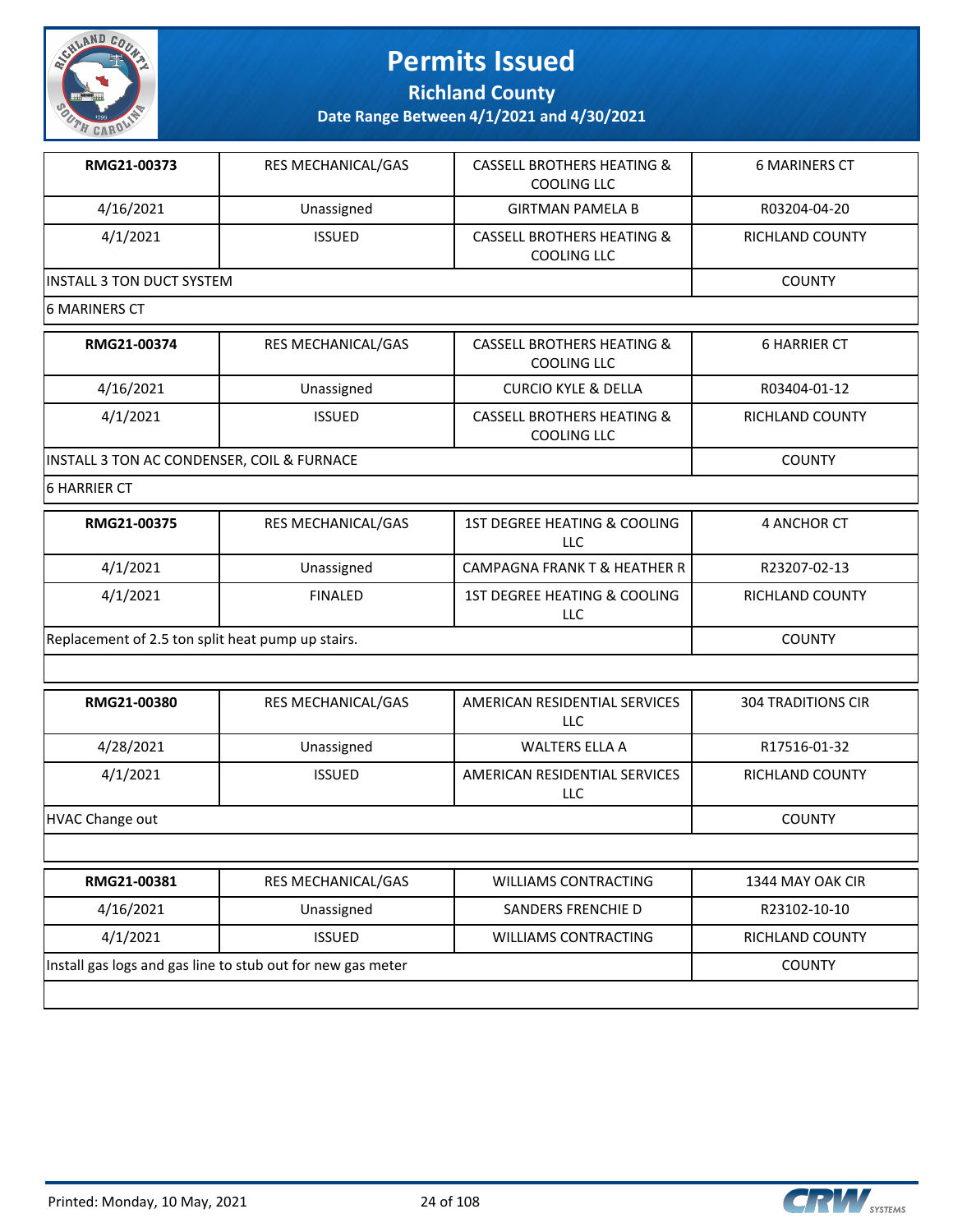

**Richland County**

| RMG21-00382                                                 | RES MECHANICAL/GAS | AMERICAN RESIDENTIAL SERVICES<br><b>LLC</b>                 | 1329 NORTH SPRINGS RD  |
|-------------------------------------------------------------|--------------------|-------------------------------------------------------------|------------------------|
| 4/16/2021                                                   | Unassigned         | <b>STOVER RUFUS &amp; MARY O</b>                            | R23009-02-17           |
| 4/2/2021                                                    | <b>ISSUED</b>      | AMERICAN RESIDENTIAL SERVICES<br><b>LLC</b>                 | <b>RICHLAND COUNTY</b> |
| <b>HVAC Change out</b>                                      |                    |                                                             | <b>COUNTY</b>          |
|                                                             |                    |                                                             |                        |
| RMG21-00384                                                 | RES MECHANICAL/GAS | JOE BURNS HEATING AND AIR LLC                               | 405 OAK COVE DR        |
| 4/13/2021                                                   | Unassigned         | KIRSCHKE CHARLES W & JANICE A                               | R23301-08-23           |
| 4/2/2021                                                    | <b>ISSUED</b>      | JOE BURNS HEATING AND AIR LLC                               | RICHLAND COUNTY        |
| Install split ac and furnace                                |                    |                                                             | <b>COUNTY</b>          |
|                                                             |                    |                                                             |                        |
| RMG21-00385                                                 | RES MECHANICAL/GAS | JOE BURNS HEATING AND AIR LLC                               | 148 FOX RUN DR         |
| 4/13/2021                                                   | Unassigned         | <b>BYRD ROSEMARY KAHALY</b>                                 | R27981-01-35           |
| 4/2/2021                                                    | <b>FINALED</b>     | JOE BURNS HEATING AND AIR LLC                               | RICHLAND COUNTY        |
| Install 2 HVAC systems                                      |                    |                                                             | <b>COUNTY</b>          |
|                                                             |                    |                                                             |                        |
| RMG21-00386                                                 | RES MECHANICAL/GAS | <b>CASSELL BROTHERS HEATING &amp;</b><br><b>COOLING LLC</b> | 315 BELFAIR RD         |
| 4/16/2021                                                   | Unassigned         | HIPPS GABRIEL H & ALFIE B                                   | R04112-02-13           |
| 4/2/2021                                                    | <b>ISSUED</b>      | <b>CASSELL BROTHERS HEATING &amp;</b><br>COOLING LLC        | RICHLAND COUNTY        |
| INSTALL 2 TON SPLIT HEAT PUMP                               |                    | <b>COUNTY</b>                                               |                        |
| 315 BELFAIR RD                                              |                    |                                                             |                        |
| RMG21-00387                                                 | RES MECHANICAL/GAS | <b>CASSELL BROTHERS HEATING &amp;</b><br>COOLING LLC        | 6318 OAKFIELD RD       |
| 4/16/2021                                                   | Unassigned         | KELLEY JAY EDWARD                                           | R16803-09-03           |
| 4/2/2021                                                    | <b>ISSUED</b>      | <b>CASSELL BROTHERS HEATING &amp;</b><br><b>COOLING LLC</b> | RICHLAND COUNTY        |
| INSTALL 2 TON AC CONDENSER, COIL, FURNACE & DUCT CHANGE OUT | <b>COUNTY</b>      |                                                             |                        |
| 6318 OAKFIELD RD                                            |                    |                                                             |                        |
| RMG21-00389                                                 | RES MECHANICAL/GAS | <b>WPG GROUP LLC</b>                                        | 150 LAGUNA VISTA DR    |
| 4/5/2021                                                    | Unassigned         | INMAN DONTRELLE JAVAAR ETAL                                 | R02315-01-01           |
| 4/5/2021                                                    | <b>ISSUED</b>      | WPG GROUP LLC                                               | RICHLAND COUNTY        |
| Running gas line                                            |                    |                                                             | <b>COUNTY</b>          |
|                                                             |                    |                                                             |                        |

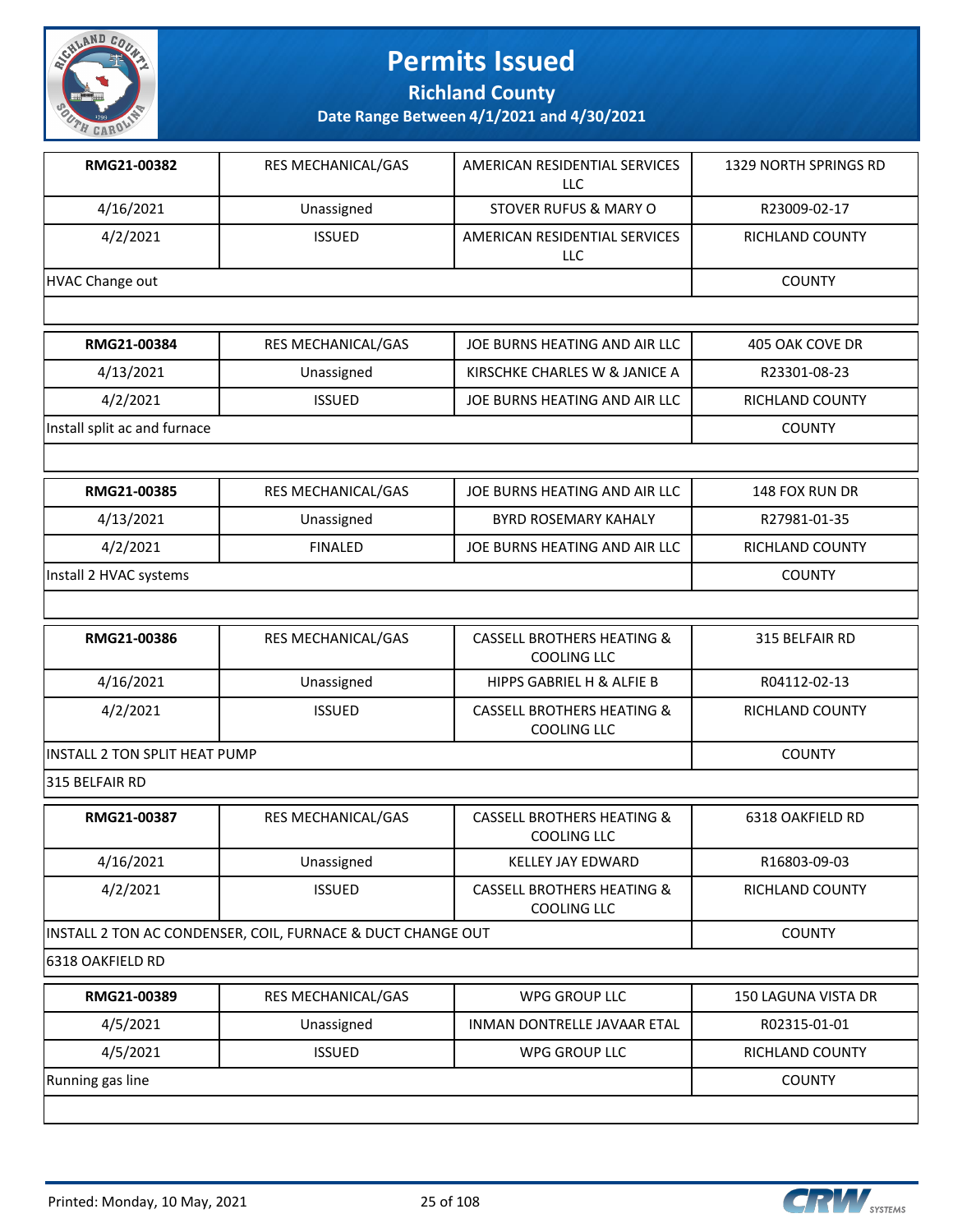

**Richland County**

**Date Range Between 4/1/2021 and 4/30/2021**

| RMG21-00391                            | <b>RES MECHANICAL/GAS</b> | 2ND WIND HEATING AND AIR<br>CONDITIONING INC         | 124 HARWOOD DR         |
|----------------------------------------|---------------------------|------------------------------------------------------|------------------------|
| 4/14/2021                              | Unassigned                | YOUNG ISIAH & DEBRA J                                | R24904-03-14           |
| 4/5/2021                               | <b>FINALED</b>            | 2ND WIND HEATING AND AIR<br><b>CONDITIONING INC</b>  | RICHLAND COUNTY        |
| Install Tempstar 2.5T, 15S PHP w/735kw |                           |                                                      | <b>COUNTY</b>          |
|                                        |                           |                                                      |                        |
| RMG21-00395                            | <b>RES MECHANICAL/GAS</b> | CASSELL BROTHERS HEATING &<br>COOLING LLC            | 1601 JOHNSON MARINA RD |
| 4/16/2021                              | Unassigned                | <b>FOMBY BRIAN W &amp; NATALIE A</b>                 | R01411-02-27           |
| 4/5/2021                               | <b>ISSUED</b>             | <b>CASSELL BROTHERS HEATING &amp;</b><br>COOLING LLC | RICHLAND COUNTY        |

INSTALL 4 TON GAS PACK, 22 KW GENERATOR, & 5 TON MINI SPLIT COUNTY

161 JOHNSON MARINA RD

| RMG21-00396                            | <b>RES MECHANICAL/GAS</b> | CASSELL BROTHERS HEATING &<br>COOLING LLC | 1121 CANTERFIELD RD |
|----------------------------------------|---------------------------|-------------------------------------------|---------------------|
| 4/16/2021                              | Unassigned                | <b>SPEARES TRUST</b>                      | R01700-04-05        |
| 4/5/2021                               | <b>ISSUED</b>             | CASSELL BROTHERS HEATING &<br>COOLING LLC | RICHLAND COUNTY     |
| <b>INSTALL 3.5 TON SPLIT HEAT PUMP</b> |                           |                                           | <b>COUNTY</b>       |

1121 CANTERFIELD RD

| RMG21-00398      | RES MECHANICAL/GAS | CAROLINA CONDITIONS LLC     | 441 CADDIS CREEK RD |
|------------------|--------------------|-----------------------------|---------------------|
| 4/28/2021        | Unassigned         | SNIPES JOE H III & HANNAH D | R05103-02-29        |
| 4/6/2021         | <b>ISSUED</b>      | CAROLINA CONDITIONS LLC     | RICHLAND COUNTY     |
| HVAC replacement |                    |                             | <b>COUNTY</b>       |

| <b>RMG21-00400</b>                | <b>RES MECHANICAL/GAS</b> | MEETZE PLUMBING CO INC      | 533 SHADOWOOD DR       |  |
|-----------------------------------|---------------------------|-----------------------------|------------------------|--|
| 4/28/2021                         | Unassigned                | YEOMAN THOMAS III & DIANE M | R02403-02-16           |  |
| 4/6/2021                          | <b>ISSUED</b>             | MEETZE PLUMBING CO INC      | <b>RICHLAND COUNTY</b> |  |
| To install and run a new gas line |                           |                             | <b>COUNTY</b>          |  |

to a tankless water heater, gas stove, dryer and gas logs

| RMG21-00401            | <b>RES MECHANICAL/GAS</b> | AMERICAN RESIDENTIAL SERVICES<br>LLC | 714 PEACEHAVEN RD |
|------------------------|---------------------------|--------------------------------------|-------------------|
| 4/28/2021              | Unassigned                | <b>COFFIN MATTHEW B &amp; LISA L</b> | R00500-06-11      |
| 4/6/2021               | <b>ISSUED</b>             | AMERICAN RESIDENTIAL SERVICES<br>LLC | RICHLAND COUNTY   |
| <b>HVAC Change out</b> |                           |                                      | <b>COUNTY</b>     |





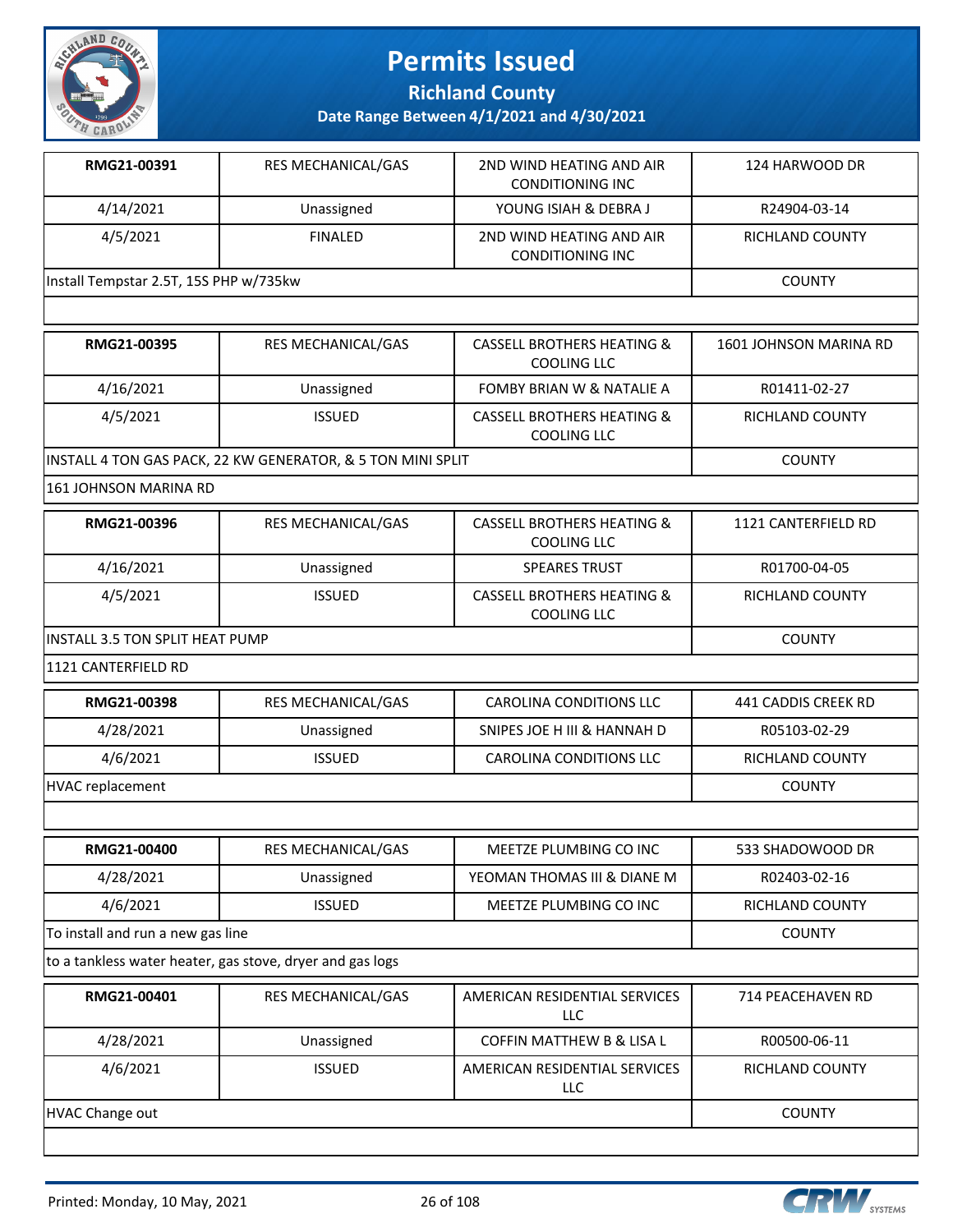

**Richland County**

| RMG21-00402                          | RES MECHANICAL/GAS        | <b>CASSELL BROTHERS HEATING &amp;</b><br><b>COOLING LLC</b> | 1005 BOOKMAN RD     |
|--------------------------------------|---------------------------|-------------------------------------------------------------|---------------------|
| 4/28/2021                            | Unassigned                | STEPHEN DOMINIC W                                           | R25907-04-09        |
| 4/7/2021                             | <b>ISSUED</b>             | <b>CASSELL BROTHERS HEATING &amp;</b><br><b>COOLING LLC</b> | RICHLAND COUNTY     |
| <b>INSTALL 3 TON DUCT SYSTEM</b>     |                           |                                                             | <b>COUNTY</b>       |
| 1005 BOOKMAN RD                      |                           |                                                             |                     |
| RMG21-00403                          | RES MECHANICAL/GAS        | <b>CASSELL BROTHERS HEATING &amp;</b><br><b>COOLING LLC</b> | 108 DEVONPORT DR    |
| 4/28/2021                            | Unassigned                | <b>SHUTTLEWORTH BRUCE J &amp;</b><br><b>THERESA</b>         | R04204-01-07        |
| 4/7/2021                             | <b>ISSUED</b>             | <b>CASSELL BROTHERS HEATING &amp;</b><br><b>COOLING LLC</b> | RICHLAND COUNTY     |
| <b>INSTALL 2 TON SPLIT HEAT PUMP</b> |                           |                                                             | <b>COUNTY</b>       |
| 108 DEVONPORT DR                     |                           |                                                             |                     |
| RMG21-00405                          | <b>RES MECHANICAL/GAS</b> | LEVER REPAIRS INC                                           | 416 FORE AVE        |
| 4/28/2021                            | Unassigned                | <b>BAIRD MELISSA</b>                                        | R25704-02-06        |
| 4/7/2021                             | <b>ISSUED</b>             | LEVER REPAIRS INC                                           | RICHLAND COUNTY     |
| 4 Ton 14 seer split heat pump        |                           |                                                             | <b>COUNTY</b>       |
|                                      |                           |                                                             |                     |
| RMG21-00407                          | RES MECHANICAL/GAS        | LEVER REPAIRS INC                                           | 201 MILES RD        |
| 4/20/2021                            | Unassigned                | LIVOTI THOMAS J                                             | R22706-01-36        |
| 4/7/2021                             | <b>ISSUED</b>             | LEVER REPAIRS INC                                           | RICHLAND COUNTY     |
| 2 Ton 15 seer split heat pump        |                           |                                                             | <b>COUNTY</b>       |
|                                      |                           |                                                             |                     |
| RMG21-00408                          | RES MECHANICAL/GAS        | AMERICAN RESIDENTIAL SERVICES<br>LLC                        | 312 PARK SPRINGS RD |
| 4/28/2021                            | Unassigned                | PRIOLEAU MABLE I & KENNETH J                                | R23009-01-08        |
| 4/7/2021                             | <b>ISSUED</b>             | AMERICAN RESIDENTIAL SERVICES<br>LLC                        | RICHLAND COUNTY     |
| <b>HVAC Change out</b>               |                           |                                                             | <b>COUNTY</b>       |
|                                      |                           |                                                             |                     |

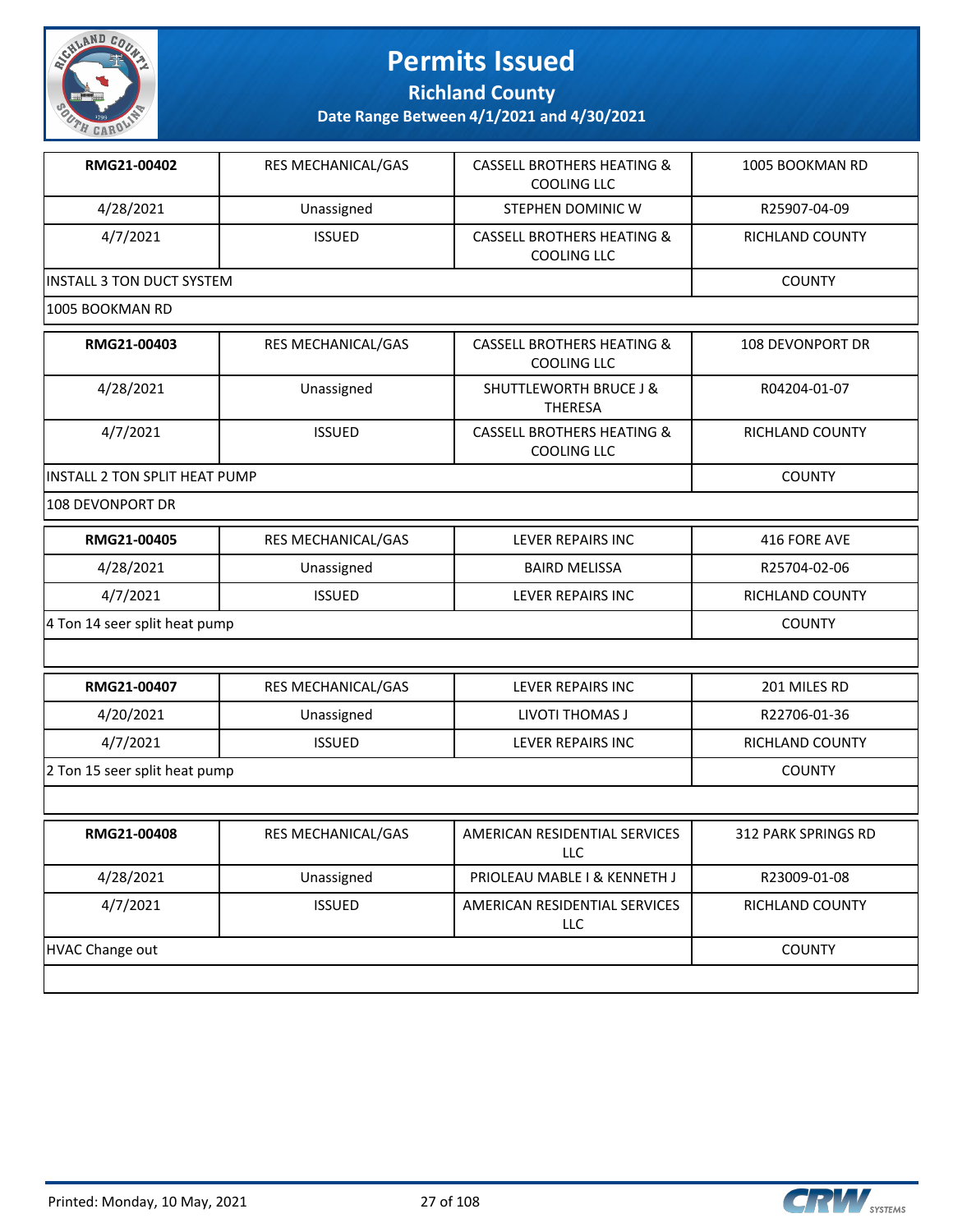

**Richland County**

| RMG21-00410                       | RES MECHANICAL/GAS | AMERICAN RESIDENTIAL SERVICES<br>LLC                        | 2325 WHITE PINE RD      |
|-----------------------------------|--------------------|-------------------------------------------------------------|-------------------------|
| 4/28/2021                         | Unassigned         | <b>ROBERTS ELI R &amp;</b>                                  | R19704-07-06            |
| 4/8/2021                          | <b>ISSUED</b>      | AMERICAN RESIDENTIAL SERVICES<br>LLC                        | RICHLAND COUNTY         |
| <b>HVAC Change out</b>            |                    |                                                             | <b>COUNTY</b>           |
|                                   |                    |                                                             |                         |
| RMG21-00411                       | RES MECHANICAL/GAS | AMERICAN RESIDENTIAL SERVICES<br><b>LLC</b>                 | 405 BROOK HOLLOW DR     |
| 4/28/2021                         | Unassigned         | YOUNG DEBRA A                                               | R20210-01-27            |
| 4/8/2021                          | <b>ISSUED</b>      | AMERICAN RESIDENTIAL SERVICES<br>LLC                        | RICHLAND COUNTY         |
| <b>HVAC Change out</b>            |                    |                                                             | <b>COUNTY</b>           |
|                                   |                    |                                                             |                         |
| RMG21-00412                       | RES MECHANICAL/GAS | <b>CASSELL BROTHERS HEATING &amp;</b><br><b>COOLING LLC</b> | 103 PARSONS MILL LN     |
| 4/28/2021                         | Unassigned         | <b>SPRINGS KELLY MARIE</b>                                  | R23003-16-02            |
| 4/9/2021                          | <b>ISSUED</b>      | <b>CASSELL BROTHERS HEATING &amp;</b><br><b>COOLING LLC</b> | RICHLAND COUNTY         |
| INSTALL 2.5 TON PACKAGE HEAT PUMP | <b>COUNTY</b>      |                                                             |                         |
| 103 PARSONS MILL LANE             |                    |                                                             |                         |
| RMG21-00413                       | RES MECHANICAL/GAS | AMERICAN RESIDENTIAL SERVICES<br>LLC                        | 1054 LANDON PLACE DR    |
| 4/28/2021                         | Unassigned         | <b>OLIVER HAROLD &amp;</b>                                  | R17412-04-07            |
| 4/9/2021                          | <b>ISSUED</b>      | AMERICAN RESIDENTIAL SERVICES<br>LLC                        | RICHLAND COUNTY         |
| <b>HVAC Change out</b>            |                    |                                                             | <b>COUNTY</b>           |
|                                   |                    |                                                             |                         |
| RMG21-00415                       | RES MECHANICAL/GAS | AMERICAN RESIDENTIAL SERVICES<br>LLC                        | 1011 RAWLINSON PLACE RD |
| 4/28/2021                         | Unassigned         | HAYES GEORGE M & CYNTHIA D                                  | R21907-02-05            |
| 4/9/2021                          | <b>ISSUED</b>      | AMERICAN RESIDENTIAL SERVICES<br><b>LLC</b>                 | RICHLAND COUNTY         |
|                                   |                    |                                                             |                         |

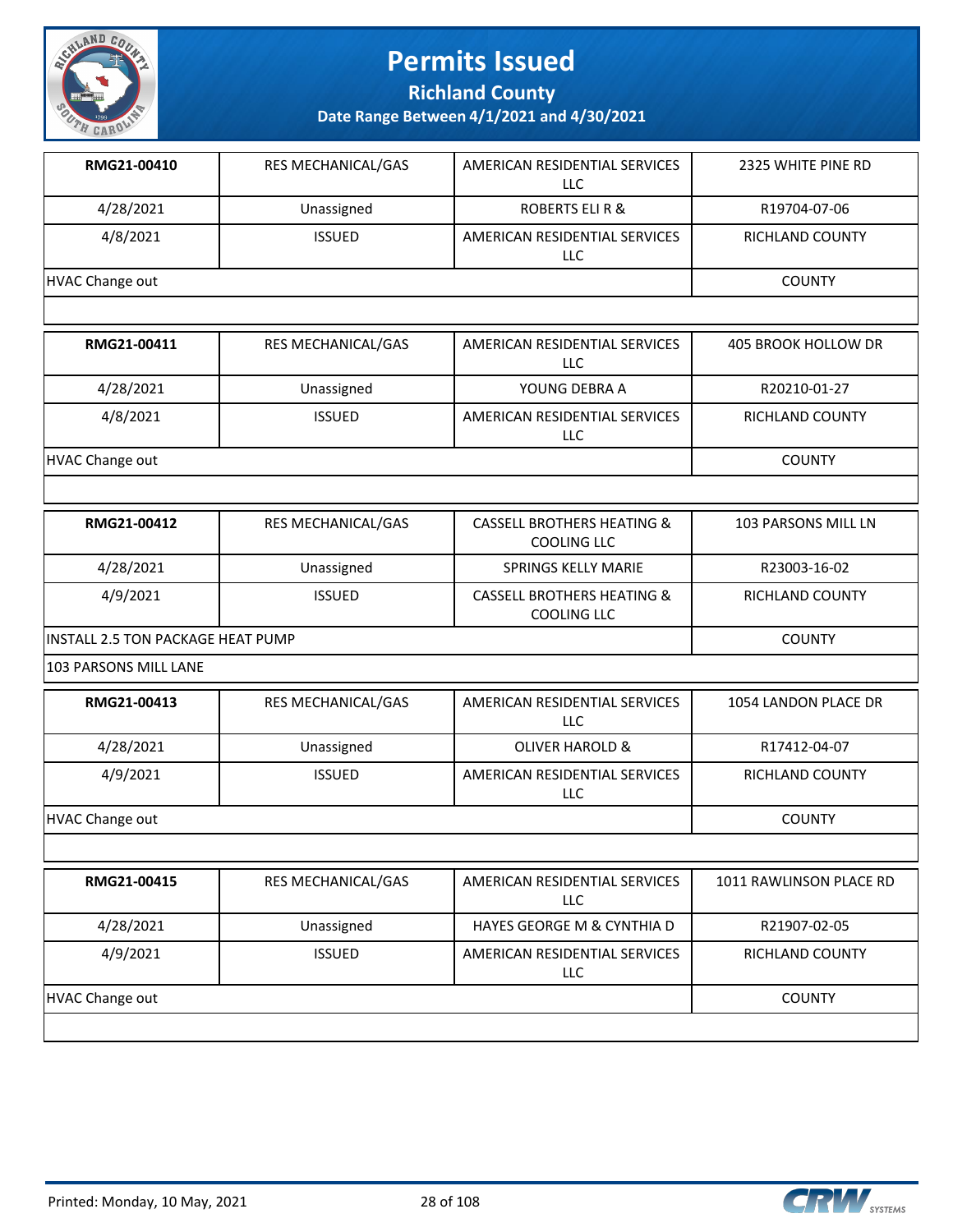

**Richland County**

| RMG21-00417                                        | RES MECHANICAL/GAS | AMERICAN RESIDENTIAL SERVICES<br><b>LLC</b>                 | <b>600 COTTONTAIL CT N</b> |
|----------------------------------------------------|--------------------|-------------------------------------------------------------|----------------------------|
| 4/28/2021                                          | Unassigned         | WHITTED JIM                                                 | R17513-01-13               |
| 4/12/2021                                          | <b>ISSUED</b>      | AMERICAN RESIDENTIAL SERVICES<br><b>LLC</b>                 | RICHLAND COUNTY            |
| <b>HVAC Change out</b>                             |                    |                                                             | <b>COUNTY</b>              |
|                                                    |                    |                                                             |                            |
| RMG21-00418                                        | RES MECHANICAL/GAS | AMERICAN RESIDENTIAL SERVICES<br><b>LLC</b>                 | <b>8 HARVEST RIDGE DR</b>  |
| 4/28/2021                                          | Unassigned         | JAMES DANNY & CAROLYN A                                     | R23106-04-13               |
| 4/12/2021                                          | <b>ISSUED</b>      | AMERICAN RESIDENTIAL SERVICES<br><b>LLC</b>                 | RICHLAND COUNTY            |
| <b>HVAC Change out</b>                             |                    |                                                             | <b>COUNTY</b>              |
|                                                    |                    |                                                             |                            |
| RMG21-00420                                        | RES MECHANICAL/GAS | AMERICAN RESIDENTIAL SERVICES<br><b>LLC</b>                 | 1718 CHELTENHAM LN         |
| 4/28/2021                                          | Unassigned         | <b>SCARBOROUGH YOL</b>                                      | R19707-04-06               |
| 4/12/2021                                          | <b>ISSUED</b>      | AMERICAN RESIDENTIAL SERVICES<br><b>LLC</b>                 | RICHLAND COUNTY            |
| <b>HVAC Change out</b>                             | <b>COUNTY</b>      |                                                             |                            |
| 2.5 ton 14 SEER Carrier Package Gas System 80 AFUE |                    |                                                             |                            |
| RMG21-00425                                        | RES MECHANICAL/GAS | <b>CASSELL BROTHERS HEATING &amp;</b><br><b>COOLING LLC</b> | 109 DERRICK DR             |
| 4/16/2021                                          | Unassigned         | TRAYNHAM MICHAEL S & ASHLEY                                 | R02405-02-03               |
| 4/13/2021                                          | <b>ISSUED</b>      | <b>CASSELL BROTHERS HEATING &amp;</b><br><b>COOLING LLC</b> | RICHLAND COUNTY            |
| INSTALL 3 TON AC CONDENSER, COIL & FURNACE         |                    |                                                             | <b>COUNTY</b>              |
| 109 DERRICK DR                                     |                    |                                                             |                            |
| RMG21-00426                                        | RES MECHANICAL/GAS | AMERICAN RESIDENTIAL SERVICES<br><b>LLC</b>                 | 121 PARLIAMENT DR          |
| 4/28/2021                                          | Unassigned         | NELSON SCOTT & SARITA J                                     | R20213-04-06               |
| 4/13/2021                                          | <b>ISSUED</b>      | AMERICAN RESIDENTIAL SERVICES<br><b>LLC</b>                 | RICHLAND COUNTY            |
| <b>HVAC Change out</b>                             |                    |                                                             | <b>COUNTY</b>              |
|                                                    |                    |                                                             |                            |

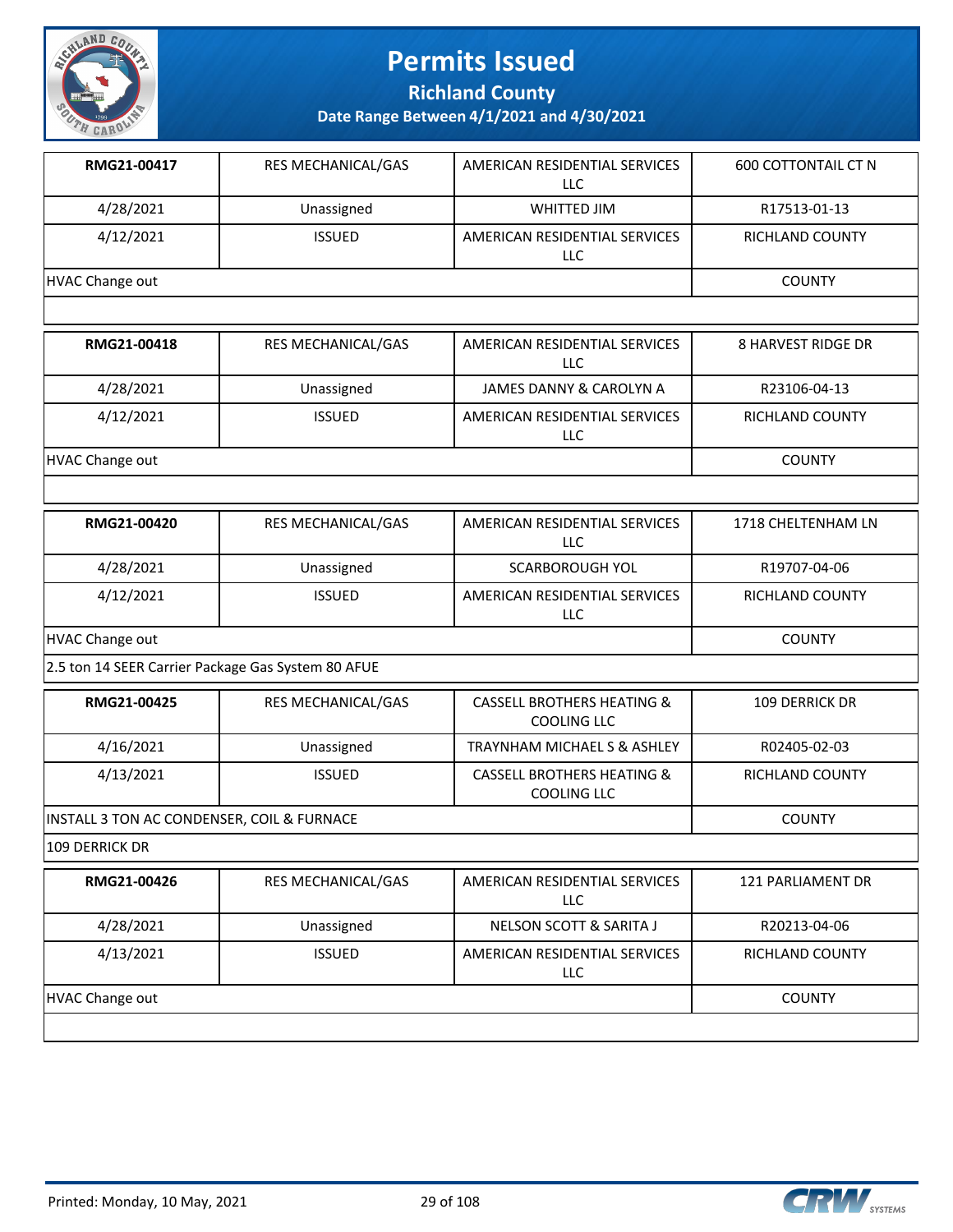

**Richland County**

| 4/28/2021<br>4/13/2021<br><b>HVAC Change out</b><br>RMG21-00429 | Unassigned<br><b>ISSUED</b><br>RES MECHANICAL/GAS | <b>HANNON MARC FITZGERALD</b><br>AMERICAN RESIDENTIAL SERVICES<br>LLC | R17414-02-26<br><b>RICHLAND COUNTY</b><br><b>COUNTY</b> |
|-----------------------------------------------------------------|---------------------------------------------------|-----------------------------------------------------------------------|---------------------------------------------------------|
|                                                                 |                                                   |                                                                       |                                                         |
|                                                                 |                                                   |                                                                       |                                                         |
|                                                                 |                                                   |                                                                       |                                                         |
|                                                                 |                                                   |                                                                       |                                                         |
|                                                                 |                                                   | AMERICAN RESIDENTIAL SERVICES<br><b>LLC</b>                           | 649 SUMMERALL LN                                        |
| 4/28/2021                                                       | Unassigned                                        | <b>HAYNES TOMMY H</b>                                                 | R17609-05-14                                            |
| 4/13/2021                                                       | <b>ISSUED</b>                                     | AMERICAN RESIDENTIAL SERVICES<br>LLC                                  | RICHLAND COUNTY                                         |
| <b>HVAC Change out</b>                                          |                                                   |                                                                       | <b>COUNTY</b>                                           |
|                                                                 |                                                   |                                                                       |                                                         |
| RMG21-00432                                                     | RES MECHANICAL/GAS                                | 2ND WIND HEATING AND AIR<br><b>CONDITIONING INC</b>                   | 7 GREEN MEADE CT                                        |
| 4/21/2021                                                       | Unassigned                                        | <b>KRATSIOS JOHN PHD &amp; MARY K</b>                                 | R25701-05-04                                            |
| 4/13/2021                                                       | <b>FINALED</b>                                    | 2ND WIND HEATING AND AIR<br><b>CONDITIONING INC</b>                   | RICHLAND COUNTY                                         |
| Tempstar 3T, 16S SHP                                            | <b>COUNTY</b>                                     |                                                                       |                                                         |
|                                                                 |                                                   |                                                                       |                                                         |
| RMG21-00433                                                     | RES MECHANICAL/GAS                                | 2ND WIND HEATING AND AIR<br><b>CONDITIONING INC</b>                   | 124 CRICKET HILL RD                                     |
| 4/21/2021                                                       | Unassigned                                        | DAVIS GAYLE F                                                         | R22809-03-11                                            |
| 4/13/2021                                                       | <b>FINALED</b>                                    | 2ND WIND HEATING AND AIR<br><b>CONDITIONING INC</b>                   | RICHLAND COUNTY                                         |
| Install Tempst 5T, 16S SHP                                      |                                                   |                                                                       | <b>COUNTY</b>                                           |
|                                                                 |                                                   |                                                                       |                                                         |
| RMG21-00434                                                     | RES MECHANICAL/GAS                                | AMERICAN RESIDENTIAL SERVICES<br><b>LLC</b>                           | 582 CRAWFISH LN                                         |
| 4/29/2021                                                       | Unassigned                                        | <b>BRYANT SHON MARQUEL &amp;</b>                                      | R03613-01-14                                            |
| 4/14/2021                                                       | <b>ISSUED</b>                                     | AMERICAN RESIDENTIAL SERVICES<br>LLC                                  | RICHLAND COUNTY                                         |
| <b>HVAC Change out</b>                                          |                                                   |                                                                       | <b>COUNTY</b>                                           |

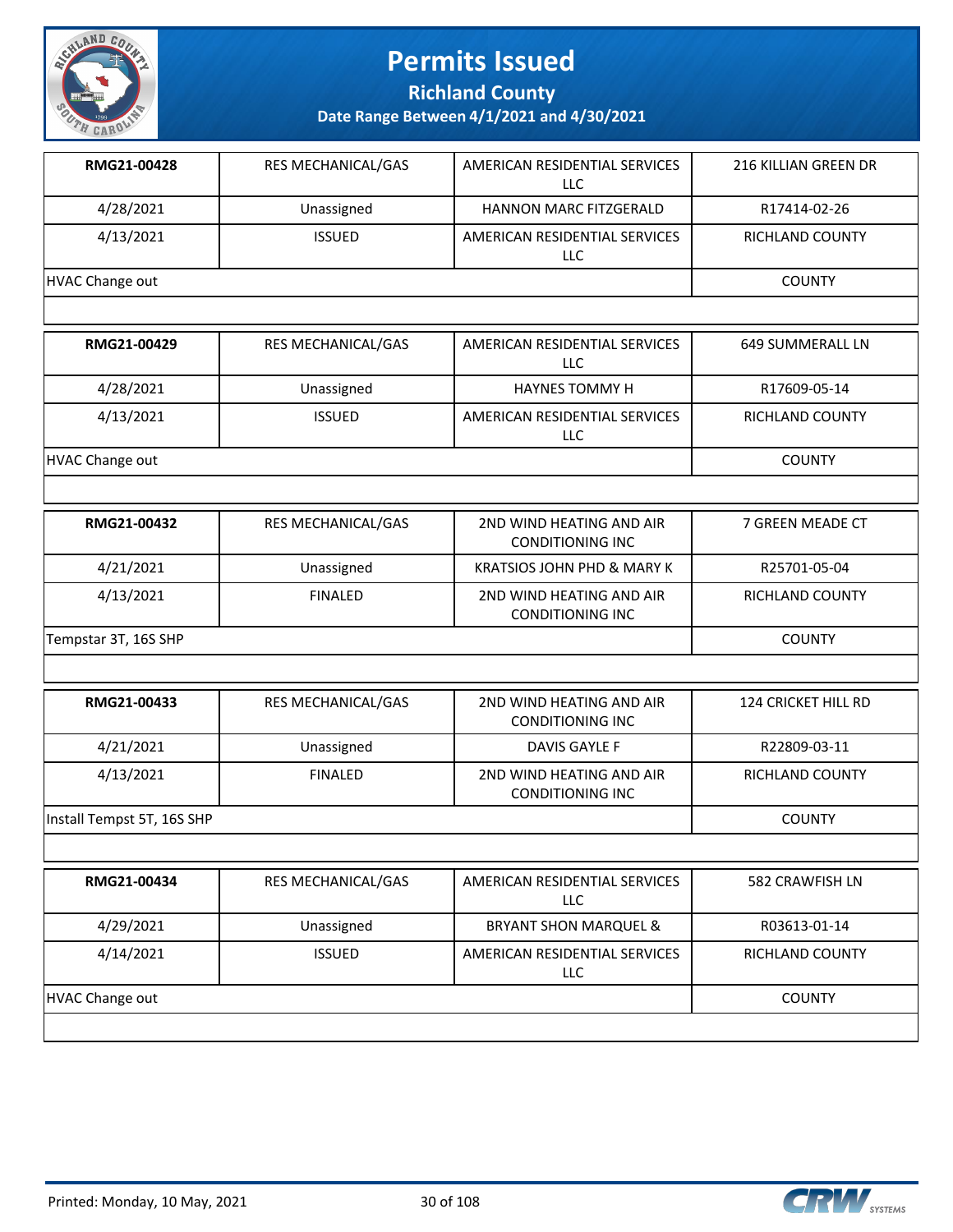

**Richland County**

| RMG21-00435            | RES MECHANICAL/GAS | AMERICAN RESIDENTIAL SERVICES<br><b>LLC</b> | 108 HOLLINGWOOD DR      |
|------------------------|--------------------|---------------------------------------------|-------------------------|
| 4/29/2021              | Unassigned         | <b>BIXBY JUDITH LA</b>                      | R22704-04-06            |
| 4/14/2021              | <b>ISSUED</b>      | AMERICAN RESIDENTIAL SERVICES<br><b>LLC</b> | <b>RICHLAND COUNTY</b>  |
| <b>HVAC Change out</b> |                    |                                             | <b>COUNTY</b>           |
|                        |                    |                                             |                         |
| RMG21-00436            | RES MECHANICAL/GAS | AMERICAN RESIDENTIAL SERVICES<br><b>LLC</b> | 105 PALMETTO SPRINGS DR |
| 4/29/2021              | Unassigned         | <b>BELL ANTHONY T &amp;</b>                 | R20310-02-04            |
| 4/14/2021              | <b>ISSUED</b>      | AMERICAN RESIDENTIAL SERVICES<br><b>LLC</b> | RICHLAND COUNTY         |
| <b>HVAC Change out</b> |                    |                                             | <b>COUNTY</b>           |
|                        |                    |                                             |                         |
| RMG21-00438            | RES MECHANICAL/GAS | AMERICAN RESIDENTIAL SERVICES<br><b>LLC</b> | 15 SAL SUE CT           |
| 4/29/2021              | Unassigned         | <b>CANTEEN ISAAC G</b>                      | R11712-01-03            |
| 4/15/2021              | <b>ISSUED</b>      | AMERICAN RESIDENTIAL SERVICES<br>LLC        | RICHLAND COUNTY         |
| Duct work              |                    |                                             | <b>COUNTY</b>           |
|                        |                    |                                             |                         |
| RMG21-00439            | RES MECHANICAL/GAS | AMERICAN RESIDENTIAL SERVICES<br>LLC        | <b>615 CRESTMONT RD</b> |
| 4/29/2021              | Unassigned         | <b>CEPHAS RODNEY J &amp; COURTNEY E</b>     | R23210-10-06            |
| 4/15/2021              | <b>ISSUED</b>      | AMERICAN RESIDENTIAL SERVICES<br>LLC        | RICHLAND COUNTY         |
| <b>HVAC Change out</b> |                    |                                             | <b>COUNTY</b>           |
|                        |                    |                                             |                         |
| RMG21-00442            | RES MECHANICAL/GAS | JOE BURNS HEATING AND AIR LLC               | 84 WESTRIDGE RD         |
| 4/30/2021              | Unassigned         | <b>BECRAFT BRENDA F &amp; JEFFREY B</b>     | R26005-14-08            |
| 4/15/2021              | <b>ISSUED</b>      | JOE BURNS HEATING AND AIR LLC               | RICHLAND COUNTY         |
| HVAC Install           | <b>COUNTY</b>      |                                             |                         |
|                        |                    |                                             |                         |

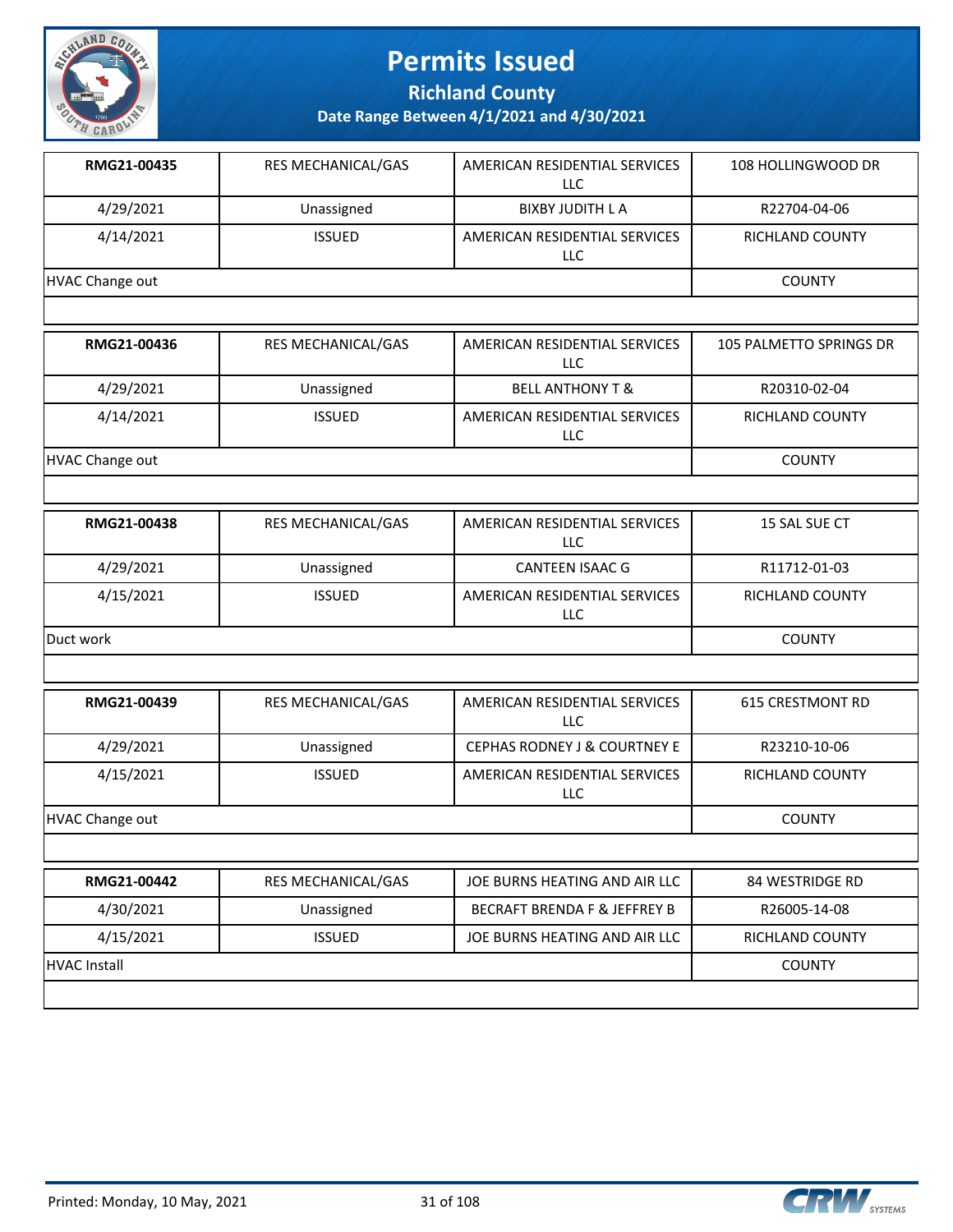

**Richland County**

| RMG21-00446             | RES MECHANICAL/GAS                                      | AMERICAN RESIDENTIAL SERVICES<br><b>LLC</b> | 405 AUTUMN GLEN RD        |
|-------------------------|---------------------------------------------------------|---------------------------------------------|---------------------------|
| 4/29/2021               | Unassigned                                              | <b>ONEIL DARRYL DESHON &amp;</b>            | R23104-05-10              |
| 4/15/2021               | <b>ISSUED</b>                                           | AMERICAN RESIDENTIAL SERVICES<br>LLC        | RICHLAND COUNTY           |
| <b>HVAC Change out</b>  |                                                         |                                             | <b>COUNTY</b>             |
|                         |                                                         |                                             |                           |
| RMG21-00449             | RES MECHANICAL/GAS                                      | <b>CAROLINA CONDITIONS LLC</b>              | 7819 SKYLARK DR           |
| 4/29/2021               | Unassigned                                              | <b>BALLARD KATHY</b>                        | R19107-02-12              |
| 4/16/2021               | <b>ISSUED</b>                                           | CAROLINA CONDITIONS LLC                     | RICHLAND COUNTY           |
| <b>HVAC Replacement</b> |                                                         |                                             | <b>COUNTY</b>             |
|                         |                                                         |                                             |                           |
| RMG21-00450             | RES MECHANICAL/GAS                                      | AMERICAN RESIDENTIAL SERVICES<br>LLC        | 7300 BLUFF RD             |
| 4/29/2021               | Unassigned                                              | MYERS BRENDA L & PELHAM JR                  | R27300-04-36              |
| 4/16/2021               | <b>ISSUED</b>                                           | AMERICAN RESIDENTIAL SERVICES<br>LLC        | RICHLAND COUNTY           |
| <b>HVAC Change out</b>  |                                                         |                                             | <b>COUNTY</b>             |
|                         |                                                         |                                             |                           |
| RMG21-00451             | RES MECHANICAL/GAS                                      | AMERICAN RESIDENTIAL SERVICES<br><b>LLC</b> | 1309 RIVERWALK WAY        |
| 4/30/2021               | Unassigned                                              | DAH SAW & NAN YU                            | R05103-03-07              |
| 4/16/2021               | <b>ISSUED</b>                                           | AMERICAN RESIDENTIAL SERVICES<br>LLC        | RICHLAND COUNTY           |
| <b>HVAC Change out</b>  |                                                         |                                             | <b>COUNTY</b>             |
|                         |                                                         |                                             |                           |
| RMG21-00452             | RES MECHANICAL/GAS                                      | LEVER REPAIRS INC                           | <b>211 STORMYCREEK LN</b> |
| 4/30/2021               | Unassigned                                              | KISTLER PATRICK & RENEE                     | R23304-02-21              |
| 4/16/2021               | <b>ISSUED</b>                                           | LEVER REPAIRS INC                           | RICHLAND COUNTY           |
|                         | Re working the downstairs duct work and relocating unit |                                             | <b>COUNTY</b>             |
|                         |                                                         |                                             |                           |
| RMG21-00454             | RES MECHANICAL/GAS                                      | <b>CAROLINA CONDITIONS LLC</b>              | 200 BROOKWOOD FOREST DR   |
| 4/30/2021               | Unassigned                                              | ALFORD JONATHAN R                           | R23307-02-02              |
| 4/16/2021               | <b>ISSUED</b>                                           | CAROLINA CONDITIONS LLC                     | RICHLAND COUNTY           |
| <b>HVAC Replacement</b> |                                                         |                                             | <b>COUNTY</b>             |
|                         |                                                         |                                             |                           |
|                         |                                                         |                                             |                           |

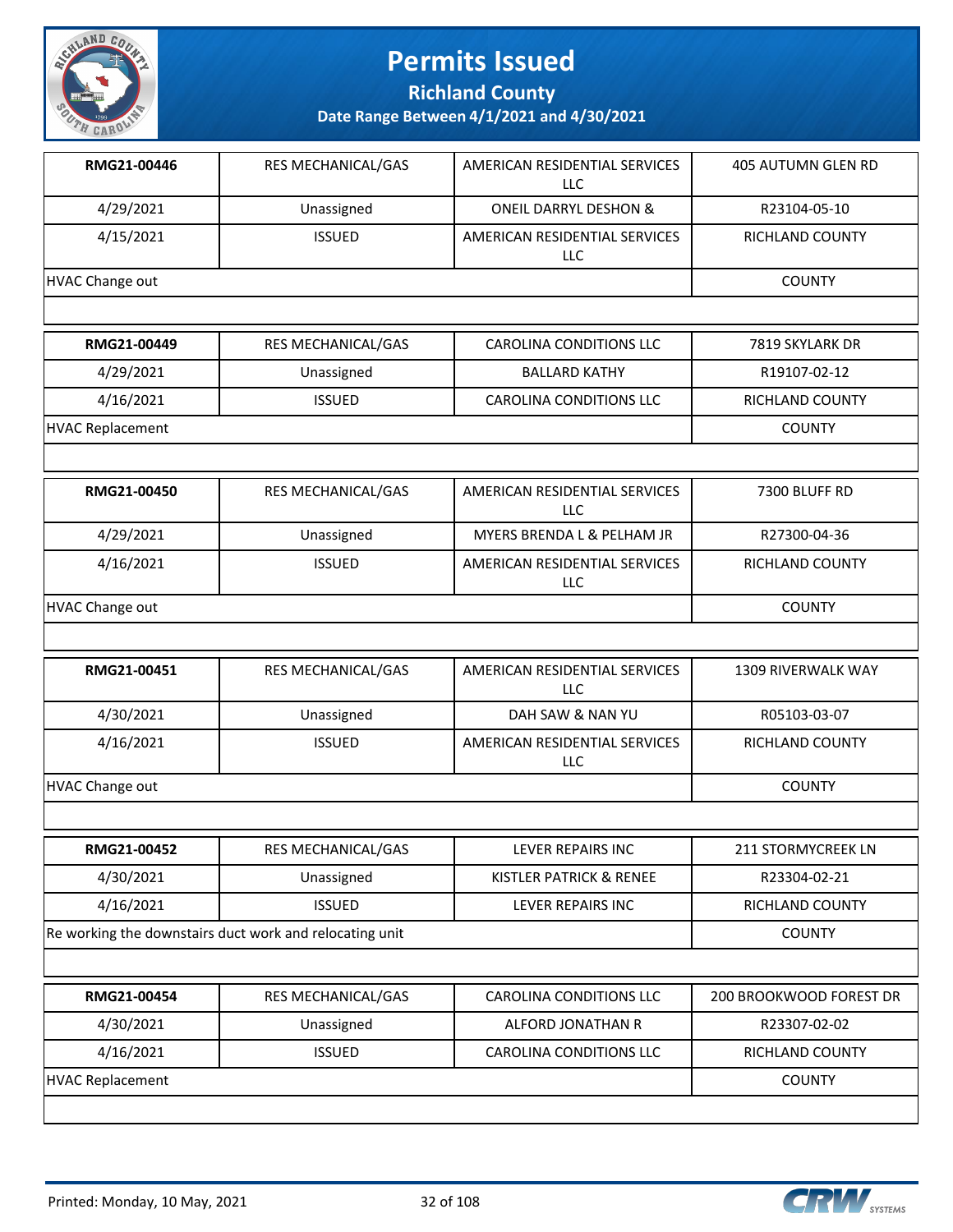

#### **Richland County**

| RMG21-00455                             | RES MECHANICAL/GAS | <b>CAROLINA CONDITIONS LLC</b>                              | <b>18 BARONY PLACE CIR</b> |
|-----------------------------------------|--------------------|-------------------------------------------------------------|----------------------------|
| 4/30/2021                               | Unassigned         | <b>ROBERTS JENNIFER L</b>                                   | R23103-10-04               |
| 4/16/2021                               | <b>ISSUED</b>      | <b>CAROLINA CONDITIONS LLC</b>                              | RICHLAND COUNTY            |
| <b>HVAC Replacement</b>                 |                    |                                                             | <b>COUNTY</b>              |
|                                         |                    |                                                             |                            |
| RMG21-00456                             | RES MECHANICAL/GAS | AMERICAN RESIDENTIAL SERVICES<br><b>LLC</b>                 | 8 STERLING VALLEY CT       |
| 4/30/2021                               | Unassigned         | JOHNSON DARNELL ANTHONY                                     | R23104-05-23               |
| 4/19/2021                               | <b>ISSUED</b>      | AMERICAN RESIDENTIAL SERVICES<br>LLC                        | RICHLAND COUNTY            |
| <b>HVAC Change out</b>                  |                    |                                                             | <b>COUNTY</b>              |
|                                         |                    |                                                             |                            |
| RMG21-00457                             | RES MECHANICAL/GAS | <b>CASSELL BROTHERS HEATING &amp;</b><br><b>COOLING LLC</b> | <b>15 FEATHERFOIL CT</b>   |
| 4/30/2021                               | Unassigned         | TRAN HIEN QUOC                                              | R01506-12-08               |
| 4/19/2021                               | <b>ISSUED</b>      | <b>CASSELL BROTHERS HEATING &amp;</b><br><b>COOLING LLC</b> | RICHLAND COUNTY            |
| <b>INSTALL 3 TON SPLIT HEAT PUMP</b>    | <b>COUNTY</b>      |                                                             |                            |
| <b>15 FEATHERFOIL CT</b>                |                    |                                                             |                            |
| RMG21-00464                             | RES MECHANICAL/GAS | WILSON HEATING & COOLING CO                                 | 100 WALNUT WOOD TRL        |
| 4/30/2021                               | Unassigned         | David Jordan                                                | R17715-03-05               |
| 4/20/2021                               | <b>ISSUED</b>      | WILSON HEATING & COOLING CO                                 | RICHLAND COUNTY            |
| Trane 2.0 Ton 14.0 SEER split heat pump | <b>COUNTY</b>      |                                                             |                            |
|                                         |                    |                                                             |                            |
| RMG21-00466                             | RES MECHANICAL/GAS | AMERICAN RESIDENTIAL SERVICES<br>LLC                        | 164 BASSETT LOOP           |
| 4/30/2021                               | Unassigned         | <b>SMITH MICHAEL F &amp;</b>                                | R23209-05-01               |
| 4/20/2021                               | <b>ISSUED</b>      | AMERICAN RESIDENTIAL SERVICES<br><b>LLC</b>                 | RICHLAND COUNTY            |
| HVAC Change out                         |                    |                                                             | <b>COUNTY</b>              |
|                                         |                    |                                                             |                            |
| RMG21-00467                             | RES MECHANICAL/GAS | CAROLINA COMFORT INC                                        | 116 JASMINE BAY LN         |
| 4/22/2021                               | Unassigned         | <b>BLOCKER DANIEL A &amp; KATHRYN A</b>                     | R01410-03-28               |
| 4/20/2021                               | <b>ISSUED</b>      | CAROLINA COMFORT INC                                        | RICHLAND COUNTY            |
| Replace heat pump                       |                    |                                                             | <b>COUNTY</b>              |
|                                         |                    |                                                             |                            |

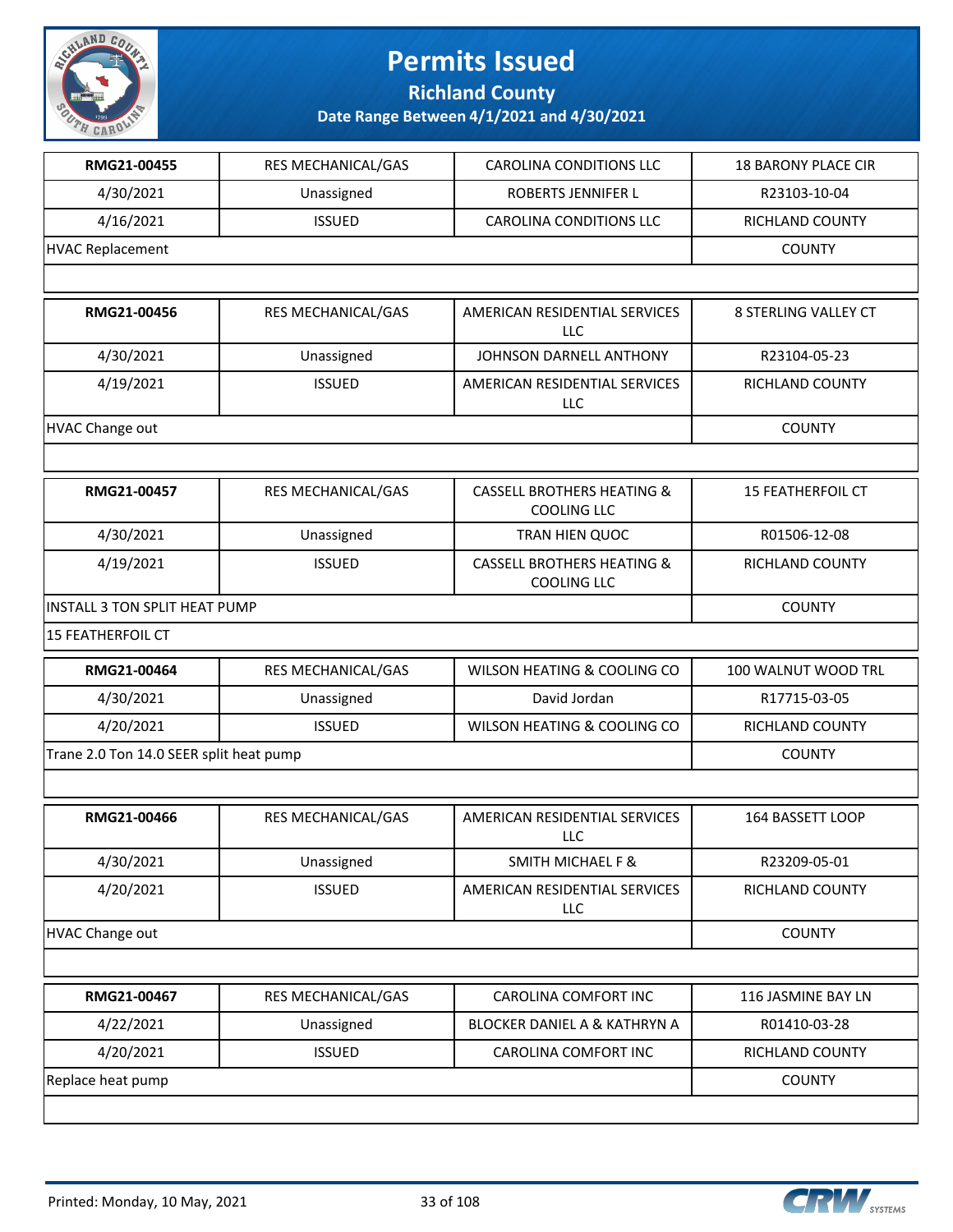

**Richland County**

| RMG21-00468                                     | RES MECHANICAL/GAS | CAROLINA COMFORT INC                                        | <b>340 THORNRIDGE RD</b> |
|-------------------------------------------------|--------------------|-------------------------------------------------------------|--------------------------|
| 4/30/2021                                       | Unassigned         | LEGGETT CHARMAINE H                                         | R22905-04-36             |
| 4/21/2021                                       | <b>ISSUED</b>      | CAROLINA COMFORT INC                                        | RICHLAND COUNTY          |
| Replace heat pump                               |                    |                                                             | <b>COUNTY</b>            |
|                                                 |                    |                                                             |                          |
| RMG21-00469                                     | RES MECHANICAL/GAS | AMERICAN RESIDENTIAL SERVICES<br><b>LLC</b>                 | 105 OAK COVE DR          |
| 4/30/2021                                       | Unassigned         | <b>GUTIERREZ JOSE G &amp;</b>                               | R23204-03-04             |
| 4/21/2021                                       | <b>ISSUED</b>      | AMERICAN RESIDENTIAL SERVICES<br>LLC                        | RICHLAND COUNTY          |
| <b>HVAC Change out</b>                          |                    |                                                             | <b>COUNTY</b>            |
|                                                 |                    |                                                             |                          |
| RMG21-00472                                     | RES MECHANICAL/GAS | <b>CASSELL BROTHERS HEATING &amp;</b><br><b>COOLING LLC</b> | 423 ENGLISH IVY LN       |
| 4/30/2021                                       | Unassigned         | HENSLEY MARY ELAINE                                         | R04102-08-09             |
| 4/21/2021                                       | <b>ISSUED</b>      | <b>CASSELL BROTHERS HEATING &amp;</b><br><b>COOLING LLC</b> | RICHLAND COUNTY          |
| INSTALL 2 TON SPLIT HEAT PUMP & DUCT CHANGE OUT |                    |                                                             | <b>COUNTY</b>            |
| 423 ENGLISH IVY LANE                            |                    |                                                             |                          |
| RMG21-00478                                     | RES MECHANICAL/GAS | AMERICAN RESIDENTIAL SERVICES<br>LLC                        | 2 HILLPINE CT            |
| 4/30/2021                                       | Unassigned         | <b>CAPPS STEPHANIE A</b>                                    | R04912-02-05             |
| 4/22/2021                                       | <b>ISSUED</b>      | AMERICAN RESIDENTIAL SERVICES<br>LLC                        | RICHLAND COUNTY          |
| <b>HVAC Change out</b>                          |                    |                                                             | <b>COUNTY</b>            |
|                                                 |                    |                                                             |                          |
| RMG21-00479                                     | RES MECHANICAL/GAS | <b>CASSELL BROTHERS HEATING &amp;</b><br><b>COOLING LLC</b> | 109 IVY GARDEN LN        |
| 4/30/2021                                       | Unassigned         | <b>HUBBARD KENNETH A SR &amp;</b>                           | R04102-01-26             |
| 4/23/2021                                       | <b>ISSUED</b>      | <b>CASSELL BROTHERS HEATING &amp;</b><br>COOLING LLC        | RICHLAND COUNTY          |
| INSTALL 2 TON SPLIT HEAT PUMP                   |                    |                                                             | <b>COUNTY</b>            |
| 109 IVY GARDEN LANE                             |                    |                                                             |                          |

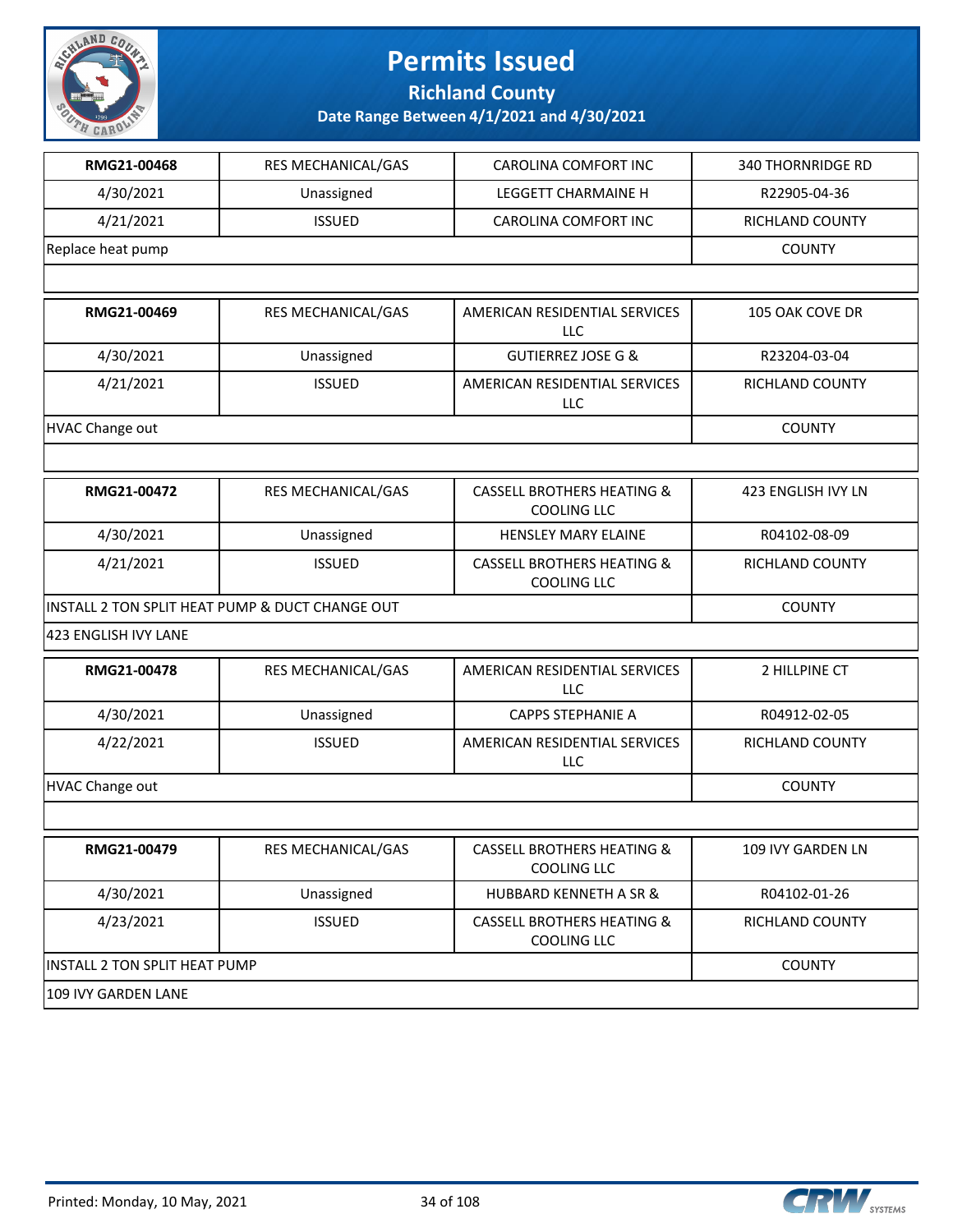

**Richland County**

| RMG21-00484                              | RES MECHANICAL/GAS   | AMERICAN RESIDENTIAL SERVICES<br><b>LLC</b>                 | 308 IVY GREEN LN      |
|------------------------------------------|----------------------|-------------------------------------------------------------|-----------------------|
| 4/29/2021                                | Unassigned           | ADAMS JOANNE                                                | R04102-05-40          |
| 4/23/2021                                | <b>ISSUED</b>        | AMERICAN RESIDENTIAL SERVICES<br><b>LLC</b>                 | RICHLAND COUNTY       |
| <b>HVAC Change out</b>                   |                      |                                                             | <b>COUNTY</b>         |
|                                          |                      |                                                             |                       |
| RMG21-00485                              | RES MECHANICAL/GAS   | AMERICAN RESIDENTIAL SERVICES<br>LLC                        | 206 ASHEWOOD LAKE DR  |
| 4/29/2021                                | Unassigned           | WHITE ANGELA M &                                            | R19104-07-43          |
| 4/23/2021                                | <b>ISSUED</b>        | AMERICAN RESIDENTIAL SERVICES<br><b>LLC</b>                 | RICHLAND COUNTY       |
| <b>HVAC Change out</b>                   |                      |                                                             | COLUMBIA              |
|                                          |                      |                                                             |                       |
| RMG21-00486                              | RES MECHANICAL/GAS   | <b>CASSELL BROTHERS HEATING &amp;</b><br><b>COOLING LLC</b> | 213 RABON SPRINGS RD  |
| 4/29/2021                                | Unassigned           | BEAUDRE JASON M & JUDYMARIE                                 | R20001-05-29          |
| 4/26/2021                                | <b>ISSUED</b>        | <b>CASSELL BROTHERS HEATING &amp;</b><br><b>COOLING LLC</b> | RICHLAND COUNTY       |
| INSTALL 2.5 TON SPLIT HEAT PUMP          |                      |                                                             | <b>COUNTY</b>         |
| 213 RABON SPRINGS RD                     |                      |                                                             |                       |
| RMG21-00490                              | RES MECHANICAL/GAS   | <b>GEORGE MOORE</b>                                         | 6802 PINE TREE CIR    |
| 4/30/2021                                | Unassigned           | DINSMORE DAVID WILLIAM &                                    | R16906-02-20          |
| 4/26/2021                                | <b>VOID</b>          | <b>GEORGE MOORE</b>                                         | RICHLAND COUNTY       |
| generator install; hook gas to the meter | <b>ARCADIA LAKES</b> |                                                             |                       |
|                                          |                      |                                                             |                       |
| RMG21-00491                              | RES MECHANICAL/GAS   | <b>CASSELL BROTHERS HEATING &amp;</b><br><b>COOLING LLC</b> | 222 SUMMIT TOWNES WAY |
| 4/30/2021                                | Unassigned           | MIXON STUART R & ALLISON C                                  | R23036-04-17          |
| 4/26/2021                                | <b>ISSUED</b>        | <b>CASSELL BROTHERS HEATING &amp;</b><br><b>COOLING LLC</b> | RICHLAND COUNTY       |
| INSTALL 2 TON SPLIT HEAT PUMP            |                      |                                                             | <b>COUNTY</b>         |
| 222 SUMMIT TOWNES WAY                    |                      |                                                             |                       |

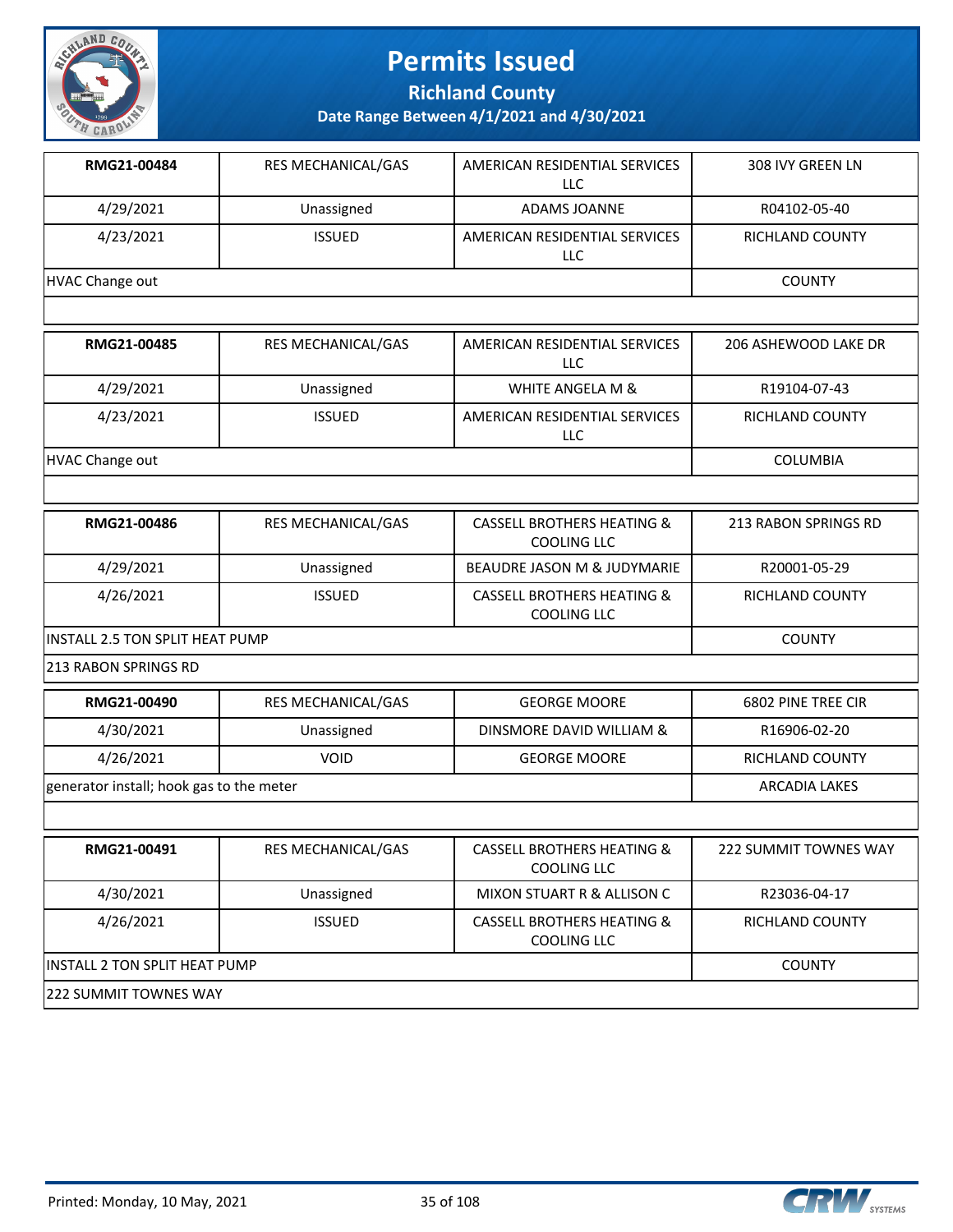

**Richland County**

**Date Range Between 4/1/2021 and 4/30/2021**

| RMG21-00494     | <b>RES MECHANICAL/GAS</b> | AMERICAN RESIDENTIAL SERVICES<br>LLC.       | 333 VALLEY HEIGHTS LN  |
|-----------------|---------------------------|---------------------------------------------|------------------------|
| 4/29/2021       | Unassigned                | PERNIA KEIBER JESUS OJEDA &                 | R20002-11-13           |
| 4/26/2021       | <b>ISSUED</b>             | AMERICAN RESIDENTIAL SERVICES<br>LLC.       | <b>RICHLAND COUNTY</b> |
| HVAC Change out |                           |                                             | <b>COUNTY</b>          |
|                 |                           |                                             |                        |
| RMG21-00496     | <b>RES MECHANICAL/GAS</b> | AMERICAN RESIDENTIAL SERVICES<br>LLC.       | 7 HOOKSTON CT          |
| 4/29/2021       | Unassigned                | LORENTZ RALPH H                             | R05105-03-16           |
| 4/27/2021       | <b>ISSUED</b>             | AMERICAN RESIDENTIAL SERVICES<br><b>LLC</b> | <b>RICHLAND COUNTY</b> |

Duct work COUNTY

| RMG21-00497                        | RES MECHANICAL/GAS | MCENTIRE BRYAN C & JESSICA S | 8497 WINNSBORO RD |
|------------------------------------|--------------------|------------------------------|-------------------|
| 4/27/2021                          | Unassigned         |                              | R08300-02-18      |
| 4/27/2021                          | <b>ISSUED</b>      |                              | RICHLAND COUNTY   |
| INATURAL GAS LIGHTING FOR SECURITY |                    |                              | <b>COUNTY</b>     |

| RMG21-00498                     | <b>RES MECHANICAL/GAS</b> | TIMOTHY P NIVER          | 4740 LEESBURG RD |
|---------------------------------|---------------------------|--------------------------|------------------|
| 4/27/2021                       | Unassigned                | BEARD JIMMIE & CAROL ANN | R31000-02-07     |
| 4/27/2021                       | <b>FINALED</b>            | TIMOTHY P NIVER          | RICHLAND COUNTY  |
| gas drop cookstove and gas pack |                           |                          | <b>COUNTY</b>    |

| RMG21-00502                                       | <b>RES MECHANICAL/GAS</b> | <b>CASSELL BROTHERS HEATING &amp;</b><br>COOLING LLC | 154 HALLWOOD RD        |
|---------------------------------------------------|---------------------------|------------------------------------------------------|------------------------|
| 4/29/2021                                         | Unassigned                | JOHNSON JOHN EARL SR                                 | R36800-03-07           |
| 4/28/2021                                         | CANCELLED                 | <b>CASSELL BROTHERS HEATING &amp;</b><br>COOLING LLC | <b>RICHLAND COUNTY</b> |
| IINSTALL 4 TON PACKAGE HEAT PUMP                  |                           |                                                      | <b>COUNTY</b>          |
| 154 HALLWOOD RD                                   |                           |                                                      |                        |
| CANCELLATION EMAIL SENT FROM SHARON HAST 04/30/21 |                           |                                                      |                        |

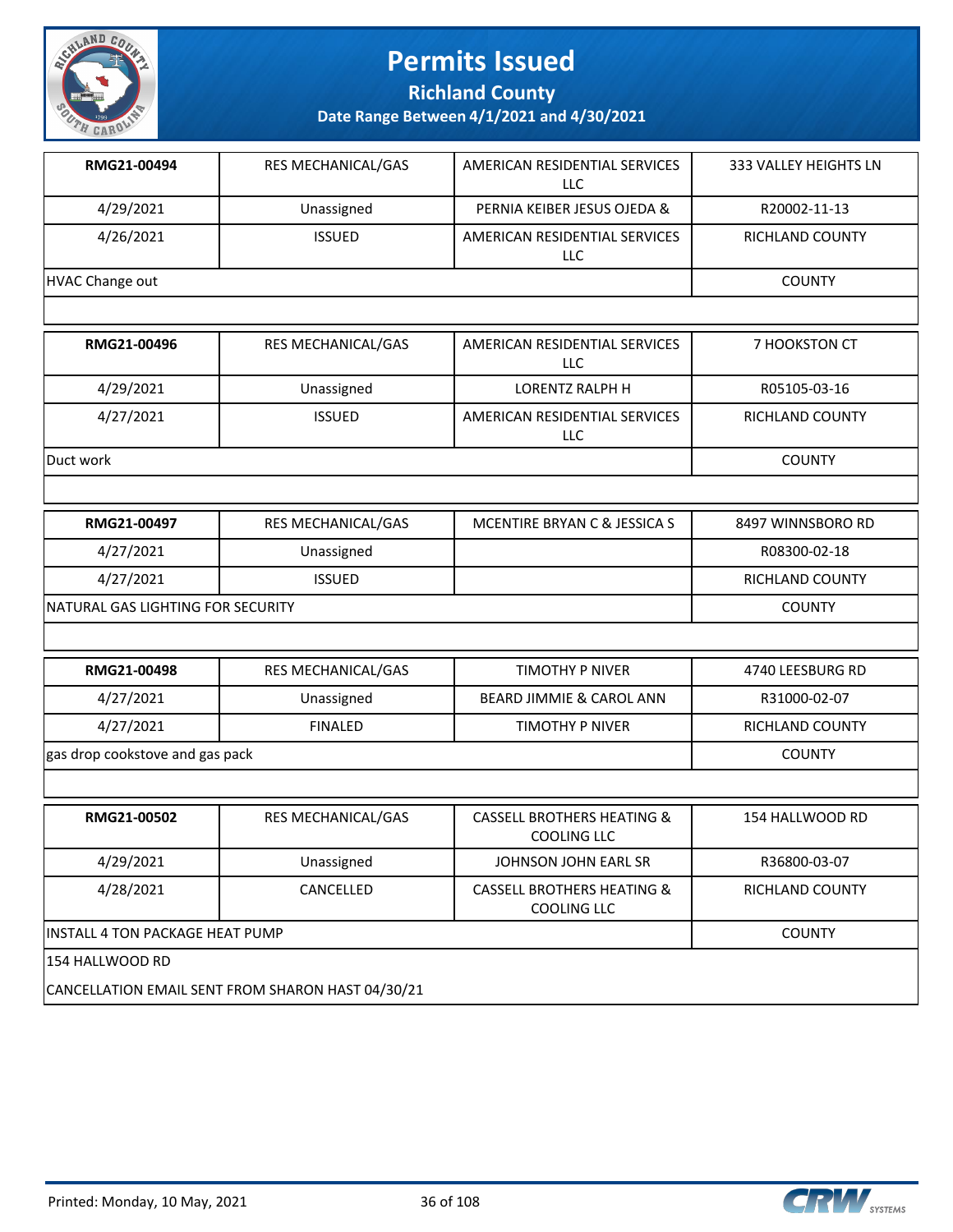

**Richland County**

**Date Range Between 4/1/2021 and 4/30/2021**

| RMG21-00504     | <b>RES MECHANICAL/GAS</b> | AMERICAN RESIDENTIAL SERVICES<br>LLC | 2524 PLEASANT RIDGE DR |
|-----------------|---------------------------|--------------------------------------|------------------------|
| 4/30/2021       | Unassigned                | <b>MAURO JAMES PAUL &amp;</b>        | R19211-05-11           |
| 4/28/2021       | <b>ISSUED</b>             | AMERICAN RESIDENTIAL SERVICES<br>LLC | RICHLAND COUNTY        |
| HVAC Change out |                           |                                      | <b>COUNTY</b>          |

| RMG21-00505     | <b>RES MECHANICAL/GAS</b> | AMERICAN RESIDENTIAL SERVICES<br>LLC | 237 BRANCHVIEW DR |
|-----------------|---------------------------|--------------------------------------|-------------------|
| 4/29/2021       | Unassigned                | NORRIS EDWARD G JR &                 | R23110-04-09      |
| 4/28/2021       | <b>ISSUED</b>             | AMERICAN RESIDENTIAL SERVICES<br>LLC | RICHLAND COUNTY   |
| HVAC Change out |                           |                                      | <b>COUNTY</b>     |

| <b>RMG21-00508</b>                                          | <b>RES MECHANICAL/GAS</b> | <b>CASSELL BROTHERS HEATING &amp;</b><br>COOLING LLC | 208 BELFAIR RD  |  |
|-------------------------------------------------------------|---------------------------|------------------------------------------------------|-----------------|--|
| 4/30/2021                                                   | Unassigned                | <b>HARRISON PHILLIP H &amp; TAMMY B</b>              | R04209-03-42    |  |
| 4/29/2021                                                   | <b>ISSUED</b>             | <b>CASSELL BROTHERS HEATING &amp;</b><br>COOLING LLC | RICHLAND COUNTY |  |
| INSTALL 3TON SPLIT HEAT PUMP,2.5TON CONDENSER,COIL& FURNACE |                           |                                                      | <b>COUNTY</b>   |  |
| 1208 BELFAIR RD                                             |                           |                                                      |                 |  |

#### **Number of RES MECHANICAL/GAS/Unassigned Permits: 135**

| RPV21-00105                                       | RES PHOTOVOLTAIC SYSTEM | PALMETTO SOLAR LLC (GC) | 454 LAKEMONT DR |
|---------------------------------------------------|-------------------------|-------------------------|-----------------|
| 4/5/2021                                          | <b>GROUND MOUNT</b>     | FRAZIER RAMONA ALICIA   | R23107-02-39    |
| 3/11/2021                                         | VOID                    | PALMETTO SOLAR LLC (GC) | RICHLAND COUNTY |
| Install & wire 20 panel 6 kW rooftop solar system |                         |                         | <b>COUNTY</b>   |
|                                                   |                         |                         |                 |

#### **Number of RES PHOTOVOLTAIC SYSTEM/GROUND MOUNT Permits: 1**

| RPV20-00258                   | RES PHOTOVOLTAIC SYSTEM | SOLCIUS LLC (GC)    | 8409 LITTLE JOHN DR |
|-------------------------------|-------------------------|---------------------|---------------------|
| 4/16/2021                     | <b>ROOFTOP</b>          | CARMICHAEL MARY A & | R19005-03-25        |
| 11/28/2020                    | FINAL FD                | SOLCIUS LLC (GC)    | RICHLAND COUNTY     |
| 19 panels, 1 inverter, 6.08kW | <b>COUNTY</b>           |                     |                     |
|                               |                         |                     |                     |

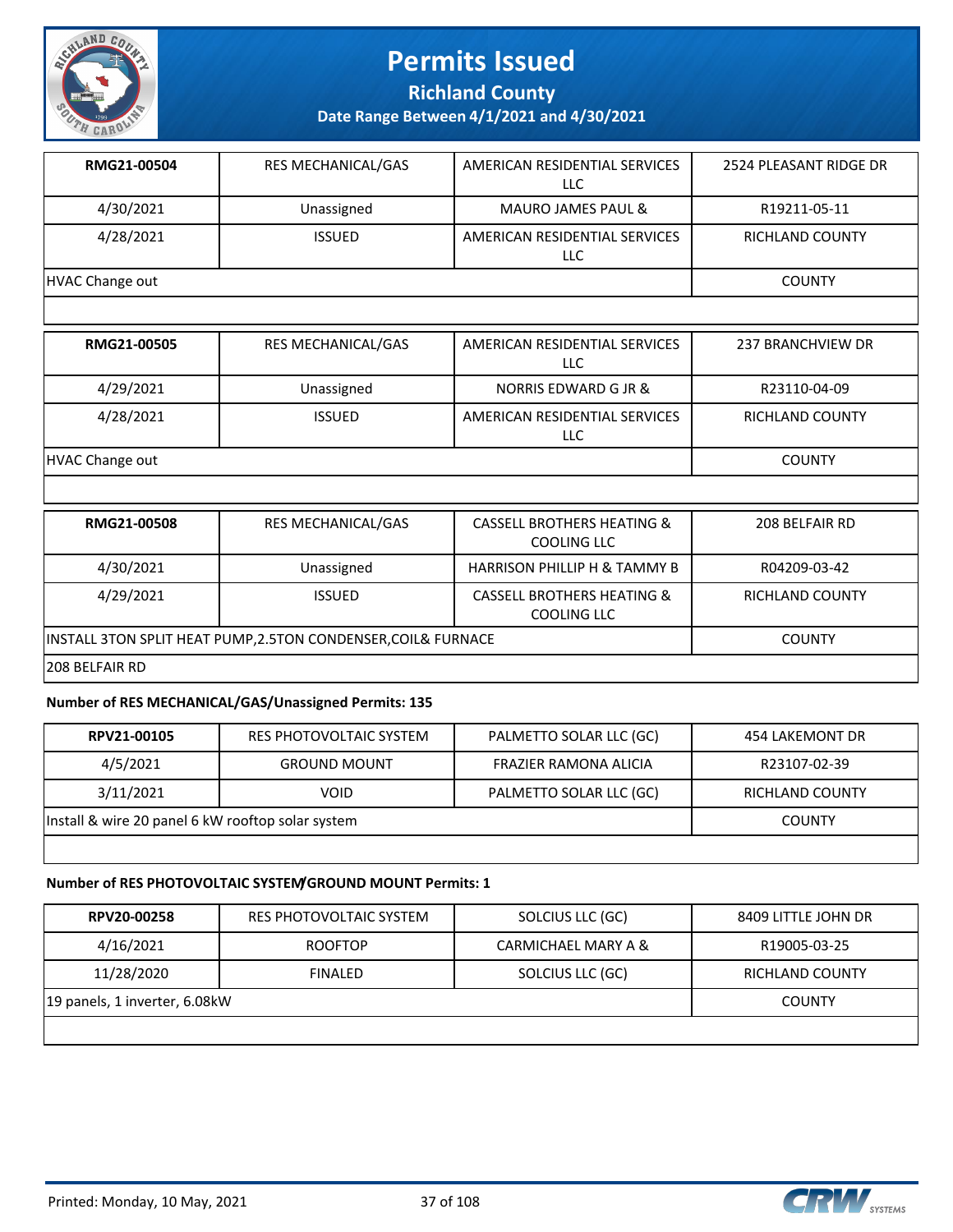

**Richland County**

| RPV21-00073                                             | RES PHOTOVOLTAIC SYSTEM | Cristina Carter                        | 221 CATALPA LN   |
|---------------------------------------------------------|-------------------------|----------------------------------------|------------------|
| 4/5/2021                                                | <b>ROOFTOP</b>          | <b>HENGOED ADAM G &amp; TARA</b>       | R17515-04-44     |
| 2/17/2021                                               | <b>ISSUED</b>           | BELLO SOLAR ENERGY LLC (COA)           | RICHLAND COUNTY  |
| Installing 20 solar panels                              |                         |                                        | <b>COUNTY</b>    |
| roof mounted                                            |                         |                                        |                  |
| RPV21-00074                                             | RES PHOTOVOLTAIC SYSTEM | BELLO SOLAR ENERGY LLC (COA)           | 814 SUNSEEKER DR |
| 4/5/2021                                                | <b>ROOFTOP</b>          | <b>BRAVO JOSE J</b>                    | R01513-10-40     |
| 2/17/2021                                               | <b>ISSUED</b>           | BELLO SOLAR ENERGY LLC (COA)           | RICHLAND COUNTY  |
| Installing 14 solar panels                              |                         |                                        | <b>COUNTY</b>    |
| roof mounted                                            |                         |                                        |                  |
| RPV21-00088                                             | RES PHOTOVOLTAIC SYSTEM | AAPCO OF RICHMOND-WEST INC             | 425 MAYPOP LN    |
| 4/5/2021                                                | <b>ROOFTOP</b>          | LENNON JOSEPHINE H & EDWARD L          | R03516-05-07     |
| 3/3/2021                                                | <b>FINALED</b>          | AAPCO OF RICHMOND-WEST INC             | RICHLAND COUNTY  |
| 26 roof mounted solar panels                            |                         |                                        | <b>COUNTY</b>    |
|                                                         |                         |                                        |                  |
| RPV21-00089                                             | RES PHOTOVOLTAIC SYSTEM | <b>SUNPRO SOLAR (GC)</b>               | 3205 ULMER RD    |
| 4/5/2021                                                | <b>ROOFTOP</b>          | <b>BUFFORD CURTIS LEE &amp; VIVIAN</b> | R19213-04-05     |
| 3/3/2021                                                | <b>ISSUED</b>           | <b>SUNPRO SOLAR (GC)</b>               | RICHLAND COUNTY  |
| Installing 27 Solar Panels on existing residential roof |                         |                                        | <b>COUNTY</b>    |
|                                                         |                         |                                        |                  |
| RPV21-00093                                             | RES PHOTOVOLTAIC SYSTEM | SOLAR OF THE LOWCOUNTRY LLC<br>(GC)    | 229 TALLTREE LN  |
| 4/9/2021                                                | <b>ROOFTOP</b>          | <b>TALBERT ANTHONY ELMO</b>            | R22881-02-24     |
| 3/8/2021                                                | <b>ISSUED</b>           | SOLAR OF THE LOWCOUNTRY LLC<br>(GC)    | RICHLAND COUNTY  |
| Anthony Talbert Solar Install                           |                         |                                        | <b>COUNTY</b>    |
|                                                         |                         |                                        |                  |
| RPV21-00095                                             | RES PHOTOVOLTAIC SYSTEM | Titan Solar Power SC Inc (GC)          | 69 BALLYMORE CT  |
| 4/5/2021                                                | <b>ROOFTOP</b>          | <b>TOLNO SAA</b>                       | R17514-06-18     |
| 3/9/2021                                                | <b>ISSUED</b>           | Titan Solar Power SC Inc (GC)          | RICHLAND COUNTY  |
| 36 roof-mounted solar panel installation, 13.5kW        |                         |                                        | <b>COUNTY</b>    |
|                                                         |                         |                                        |                  |

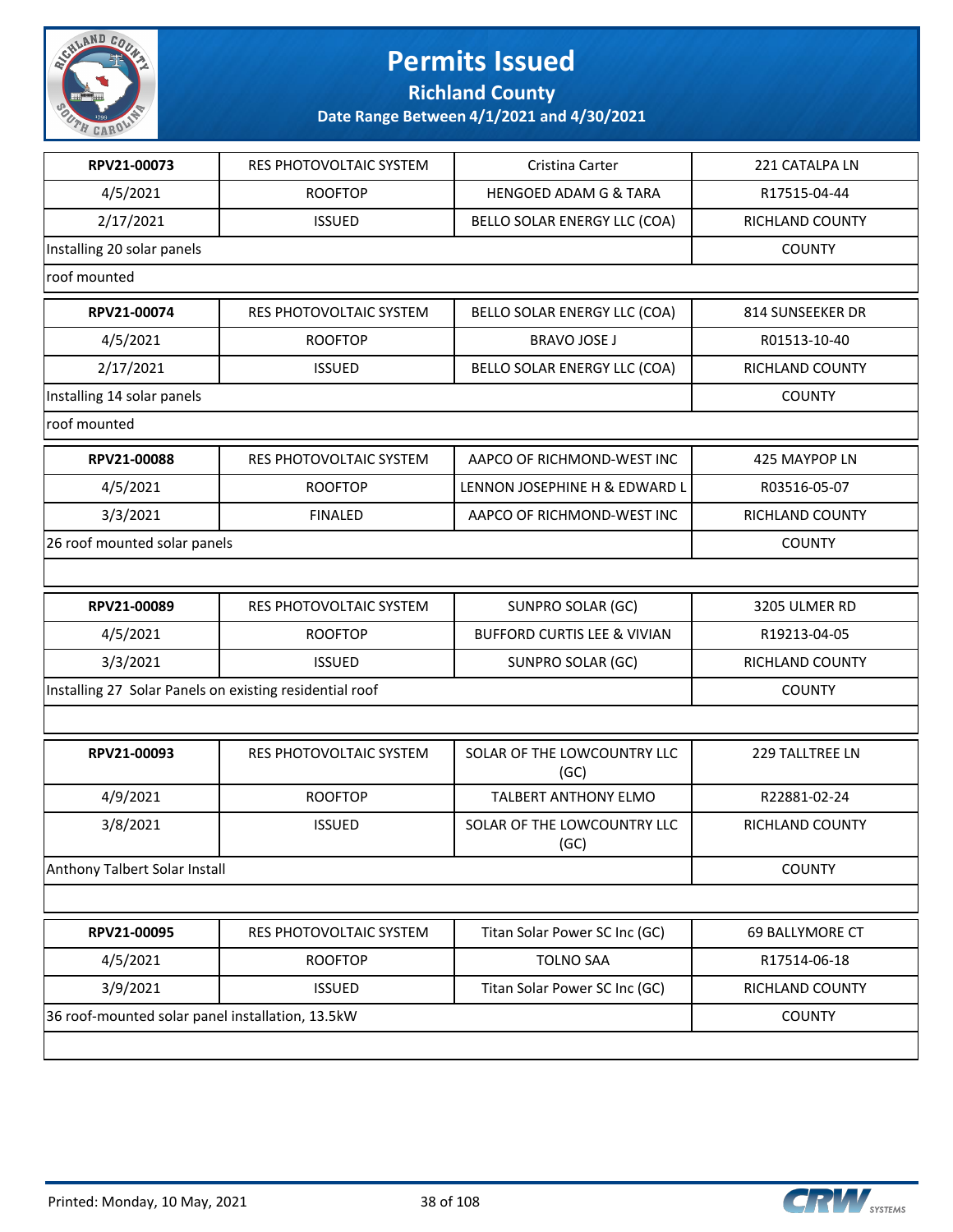

**Richland County**

| RPV21-00096                     | RES PHOTOVOLTAIC SYSTEM | SOLAR OF THE LOWCOUNTRY LLC<br>(GC) | 2517 CARDINGTON DR |
|---------------------------------|-------------------------|-------------------------------------|--------------------|
| 4/9/2021                        | <b>ROOFTOP</b>          | MANIGAULT PATRICIA A ETAL           | R19215-05-16       |
| 3/9/2021                        | <b>FINALED</b>          | SOLAR OF THE LOWCOUNTRY LLC<br>(GC) | RICHLAND COUNTY    |
| Patricia Manigault Installation |                         |                                     | <b>COUNTY</b>      |

| RPV21-00100                     | RES PHOTOVOLTAIC SYSTEM | <b>BLUE RAVEN SOLAR</b> | 108 SQUIRE RD   |
|---------------------------------|-------------------------|-------------------------|-----------------|
| 4/2/2021                        | <b>ROOFTOP</b>          | BROWN EDWARD L          | R20107-01-03    |
| 3/10/2021                       | <b>ISSUED</b>           | <b>BLUE RAVEN SOLAR</b> | RICHLAND COUNTY |
| Grayson PV Solar Array 16.25 kW |                         |                         | <b>COUNTY</b>   |

| RPV21-00102                                  | RES PHOTOVOLTAIC SYSTEM | PALMETTO SOLAR LLC (GC) | 818 WINSLOW WAY |
|----------------------------------------------|-------------------------|-------------------------|-----------------|
| 4/5/2021                                     | <b>ROOFTOP</b>          | MOORE JOEL & BONNIE M   | R20305-02-11    |
| 3/10/2021                                    | <b>ISSUED</b>           | PALMETTO SOLAR LLC (GC) | RICHLAND COUNTY |
| Install 31 panel 7.6 kW rooftop solar system |                         |                         | <b>COUNTY</b>   |

| RPV21-00104                                       | RES PHOTOVOLTAIC SYSTEM | PALMETTO SOLAR LLC (GC) | 201 BARONY PLACE DR    |
|---------------------------------------------------|-------------------------|-------------------------|------------------------|
| 4/5/2021                                          | <b>ROOFTOP</b>          | HULTZMAN BRYAN PATRICK  | R23107-02-36           |
| 3/11/2021                                         | <b>FINALED</b>          | PALMETTO SOLAR LLC (GC) | <b>RICHLAND COUNTY</b> |
| Install & wire 16 panel 5 kW rooftop solar system |                         |                         | <b>COUNTY</b>          |

| RPV21-00106                 | RES PHOTOVOLTAIC SYSTEM | SOLAR OF THE LOWCOUNTRY LLC<br>(GC) | 425 BRADFORD LN |
|-----------------------------|-------------------------|-------------------------------------|-----------------|
| 4/9/2021                    | <b>ROOFTOP</b>          | JOHNSON EBONI L                     | R22907-06-03    |
| 3/12/2021                   | <b>ISSUED</b>           | SOLAR OF THE LOWCOUNTRY LLC<br>(GC) | RICHLAND COUNTY |
| Thurman Trapp Solar Install |                         |                                     | <b>COUNTY</b>   |

| RPV21-00107                                                                                                           | RES PHOTOVOLTAIC SYSTEM | <b>BLUE RAVEN SOLAR</b>                    | 508 HATTERAS DR |  |
|-----------------------------------------------------------------------------------------------------------------------|-------------------------|--------------------------------------------|-----------------|--|
| 4/2/2021                                                                                                              | <b>ROOFTOP</b>          | <b>IWINN LAURA LEE &amp; MATTHEW DALEI</b> | R14813-13-02    |  |
| 3/13/2021                                                                                                             | <b>ISSUED</b>           | <b>BLUE RAVEN SOLAR</b>                    | RICHLAND COUNTY |  |
| Winn PV Solar Array 3.25 kW<br><b>COUNTY</b>                                                                          |                         |                                            |                 |  |
| INSTALLATION OF UTILITY INTERACTIVE PHOTOVOLTAIC SOLAR SYSTEM   3.25 kW DC PHOTOVOLTAIC SOLAR ARRAY   ROOF TYPE: Comp |                         |                                            |                 |  |
| Shingle   MODULES: (10) REC Solar REC325TP3M   INVERTER(S): Enphase IQ7-60-2-US,----   RACKING: Unirac SFM Infinity   |                         |                                            |                 |  |

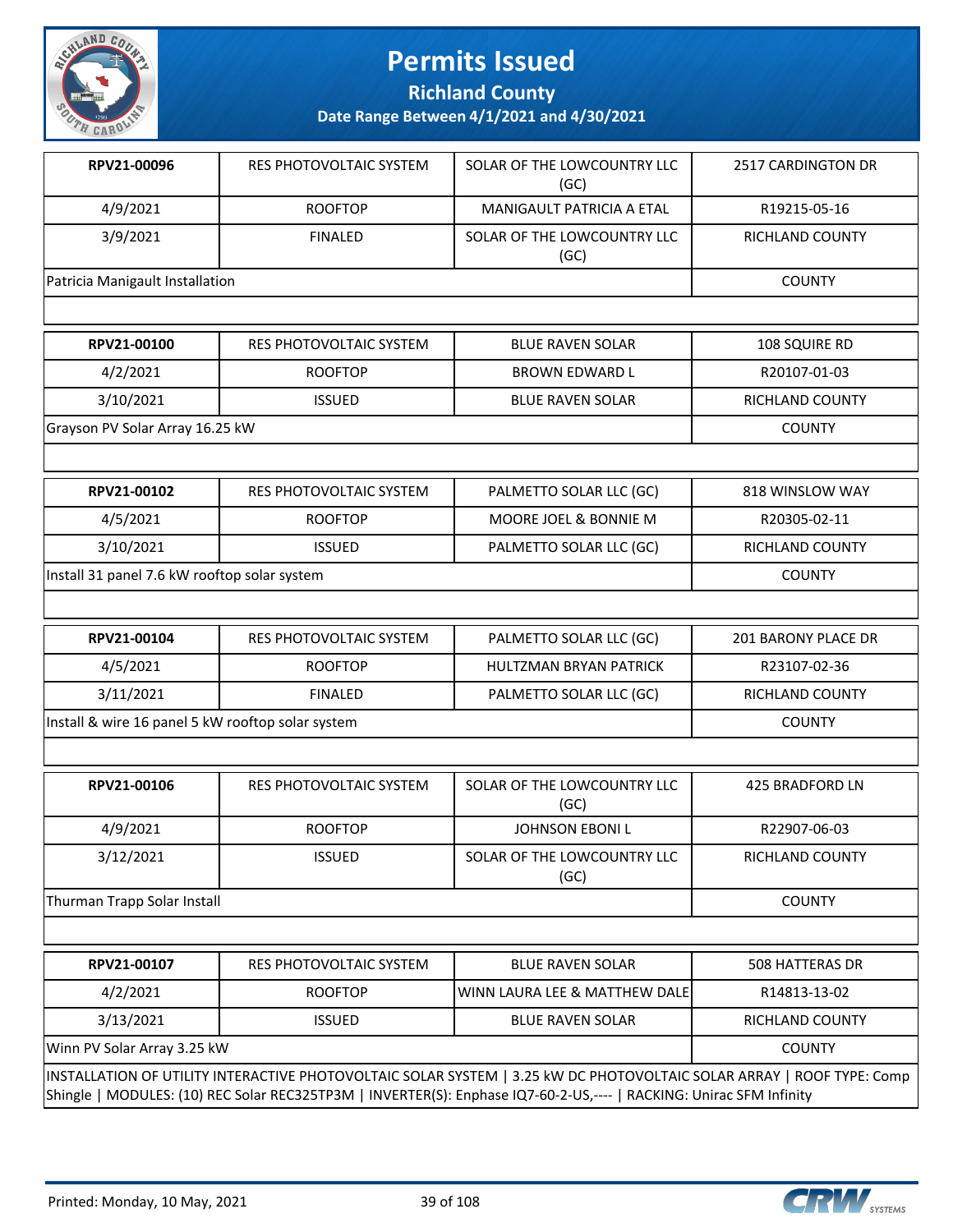

**Richland County**

| RPV21-00108                                         | <b>RES PHOTOVOLTAIC SYSTEM</b>                          | <b>KEVIN W KUTSCH (RBS)</b>         | 816 COKESBURY DR           |
|-----------------------------------------------------|---------------------------------------------------------|-------------------------------------|----------------------------|
| 4/5/2021                                            | <b>ROOFTOP</b>                                          | MASON JOYCE H                       | R11712-10-10               |
| 3/14/2021                                           | <b>FINALED</b>                                          | <b>KEVIN W KUTSCH (RBS)</b>         | RICHLAND COUNTY            |
| we will wire and install 26 roof mount solar panels |                                                         |                                     | <b>COUNTY</b>              |
|                                                     |                                                         |                                     |                            |
|                                                     |                                                         |                                     |                            |
| RPV21-00109                                         | RES PHOTOVOLTAIC SYSTEM                                 | Titan Solar Power SC Inc (GC)       | 98 WESTFERN CT             |
| 4/2/2021                                            | <b>ROOFTOP</b>                                          | <b>BOWENS JUANITA</b>               | R05009-01-29               |
| 3/15/2021                                           | <b>ISSUED</b>                                           | Titan Solar Power SC Inc (GC)       | RICHLAND COUNTY            |
| 39 roof-mounted solar panel installation, 13.26kW   |                                                         |                                     | <b>COUNTY</b>              |
|                                                     |                                                         |                                     |                            |
| RPV21-00110                                         | <b>RES PHOTOVOLTAIC SYSTEM</b>                          | SOLAR OF THE LOWCOUNTRY LLC<br>(GC) | 118 WOODLANDS VILLAGE DR   |
| 4/9/2021                                            | <b>ROOFTOP</b>                                          | <b>HALE JEREMIAH</b>                | R22812-01-33               |
| 3/15/2021                                           | <b>FINALED</b>                                          | SOLAR OF THE LOWCOUNTRY LLC<br>(GC) | <b>RICHLAND COUNTY</b>     |
| Jeremiah Hall Solar Install                         |                                                         |                                     | <b>COUNTY</b>              |
|                                                     |                                                         |                                     |                            |
| RPV21-00112                                         | RES PHOTOVOLTAIC SYSTEM                                 | <b>VIABLE ENERGY SOLUTIONS LLC</b>  | <b>47 SILVER PINE CT</b>   |
| 4/16/2021                                           | <b>ROOFTOP</b>                                          | <b>OQUENDO FRANCISCO &amp;</b>      | R17514-05-29               |
| 3/17/2021                                           | <b>FINALED</b>                                          | VIABLE ENERGY SOLUTIONS LLC         | RICHLAND COUNTY            |
| 24 Solar Panels                                     |                                                         |                                     | <b>COUNTY</b>              |
|                                                     |                                                         |                                     |                            |
| RPV21-00113                                         | <b>RES PHOTOVOLTAIC SYSTEM</b>                          | SOLAR OF THE LOWCOUNTRY LLC<br>(GC) | <b>16 FOUNDERS LAKE CT</b> |
| 4/9/2021                                            | <b>ROOFTOP</b>                                          | <b>GARCIA JOSE LUIS</b>             | R23111-04-07               |
| 3/18/2021                                           | <b>ISSUED</b>                                           | SOLAR OF THE LOWCOUNTRY LLC<br>(GC) | RICHLAND COUNTY            |
| Jose Garcia                                         |                                                         |                                     | <b>COUNTY</b>              |
|                                                     |                                                         |                                     |                            |
| RPV21-00114                                         | RES PHOTOVOLTAIC SYSTEM                                 | Marc Jones                          | 1001 CONGAREE CHURCH RD    |
| 4/5/2021                                            | <b>ROOFTOP</b>                                          | SHIVER PETER D                      | R32400-03-05               |
| 3/18/2021                                           | <b>ISSUED</b>                                           | Marc Jones                          | RICHLAND COUNTY            |
|                                                     | Installing 20 Solar Panels on existing residential roof |                                     | <b>COUNTY</b>              |
|                                                     |                                                         |                                     |                            |

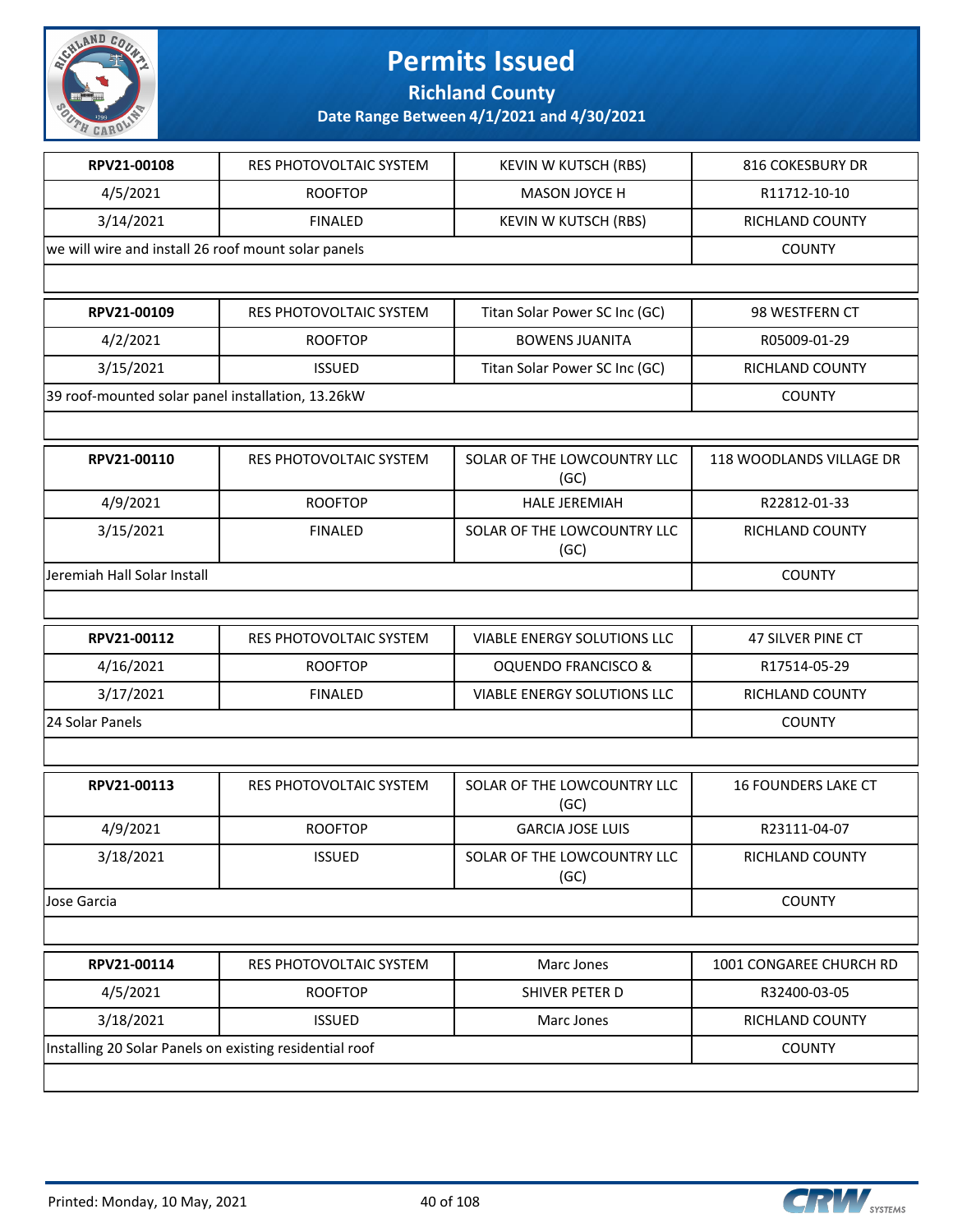

#### **Richland County**

| RPV21-00115                                          | RES PHOTOVOLTAIC SYSTEM                                                  | POWER HOME SOLAR LLC (GC)          | <b>54 FOREST TRAIL CT</b>    |
|------------------------------------------------------|--------------------------------------------------------------------------|------------------------------------|------------------------------|
| 4/9/2021                                             | <b>ROOFTOP</b>                                                           | <b>WASHINGTON RICHARD SR &amp;</b> | R05009-03-08                 |
| 3/19/2021                                            | <b>UNDER REVIEW</b>                                                      | POWER HOME SOLAR LLC (GC)          | RICHLAND COUNTY              |
| Roof mounted solar installation                      |                                                                          |                                    | <b>COUNTY</b>                |
|                                                      | 13 roof mounted modules, grid tied 4.16kw solar and battery installation |                                    |                              |
| RPV21-00116                                          | RES PHOTOVOLTAIC SYSTEM                                                  | DAVID SCOTT OMAN (RBS)             | 121 BROOK VALLEY RD          |
| 4/9/2021                                             | <b>ROOFTOP</b>                                                           | SCHMIDT HAROLD S & ANITA A         | R20009-01-07                 |
| 3/19/2021                                            | <b>FINALED</b>                                                           | DAVID SCOTT OMAN (RBS)             | RICHLAND COUNTY              |
| Installation of 24 solar panels to roof.             |                                                                          |                                    | <b>COUNTY</b>                |
|                                                      |                                                                          |                                    |                              |
| RPV21-00117                                          | RES PHOTOVOLTAIC SYSTEM                                                  | Titan Solar Power SC Inc (GC)      | <b>100 HICKORY FOREST ST</b> |
| 4/6/2021                                             | <b>ROOFTOP</b>                                                           | <b>WILLIAMSON SANDRA JOY</b>       | R22011-02-06                 |
| 3/19/2021                                            | <b>ISSUED</b>                                                            | Titan Solar Power SC Inc (GC)      | RICHLAND COUNTY              |
| 24 roof-mounted solar panel installation, 8.16kW     |                                                                          |                                    | <b>COUNTY</b>                |
|                                                      |                                                                          |                                    |                              |
| RPV21-00118                                          | RES PHOTOVOLTAIC SYSTEM                                                  | DENNIS B KNOLL JR (RBS)            | 8 MISTY GLEN CT              |
| 4/23/2021                                            | <b>ROOFTOP</b>                                                           | KAISER ROSS E &                    | R03407-03-43                 |
| 3/19/2021                                            | <b>FINALED</b>                                                           | DENNIS B KNOLL JR (RBS)            | RICHLAND COUNTY              |
| install 13.65kW solar PV system on roof of residence |                                                                          |                                    | <b>COUNTY</b>                |
|                                                      |                                                                          |                                    |                              |
| RPV21-00119                                          | RES PHOTOVOLTAIC SYSTEM                                                  | DENNIS B KNOLL JR (RBS)            | 9 SHORT PINE CT              |
| 4/23/2021                                            | <b>ROOFTOP</b>                                                           | <b>KRUEGER SUSAN M</b>             | R05305-02-78                 |
| 3/19/2021                                            | <b>ISSUED</b>                                                            | <b>DENNIS B KNOLL JR (RBS)</b>     | RICHLAND COUNTY              |
| install 10.15kW solar PV system on roof of residence |                                                                          |                                    | <b>COUNTY</b>                |
|                                                      |                                                                          |                                    |                              |
| RPV21-00120                                          | RES PHOTOVOLTAIC SYSTEM                                                  | ECO RENOS LLC (RBS)                | 708 SOUTHLAKE RD             |
| 4/9/2021                                             | <b>ROOFTOP</b>                                                           | MEGGS JAMES S JR & NATALIE         | R20015-01-11                 |
| 3/19/2021                                            | <b>FINALED</b>                                                           | ECO RENOS LLC (RBS)                | RICHLAND COUNTY              |
| rooftop solar                                        |                                                                          |                                    | <b>COUNTY</b>                |
|                                                      |                                                                          |                                    |                              |

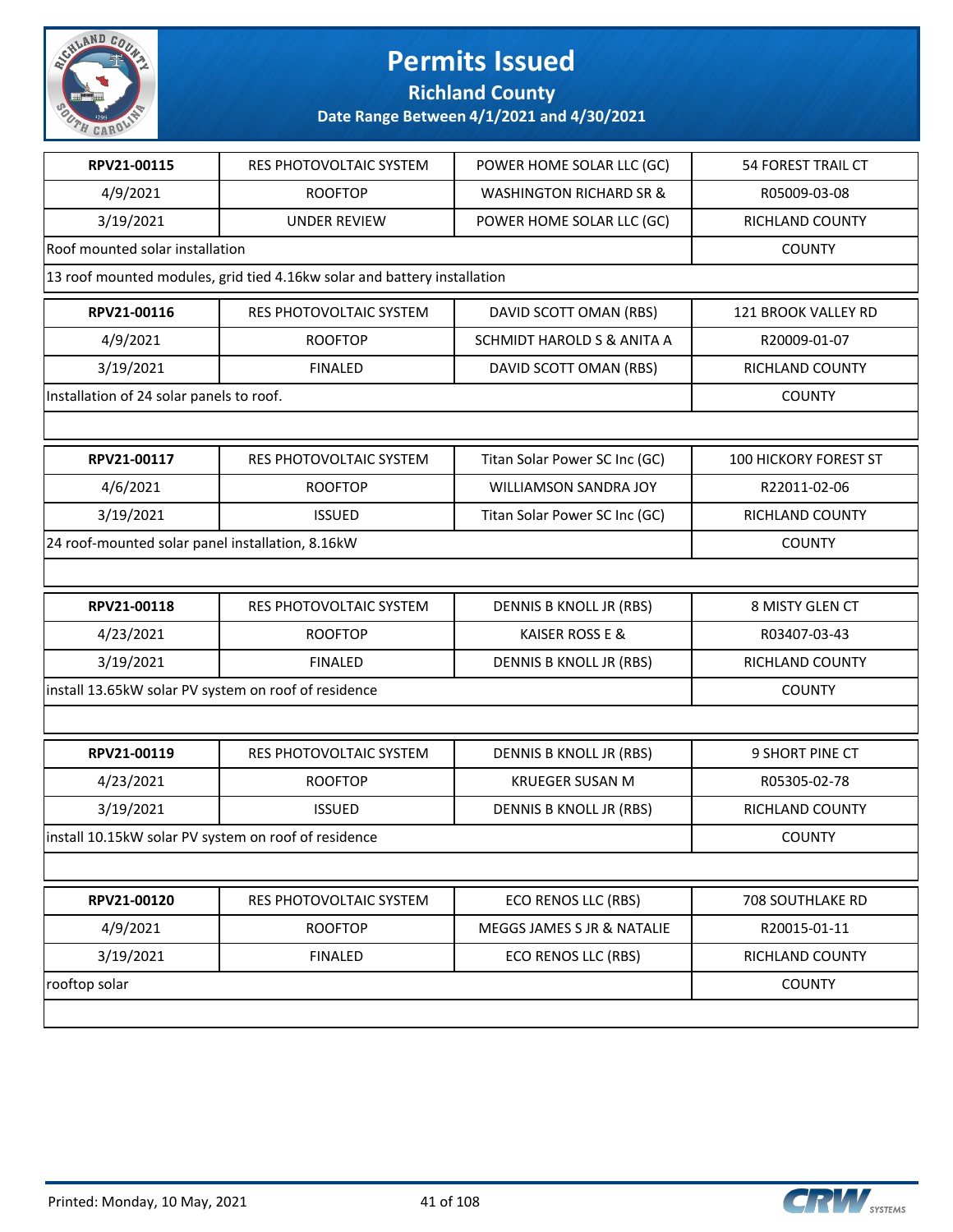

**Richland County**

| RPV21-00121                                       | RES PHOTOVOLTAIC SYSTEM                                                                           | Titan Solar Power SC Inc (GC)       | 818 WINSLOW WAY      |
|---------------------------------------------------|---------------------------------------------------------------------------------------------------|-------------------------------------|----------------------|
| 4/8/2021                                          | <b>ROOFTOP</b>                                                                                    | MOORE JOEL & BONNIE M               | R20305-02-11         |
| 3/22/2021                                         | <b>ISSUED</b>                                                                                     | Titan Solar Power SC Inc (GC)       | RICHLAND COUNTY      |
| 34 roof-mounted solar panel installation, 11.56kW |                                                                                                   |                                     | <b>COUNTY</b>        |
|                                                   |                                                                                                   |                                     |                      |
| RPV21-00122                                       | RES PHOTOVOLTAIC SYSTEM                                                                           | POWER HOME SOLAR LLC (GC)           | 116 MILES OAK LN     |
| 4/9/2021                                          | <b>ROOFTOP</b>                                                                                    | <b>FLOWERS TRENTON &amp;</b>        | R23612-01-29         |
| 3/22/2021                                         | <b>UNDER REVIEW</b>                                                                               | POWER HOME SOLAR LLC (GC)           | RICHLAND COUNTY      |
| Solar                                             |                                                                                                   |                                     | <b>COUNTY</b>        |
|                                                   | 14 roof mounted modules, grid tied 4.48kW solar and battery installation on an existing residence |                                     |                      |
| RPV21-00123                                       | RES PHOTOVOLTAIC SYSTEM                                                                           | SOLCIUS LLC (GC)                    | 523 PEEBLE RD        |
| 4/13/2021                                         | <b>ROOFTOP</b>                                                                                    | <b>GLISSON ALEC B &amp; MARIO M</b> | R22014-03-11         |
| 3/22/2021                                         | <b>ISSUED</b>                                                                                     | SOLCIUS LLC (GC)                    | RICHLAND COUNTY      |
| 15 panels, 1 inverter, 5.12kW                     |                                                                                                   |                                     | <b>COUNTY</b>        |
|                                                   |                                                                                                   |                                     |                      |
| RPV21-00124                                       | RES PHOTOVOLTAIC SYSTEM                                                                           | Titan Solar Power SC Inc (GC)       | 309 JAYBIRD LN       |
| 4/12/2021                                         | <b>ROOFTOP</b>                                                                                    | WOOD SUSAN W & SUSANNA R            | R20210-01-62         |
| 3/24/2021                                         | <b>ISSUED</b>                                                                                     | Titan Solar Power SC Inc (GC)       | RICHLAND COUNTY      |
| 27 roof-mounted solar panel installation, 9.18kW  |                                                                                                   |                                     | <b>COUNTY</b>        |
|                                                   |                                                                                                   |                                     |                      |
| RPV21-00125                                       | <b>RES PHOTOVOLTAIC SYSTEM</b>                                                                    | G3 SOLAR                            | 427 LAKEMONT DR      |
| 4/13/2021                                         | <b>ROOFTOP</b>                                                                                    | LATTER CHRISTOPHER & MEGAN          | R23107-10-31         |
| 3/24/2021                                         | <b>ISSUED</b>                                                                                     | G3 SOLAR                            | RICHLAND COUNTY      |
|                                                   | Professional installation of black on black rooftop solar                                         |                                     | <b>COUNTY</b>        |
|                                                   |                                                                                                   |                                     |                      |
| RPV21-00126                                       | RES PHOTOVOLTAIC SYSTEM                                                                           | ECO RENOS LLC (RBS)                 | 204 SOUTH SPRINGS RD |
| 4/12/2021                                         | <b>ROOFTOP</b>                                                                                    | <b>Riley Anderson</b>               | R22901-05-01         |
| 3/24/2021                                         | <b>FINALED</b>                                                                                    | <b>ECO RENOS LLC (RBS)</b>          | RICHLAND COUNTY      |
| Rooftop solar panels                              |                                                                                                   |                                     | <b>COUNTY</b>        |
|                                                   |                                                                                                   |                                     |                      |

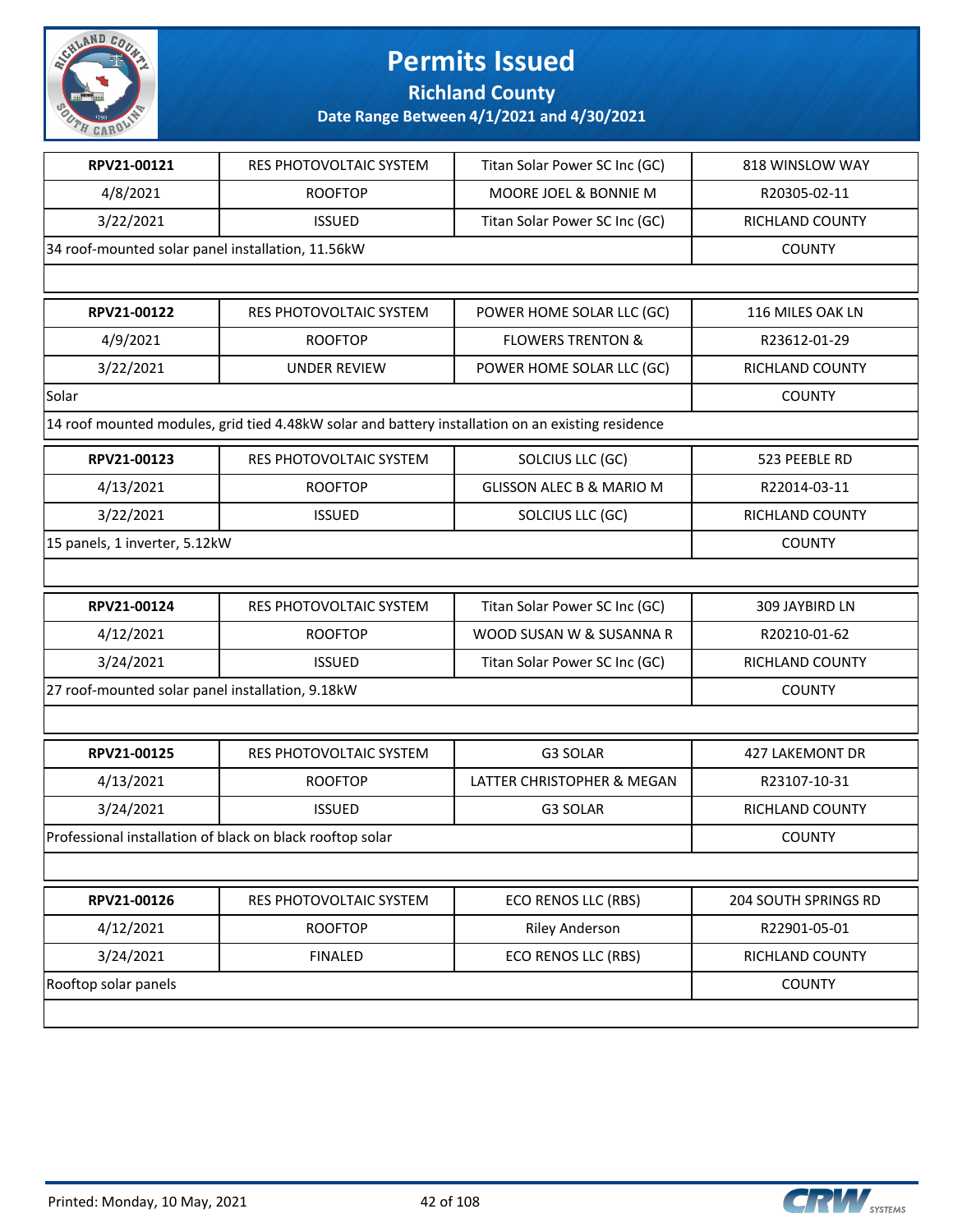

**Richland County**

| RPV21-00127                                          | RES PHOTOVOLTAIC SYSTEM                                   | G3 SOLAR                               | <b>412 LAKEMONT DR</b>      |
|------------------------------------------------------|-----------------------------------------------------------|----------------------------------------|-----------------------------|
| 4/13/2021                                            | <b>ROOFTOP</b>                                            | KOPERNIK AUSTIN & KATRINA ANN          | R23107-10-19                |
| 3/24/2021                                            | <b>ISSUED</b>                                             | G3 SOLAR                               | RICHLAND COUNTY             |
|                                                      | Professional installation of black on black rooftop solar |                                        | <b>COUNTY</b>               |
|                                                      |                                                           |                                        |                             |
| RPV21-00128                                          | RES PHOTOVOLTAIC SYSTEM                                   | G3 SOLAR                               | 11 KINGSTREE CT             |
| 4/16/2021                                            | <b>ROOFTOP</b>                                            | <b>BURRELL JOCELYNNE P</b>             | R17311-02-07                |
| 3/25/2021                                            | <b>FINALED</b>                                            | G3 SOLAR                               | <b>RICHLAND COUNTY</b>      |
|                                                      | Professional installation of black on black rooftop solar |                                        | <b>COUNTY</b>               |
|                                                      |                                                           |                                        |                             |
| RPV21-00129                                          | RES PHOTOVOLTAIC SYSTEM                                   | <b>SUNPRO SOLAR (GC)</b>               | <b>29 GREEN SPRINGS CIR</b> |
| 4/16/2021                                            | <b>ROOFTOP</b>                                            | <b>OSHER JULES VERNON &amp;</b>        | R20114-04-46                |
| 3/26/2021                                            | <b>ISSUED</b>                                             | SUNPRO SOLAR (GC)                      | RICHLAND COUNTY             |
| Install solar panels onto existing residential roof  |                                                           |                                        | <b>COUNTY</b>               |
|                                                      |                                                           |                                        |                             |
| RPV21-00131                                          | RES PHOTOVOLTAIC SYSTEM                                   | Titan Solar Power SC Inc (GC)          | 430 DUKES HILL RD           |
| 4/20/2021                                            | <b>ROOFTOP</b>                                            | <b>GADSDEN LAVAL E &amp;</b>           | R17305-08-02                |
| 3/30/2021                                            | <b>ISSUED</b>                                             | Titan Solar Power SC Inc (GC)          | RICHLAND COUNTY             |
| 33 roof-mounted solar panel installation, 11.22kW    |                                                           |                                        | <b>COUNTY</b>               |
|                                                      |                                                           |                                        |                             |
| RPV21-00135                                          | RES PHOTOVOLTAIC SYSTEM                                   | <b>BLUE RAVEN SOLAR</b>                | 158 WINDFALL RD             |
| 4/7/2021                                             | <b>ROOFTOP</b>                                            |                                        | R14813-11-06                |
| 4/2/2021                                             | <b>ISSUED</b>                                             | <b>BLUE RAVEN SOLAR</b>                | RICHLAND COUNTY             |
| Thallapally PV Solar Array 3.25kW                    |                                                           |                                        | <b>COUNTY</b>               |
|                                                      |                                                           |                                        |                             |
| RPV21-00136                                          | RES PHOTOVOLTAIC SYSTEM                                   | PALMETTO SOLAR LLC (GC)                | 352 SPRING MEADOW RD        |
| 4/30/2021                                            | <b>ROOFTOP</b>                                            | <b>NELSON SAMUEL III &amp; CHENICE</b> | R20112-08-14                |
| 4/2/2021                                             | <b>ISSUED</b>                                             | PALMETTO SOLAR LLC (GC)                | RICHLAND COUNTY             |
| Install & wire 19 panel 6.27 kW rooftop solar system |                                                           |                                        | <b>COUNTY</b>               |
|                                                      |                                                           |                                        |                             |
|                                                      |                                                           |                                        |                             |

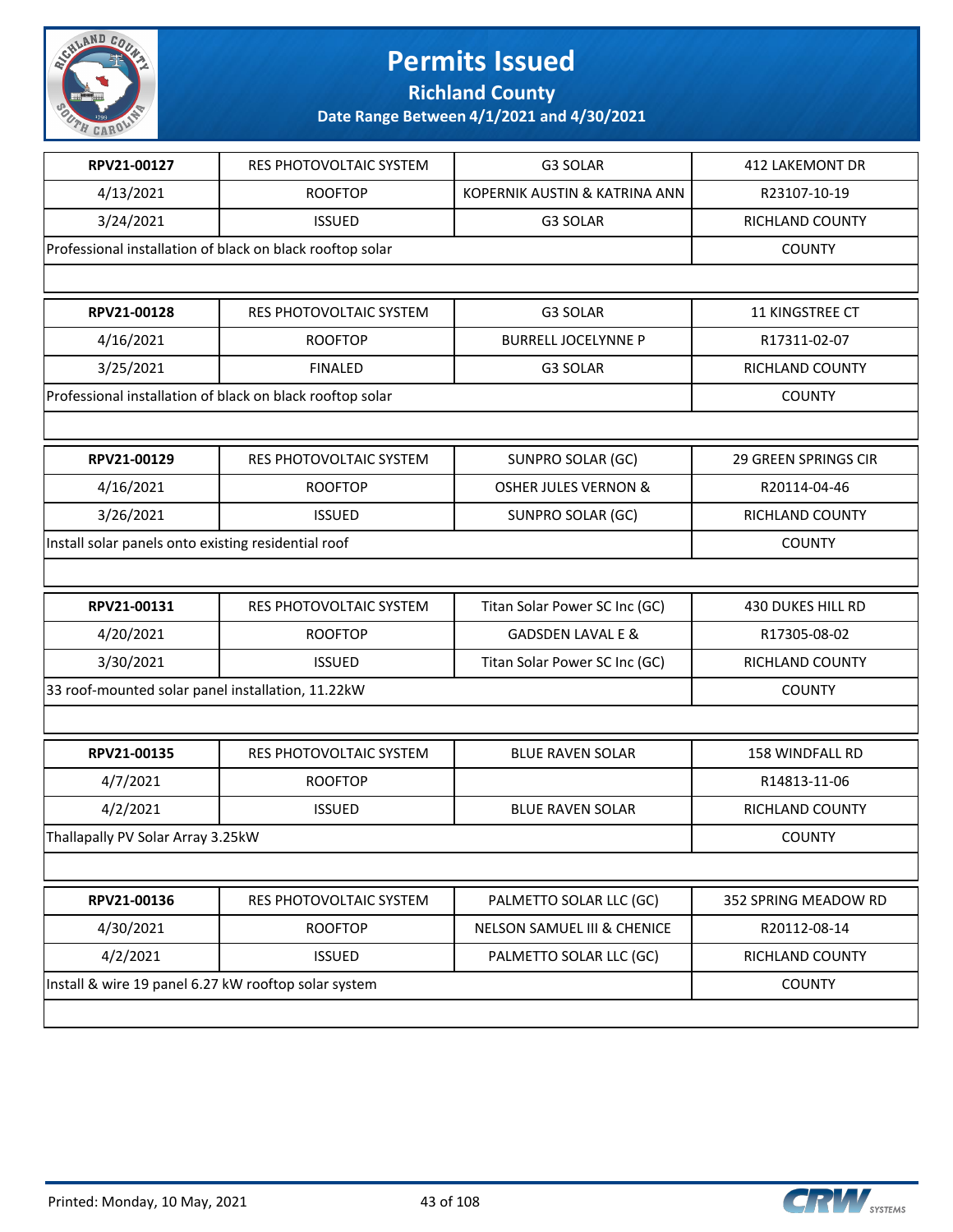

**Richland County**

| RPV21-00137                                       | RES PHOTOVOLTAIC SYSTEM                                                                            | PALMETTO SOLAR LLC (GC)                       | 454 LAKEMONT DR       |
|---------------------------------------------------|----------------------------------------------------------------------------------------------------|-----------------------------------------------|-----------------------|
| 4/5/2021                                          | <b>ROOFTOP</b>                                                                                     |                                               | R23107-02-39          |
| 4/5/2021                                          | <b>ISSUED</b>                                                                                      | PALMETTO SOLAR LLC (GC)                       | RICHLAND COUNTY       |
| Install & wire 20 panel 6 kW rooftop solar system |                                                                                                    |                                               | <b>COUNTY</b>         |
|                                                   |                                                                                                    |                                               |                       |
| RPV21-00138                                       | <b>RES PHOTOVOLTAIC SYSTEM</b>                                                                     | SOUTH CAROLINA RENEWABLE<br><b>ENERGY LLC</b> | 2147 LAKE CAROLINA DR |
| 4/30/2021                                         | <b>ROOFTOP</b>                                                                                     | <b>BELTON DONALD T</b>                        | R26102-04-06          |
| 4/6/2021                                          | <b>FINALED</b>                                                                                     | SOUTH CAROLINA RENEWABLE<br><b>ENERGY LLC</b> | RICHLAND COUNTY       |
| <b>Install Solar Panels Roof Mount</b>            |                                                                                                    |                                               | <b>COUNTY</b>         |
|                                                   |                                                                                                    |                                               |                       |
| RPV21-00140                                       | RES PHOTOVOLTAIC SYSTEM                                                                            | SOLAR OF THE LOWCOUNTRY LLC<br>(GC)           | 806 RIDGE TRAIL DR    |
| 4/28/2021                                         | <b>ROOFTOP</b>                                                                                     | ZOOK DREW M & STACY K B                       | R23105-09-38          |
| 4/7/2021                                          | <b>ISSUED</b>                                                                                      | SOLAR OF THE LOWCOUNTRY LLC<br>(GC)           | RICHLAND COUNTY       |
| Zook Solar Install                                |                                                                                                    |                                               | <b>COUNTY</b>         |
|                                                   |                                                                                                    |                                               |                       |
| RPV21-00141                                       | RES PHOTOVOLTAIC SYSTEM                                                                            | POWER HOME SOLAR LLC (GC)                     | 224 E CREEK CT        |
| 4/26/2021                                         | <b>ROOFTOP</b>                                                                                     | <b>CARTER ESTHER N</b>                        | R03501-02-44          |
| 4/9/2021                                          | <b>ISSUED</b>                                                                                      | POWER HOME SOLAR LLC (GC)                     | RICHLAND COUNTY       |
| Solar                                             |                                                                                                    |                                               | <b>COUNTY</b>         |
|                                                   | 16 roof mounted modules, grid tied 5.12k.W solar and battery installation on an existing residence |                                               |                       |
| RPV21-00142                                       | RES PHOTOVOLTAIC SYSTEM                                                                            | Titan Solar Power SC Inc (GC)                 | 71 WOODPOND CT        |
| 4/22/2021                                         | <b>ROOFTOP</b>                                                                                     | TRIPP JENIFER E                               | R05009-01-84          |
| 4/9/2021                                          | <b>ISSUED</b>                                                                                      | Titan Solar Power SC Inc (GC)                 | RICHLAND COUNTY       |
| 25 roof-mounted solar panel installation, 8.5kW   |                                                                                                    |                                               | <b>COUNTY</b>         |
|                                                   |                                                                                                    |                                               |                       |
| RPV21-00143                                       | RES PHOTOVOLTAIC SYSTEM                                                                            | Titan Solar Power SC Inc (GC)                 | 600 MARCH LN          |
| 4/30/2021                                         | <b>ROOFTOP</b>                                                                                     | RITTER JOE W                                  | R17611-02-13          |
| 4/12/2021                                         | <b>ISSUED</b>                                                                                      | Titan Solar Power SC Inc (GC)                 | RICHLAND COUNTY       |
| 39 roof-mounted solar panel installation, 13.26kW |                                                                                                    |                                               | <b>COUNTY</b>         |
| 713.88 sq ft                                      |                                                                                                    |                                               |                       |

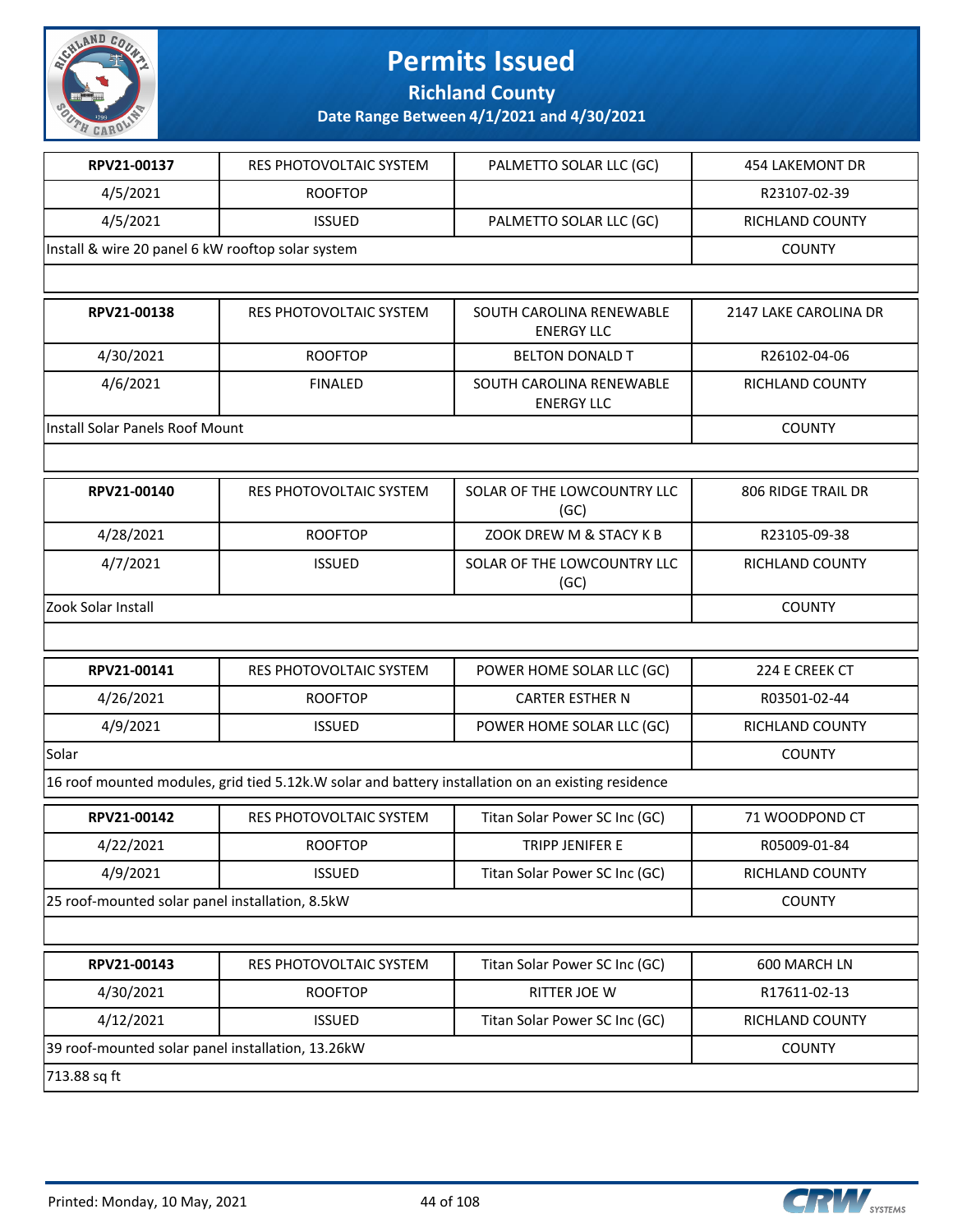

#### **Richland County**

**Date Range Between 4/1/2021 and 4/30/2021**

| RPV21-00144                                           | RES PHOTOVOLTAIC SYSTEM        | BELLO SOLAR ENERGY LLC (COA)                  | 214 CADDIS CREEK RD    |
|-------------------------------------------------------|--------------------------------|-----------------------------------------------|------------------------|
| 4/30/2021                                             | <b>ROOFTOP</b>                 | PAPP GEORGE N & SUZANN F                      | R05107-05-39           |
| 4/12/2021                                             | <b>ISSUED</b>                  | BELLO SOLAR ENERGY LLC (COA)                  | RICHLAND COUNTY        |
| Installing 17 solar panels -                          |                                |                                               | <b>COUNTY</b>          |
| roof mounted                                          |                                |                                               |                        |
| RPV21-00145                                           | RES PHOTOVOLTAIC SYSTEM        | SOLAR OF THE LOWCOUNTRY LLC<br>(GC)           | 744 ELDERBERRY LN      |
| 4/30/2021                                             | <b>ROOFTOP</b>                 | <b>CROSS CLIVE STEWART &amp;</b>              | R17611-01-05           |
| 4/12/2021                                             | <b>ISSUED</b>                  | SOLAR OF THE LOWCOUNTRY LLC<br>(GC)           | RICHLAND COUNTY        |
| Sidonie Cross Install                                 |                                |                                               | <b>COUNTY</b>          |
|                                                       |                                |                                               |                        |
| RPV21-00147                                           | RES PHOTOVOLTAIC SYSTEM        | RENU ENERGY SOLUTIONS LLC(GC)                 | 131 HEARTHWOOD CIR     |
| 4/30/2021                                             | <b>ROOFTOP</b>                 | <b>GRIFFIN NICHOLE J</b>                      | R03502-05-06           |
| 4/14/2021                                             | <b>ISSUED</b>                  | RENU ENERGY SOLUTIONS LLC(GC)                 | RICHLAND COUNTY        |
| installation of roof mounted solar panels (20 panels) | <b>COUNTY</b>                  |                                               |                        |
|                                                       |                                |                                               |                        |
| RPV21-00148                                           | <b>RES PHOTOVOLTAIC SYSTEM</b> | SOLAR OF THE LOWCOUNTRY LLC<br>(GC)           | 420 BUTTONBUSH CT      |
| 4/30/2021                                             | <b>ROOFTOP</b>                 | <b>LEBBY EVON</b>                             | R20307-09-18           |
| 4/14/2021                                             | <b>FINALED</b>                 | SOLAR OF THE LOWCOUNTRY LLC<br>(GC)           | RICHLAND COUNTY        |
| Evon Lebby Solar                                      |                                |                                               | <b>COUNTY</b>          |
|                                                       |                                |                                               |                        |
| RPV21-00160                                           | <b>RES PHOTOVOLTAIC SYSTEM</b> | SOUTH CAROLINA RENEWABLE<br><b>ENERGY LLC</b> | <b>463 LAKEMONT DR</b> |
| 4/30/2021                                             | <b>ROOFTOP</b>                 | DESOPO JOSEPH ANTHONY                         | R23107-10-39           |
| 4/26/2021                                             | <b>FINALED</b>                 | SOUTH CAROLINA RENEWABLE<br><b>ENERGY LLC</b> | <b>RICHLAND COUNTY</b> |
| Install Solar Panels Roof Mount                       |                                |                                               | <b>COUNTY</b>          |
|                                                       |                                |                                               |                        |
|                                                       |                                |                                               |                        |

#### **Number of RES PHOTOVOLTAIC SYSTEM/ROOFTOP Permits: 48**

| RPL21-00017                                                 | RES PLUMBING  | <b>OUTHOUSE PLUMBING</b> | 1630 MORNINGHILL DR |
|-------------------------------------------------------------|---------------|--------------------------|---------------------|
| 4/5/2021                                                    | Unassigned    | Dave west                | R06013-06-17        |
| 3/15/2021                                                   | <b>ISSUED</b> | <b>OUTHOUSE PLUMBING</b> | RICHLAND COUNTY     |
| Repipe 2 bathroom water systems. Add washing machine connec |               |                          | <b>COUNTY</b>       |
|                                                             |               |                          |                     |

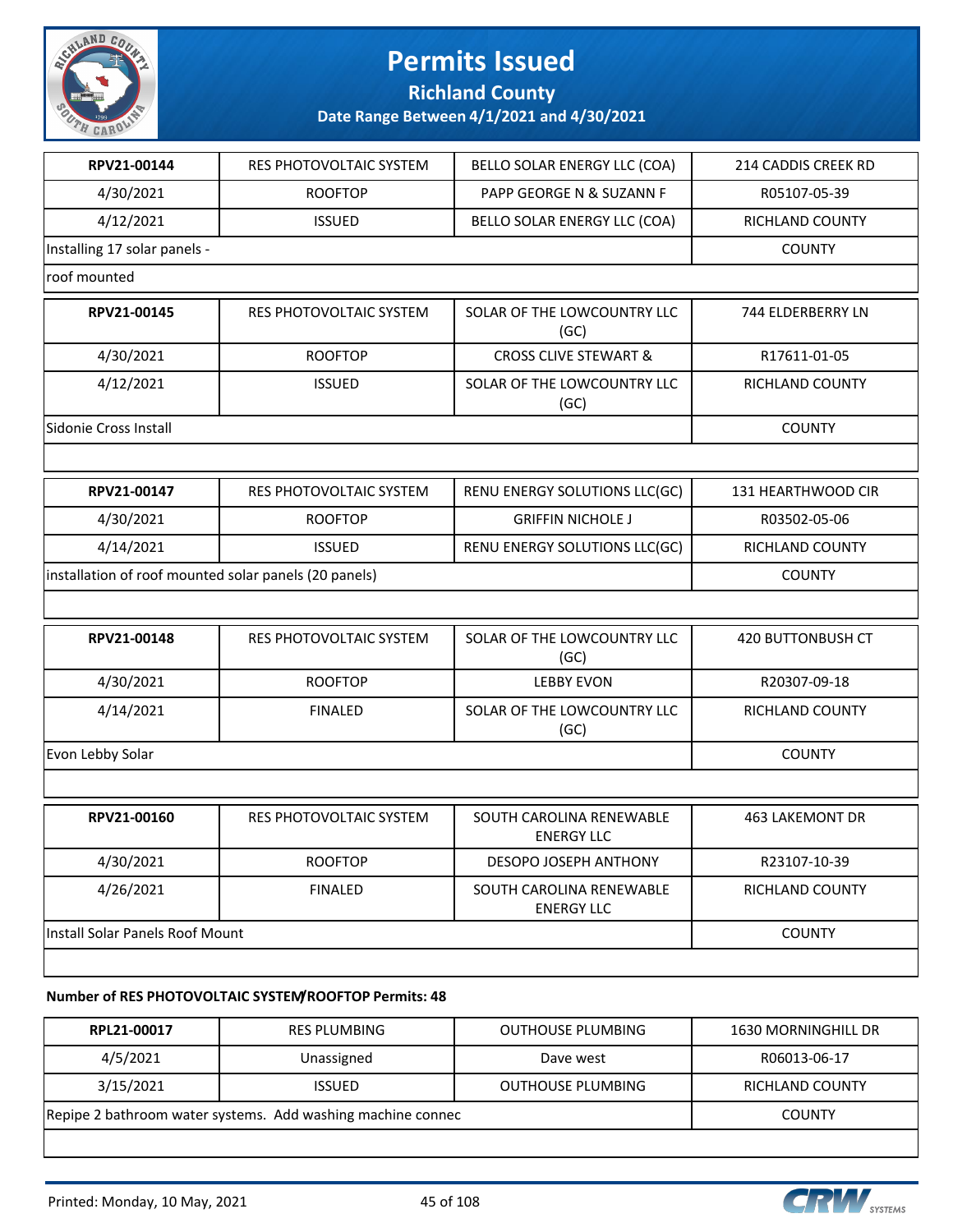

**Richland County**

**Date Range Between 4/1/2021 and 4/30/2021**

| RPL21-00021                                             | <b>RES PLUMBING</b> | <b>DELTA PLUMBING LLC</b>      | 101 COTONEASTER DR     |
|---------------------------------------------------------|---------------------|--------------------------------|------------------------|
| 4/5/2021                                                | Unassigned          | <b>BRANT TAMERIS</b>           | R23115-01-70           |
| 3/24/2021                                               | <b>ISSUED</b>       | DELTA PLUMBING LLC             | RICHLAND COUNTY        |
| Remove and replace water heater                         |                     |                                | <b>COUNTY</b>          |
|                                                         |                     |                                |                        |
| RPL21-00024                                             | <b>RES PLUMBING</b> | CAMDEN PLUMBING COMPANY INC    | <b>127 PARISH WALK</b> |
| 4/16/2021                                               | Unassigned          | HART LUANNE P & JEFFREY D      | R25816-01-05           |
| 4/1/2021                                                | <b>FINALED</b>      | CAMDEN PLUMBING COMPANY INC    | RICHLAND COUNTY        |
| run 20ft of additional gas line from preexisting system |                     |                                | <b>COUNTY</b>          |
|                                                         |                     |                                |                        |
| RPL21-00025                                             | <b>RES PLUMBING</b> | DELTA PLUMBING LLC             | 229 PHILMONT DR        |
| 4/30/2021                                               | Unassigned          | JORDAN MIOSHOA L               | R19712-10-27           |
| 4/8/2021                                                | <b>ISSUED</b>       | DELTA PLUMBING LLC             | RICHLAND COUNTY        |
| Remove and replace water heater                         |                     |                                | <b>COUNTY</b>          |
|                                                         |                     |                                |                        |
| RPL21-00027                                             | <b>RES PLUMBING</b> | LOVE PLUMBING AIR ELECTRIC INC | 8032 RAILROAD AVE      |
| 4/13/2021                                               | Unassigned          | <b>MARTIN BETTY J &amp;</b>    | R14413-01-08           |
| 4/9/2021                                                | <b>FINALED</b>      | LOVE PLUMBING AIR ELECTRIC INC | RICHLAND COUNTY        |
|                                                         |                     |                                | <b>COUNTY</b>          |
|                                                         |                     |                                |                        |
| RPL21-00028                                             | <b>RES PLUMBING</b> | DELTA PLUMBING LLC             | <b>36 DOVECREEK</b>    |
| 4/29/2021                                               | Unassigned          | MURRELL NORMAN L & ANNIE B     | R23105-08-04           |
| 4/14/2021                                               | <b>ISSUED</b>       | DELTA PLUMBING LLC             | RICHLAND COUNTY        |
| Remove and replace water heater                         |                     |                                | <b>COUNTY</b>          |
|                                                         |                     |                                |                        |
| RPL21-00030                                             | <b>RES PLUMBING</b> | DELTA PLUMBING LLC             | <b>16 PINEGATE CT</b>  |
| 4/29/2021                                               | Unassigned          | COX CHARLES W & STUART ANN     | R25705-09-08           |
| 4/23/2021                                               | <b>ISSUED</b>       | DELTA PLUMBING LLC             | RICHLAND COUNTY        |
| Remove and replace water heater                         |                     |                                | <b>COUNTY</b>          |
|                                                         |                     |                                |                        |
| Number of PES DUIMBING/Unassigned Permits: 7            |                     |                                |                        |

**Number of RES PLUMBING/Unassigned Permits: 7**

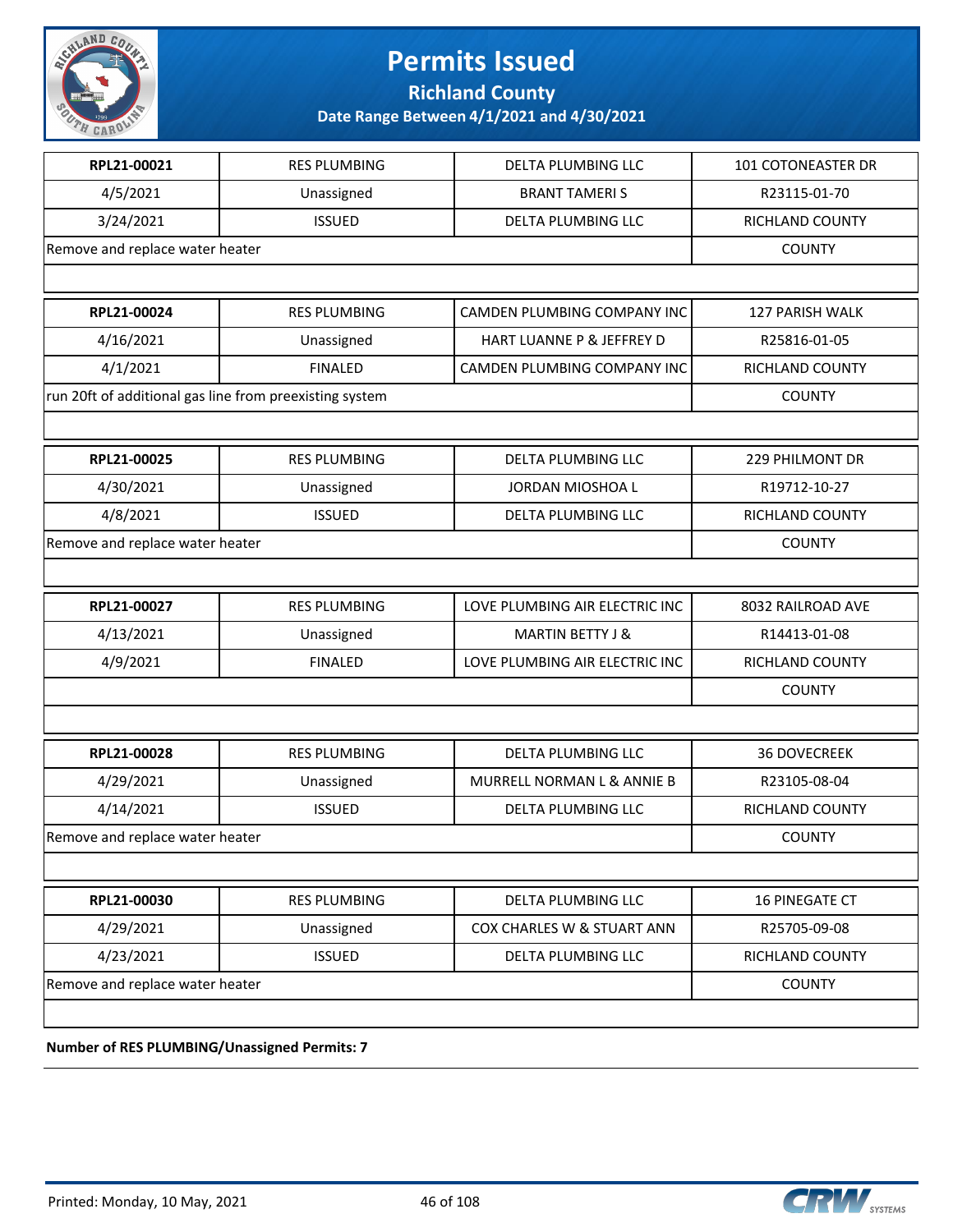

**Richland County**

| RRF21-00022            | <b>RES ROOFING</b> | <b>MAYHEM ROOFING AND</b><br><b>CONSTRUCTION LLC</b> | <b>3 KINGSTON TRACE CT</b> |
|------------------------|--------------------|------------------------------------------------------|----------------------------|
| 4/16/2021              | Unassigned         | MCLEOD LLOYD G JR                                    | R23209-04-06               |
| 1/13/2021              | <b>ISSUED</b>      | <b>MAYHEM ROOFING AND</b><br><b>CONSTRUCTION LLC</b> | RICHLAND COUNTY            |
| <b>Replace Roofing</b> |                    |                                                      | <b>COUNTY</b>              |
|                        |                    |                                                      |                            |
| RRF21-00099            | <b>RES ROOFING</b> | MAYHEM ROOFING AND<br><b>CONSTRUCTION LLC</b>        | 209 ADERLEY OAK LOOP       |
| 4/16/2021              | Unassigned         | CADDELL KATHY M                                      | R02510-02-06               |
| 2/15/2021              | <b>ISSUED</b>      | <b>MAYHEM ROOFING AND</b><br><b>CONSTRUCTION LLC</b> | RICHLAND COUNTY            |
|                        |                    |                                                      | <b>COUNTY</b>              |
|                        |                    |                                                      |                            |
| RRF21-00129            | <b>RES ROOFING</b> | W D LEE ROOFING                                      | 109 GREEN ACRES DR         |
| 4/16/2021              | Unassigned         | <b>DIXON STANLAND</b>                                | R12366-02-04               |
| 2/26/2021              | <b>ISSUED</b>      | W D LEE ROOFING                                      | RICHLAND COUNTY            |
| Reroof                 |                    |                                                      | <b>COUNTY</b>              |
|                        |                    |                                                      |                            |
| RRF21-00133            | <b>RES ROOFING</b> | MARCOS ARANGO                                        | 103 EMERALD OAKS WAY       |
| 4/16/2021              | Unassigned         | <b>ROBERTSON SUSAN M</b>                             | R03203-01-18               |
| 3/2/2021               | <b>ISSUED</b>      | MARCOS ARANGO                                        | RICHLAND COUNTY            |
| <b>RE ROOF</b>         |                    |                                                      | <b>COUNTY</b>              |
|                        |                    |                                                      |                            |
| RRF21-00136            | <b>RES ROOFING</b> | THE RED SHIRT GUYS ROOFING LLC                       | 1611 MALCOLM DR            |
| 4/16/2021              | Unassigned         | STEVENSON DAVID E &                                  | R14205-03-30               |
| 3/3/2021               | <b>ISSUED</b>      | THE RED SHIRT GUYS ROOFING LLC                       | RICHLAND COUNTY            |
| Tear off and Re-roof   |                    |                                                      | <b>COUNTY</b>              |
| Roofing                |                    |                                                      |                            |
| RRF21-00144            | <b>RES ROOFING</b> | <b>DEREK JOYE</b>                                    | 3419 LAKE AVE              |
| 4/16/2021              | Unassigned         | <b>GAUSE WILLIAM E III</b>                           | R16712-04-09               |
| 3/4/2021               | <b>FINALED</b>     | Derek Joye                                           | RICHLAND COUNTY            |
| Re-Roof                |                    |                                                      | <b>COUNTY</b>              |
|                        |                    |                                                      |                            |





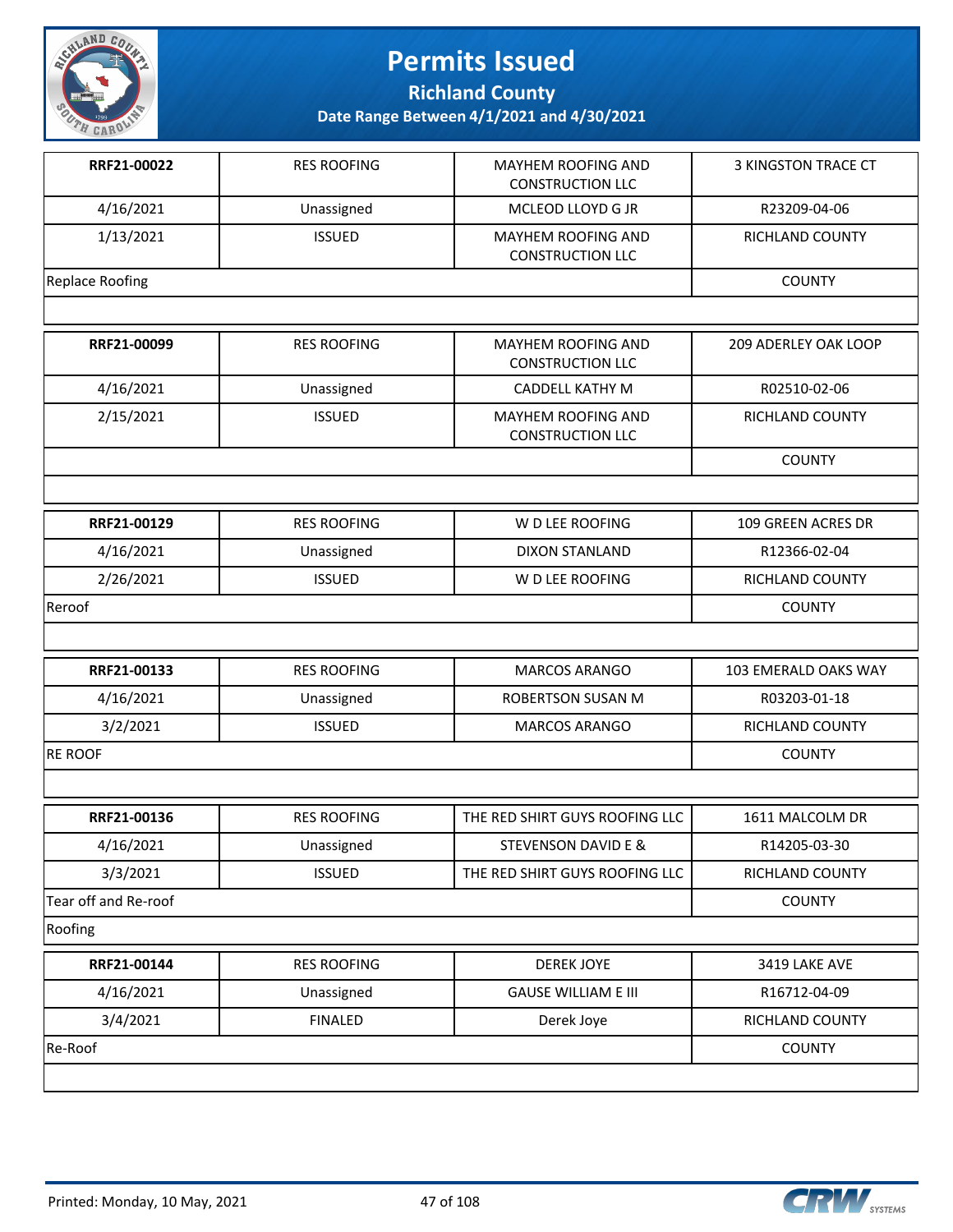

**Richland County**

| RRF21-00148              | <b>RES ROOFING</b> | PREMIERE ROOFING LLC (GC)           | 834 ARROWWOOD RD      |
|--------------------------|--------------------|-------------------------------------|-----------------------|
| 4/16/2021                | Unassigned         | <b>WACTOR MICHAEL WILLIAM ETALS</b> | R07306-01-07          |
| 3/5/2021                 | <b>FINALED</b>     | PREMIERE ROOFING LLC (GC)           | RICHLAND COUNTY       |
| Roof Installation        |                    |                                     | <b>COUNTY</b>         |
|                          |                    |                                     |                       |
| RRF21-00149              | <b>RES ROOFING</b> | PREMIERE ROOFING LLC (GC)           | 108 POINT DE HAVEN RD |
| 4/16/2021                | Unassigned         | PARTRICH WALTER L                   | R01311-02-30          |
| 3/5/2021                 | <b>FINALED</b>     | PREMIERE ROOFING LLC (GC)           | RICHLAND COUNTY       |
| Roof Installation        |                    |                                     | <b>COUNTY</b>         |
|                          |                    |                                     |                       |
| RRF21-00151              | <b>RES ROOFING</b> | L A ROOFING LLC                     | 110 HIDDEN PINES RD   |
| 4/16/2021                | Unassigned         | <b>JOHNSON BRIDGETT</b>             | R23112-01-12          |
| 3/8/2021                 | <b>FINALED</b>     | L A ROOFING LLC                     | RICHLAND COUNTY       |
| roof replacement         |                    |                                     | <b>COUNTY</b>         |
|                          |                    |                                     |                       |
| RRF21-00152              | <b>RES ROOFING</b> | L A ROOFING LLC                     | 112 PRESTON HILLS DR  |
| 4/16/2021                | Unassigned         | <b>WRIGHT TREVOR &amp; MICHELLE</b> | R06105-04-04          |
| 3/8/2021                 | <b>FINALED</b>     | L A ROOFING LLC                     | RICHLAND COUNTY       |
| roof replacement         |                    |                                     | <b>COUNTY</b>         |
|                          |                    |                                     |                       |
| RRF21-00153              | <b>RES ROOFING</b> | PREMIERE ROOFING LLC (GC)           | 1810 SHADY GROVE RD   |
| 4/16/2021                | Unassigned         | <b>BOUKNIGHT MARION S</b>           | R03500-04-39          |
| 3/8/2021                 | <b>FINALED</b>     | PREMIERE ROOFING LLC (GC)           | RICHLAND COUNTY       |
| <b>Roof Installation</b> |                    |                                     | <b>COUNTY</b>         |
|                          |                    |                                     |                       |
| RRF21-00154              | <b>RES ROOFING</b> | PREMIERE ROOFING LLC (GC)           | 111 COOPERS HAWK CIR  |
| 4/16/2021                | Unassigned         | <b>OLSEN HARVEY A &amp; LESHA H</b> | R03404-03-04          |
| 3/8/2021                 | <b>FINALED</b>     | PREMIERE ROOFING LLC (GC)           | RICHLAND COUNTY       |
| Roof Installation        |                    |                                     | <b>COUNTY</b>         |
|                          |                    |                                     |                       |

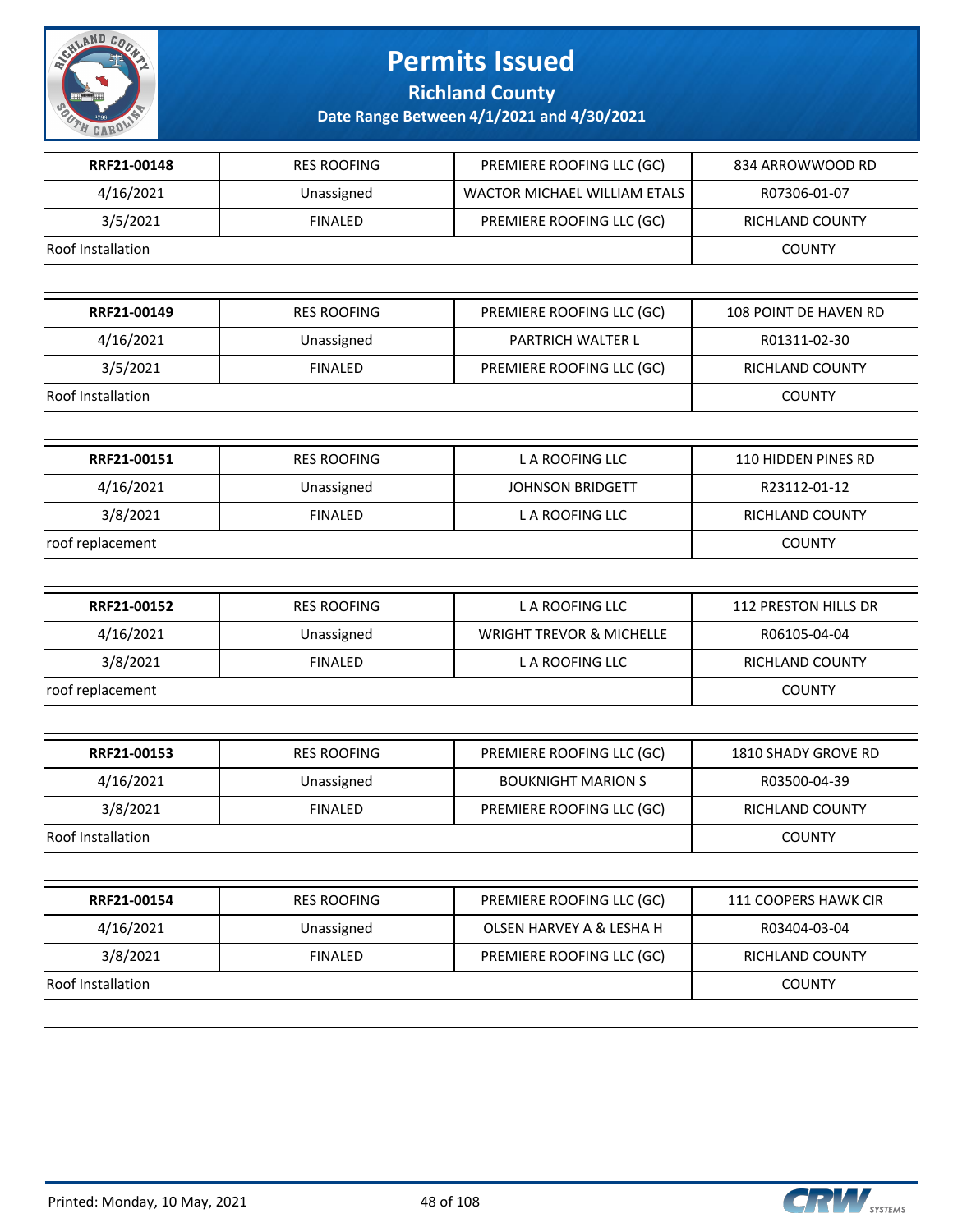

**Richland County**

| RRF21-00155                           | <b>RES ROOFING</b> | PREMIERE ROOFING LLC (GC)                                     | 104 GALLANTRY DR            |
|---------------------------------------|--------------------|---------------------------------------------------------------|-----------------------------|
| 4/16/2021                             | Unassigned         | RAINES ELAINE W                                               | R05203-01-14                |
| 3/8/2021                              | <b>FINALED</b>     | PREMIERE ROOFING LLC (GC)                                     | RICHLAND COUNTY             |
| Roof Installation                     |                    |                                                               | <b>COUNTY</b>               |
|                                       |                    |                                                               |                             |
| RRF21-00161                           | <b>RES ROOFING</b> | <b>DEREK JOYE</b>                                             | 5810 PINEBRANCH RD          |
| 4/16/2021                             | Unassigned         | COPELAND ROUSE JOSEPH &                                       | R14113-05-08                |
| 3/9/2021                              | <b>FINALED</b>     | Derek Joye                                                    | RICHLAND COUNTY             |
| Re-Roof                               |                    |                                                               | <b>COUNTY</b>               |
|                                       |                    |                                                               |                             |
| RRF21-00162                           | <b>RES ROOFING</b> | <b>BROS ROOFING &amp; REPAIRS LLC</b>                         | 3818 SCREAMING EAGLE RD EXT |
| 4/16/2021                             | Unassigned         | <b>BOYLE JASON &amp; SYLVIA</b>                               | R37700-01-92                |
| 3/9/2021                              | <b>FINALED</b>     | <b>BROS ROOFING &amp; REPAIRS LLC</b>                         | RICHLAND COUNTY             |
| Remove & Replace roof                 |                    |                                                               | <b>COUNTY</b>               |
|                                       |                    |                                                               |                             |
| RRF21-00168                           | <b>RES ROOFING</b> | <b>BURGIN RESIDENTIAL &amp;</b><br><b>COMMERCIAL SVCS INC</b> | <b>201 STONEGATE DR</b>     |
| 4/16/2021                             | Unassigned         | MCGANN DEBORAH K & MICHAEL A                                  | R19904-03-08                |
| 3/10/2021                             | <b>ISSUED</b>      | <b>BURGIN RESIDENTIAL &amp;</b><br><b>COMMERCIAL SVCS INC</b> | RICHLAND COUNTY             |
| <b>Full Roof Replacement</b>          |                    |                                                               | <b>COUNTY</b>               |
|                                       |                    |                                                               |                             |
| RRF21-00173                           | <b>RES ROOFING</b> | <b>RANDY R HARDEE</b>                                         | 8 HUNTING GLEN CT           |
| 4/16/2021                             | Unassigned         | LEWIS HARVEY E & JEANETTE F                                   | R04112-03-06                |
| 3/15/2021                             | <b>ISSUED</b>      | RANDY R HARDEE                                                | RICHLAND COUNTY             |
| <b>Residential Re-Roof</b>            |                    |                                                               | <b>COUNTY</b>               |
|                                       |                    |                                                               |                             |
| RRF21-00174                           | <b>RES ROOFING</b> | <b>BEST CHOICE ROOFING &amp; HOME</b><br><b>IMPROVE (GC)</b>  | 2005 SHELBY DR              |
| 4/16/2021                             | Unassigned         | <b>COCINO JAIME</b>                                           | R19712-07-06                |
| 3/15/2021                             | <b>ISSUED</b>      | BEST CHOICE ROOFING & HOME<br><b>IMPROVE (GC)</b>             | RICHLAND COUNTY             |
| Remove and replace three tab shingles |                    |                                                               | <b>COUNTY</b>               |
|                                       |                    |                                                               |                             |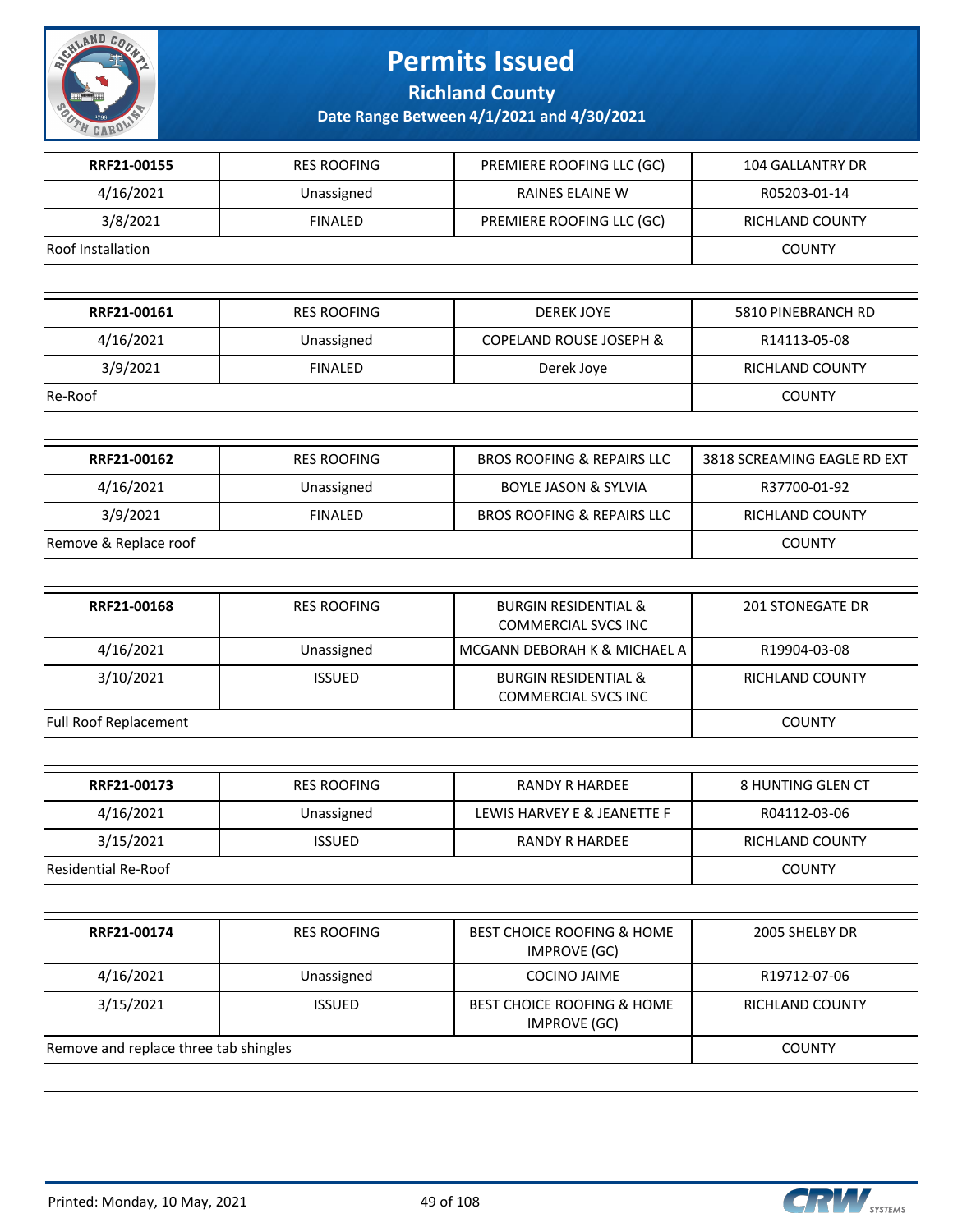

**Richland County**

| RRF21-00175                                   | <b>RES ROOFING</b>                                           | <b>BURGIN RESIDENTIAL &amp;</b><br><b>COMMERCIAL SVCS INC</b> | 13 CASHEL CT         |
|-----------------------------------------------|--------------------------------------------------------------|---------------------------------------------------------------|----------------------|
| 4/16/2021                                     | Unassigned                                                   | WERTZ MISCHELE H                                              | R03513-02-15         |
| 3/16/2021                                     | <b>ISSUED</b>                                                | <b>BURGIN RESIDENTIAL &amp;</b><br><b>COMMERCIAL SVCS INC</b> | RICHLAND COUNTY      |
| Full Roof Replacement                         |                                                              |                                                               | <b>COUNTY</b>        |
|                                               |                                                              |                                                               |                      |
| RRF21-00176                                   | <b>RES ROOFING</b>                                           | PREMIERE ROOFING LLC (GC)                                     | 8 WHETSTONE CREEK CT |
| 4/16/2021                                     | Unassigned                                                   | PRICE HARRIET J                                               | R02606-01-04         |
| 3/16/2021                                     | <b>FINALED</b>                                               | PREMIERE ROOFING LLC (GC)                                     | RICHLAND COUNTY      |
| <b>Roof Installation</b>                      |                                                              |                                                               | <b>COUNTY</b>        |
|                                               |                                                              |                                                               |                      |
| RRF21-00181                                   | <b>RES ROOFING</b>                                           | THE RED SHIRT GUYS ROOFING LLC                                | 3512 RAWLINSON RD    |
| 4/16/2021                                     | Unassigned                                                   | <b>SHAW STEPHANIE</b>                                         | R22002-01-24         |
| 3/17/2021                                     | <b>ISSUED</b>                                                | THE RED SHIRT GUYS ROOFING LLC                                | RICHLAND COUNTY      |
| Tear off and Re-roof                          |                                                              |                                                               | <b>COUNTY</b>        |
| Roofing                                       |                                                              |                                                               |                      |
| RRF21-00182                                   | <b>RES ROOFING</b>                                           | STANICK SHEET METAL & ROOFING<br>CO                           | 8101 BURDELL DR      |
| 4/16/2021                                     | Unassigned                                                   | KUNKEL ROBERT L & /NINA L                                     | R19111-01-01         |
| 3/17/2021                                     | <b>ISSUED</b>                                                | STANICK SHEET METAL & ROOFING<br>CO                           | RICHLAND COUNTY      |
|                                               | Reinstall section of metal roof that was installed improperl |                                                               | <b>COUNTY</b>        |
|                                               |                                                              |                                                               |                      |
| RRF21-00186                                   | <b>RES ROOFING</b>                                           | DAVID MICHAEL STROTHER JR                                     | 3421 KAY ST S1       |
| 4/16/2021                                     | Unassigned                                                   | DBC AUTUMN RIDGE LP                                           | R06008-01-03         |
| 3/19/2021                                     | <b>FINALED</b>                                               | DAVID MICHAEL STROTHER JR                                     | RICHLAND COUNTY      |
| Remove existing shingles and replace with new |                                                              |                                                               | <b>S1 COUNTY</b>     |
|                                               |                                                              |                                                               |                      |
| RRF21-00188                                   | <b>RES ROOFING</b>                                           | DAVID MICHAEL STROTHER JR                                     | 1000 BENT TREE LN    |
| 4/6/2021                                      | Unassigned                                                   | DBC BENT TREE LIMITED PTRSHP                                  | R06015-06-02         |
| 3/19/2021                                     | <b>FINALED</b>                                               | DAVID MICHAEL STROTHER JR                                     | RICHLAND COUNTY      |
| Remove existing shingles and replace with new |                                                              |                                                               | <b>COUNTY</b>        |
|                                               |                                                              |                                                               |                      |

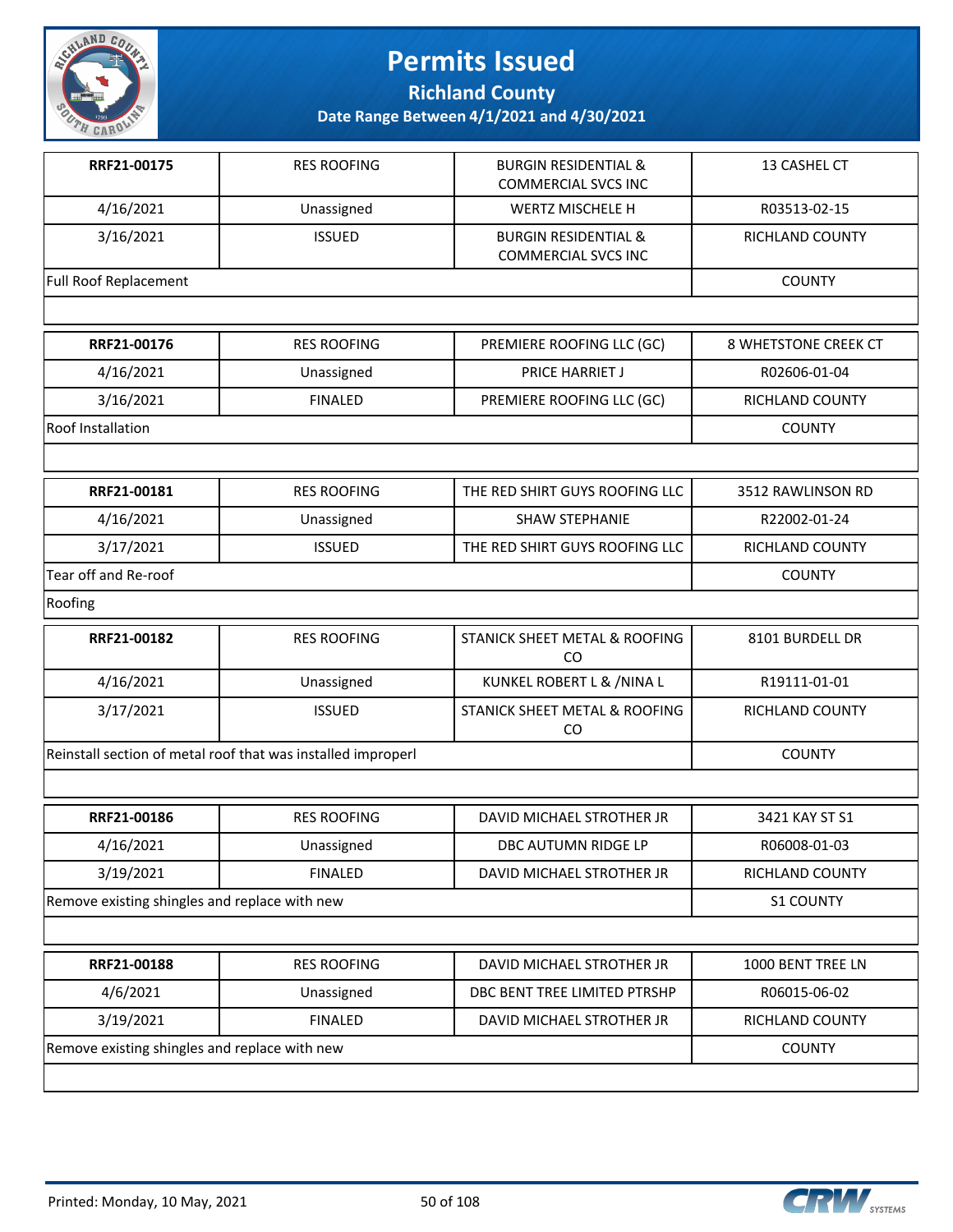

**Richland County**

| RRF21-00199                  | <b>RES ROOFING</b> | <b>DEREK JOYE</b>                                             | 6104 DAMSON LN      |
|------------------------------|--------------------|---------------------------------------------------------------|---------------------|
| 4/16/2021                    | Unassigned         | PRATHER JENNIFER L &                                          | R16502-02-03        |
| 3/24/2021                    | <b>FINALED</b>     | Derek Joye                                                    | RICHLAND COUNTY     |
| Re-Roof                      |                    |                                                               | <b>COLUMBIA</b>     |
|                              |                    |                                                               |                     |
| RRF21-00200                  | <b>RES ROOFING</b> | <b>DEREK JOYE</b>                                             | 1432 OMAREST DR     |
| 4/16/2021                    | Unassigned         | PERALTA & ASSOCIATES LLC                                      | R07405-05-02        |
| 3/24/2021                    | <b>FINALED</b>     | Derek Joye                                                    | RICHLAND COUNTY     |
| Re-Roof                      |                    |                                                               | <b>COUNTY</b>       |
|                              |                    |                                                               |                     |
| RRF21-00201                  | <b>RES ROOFING</b> | <b>DEREK JOYE</b>                                             | 2266 HOLLINGSHED RD |
| 4/16/2021                    | Unassigned         | <b>CENTRAL ELEC</b>                                           | R05200-04-19        |
| 3/24/2021                    | <b>ISSUED</b>      | Derek Joye                                                    | RICHLAND COUNTY     |
| Re-Roof and gutters          |                    |                                                               | <b>COUNTY</b>       |
|                              |                    |                                                               |                     |
| RRF21-00202                  | <b>RES ROOFING</b> | <b>BURGIN RESIDENTIAL &amp;</b><br><b>COMMERCIAL SVCS INC</b> | 321 DEAN HALL LN    |
| 4/16/2021                    | Unassigned         | BURU MARIUS COSMIN APOSTOIU<br>&                              | R13616-05-13        |
| 3/25/2021                    | <b>ISSUED</b>      | <b>BURGIN RESIDENTIAL &amp;</b><br><b>COMMERCIAL SVCS INC</b> | RICHLAND COUNTY     |
| <b>Full Roof Replacement</b> |                    |                                                               | <b>COUNTY</b>       |
|                              |                    |                                                               |                     |
| RRF21-00203                  | <b>RES ROOFING</b> | <b>BURGIN RESIDENTIAL &amp;</b><br><b>COMMERCIAL SVCS INC</b> | 2060 CONGRESS RD    |
| 4/21/2021                    | Unassigned         | NISKE GLENN E & CYNTHIA J                                     | R33000-01-03        |
| 3/25/2021                    | <b>ISSUED</b>      | <b>BURGIN RESIDENTIAL &amp;</b><br><b>COMMERCIAL SVCS INC</b> | RICHLAND COUNTY     |
| <b>Full Roof Replacement</b> |                    |                                                               | <b>COUNTY</b>       |
|                              |                    |                                                               |                     |
| RRF21-00204                  | <b>RES ROOFING</b> | <b>BURGIN RESIDENTIAL &amp;</b><br><b>COMMERCIAL SVCS INC</b> | 2040 CONGRESS RD    |
| 4/16/2021                    | Unassigned         | NISKE GLENN E                                                 | R33000-01-07        |
| 3/25/2021                    | <b>ISSUED</b>      | <b>BURGIN RESIDENTIAL &amp;</b><br><b>COMMERCIAL SVCS INC</b> | RICHLAND COUNTY     |
| Full Roof Replacement        |                    |                                                               | <b>COUNTY</b>       |
|                              |                    |                                                               |                     |

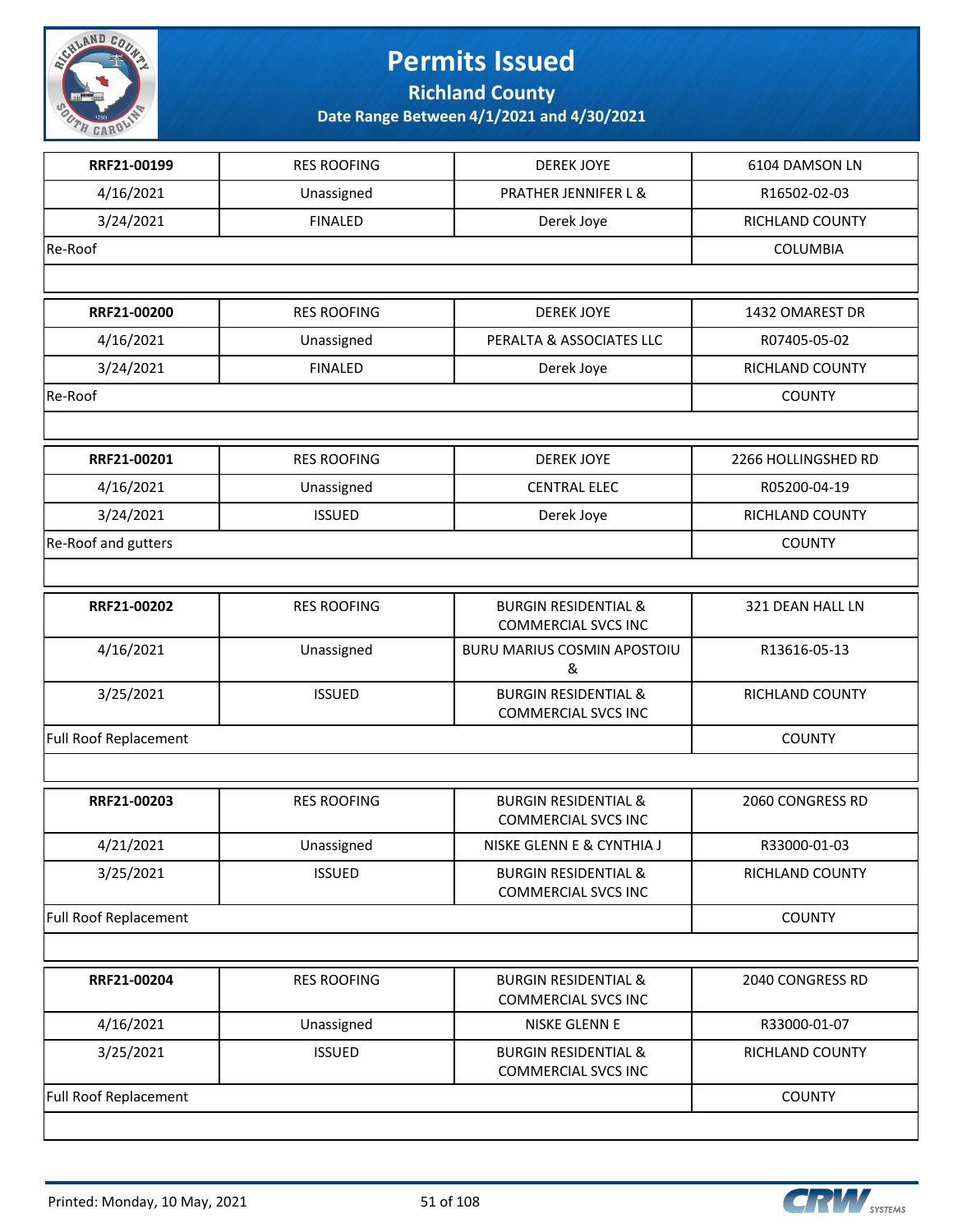

**Richland County**

| RRF21-00205                  | <b>RES ROOFING</b> | <b>BURGIN RESIDENTIAL &amp;</b><br><b>COMMERCIAL SVCS INC</b> | 202 FERRELL DR          |
|------------------------------|--------------------|---------------------------------------------------------------|-------------------------|
| 4/16/2021                    | Unassigned         | KAY RONALD L & LOIS L                                         | R14108-10-13            |
| 3/25/2021                    | <b>ISSUED</b>      | <b>BURGIN RESIDENTIAL &amp;</b><br><b>COMMERCIAL SVCS INC</b> | RICHLAND COUNTY         |
| Full Roof Replacement        |                    |                                                               | <b>COUNTY</b>           |
|                              |                    |                                                               |                         |
| RRF21-00206                  | <b>RES ROOFING</b> | <b>BURGIN RESIDENTIAL &amp;</b><br><b>COMMERCIAL SVCS INC</b> | 120 KENWOOD CT          |
| 4/16/2021                    | Unassigned         | DOUGLAS JONATHAN M &                                          | R04405-01-06            |
| 3/25/2021                    | <b>ISSUED</b>      | <b>BURGIN RESIDENTIAL &amp;</b><br><b>COMMERCIAL SVCS INC</b> | RICHLAND COUNTY         |
| Full Roof Replacement        |                    |                                                               | <b>COUNTY</b>           |
|                              |                    |                                                               |                         |
| RRF21-00210                  | <b>RES ROOFING</b> | <b>BURGIN RESIDENTIAL &amp;</b><br><b>COMMERCIAL SVCS INC</b> | <b>403 BOSTWICK RDG</b> |
| 4/16/2021                    | Unassigned         | KIRBY CRAIG A & ELIZABETH T                                   | R26002-05-16            |
| 3/25/2021                    | <b>ISSUED</b>      | <b>BURGIN RESIDENTIAL &amp;</b><br><b>COMMERCIAL SVCS INC</b> | RICHLAND COUNTY         |
| <b>Full Roof Replacement</b> |                    |                                                               | <b>COUNTY</b>           |
|                              |                    |                                                               |                         |
| RRF21-00213                  | <b>RES ROOFING</b> | PREMIERE ROOFING LLC (GC)                                     | 313 DELAINE WOODS DR    |
| 4/16/2021                    | Unassigned         | <b>CARRICATO JAMES TRAVIS &amp;</b>                           | R05108-06-18            |
| 3/26/2021                    | <b>FINALED</b>     | PREMIERE ROOFING LLC (GC)                                     | RICHLAND COUNTY         |
| Roof Installation            |                    |                                                               | <b>COUNTY</b>           |
|                              |                    |                                                               |                         |
| RRF21-00214                  | <b>RES ROOFING</b> | PREMIERE ROOFING LLC (GC)                                     | 309 ANGUS DR            |
| 4/16/2021                    | Unassigned         | HARRELL SANDRA                                                | R17314-06-41            |
| 3/26/2021                    | <b>FINALED</b>     | PREMIERE ROOFING LLC (GC)                                     | RICHLAND COUNTY         |
| <b>Roof Installation</b>     |                    |                                                               | <b>COUNTY</b>           |
|                              |                    |                                                               |                         |
| RRF21-00215                  | <b>RES ROOFING</b> | <b>MARCOS ARANGO</b>                                          | 204 MAJESTIC DR         |
| 4/16/2021                    | Unassigned         | PETERS WILLIAM & NICOLE RAE                                   | R17314-06-10            |
| 3/28/2021                    | <b>FINALED</b>     | MARCOS ARANGO                                                 | RICHLAND COUNTY         |
| <b>RE ROOF</b>               |                    |                                                               | <b>COUNTY</b>           |
|                              |                    |                                                               |                         |

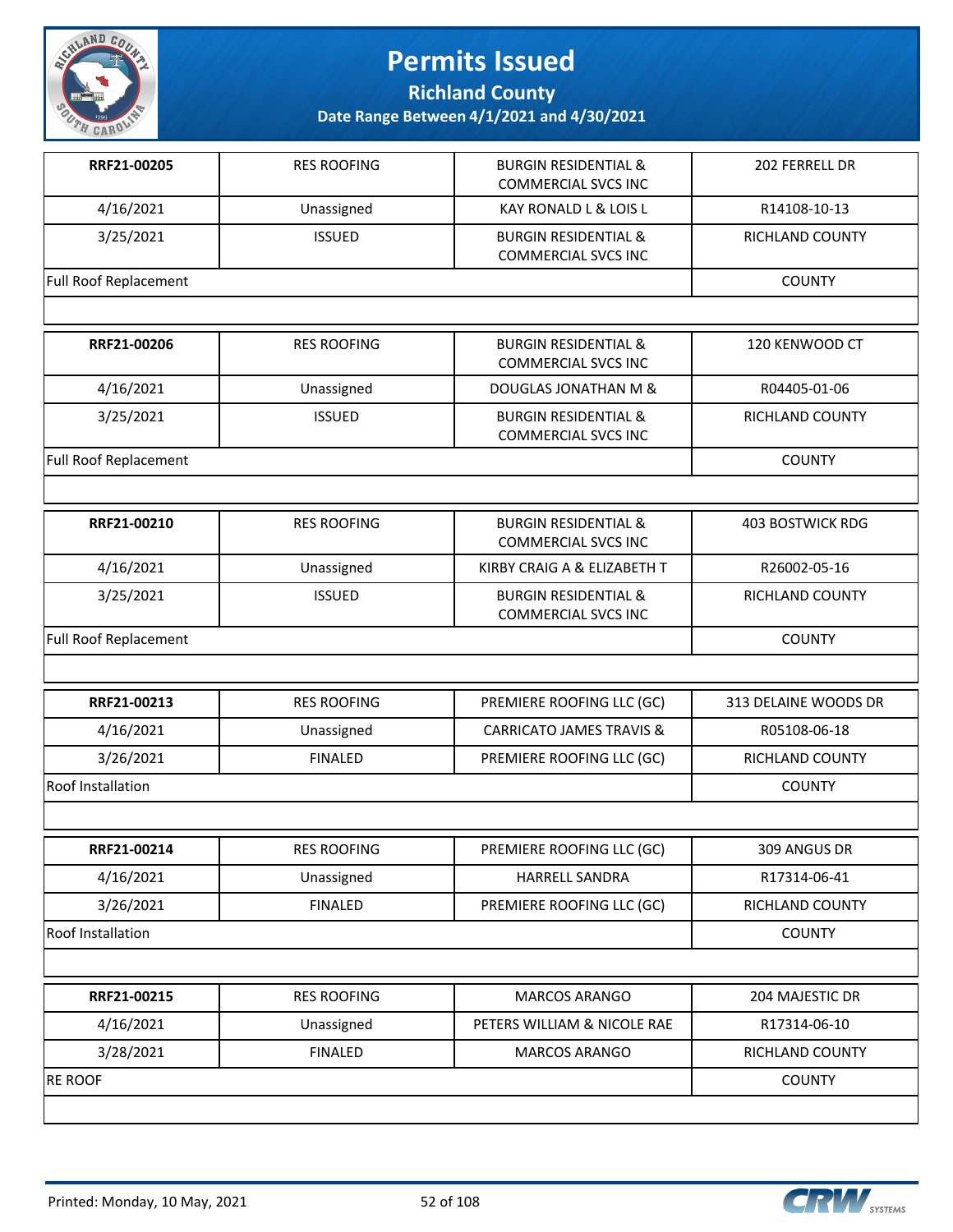

**Richland County**

| RRF21-00217                                          | <b>RES ROOFING</b> | L A ROOFING LLC                                               | 2001 HAVERFORD CIR |
|------------------------------------------------------|--------------------|---------------------------------------------------------------|--------------------|
| 4/16/2021                                            | Unassigned         | MOYE PATRICIA ANN                                             | R07613-01-01       |
| 3/29/2021                                            | <b>ISSUED</b>      | L A ROOFING LLC                                               | RICHLAND COUNTY    |
|                                                      |                    |                                                               | <b>COUNTY</b>      |
|                                                      |                    |                                                               |                    |
| RRF21-00218                                          | <b>RES ROOFING</b> | PAUL RENNISON                                                 | 1051 KEELER DR     |
| 4/16/2021                                            | Unassigned         | <b>GEASE GARY L &amp; REBECCA A</b>                           | R23214-10-16       |
| 3/29/2021                                            | <b>FINALED</b>     | PAUL RENNISON                                                 | RICHLAND COUNTY    |
| Full Roof Replacement                                |                    |                                                               | <b>COUNTY</b>      |
|                                                      |                    |                                                               |                    |
| RRF21-00219                                          | <b>RES ROOFING</b> | <b>RANDY R HARDEE</b>                                         | 212 CRICKENTREE DR |
| 4/16/2021                                            | Unassigned         | MILLS NATALIE & PHILLIP                                       | R23308-01-23       |
| 3/29/2021                                            | <b>ISSUED</b>      | <b>RANDY R HARDEE</b>                                         | RICHLAND COUNTY    |
| Residential Re-Roof, Replace Damaged Siding, Gutters |                    |                                                               | <b>COUNTY</b>      |
|                                                      |                    |                                                               |                    |
| RRF21-00220                                          | <b>RES ROOFING</b> | <b>BROS ROOFING &amp; REPAIRS LLC</b>                         | 124 CASCO BAY RD   |
| 4/16/2021                                            | Unassigned         | HUDSON DAISHA LASHAY                                          | R03116-01-06       |
| 3/29/2021                                            | <b>VOID</b>        | <b>BROS ROOFING &amp; REPAIRS LLC</b>                         | RICHLAND COUNTY    |
| Remove and Replace all shingles                      |                    |                                                               | <b>IRMO</b>        |
| TOWN OF IRMO                                         |                    |                                                               |                    |
| RRF21-00222                                          | <b>RES ROOFING</b> | <b>BURGIN RESIDENTIAL &amp;</b><br><b>COMMERCIAL SVCS INC</b> | 7 MILES PARK CT    |
| 4/16/2021                                            | Unassigned         | ZAH EUGEN DORU & MONICA/<br><b>JTWRS</b>                      | R22707-03-84       |
| 3/30/2021                                            | <b>ISSUED</b>      | <b>BURGIN RESIDENTIAL &amp;</b><br>COMMERCIAL SVCS INC        | RICHLAND COUNTY    |
| <b>Full Roof Replacement</b>                         |                    |                                                               | <b>COUNTY</b>      |
|                                                      |                    |                                                               |                    |
| RRF21-00223                                          | <b>RES ROOFING</b> | <b>BURGIN RESIDENTIAL &amp;</b><br><b>COMMERCIAL SVCS INC</b> | 403 STAFFWOOD DR   |
| 4/16/2021                                            | Unassigned         | <b>COLEMAN TERRY L</b>                                        | R03416-03-21       |
| 3/30/2021                                            | <b>ISSUED</b>      | <b>BURGIN RESIDENTIAL &amp;</b><br><b>COMMERCIAL SVCS INC</b> | RICHLAND COUNTY    |
| <b>Full Roof Replacement</b>                         |                    |                                                               | <b>COUNTY</b>      |
|                                                      |                    |                                                               |                    |

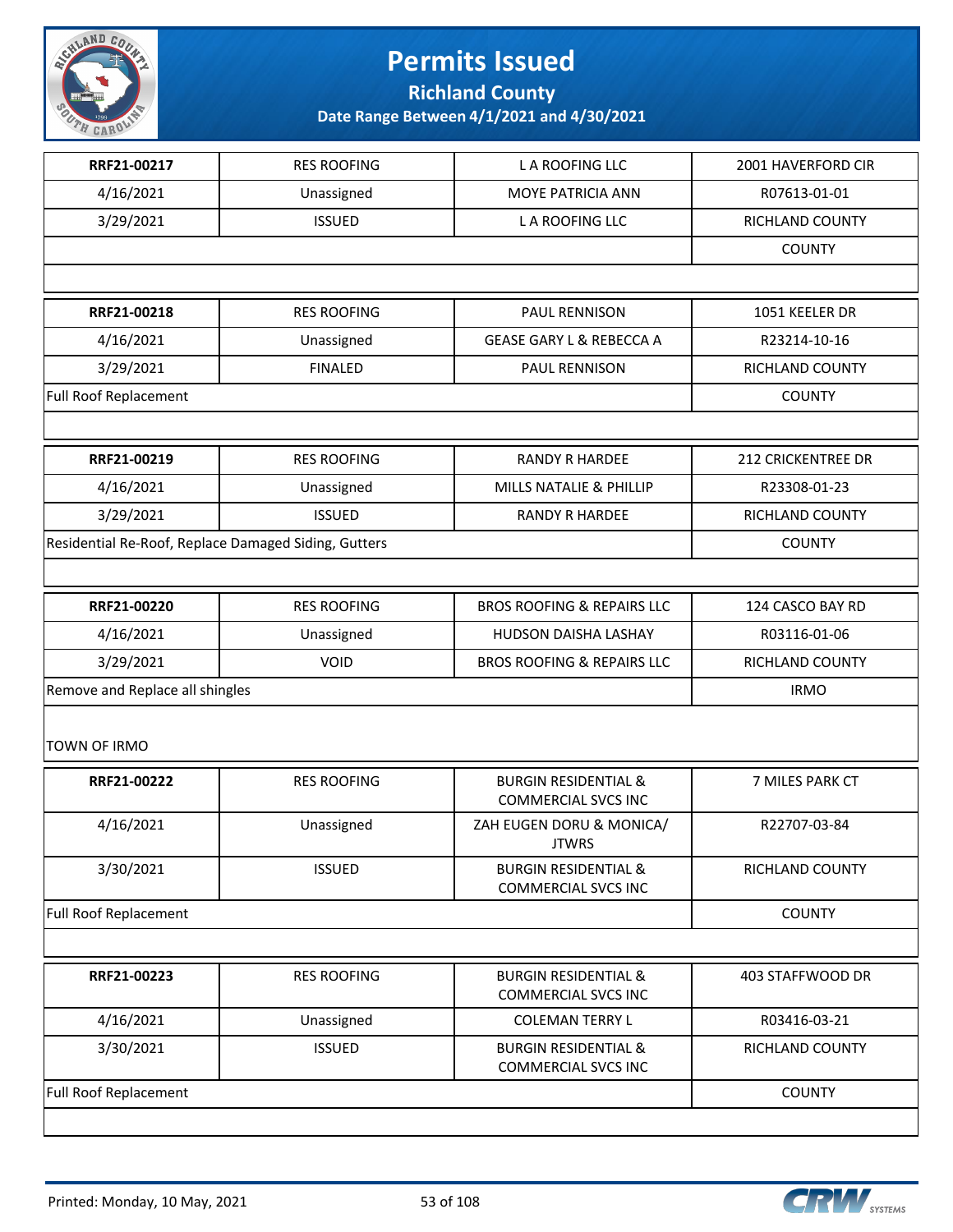

**Richland County**

| RRF21-00224                  | <b>RES ROOFING</b> | <b>BURGIN RESIDENTIAL &amp;</b><br><b>COMMERCIAL SVCS INC</b> | 185 CAEDMONS CREEK DR    |
|------------------------------|--------------------|---------------------------------------------------------------|--------------------------|
| 4/16/2021                    | Unassigned         | <b>EDWARDS PAUL THOMAS</b>                                    | R03311-01-08             |
| 3/30/2021                    | <b>ISSUED</b>      | <b>BURGIN RESIDENTIAL &amp;</b><br><b>COMMERCIAL SVCS INC</b> | RICHLAND COUNTY          |
| <b>Full Roof Replacement</b> |                    |                                                               | <b>COUNTY</b>            |
|                              |                    |                                                               |                          |
| RRF21-00225                  | <b>RES ROOFING</b> | <b>BURGIN RESIDENTIAL &amp;</b><br><b>COMMERCIAL SVCS INC</b> | 236 RIVER CREEK DR       |
| 4/16/2021                    | Unassigned         | BOLES ROY LESTER JR & SUSAN P                                 | R04403-01-13             |
| 3/30/2021                    | <b>ISSUED</b>      | <b>BURGIN RESIDENTIAL &amp;</b><br><b>COMMERCIAL SVCS INC</b> | RICHLAND COUNTY          |
| <b>Full Roof Replacement</b> |                    |                                                               | <b>COUNTY</b>            |
|                              |                    |                                                               |                          |
| RRF21-00226                  | <b>RES ROOFING</b> | <b>BURGIN RESIDENTIAL &amp;</b><br><b>COMMERCIAL SVCS INC</b> | <b>645 KENTUCKY ST</b>   |
| 4/16/2021                    | Unassigned         | <b>SMOKY BEAR LLC</b>                                         | R08815-03-07             |
| 3/30/2021                    | <b>ISSUED</b>      | <b>BURGIN RESIDENTIAL &amp;</b><br><b>COMMERCIAL SVCS INC</b> | RICHLAND COUNTY          |
| <b>Full Roof Replacement</b> | <b>COUNTY</b>      |                                                               |                          |
|                              |                    |                                                               |                          |
| RRF21-00227                  | <b>RES ROOFING</b> | <b>BURGIN RESIDENTIAL &amp;</b><br><b>COMMERCIAL SVCS INC</b> | 171 KILLIAN RD           |
| 4/16/2021                    | Unassigned         | <b>SMYRL MARION VERNON</b>                                    | R14700-04-22             |
| 3/30/2021                    | <b>ISSUED</b>      | <b>BURGIN RESIDENTIAL &amp;</b><br><b>COMMERCIAL SVCS INC</b> | RICHLAND COUNTY          |
| Full Roof Replacement        |                    |                                                               | <b>COUNTY</b>            |
|                              |                    |                                                               |                          |
| RRF21-00228                  | <b>RES ROOFING</b> | <b>BURGIN RESIDENTIAL &amp;</b><br><b>COMMERCIAL SVCS INC</b> | <b>104 LAKE FRONT DR</b> |
| 4/16/2021                    | Unassigned         | <b>SCHWARTZ ROBERT J</b>                                      | R05182-03-04             |
| 3/30/2021                    | <b>ISSUED</b>      | <b>BURGIN RESIDENTIAL &amp;</b><br><b>COMMERCIAL SVCS INC</b> | RICHLAND COUNTY          |
| Full Roof Replacement        |                    |                                                               | <b>COUNTY</b>            |

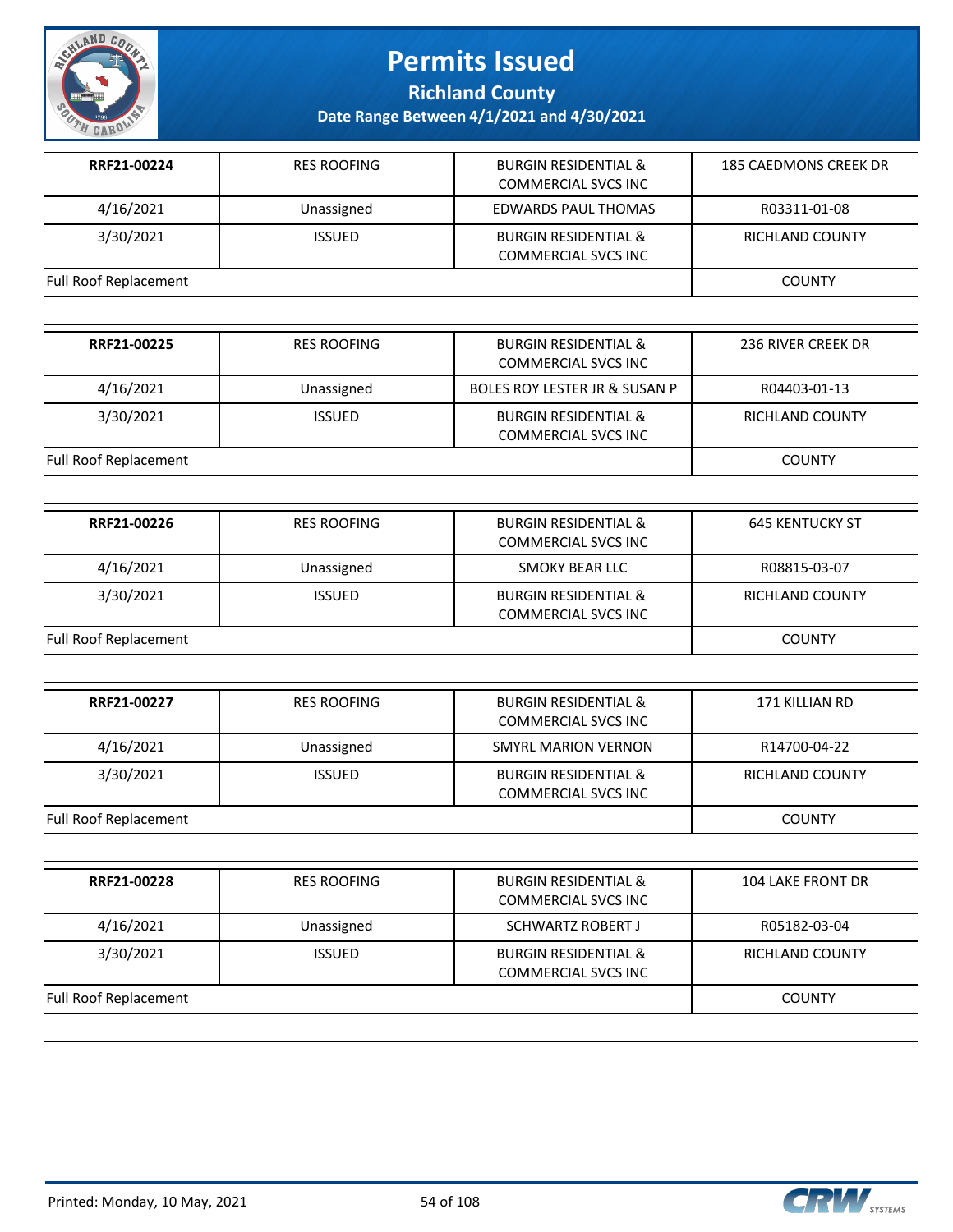

**Richland County**

| RRF21-00230              | <b>RES ROOFING</b> | MAYHEM ROOFING AND<br><b>CONSTRUCTION LLC</b>      | 204 CASTLE RIDGE DR    |
|--------------------------|--------------------|----------------------------------------------------|------------------------|
| 4/21/2021                | Unassigned         | JAMISON JASMINE DOMINIQUE                          | R23008-02-27           |
| 3/30/2021                | <b>ISSUED</b>      | MAYHEM ROOFING AND<br><b>CONSTRUCTION LLC</b>      | RICHLAND COUNTY        |
| Replace Shingle roof     |                    |                                                    | <b>COUNTY</b>          |
|                          |                    |                                                    |                        |
| RRF21-00231              | <b>RES ROOFING</b> | EFFICIENT HOME SERVICES OF<br><b>SOUTH CAROLIN</b> | 1253 WHISTLE TOP RD    |
| 4/16/2021                | Unassigned         | PORTER DARRYL                                      | R32500-04-87           |
| 3/30/2021                | <b>ISSUED</b>      | EFFICIENT HOME SERVICES OF<br><b>SOUTH CAROLIN</b> | RICHLAND COUNTY        |
| New Shingle Roof         |                    |                                                    | <b>COUNTY</b>          |
|                          |                    |                                                    |                        |
| RRF21-00232              | <b>RES ROOFING</b> | PREMIERE ROOFING LLC (GC)                          | <b>667 HATTEN RD</b>   |
| 4/16/2021                | Unassigned         | COLUMBIA INTERNATIONAL                             | R07600-02-12           |
| 3/31/2021                | <b>FINALED</b>     | PREMIERE ROOFING LLC (GC)                          | RICHLAND COUNTY        |
| <b>Roof Installation</b> |                    |                                                    | <b>COUNTY</b>          |
|                          |                    |                                                    |                        |
| RRF21-00233              | <b>RES ROOFING</b> | PREMIERE ROOFING LLC (GC)                          | 105 BEECH BRANCH DR    |
| 4/16/2021                | Unassigned         | JEERVIN JOHNSON                                    | R05301-06-12           |
| 3/31/2021                | <b>ISSUED</b>      | PREMIERE ROOFING LLC (GC)                          | <b>RICHLAND COUNTY</b> |
| <b>Roof Installation</b> |                    |                                                    | <b>COUNTY</b>          |
|                          |                    |                                                    |                        |
| RRF21-00239              | <b>RES ROOFING</b> | PREMIERE ROOFING LLC (GC)                          | 1108 SILVER POINT RD   |
| 4/16/2021                | Unassigned         | SCHER KENNETH A                                    | R01411-02-13           |
| 3/31/2021                | <b>ISSUED</b>      | PREMIERE ROOFING LLC (GC)                          | RICHLAND COUNTY        |
| Roof Installation        |                    |                                                    | <b>COUNTY</b>          |
|                          |                    |                                                    |                        |
| RRF21-00240              | <b>RES ROOFING</b> | PREMIERE ROOFING LLC (GC)                          | 2000 WASH LEVER RD     |
| 4/16/2021                | Unassigned         | ROWE EDWARD G & ELIZABETH J                        | R01900-06-53           |
| 3/31/2021                | <b>FINALED</b>     | PREMIERE ROOFING LLC (GC)                          | RICHLAND COUNTY        |
| Roof Installation        |                    |                                                    | <b>COUNTY</b>          |
|                          |                    |                                                    |                        |

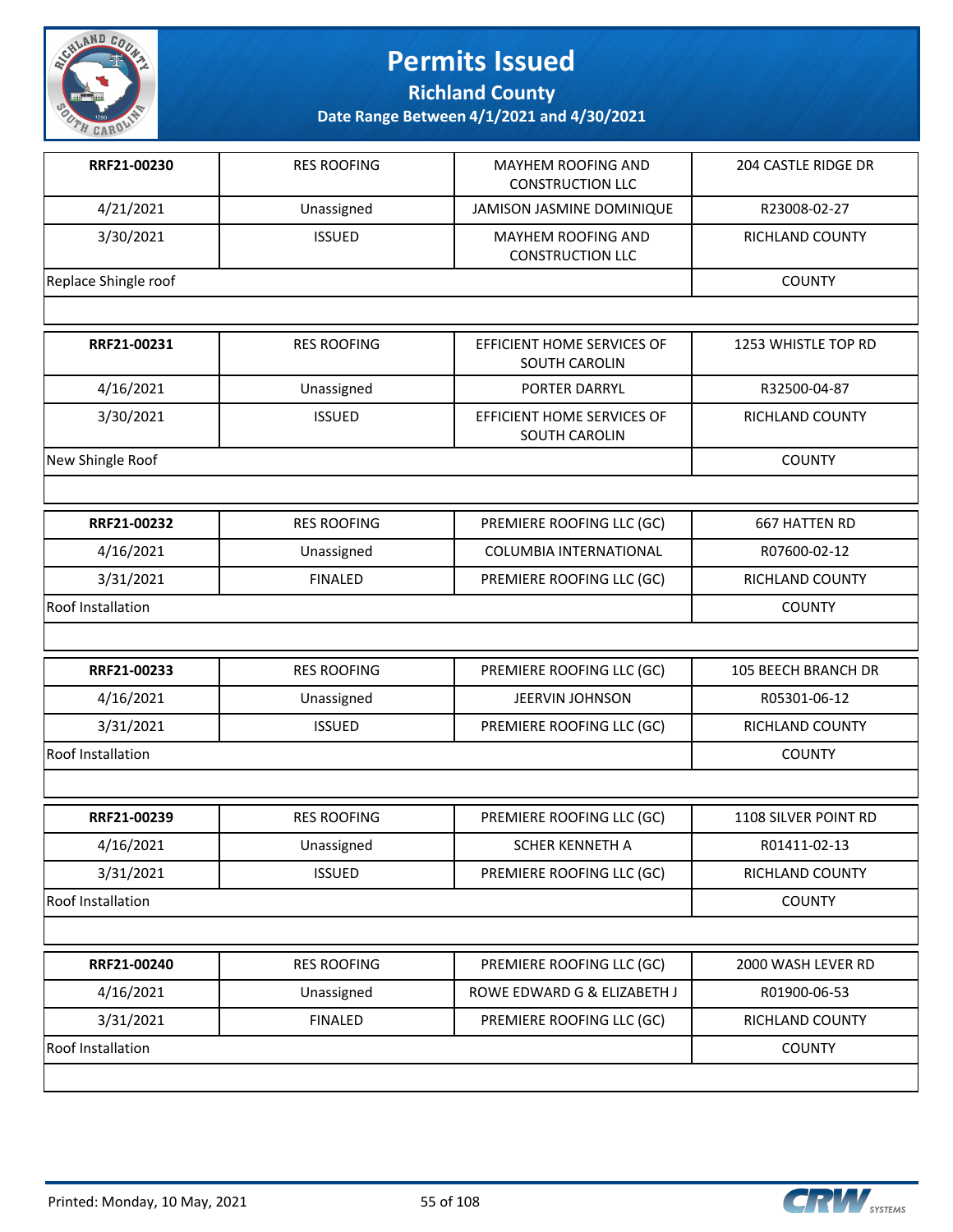

**Richland County**

| RRF21-00242                                                | <b>RES ROOFING</b> | <b>CUSTOM ROOFING &amp; PAINTING</b><br><b>COMPANY</b>        | 187 FALLSTAFF RD       |
|------------------------------------------------------------|--------------------|---------------------------------------------------------------|------------------------|
| 4/16/2021                                                  | Unassigned         | <b>WILLIAMS PERRY A SR</b>                                    | R17514-02-19           |
| 4/1/2021                                                   | <b>ISSUED</b>      | <b>CUSTOM ROOFING &amp; PAINTING</b><br><b>COMPANY</b>        | <b>RICHLAND COUNTY</b> |
| Re-Roofing                                                 |                    |                                                               | <b>COUNTY</b>          |
| Remove existing shingles and install new 25 Year Shingles. |                    |                                                               |                        |
| RRF21-00244                                                | <b>RES ROOFING</b> | <b>RANDY R HARDEE</b>                                         | 17 LEAF CIR            |
| 4/16/2021                                                  | Unassigned         | WHEELER DERICK H & LESLYE B                                   | R11913-01-10           |
| 4/2/2021                                                   | <b>ISSUED</b>      | <b>RANDY R HARDEE</b>                                         | RICHLAND COUNTY        |
| <b>Residential Re-Roof</b>                                 |                    |                                                               | <b>COUNTY</b>          |
|                                                            |                    |                                                               |                        |
| RRF21-00245                                                | <b>RES ROOFING</b> | <b>BURGIN RESIDENTIAL &amp;</b><br><b>COMMERCIAL SVCS INC</b> | 1809 FRESHLY MILL RD   |
| 4/16/2021                                                  | Unassigned         | <b>GARRETT GLENN G &amp;</b>                                  | R02800-02-22           |
| 4/2/2021                                                   | <b>ISSUED</b>      | <b>BURGIN RESIDENTIAL &amp;</b><br><b>COMMERCIAL SVCS INC</b> | <b>RICHLAND COUNTY</b> |
| <b>Full Roof Replacement</b>                               |                    |                                                               | <b>COUNTY</b>          |
|                                                            |                    |                                                               |                        |
| RRF21-00246                                                | <b>RES ROOFING</b> | <b>3A ROOFING LLC</b>                                         | 22 NORTH CROSSING CT   |
| 4/16/2021                                                  | Unassigned         | WILSON EDWARD HEINS JR                                        | R23009-05-04           |
| 4/2/2021                                                   | <b>ISSUED</b>      | <b>3A ROOFING LLC</b>                                         | RICHLAND COUNTY        |
| install new shingles                                       |                    |                                                               | <b>COUNTY</b>          |
|                                                            |                    |                                                               |                        |
| RRF21-00247                                                | <b>RES ROOFING</b> | <b>BURGIN RESIDENTIAL &amp;</b><br><b>COMMERCIAL SVCS INC</b> | 38 WESTFERN CT         |
| 4/16/2021                                                  | Unassigned         | MOORE REBECCA                                                 | R05009-01-14           |
| 4/5/2021                                                   | <b>ISSUED</b>      | <b>BURGIN RESIDENTIAL &amp;</b><br><b>COMMERCIAL SVCS INC</b> | RICHLAND COUNTY        |
| Full Roof Replacement                                      |                    |                                                               | <b>COUNTY</b>          |
|                                                            |                    |                                                               |                        |
| RRF21-00248                                                | <b>RES ROOFING</b> | <b>BROS ROOFING &amp; REPAIRS LLC</b>                         | 105 LONG RIDGE DR      |
| 4/16/2021                                                  | Unassigned         | OLIVER ALONZO K                                               | R23103-03-03           |
| 4/5/2021                                                   | <b>FINALED</b>     | <b>BROS ROOFING &amp; REPAIRS LLC</b>                         | RICHLAND COUNTY        |
| Remove and Replace all shingles                            |                    |                                                               | <b>COUNTY</b>          |
|                                                            |                    |                                                               |                        |

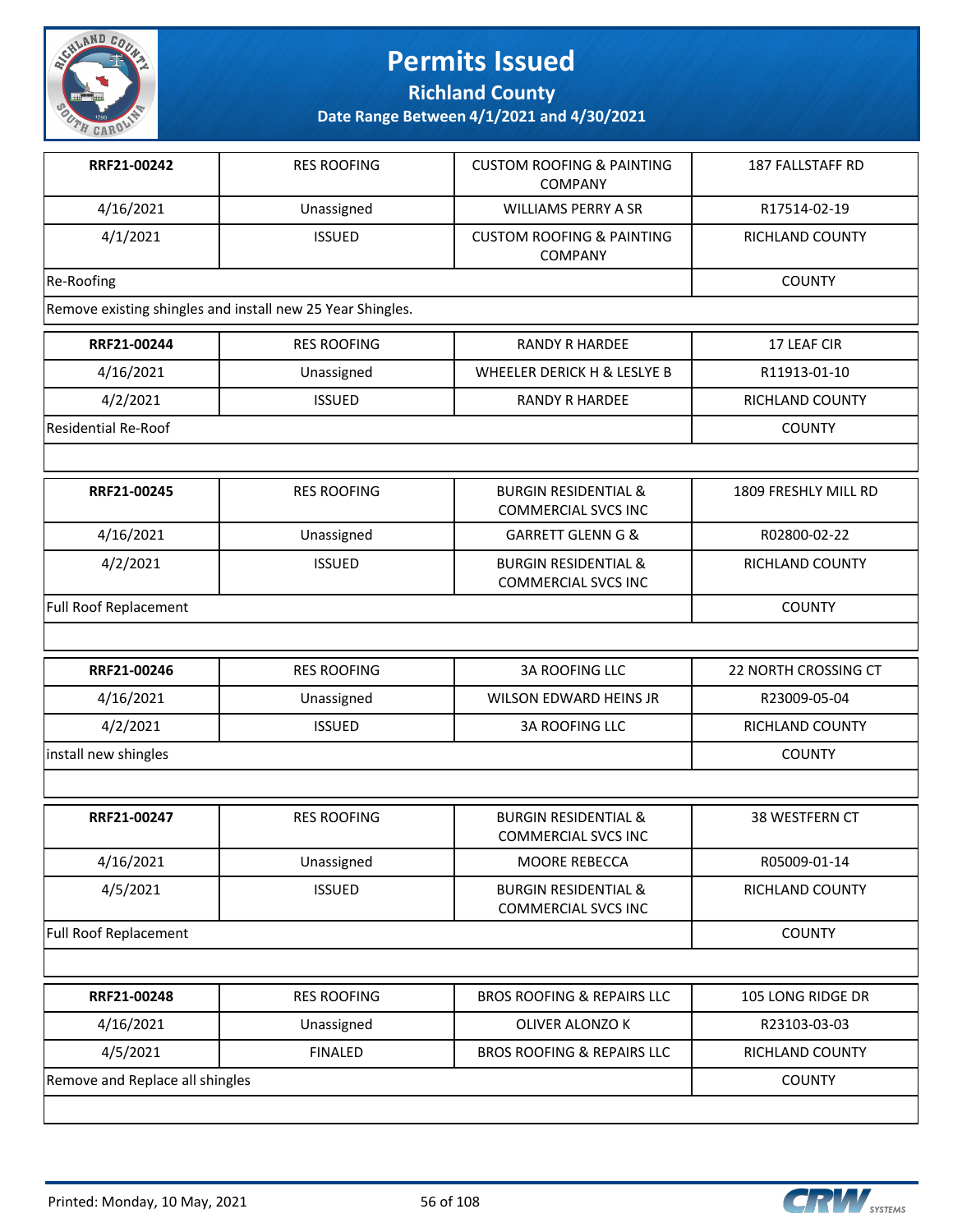

**Richland County**

| RRF21-00250                              | <b>RES ROOFING</b> | <b>SCOTT WAYNE HYDRICK JR</b>                             | 3849 OVERBROOK DR  |
|------------------------------------------|--------------------|-----------------------------------------------------------|--------------------|
| 4/21/2021                                | Unassigned         | <b>BRASSFIELD COLIN C</b>                                 | R13805-06-30       |
| 4/6/2021                                 | <b>ISSUED</b>      | <b>SCOTT WAYNE HYDRICK JR</b>                             | RICHLAND COUNTY    |
| 25 sq. of shingles removed and replaced  |                    |                                                           | <b>COUNTY</b>      |
|                                          |                    |                                                           |                    |
| RRF21-00252                              | <b>RES ROOFING</b> | <b>SCOTT WAYNE HYDRICK JR</b>                             | 1630 ALMA RD       |
| 4/21/2021                                | Unassigned         | <b>GOFF MARY FRANCES</b>                                  | R19203-14-06       |
| 4/6/2021                                 | <b>ISSUED</b>      | <b>SCOTT WAYNE HYDRICK JR</b>                             | RICHLAND COUNTY    |
| remove and replace 35 sq. of AR shingles |                    |                                                           | <b>COUNTY</b>      |
|                                          |                    |                                                           |                    |
| RRF21-00254                              | <b>RES ROOFING</b> | <b>TIMOTHY WALKER</b>                                     | 1606 MORNINGLO LN  |
| 4/21/2021                                | Unassigned         | STACEY KATHRYN ANN                                        | R19604-04-47       |
| 4/6/2021                                 | <b>ISSUED</b>      | <b>TIMOTHY WALKER</b>                                     | RICHLAND COUNTY    |
| Replace roof                             |                    |                                                           | <b>COUNTY</b>      |
|                                          |                    |                                                           |                    |
| RRF21-00257                              | <b>RES ROOFING</b> | PREMIERE ROOFING LLC (GC)                                 | 232 MATCH POINT DR |
| 4/19/2021                                | Unassigned         | <b>MCCUTCHEN ALTON F JR &amp;</b>                         | R01402-01-83       |
| 4/7/2021                                 | <b>FINALED</b>     | PREMIERE ROOFING LLC (GC)                                 | RICHLAND COUNTY    |
| Roof Installation                        |                    |                                                           | <b>COUNTY</b>      |
|                                          |                    |                                                           |                    |
| RRF21-00260                              | <b>RES ROOFING</b> | FIVE STAR ROOFING OF BAMBERG<br>LLC                       | 7145 SPROTT ST     |
| 4/23/2021                                | Unassigned         | <b>GARVIN MARLO &amp;</b>                                 | R14216-01-08       |
| 4/8/2021                                 | <b>FINALED</b>     | FIVE STAR ROOFING OF BAMBERG<br>LLC                       | RICHLAND COUNTY    |
| Shingles                                 |                    |                                                           | <b>COUNTY</b>      |
|                                          |                    |                                                           |                    |
| RRF21-00261                              | <b>RES ROOFING</b> | <b>CLYDE NETTLES ROOFING &amp;</b><br><b>PAINTING INC</b> | 432 SADDLEFIELD RD |
| 4/21/2021                                | Unassigned         | <b>ROCK AUDREY Y</b>                                      | R09516-04-03       |
| 4/8/2021                                 | <b>ISSUED</b>      | <b>CLYDE NETTLES ROOFING &amp;</b><br>PAINTING INC        | RICHLAND COUNTY    |
| Re Roof                                  |                    |                                                           | <b>COUNTY</b>      |
|                                          |                    |                                                           |                    |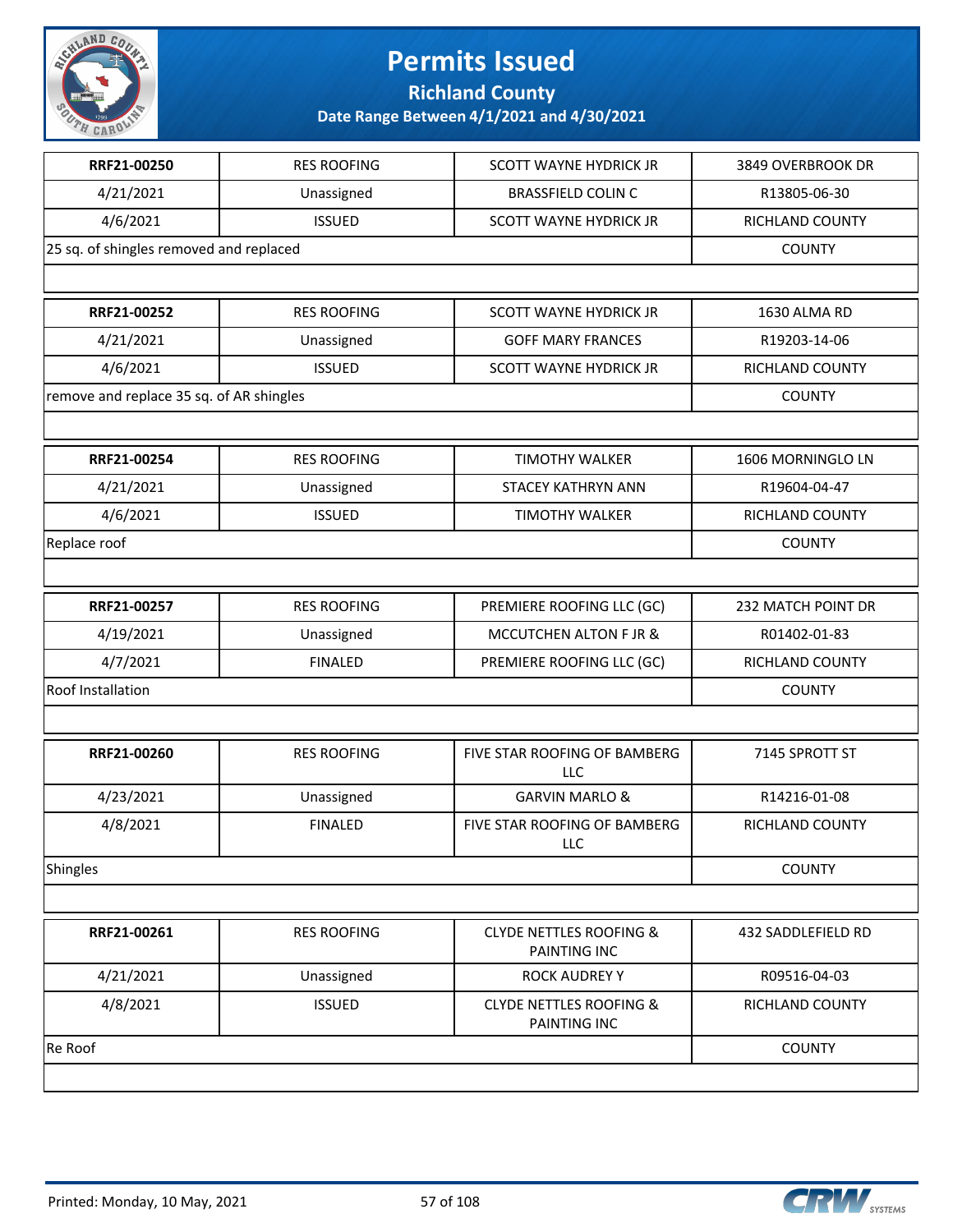

**Richland County**

| RRF21-00262                                   | <b>RES ROOFING</b> | PREMIERE ROOFING LLC (GC)             | 1318 PEACEHAVEN RD |
|-----------------------------------------------|--------------------|---------------------------------------|--------------------|
| 4/21/2021                                     | Unassigned         | <b>BRASINGTON GERALD E</b>            | R01500-02-13       |
| 4/9/2021                                      | <b>FINALED</b>     | PREMIERE ROOFING LLC (GC)             | RICHLAND COUNTY    |
| Roof Installation                             |                    |                                       | <b>COUNTY</b>      |
|                                               |                    |                                       |                    |
| RRF21-00266                                   | <b>RES ROOFING</b> | <b>MARK A GRAHAM</b>                  | 106 BIRCH RIDGE DR |
| 4/14/2021                                     | Unassigned         | ZANJANI FARAHNAZ BABAIE               | R20314-04-03       |
| 4/14/2021                                     | <b>FINALED</b>     | <b>MARK A GRAHAM</b>                  | RICHLAND COUNTY    |
| Tear off and replace                          |                    |                                       | <b>COUNTY</b>      |
|                                               |                    |                                       |                    |
| RRF21-00267                                   | <b>RES ROOFING</b> | <b>RANDY R HARDEE</b>                 | 427 GALLATIN CIR   |
| 4/27/2021                                     | Unassigned         | <b>BARRETT ADAM PHILLIP &amp;</b>     | R05305-02-59       |
| 4/14/2021                                     | <b>ISSUED</b>      | <b>RANDY R HARDEE</b>                 | RICHLAND COUNTY    |
| RESIDENTIAL RE-ROOF                           |                    |                                       | <b>COUNTY</b>      |
|                                               |                    |                                       |                    |
| RRF21-00277                                   | <b>RES ROOFING</b> | DAVID MICHAEL STROTHER JR             | 1849 KOULTER DR    |
| 4/19/2021                                     | Unassigned         | <b>ASTOR INDY LLC</b>                 | R07410-04-15       |
| 4/15/2021                                     | <b>ISSUED</b>      | DAVID MICHAEL STROTHER JR             | RICHLAND COUNTY    |
| Remove existing shingles and replace with new | <b>COUNTY</b>      |                                       |                    |
|                                               |                    |                                       |                    |
| RRF21-00294                                   | <b>RES ROOFING</b> | <b>RANDY R HARDEE</b>                 | 1811 KOULTER DR    |
| 4/27/2021                                     | Unassigned         | <b>EDWARDS BILLY JOE &amp; JUDY S</b> | R07410-04-20       |
| 4/20/2021                                     | <b>ISSUED</b>      | <b>RANDY R HARDEE</b>                 | RICHLAND COUNTY    |
| <b>Residential ReRoof</b>                     |                    |                                       | <b>COUNTY</b>      |
|                                               |                    |                                       |                    |
| RRF21-00295                                   | <b>RES ROOFING</b> | KELLEY CONSTRUCTION OF SUMTER<br>LLC  | 4 KINGSTREE CT     |
| 4/21/2021                                     | Unassigned         |                                       | R17311-02-12       |
| 4/21/2021                                     | <b>ISSUED</b>      | KELLEY CONSTRUCTION OF SUMTER<br>LLC  | RICHLAND COUNTY    |
| REMOVE/REPLACEMENT SHINGLES                   |                    |                                       | <b>COUNTY</b>      |
|                                               |                    |                                       |                    |

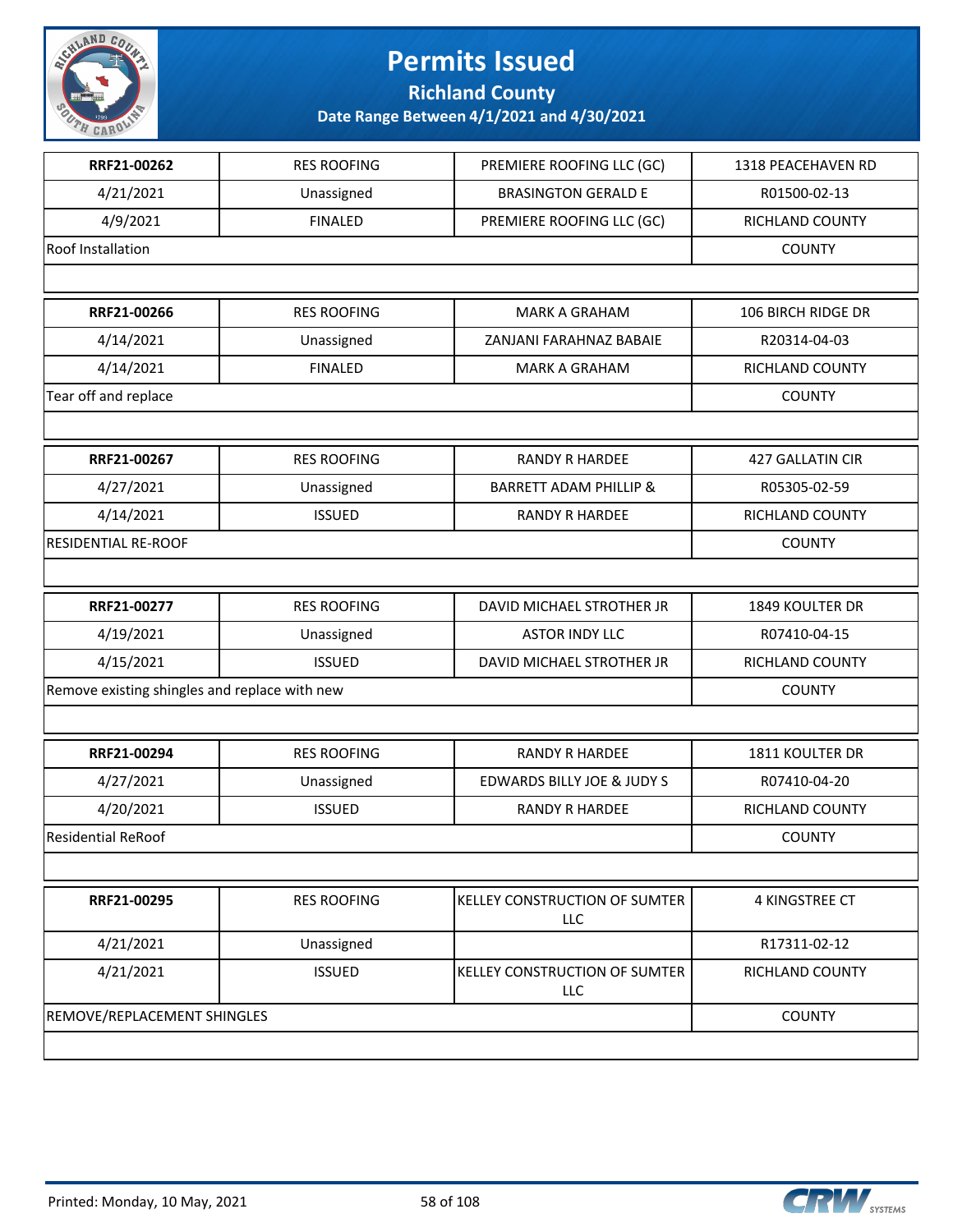

**Richland County**

| RRF21-00311                 | <b>RES ROOFING</b>                                     | <b>GUY ROOFING INC</b>     | 225 MAJESTIC DR        |
|-----------------------------|--------------------------------------------------------|----------------------------|------------------------|
| 4/29/2021                   | Unassigned                                             | Paul Frueh                 | R17314-07-13           |
| 4/26/2021                   | <b>ISSUED</b>                                          | <b>GUY ROOFING INC</b>     | RICHLAND COUNTY        |
|                             | Removal of old shingles and replace with Owens Corning |                            | <b>COUNTY</b>          |
|                             |                                                        |                            |                        |
| RRF21-00312                 | <b>RES ROOFING</b>                                     | Joye Roofing               | 209 WREN CREEK CIR     |
| 4/29/2021                   | Unassigned                                             | NOEL HARLEY O & VALARIE C  | R14808-01-08           |
| 4/26/2021                   | <b>ISSUED</b>                                          | Derek Joye                 | RICHLAND COUNTY        |
| Re-Roof                     |                                                        |                            | <b>COUNTY</b>          |
|                             |                                                        |                            |                        |
| RRF21-00313                 | <b>RES ROOFING</b>                                     | PREMIERE ROOFING LLC (GC)  | 100 WAYNE MCCAW RD     |
| 4/29/2021                   | Unassigned                                             | MCCAW HELEN D              | R04100-07-51           |
| 4/26/2021                   | <b>ISSUED</b>                                          | PREMIERE ROOFING LLC (GC)  | <b>RICHLAND COUNTY</b> |
| Roof Installation           |                                                        |                            | <b>COUNTY</b>          |
|                             |                                                        |                            |                        |
| RRF21-00314                 | <b>RES ROOFING</b>                                     | PREMIERE ROOFING LLC (GC)  | 1010 SWEET THORNE CT   |
| 4/29/2021                   | Unassigned                                             | <b>HENNINGTON PARKER L</b> | R04113-01-38           |
| 4/26/2021                   | <b>ISSUED</b>                                          | PREMIERE ROOFING LLC (GC)  | RICHLAND COUNTY        |
| Roof Installation           |                                                        |                            | <b>COUNTY</b>          |
|                             |                                                        |                            |                        |
| RRF21-00315                 | <b>RES ROOFING</b>                                     | PREMIERE ROOFING LLC (GC)  | 121 HUNTING VIEW DR    |
| 4/29/2021                   | Unassigned                                             | <b>BLAND JAMES P</b>       | R04112-05-05           |
| 4/26/2021                   | <b>ISSUED</b>                                          | PREMIERE ROOFING LLC (GC)  | RICHLAND COUNTY        |
| Roof Installation           |                                                        |                            | <b>COUNTY</b>          |
|                             |                                                        |                            |                        |
| RRF21-00316                 | <b>RES ROOFING</b>                                     | SHINGLES NOW LLC           | 212 QUINTON LN         |
| 4/29/2021                   | Unassigned                                             | MILLER PATRICIA A          | R20211-01-21           |
| 4/26/2021                   | <b>FINALED</b>                                         | SHINGLES NOW LLC           | RICHLAND COUNTY        |
| Remove and replace shingles |                                                        |                            | <b>COUNTY</b>          |
|                             |                                                        |                            |                        |

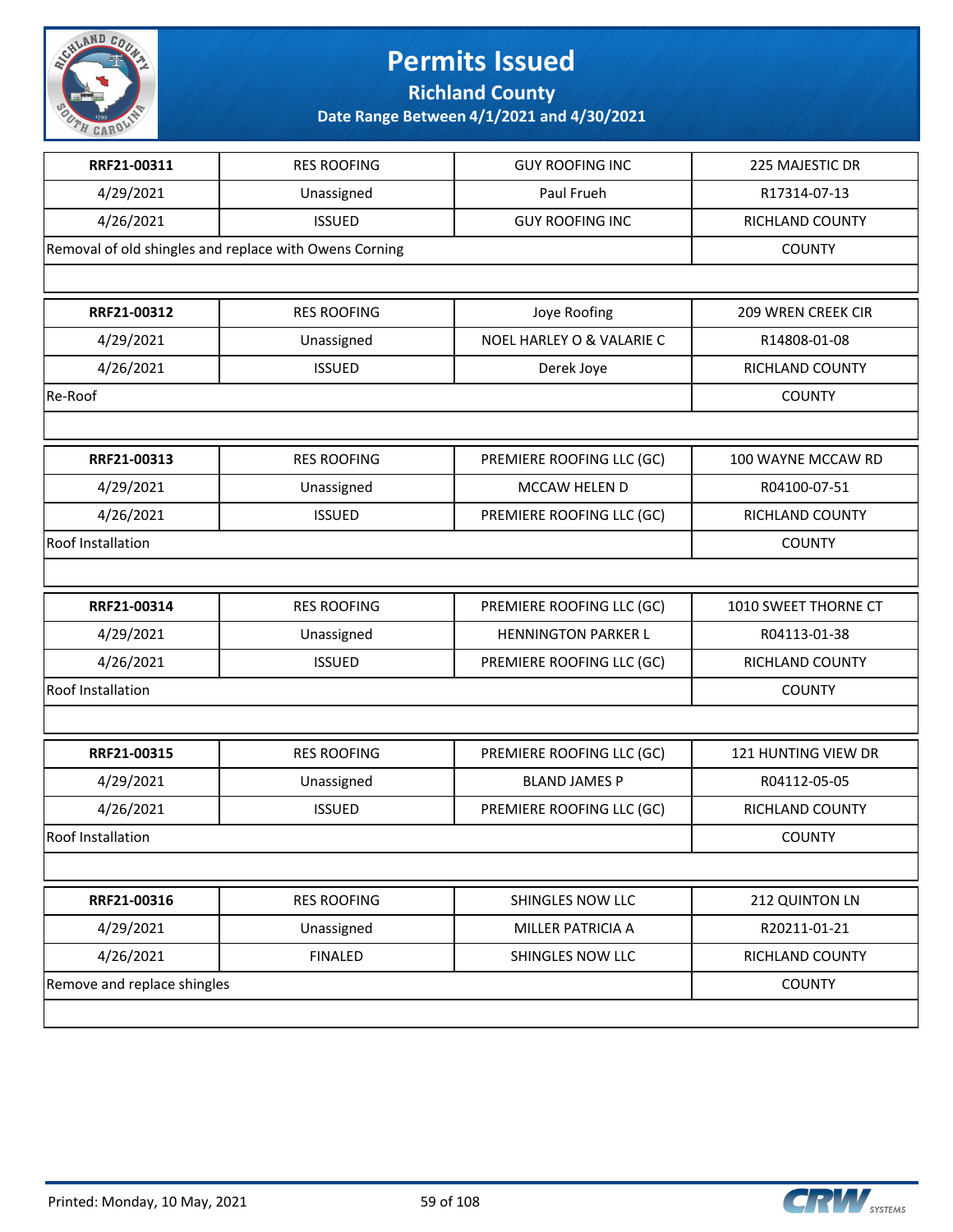

**Richland County**

**Date Range Between 4/1/2021 and 4/30/2021**

| RRF21-00318                          | <b>RES ROOFING</b>                                         | PREMIERE ROOFING LLC (GC)                                     | 418 LONG POINTE LN          |
|--------------------------------------|------------------------------------------------------------|---------------------------------------------------------------|-----------------------------|
| 4/29/2021                            | Unassigned                                                 | MCLELLAN STEPHANIE                                            | R23204-09-20                |
| 4/26/2021                            | <b>ISSUED</b>                                              | PREMIERE ROOFING LLC (GC)                                     | RICHLAND COUNTY             |
| <b>Roof Installation</b>             |                                                            |                                                               | <b>COUNTY</b>               |
|                                      |                                                            |                                                               |                             |
| RRF21-00320                          | <b>RES ROOFING</b>                                         | A & M REALTY AND CONSTRUCTION<br>CO INC                       | <b>1 SANDY GLEN CT</b>      |
| 4/29/2021                            | Unassigned                                                 | <b>HEYWARD FELECIA</b>                                        | R19916-02-44                |
| 4/27/2021                            | <b>ISSUED</b>                                              | A & M REALTY AND CONSTRUCTION<br>CO INC                       | RICHLAND COUNTY             |
|                                      | Build a 12' x 12' roof over an existing deck A-frame style |                                                               | <b>COUNTY</b>               |
|                                      |                                                            |                                                               |                             |
| RRF21-00323                          | <b>RES ROOFING</b>                                         | <b>BURGIN RESIDENTIAL &amp;</b><br><b>COMMERCIAL SVCS INC</b> | <b>6 CROSSGATE CT</b>       |
| 4/29/2021                            | Unassigned                                                 | <b>MORING KAREN L</b>                                         | R03416-05-01                |
| 4/27/2021                            | <b>ISSUED</b>                                              | <b>BURGIN RESIDENTIAL &amp;</b><br>COMMERCIAL SVCS INC        | <b>RICHLAND COUNTY</b>      |
| <b>Full Roof Replacement</b>         | <b>COUNTY</b>                                              |                                                               |                             |
|                                      |                                                            |                                                               |                             |
| RRF21-00325                          | <b>RES ROOFING</b>                                         | KOSTAS CONSTRUCTION, LLC                                      | <b>117 CONCORD PLACE RD</b> |
| 4/28/2021                            | Unassigned                                                 | <b>CRESCENT CAPITAL &amp; INVESTMENTS</b>                     | R04114-01-05                |
| 4/27/2021                            | <b>FINALED</b>                                             | KOSTAS CONSTRUCTION, LLC                                      | <b>RICHLAND COUNTY</b>      |
| Remove and replace approx 29 squares |                                                            |                                                               | <b>COUNTY</b>               |
|                                      |                                                            |                                                               |                             |
| RRF21-00330                          | <b>RES ROOFING</b>                                         | <b>JAMES WARD JR</b>                                          | 4108 BOXWOOD DR             |
| 4/29/2021                            | Unassigned                                                 |                                                               | R13705-10-04                |
| 4/29/2021                            | <b>ISSUED</b>                                              | <b>JAMES WARD JR</b>                                          | <b>RICHLAND COUNTY</b>      |
| <b>RE ROOF</b>                       |                                                            |                                                               | <b>COUNTY</b>               |
|                                      |                                                            |                                                               |                             |

**Number of RES ROOFING/Unassigned Permits: 82**

| RBD21-00633                  | <b>IRESIDENTIAL ACCESSORY ADDITION</b><br>& ADD/ALT | <b>CAROLINA CARPORTS INC</b> | 230 HOUSE RD           |
|------------------------------|-----------------------------------------------------|------------------------------|------------------------|
| 4/8/2021                     | ACCESSORY ADD/ALT                                   | <b>BUNNELL LAWRENCE</b>      | R36900-01-19           |
| 3/17/2021                    | <b>ISSUED</b>                                       | <b>CAROLINA CARPORTS INC</b> | <b>RICHLAND COUNTY</b> |
| Detached metal carport 24x31 |                                                     |                              | <b>COUNTY</b>          |
|                              |                                                     |                              |                        |

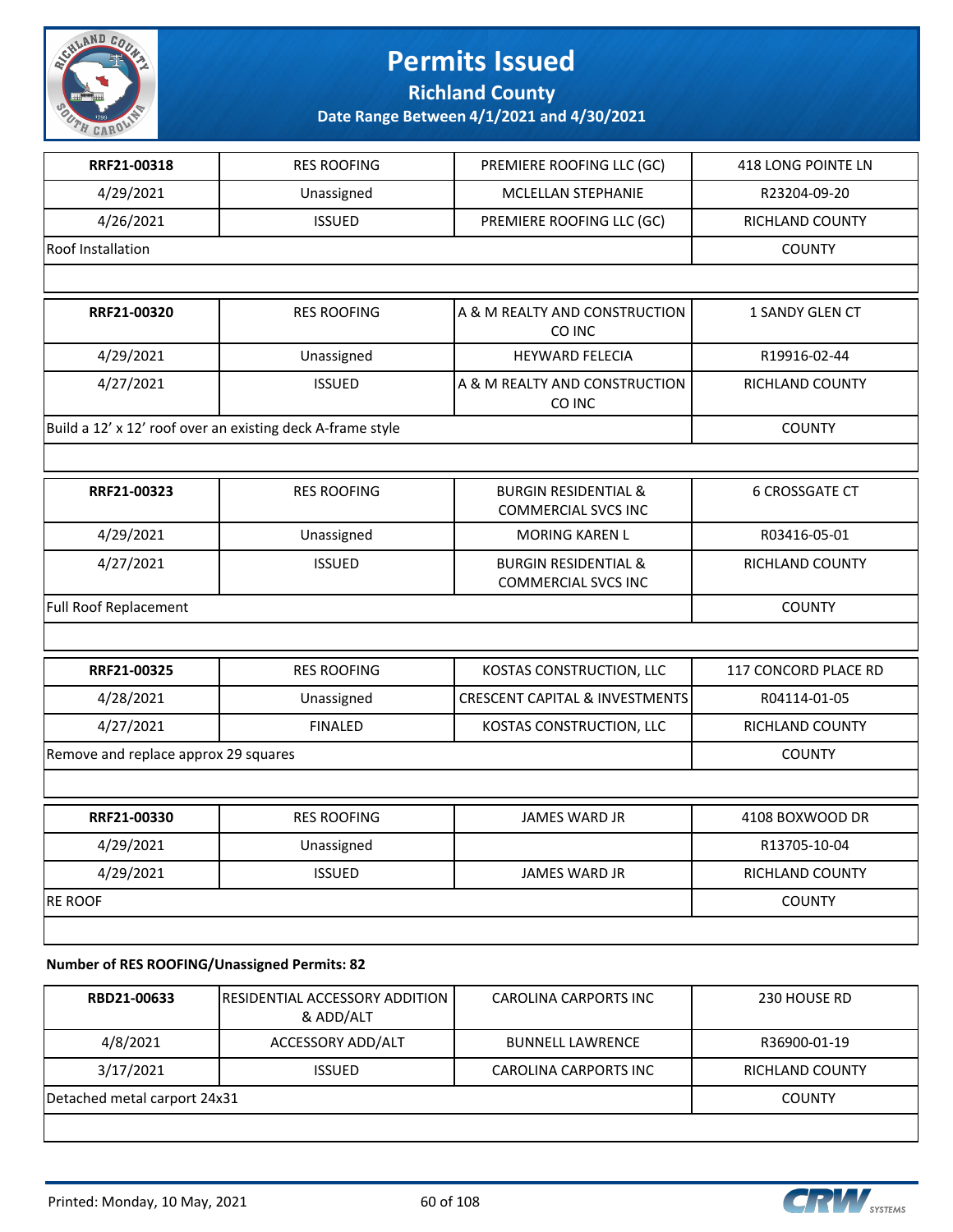

## **Permits Issued Richland County**

**Date Range Between 4/1/2021 and 4/30/2021**

#### **Number of RESIDENTIAL ACCESSORY ADDITION & ADD/ALT/ACCESSORY ADD/ALT Permits: 1**

| RBD21-00541             | <b>IRESIDENTIAL ACCESSORY ADDITION</b><br>& ADD/ALT | ALEX JUITT        | 222 WOODHAVEN RD |
|-------------------------|-----------------------------------------------------|-------------------|------------------|
| 4/22/2021               | ACCESSORY ADDITION                                  |                   | R14702-02-01     |
| 3/5/2021                | <b>ISSUED</b>                                       | <b>ALEX JUITT</b> | RICHLAND COUNTY  |
| DETACHED GARAGE/STORAGE |                                                     |                   | <b>COUNTY</b>    |
|                         |                                                     |                   |                  |

#### **Number of RESIDENTIAL ACCESSORY ADDITION & ADD/ALT/ACCESSORY ADDITION Permits: 1**

| <b>RBD20-01676</b> | <b>RESIDENTIAL ADDITIONS &amp; ADD/ALTI</b> | OLMEDA EDWIN A SR & TIA D | <b>1033 BUTTERCUP CIR</b> |
|--------------------|---------------------------------------------|---------------------------|---------------------------|
| 4/20/2021          | <b>ADDITION</b>                             | OLMEDA EDWIN A SR & TIA D | R17702-02-17              |
| 10/20/2020         | <b>ISSUED</b>                               | OLMEDA EDWIN A SR & TIA D | RICHLAND COUNTY           |
| ISTORAGE SHED      |                                             |                           | <b>COUNTY</b>             |
|                    |                                             |                           |                           |

| RBD21-00397                  | <b>RESIDENTIAL ADDITIONS &amp; ADD/ALT</b> | DALE SPIRES DBA SPIRES<br><b>CONSTRUCTION</b> | 127 CEDAR CREST LN |
|------------------------------|--------------------------------------------|-----------------------------------------------|--------------------|
| 4/5/2021                     | <b>ADDITION</b>                            | PINO CHRIS D & SHERRY J                       | R02616-01-03       |
| 2/19/2021                    | <b>ISSUED</b>                              | DALE SPIRES DBA SPIRES<br><b>CONSTRUCTION</b> | RICHLAND COUNTY    |
| adding bedrooms and a garage | <b>COUNTY</b>                              |                                               |                    |

| <b>RBD21-00515</b>                     | <b>RESIDENTIAL ADDITIONS &amp; ADD/ALT</b> | LUCAS BILT INC          | 1070 AMICK DR          |  |
|----------------------------------------|--------------------------------------------|-------------------------|------------------------|--|
| 4/9/2021                               | <b>ADDITION</b>                            | <b>HIPKINS BONNIE G</b> | R02312-01-14           |  |
| 3/3/2021                               | <b>ISSUED</b>                              | LUCAS BILT INC          | <b>RICHLAND COUNTY</b> |  |
| Addition and remodel to existing house |                                            |                         | <b>COUNTY</b>          |  |

#### DO NOT SCHEDULE FINAL UNTIL FLOOD OKs

| RBD21-00537                                | <b>RESIDENTIAL ADDITIONS &amp; ADD/ALT</b> | PALMETTO CONSTRUCTION &<br><b>CUSTOM HOMES LLC</b> | 3920 OVERBROOK DR |
|--------------------------------------------|--------------------------------------------|----------------------------------------------------|-------------------|
| 4/2/2021                                   | <b>ADDITION</b>                            | SAWYER MARK A JR ETAL                              | R13708-05-10      |
| 3/4/2021                                   | <b>ISSUED</b>                              | PALMETTO CONSTRUCTION &<br><b>CUSTOM HOMES LLC</b> | RICHLAND COUNTY   |
| Add front porch and rear bathroom addition |                                            |                                                    | <b>COUNTY</b>     |
|                                            |                                            |                                                    |                   |

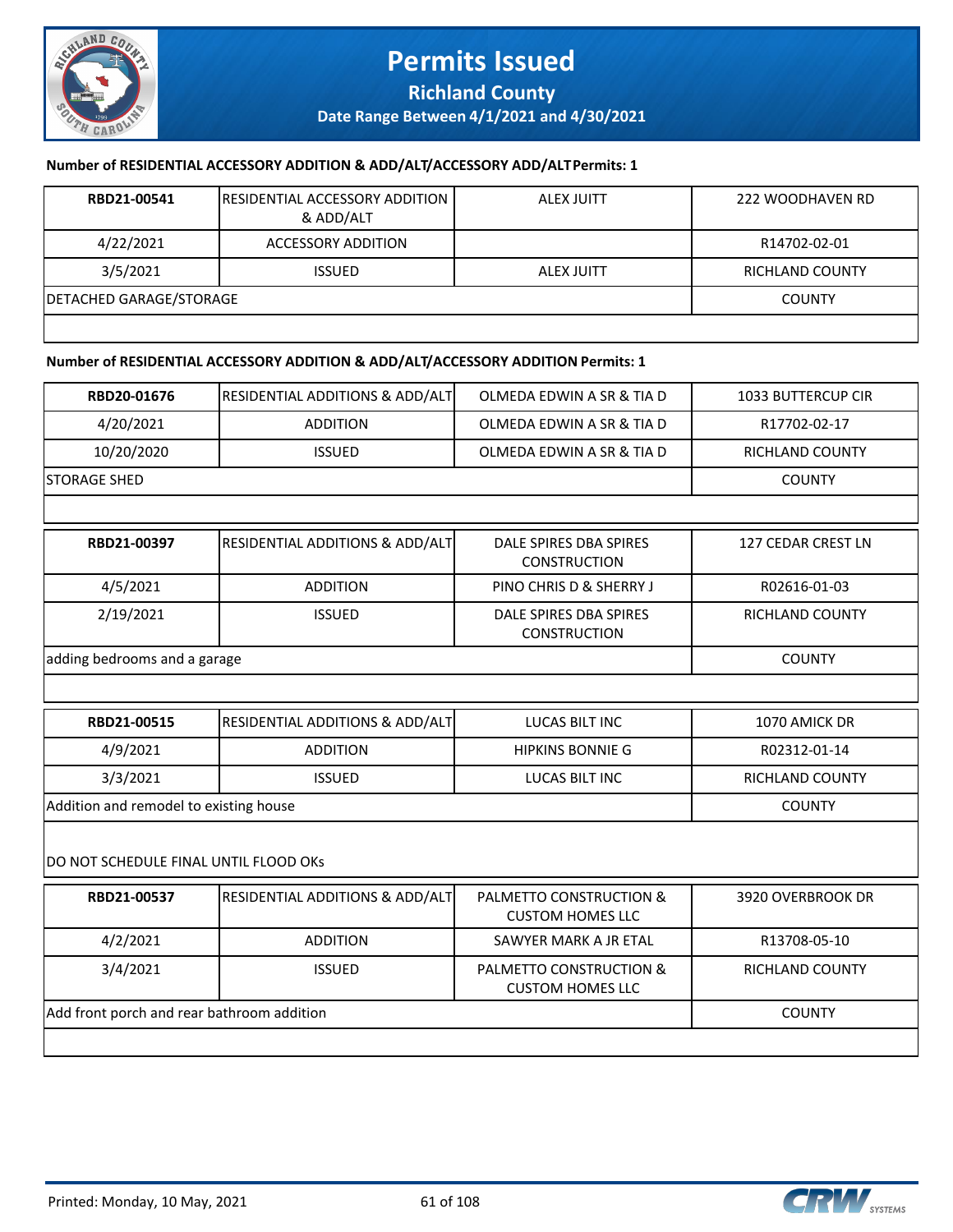

**Richland County**

| RBD21-00596                                | RESIDENTIAL ADDITIONS & ADD/ALT                         | DEE CEE CONSTRUCTION                         | 209 PRESTLEY DR         |  |  |
|--------------------------------------------|---------------------------------------------------------|----------------------------------------------|-------------------------|--|--|
| 4/8/2021                                   | <b>ADDITION</b>                                         | <b>GAILLARD LEROY &amp; ALMA RUTH</b>        | R14605-05-04            |  |  |
| 3/11/2021                                  | <b>ISSUED</b>                                           | DEE CEE CONSTRUCTION                         | RICHLAND COUNTY         |  |  |
|                                            | adding on to ext bathroom. handicapp accesible          |                                              |                         |  |  |
|                                            |                                                         |                                              |                         |  |  |
| RBD21-00620                                | RESIDENTIAL ADDITIONS & ADD/ALT                         | <b>JARRIEL CAPERS</b>                        | <b>84 CANNONADE CT</b>  |  |  |
| 4/14/2021                                  | <b>ADDITION</b>                                         | KIM PATRICIA W                               | R05202-06-03            |  |  |
| 3/16/2021                                  | <b>ISSUED</b>                                           | <b>JARRIEL CAPERS</b>                        | RICHLAND COUNTY         |  |  |
| adding a sun room                          |                                                         |                                              | <b>COUNTY</b>           |  |  |
|                                            |                                                         |                                              |                         |  |  |
| RBD21-00627                                | RESIDENTIAL ADDITIONS & ADD/ALT                         | <b>GARRICK STEVEN A</b>                      | 1133 OLYMPIA AVE        |  |  |
| 4/1/2021                                   | <b>ADDITION</b>                                         |                                              | R11204-10-06            |  |  |
| 3/17/2021                                  | <b>ISSUED</b>                                           | <b>GARRICK STEVEN A</b>                      | RICHLAND COUNTY         |  |  |
| <b>EXTEND KITCHEN &amp; ADD BACK PORCH</b> |                                                         |                                              | <b>COUNTY</b>           |  |  |
|                                            |                                                         |                                              |                         |  |  |
|                                            |                                                         |                                              |                         |  |  |
| RBD21-00671                                | RESIDENTIAL ADDITIONS & ADD/ALT                         | <b>CHAMPION WINDOW OF</b><br><b>COLUMBIA</b> | 227 BROOKWOOD FOREST DR |  |  |
| 4/16/2021                                  | <b>ADDITION</b>                                         | <b>MACK PERCY A</b>                          | R23308-02-06            |  |  |
| 3/19/2021                                  | <b>ISSUED</b>                                           |                                              | RICHLAND COUNTY         |  |  |
|                                            | GLASS PATIO ROOM WITH STUDIO ROOF ON EXISTING 15X9 DECK |                                              | <b>COUNTY</b>           |  |  |
| 4" STUDIO ROOF PATIO ROOM                  |                                                         |                                              |                         |  |  |
| RBD21-00686                                | RESIDENTIAL ADDITIONS & ADD/ALT                         | MCGUINN HOMES LLC                            | 1126 BOB BROOKS CT      |  |  |
| 4/22/2021                                  | <b>ADDITION</b>                                         | ROUSH JOSHUA L                               | R07307-08-10            |  |  |
| 3/23/2021                                  | <b>ISSUED</b>                                           | MCGUINN HOMES LLC                            | RICHLAND COUNTY         |  |  |
| Laundry Room Addition                      |                                                         |                                              | <b>COUNTY</b>           |  |  |
|                                            |                                                         |                                              |                         |  |  |
| RBD21-00701                                | RESIDENTIAL ADDITIONS & ADD/ALT                         | <b>KERSHAW ROBERT H JR</b>                   | 3116 ULMER RD           |  |  |
| 4/15/2021                                  | <b>ADDITION</b>                                         | <b>KERSHAW ROBERT H JR</b>                   | R19213-05-14            |  |  |
| 3/25/2021                                  | <b>ISSUED</b>                                           |                                              | RICHLAND COUNTY         |  |  |

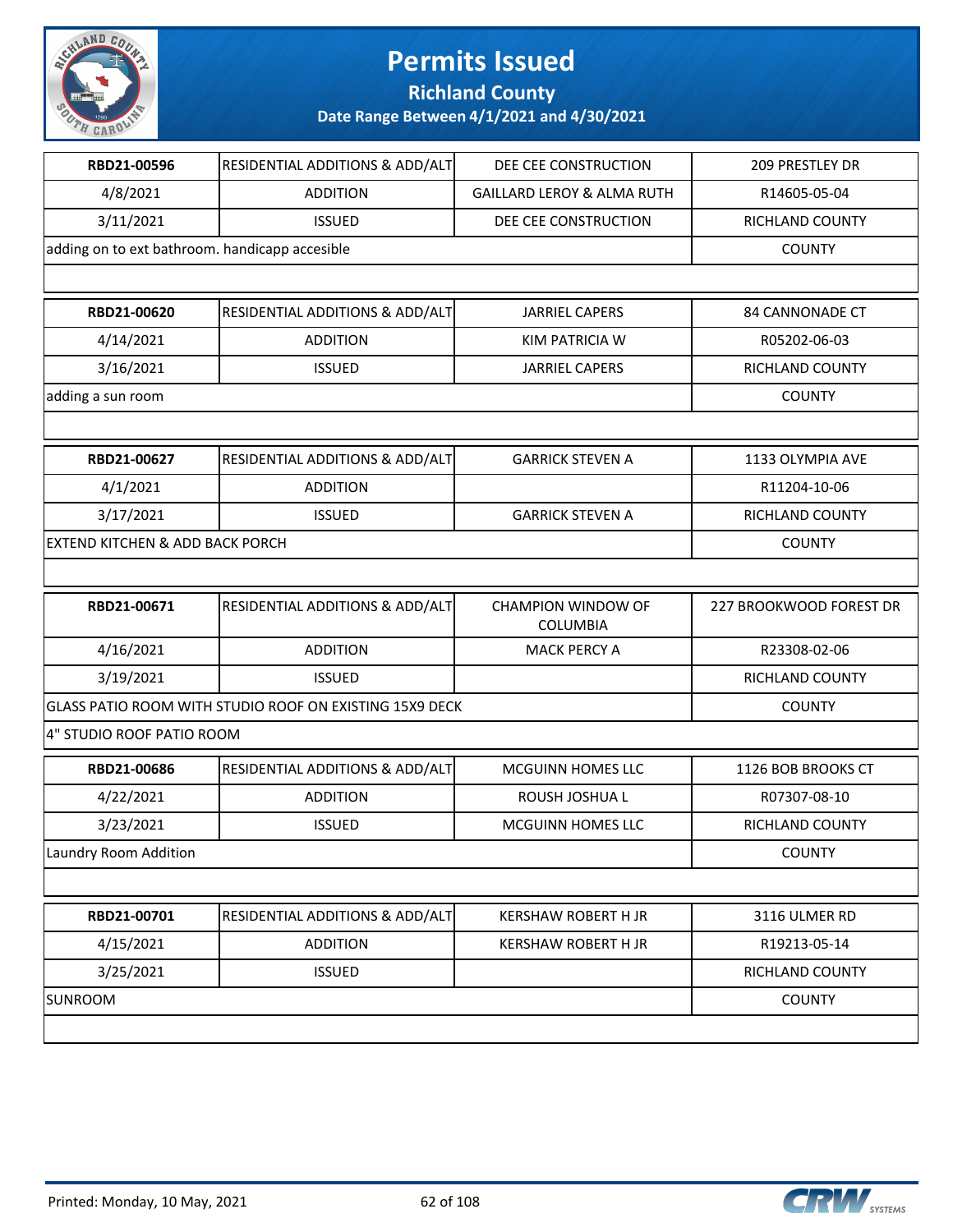

**Richland County**

| 4/16/2021<br>3/30/2021<br><b>PATIO DECK</b><br>RBD21-00801<br>4/29/2021 | <b>ADDITION</b><br><b>ISSUED</b><br>RESIDENTIAL ADDITIONS & ADD/ALT<br><b>ADDITION</b> | <b>COUNTS THOMAS C III &amp;</b><br><b>KERRY AXTELL</b> | R03501-01-01<br>RICHLAND COUNTY<br><b>COUNTY</b> |
|-------------------------------------------------------------------------|----------------------------------------------------------------------------------------|---------------------------------------------------------|--------------------------------------------------|
|                                                                         |                                                                                        |                                                         |                                                  |
|                                                                         |                                                                                        |                                                         |                                                  |
|                                                                         |                                                                                        |                                                         |                                                  |
|                                                                         |                                                                                        |                                                         |                                                  |
|                                                                         |                                                                                        |                                                         | 145 HINNANT RD                                   |
|                                                                         |                                                                                        | <b>KERRY AXTELL</b>                                     | R05500-02-02                                     |
| 4/4/2021                                                                | <b>ISSUED</b>                                                                          | <b>KERRY AXTELL</b>                                     | RICHLAND COUNTY                                  |
| Addition and Kitchen Remodel                                            |                                                                                        |                                                         | <b>COUNTY</b>                                    |
|                                                                         | The first floor of the addition was started by the previous owner of the property      |                                                         |                                                  |
| RBD21-00811                                                             | RESIDENTIAL ADDITIONS & ADD/ALT                                                        | MICHAEL C REU DBA ARCHADECK<br>OF CENTRALSC             | 107 DELAINE WOODS DR                             |
| 4/22/2021                                                               | <b>ADDITION</b>                                                                        | LOADHOLDT GARY A & NAN N                                | R05205-06-51                                     |
| 4/6/2021                                                                | <b>ISSUED</b>                                                                          | MICHAEL C REU DBA ARCHADECK<br>OF CENTRALSC             | RICHLAND COUNTY                                  |
| 21x9 screen porch & 37x8 deck                                           |                                                                                        |                                                         | <b>COUNTY</b>                                    |
|                                                                         |                                                                                        |                                                         |                                                  |
| RBD21-00818                                                             | RESIDENTIAL ADDITIONS & ADD/ALT                                                        | <b>ECS CONSTRUCTION LLC</b>                             | 4621 MEADOWOOD RD                                |
| 4/20/2021                                                               | <b>ADDITION</b>                                                                        | MOODY JOSEPH W & MEGAN L                                | R14115-04-16                                     |
| 4/7/2021                                                                | <b>ISSUED</b>                                                                          | <b>ECS CONSTRUCTION LLC</b>                             | RICHLAND COUNTY                                  |
| Construct master suite with kitchen expansion                           |                                                                                        |                                                         | <b>COUNTY</b>                                    |
|                                                                         |                                                                                        |                                                         |                                                  |
| RBD21-00827                                                             | RESIDENTIAL ADDITIONS & ADD/ALT                                                        | DAVID NALLEN COOPER                                     | 304 MORNING ECHO DR                              |
| 4/22/2021                                                               | <b>ADDITION</b>                                                                        | <b>WILSON ERIN NICOLE ETALS</b>                         | R23115-03-19                                     |
| 4/7/2021                                                                | <b>ISSUED</b>                                                                          | DAVID NALLEN COOPER                                     | RICHLAND COUNTY                                  |
| Pool house                                                              |                                                                                        |                                                         | <b>COUNTY</b>                                    |
|                                                                         |                                                                                        |                                                         |                                                  |
| RBD21-00836                                                             | RESIDENTIAL ADDITIONS & ADD/ALT                                                        | DERVIN GINA LORI                                        | 201 BIRCH HOLLOW DR                              |
| 4/19/2021                                                               | <b>ADDITION</b>                                                                        | <b>DERVIN GINA LORI</b>                                 | R20310-02-12                                     |
| 4/8/2021                                                                | <b>ISSUED</b>                                                                          |                                                         | RICHLAND COUNTY                                  |
| <b>DECK</b>                                                             |                                                                                        |                                                         | <b>COUNTY</b>                                    |

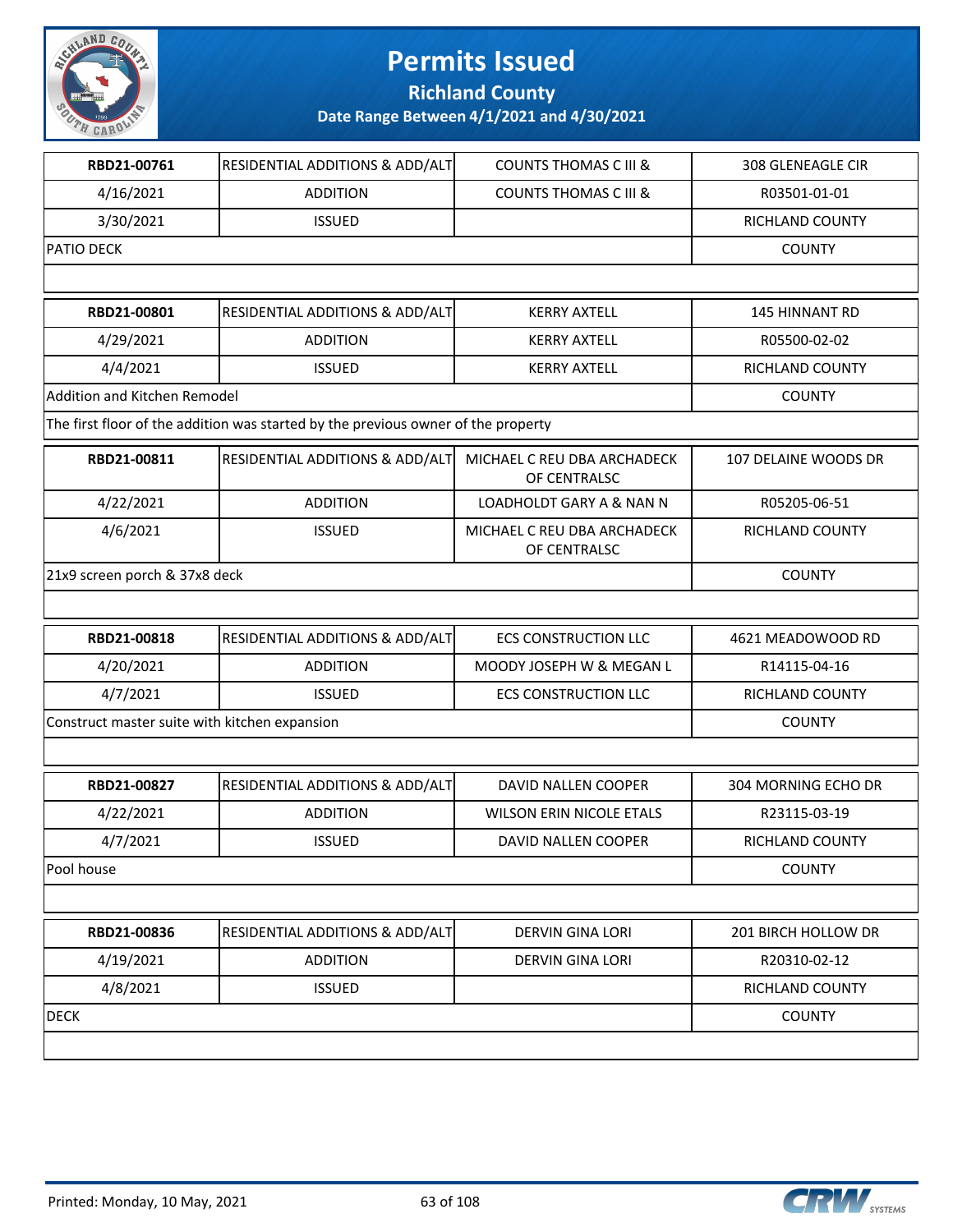

**Richland County**

**Date Range Between 4/1/2021 and 4/30/2021**

| RBD21-00863                               | <b>RESIDENTIAL ADDITIONS &amp; ADD/ALT</b> | <b>TAYLOR TONY M SR</b>                 | 1109 HORRELL HILL RD    |
|-------------------------------------------|--------------------------------------------|-----------------------------------------|-------------------------|
| 4/28/2021                                 | <b>ADDITION</b>                            |                                         | R24600-04-03            |
| 4/12/2021                                 | <b>ISSUED</b>                              | <b>TAYLOR TONY M SR</b>                 | <b>RICHLAND COUNTY</b>  |
| LIVING ROOM, STORAGE AND MEDIA ROOM       |                                            |                                         | <b>COUNTY</b>           |
|                                           |                                            |                                         |                         |
| RBD21-00874                               | <b>RESIDENTIAL ADDITIONS &amp; ADD/ALT</b> | <b>CB NOSNIBOR ENTERPRISE LLC</b>       | 5111 OLD LEESBURG RD    |
| 4/30/2021                                 | <b>ADDITION</b>                            | JACOBS STACY & LESLIE D                 | R25000-01-39            |
| 4/13/2021                                 | <b>ISSUED</b>                              | CB NOSNIBOR ENTERPRISE LLC              | RICHLAND COUNTY         |
| 600-sqft addition to residential dwelling | <b>COUNTY</b>                              |                                         |                         |
| Jacob's Addition                          |                                            |                                         |                         |
| RBD21-00924                               | <b>RESIDENTIAL ADDITIONS &amp; ADD/ALT</b> | RICHARD L OBERLIES JR                   | <b>5 GREEN MEADE CT</b> |
| 4/29/2021                                 | <b>ADDITION</b>                            | <b>FARR JOHN ELLIS II &amp; EMILY H</b> | R25701-05-03            |
| 4/19/2021                                 | <b>ISSUED</b>                              | RICHARD L OBERLIES JR                   | RICHLAND COUNTY         |
| Outdoor covered patio area                | <b>COUNTY</b>                              |                                         |                         |

I listed pier/curtain but this will only have footings and brick column around posts

#### **Number of RESIDENTIAL ADDITIONS & ADD/ALT/ADDITION Permits: 19**

| RBD21-00573                                               | <b>RESIDENTIAL ADDITIONS &amp; ADD/ALT</b>            | LEWIS TATAUNA A                  | 317 OLD IRON RD            |  |  |
|-----------------------------------------------------------|-------------------------------------------------------|----------------------------------|----------------------------|--|--|
| 4/29/2021                                                 | ADDITION/ALTERATION                                   | LEWIS TATAUNA A                  | R25705-02-04               |  |  |
| 3/9/2021                                                  | <b>ISSUED</b>                                         |                                  | RICHLAND COUNTY            |  |  |
|                                                           | EXPLANSION OF EXISTING BEDROOM, BATH, KIT, DIN, LAUN. |                                  |                            |  |  |
|                                                           |                                                       |                                  |                            |  |  |
| RBD21-00605                                               | <b>RESIDENTIAL ADDITIONS &amp; ADD/ALT</b>            | <b>CONTRACT CONSTRUCTION INC</b> | <b>145 STONEY POINT LN</b> |  |  |
| 4/9/2021                                                  | ADDITION/ALTERATION                                   | KYLE & MARLENA FARLEY TRUST      | R01505-01-28               |  |  |
| 3/12/2021                                                 | <b>ISSUED</b>                                         | <b>CONTRACT CONSTRUCTION INC</b> | RICHLAND COUNTY            |  |  |
| Kitchen/utility rm Remodel&Addition, Florida Rm, new deck | <b>COUNTY</b>                                         |                                  |                            |  |  |

#### THE CONTRACTOR IS THE OWNER OF THE HOME.

| RBD21-00624                                       | RESIDENTIAL ADDITIONS & ADD/ALT | <b>WARREN PROPST</b> | 635 SPRING LAKE RD |
|---------------------------------------------------|---------------------------------|----------------------|--------------------|
| 4/5/2021                                          | ADDITION/ALTERATION             | Jonathan Botstein    | R16708-01-03       |
| 3/16/2021                                         | <b>ISSUED</b>                   | The Propst Company   | RICHLAND COUNTY    |
| Addition of garage, porch and master bed and bath |                                 |                      | <b>COUNTY</b>      |
|                                                   |                                 |                      |                    |

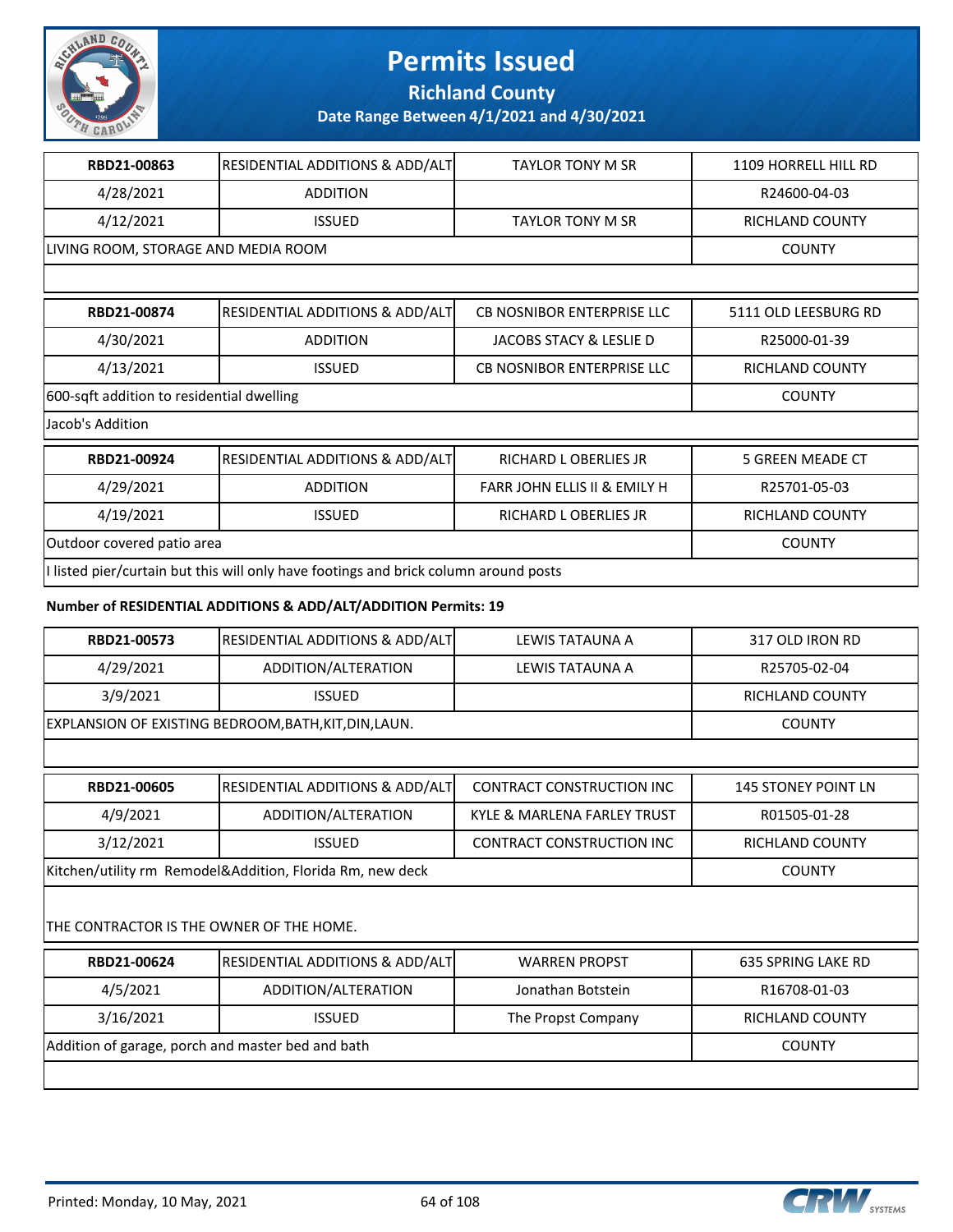

**Richland County**

**Date Range Between 4/1/2021 and 4/30/2021**

| RBD21-00808                                  | <b>RESIDENTIAL ADDITIONS &amp; ADD/ALT</b>                             | <b>B3 BUILDERS LLC</b>         | <b>211 LAKE HILTON DR</b> |  |  |
|----------------------------------------------|------------------------------------------------------------------------|--------------------------------|---------------------------|--|--|
| 4/29/2021                                    | ADDITION/ALTERATION                                                    | MIR ROSSANNE C                 | R00416-01-15              |  |  |
| 4/6/2021                                     | <b>ISSUED</b>                                                          | <b>B3 BUILDERS LLC</b>         | <b>RICHLAND COUNTY</b>    |  |  |
|                                              | Installation of Florida room windows in covered patio<br><b>COUNTY</b> |                                |                           |  |  |
|                                              |                                                                        |                                |                           |  |  |
|                                              |                                                                        |                                |                           |  |  |
| RBD21-00812                                  | <b>RESIDENTIAL ADDITIONS &amp; ADD/ALT</b>                             | <b>B3 BUILDERS LLC</b>         | <b>101 HILLRIDGE WAY</b>  |  |  |
| 4/22/2021                                    | ADDITION/ALTERATION                                                    | <b>JOHNSON KENNETH R &amp;</b> | R23016-01-01              |  |  |
| 4/6/2021                                     | <b>ISSUED</b>                                                          | <b>B3 BUILDERS LLC</b>         | <b>RICHLAND COUNTY</b>    |  |  |
| Cover over existing porch, attached to house |                                                                        |                                | <b>COUNTY</b>             |  |  |

#### **Number of RESIDENTIAL ADDITIONS & ADD/ALT/ADDITION/ALTERATION Permits: 5**

| RBD21-00736                                              | RESIDENTIAL ALTERATIONS                                 | <b>CHAMPION WINDOW OF</b><br><b>COLUMBIA</b> | 104 BASSETT LOOP             |  |
|----------------------------------------------------------|---------------------------------------------------------|----------------------------------------------|------------------------------|--|
| 4/16/2021                                                | <b>ACCESSORY ALTERATION</b>                             | <b>BROWN ROBERT JR &amp; DORIS L</b>         | R23210-06-02                 |  |
| 3/29/2021                                                | <b>ISSUED</b>                                           | CHAMPION WINDOW OF<br><b>COLUMBIA</b>        | <b>RICHLAND COUNTY</b>       |  |
|                                                          | 12 X 12 EXIST SCREEN ROOM TO GLASS PATIO ROOM W/LANDING |                                              | <b>COUNTY</b>                |  |
| 4" GABLE ROOF PATIO ROOM                                 |                                                         |                                              |                              |  |
| RBD21-00737                                              | RESIDENTIAL ALTERATIONS                                 | CHAMPION WINDOW OF<br><b>COLUMBIA</b>        | <b>212 MAGNOLIA BLUFF DR</b> |  |
| 4/16/2021                                                | ACCESSORY ALTERATION                                    | <b>SCHAFER HALINA J &amp;</b>                | R23301-03-31                 |  |
| 3/29/2021                                                | <b>ISSUED</b>                                           | <b>CHAMPION WINDOW OF</b><br><b>COLUMBIA</b> | <b>RICHLAND COUNTY</b>       |  |
| 10 X 14 EXIST DECK FOR GLASS PATIO ROOM WITH STUDIO ROOF | <b>COUNTY</b>                                           |                                              |                              |  |
| 4" STUDIO ROOF PATIO ROOM                                |                                                         |                                              |                              |  |
| RBD21-00738                                              | RESIDENTIAL ALTERATIONS                                 | CHAMPION WINDOW OF<br><b>COLUMBIA</b>        | 208 WEST SPRINGS RD          |  |
| 4/16/2021                                                | <b>ACCESSORY ALTERATION</b>                             | <b>TINMAN JACK T &amp; SHERRY S</b>          | R22901-08-20                 |  |
| 3/29/2021                                                | <b>ISSUED</b>                                           | CHAMPION WINDOW OF<br><b>COLUMBIA</b>        | <b>RICHLAND COUNTY</b>       |  |
|                                                          | 12 X 21 EXIST SCREEN ROOF TO GLASS PATIO ROOM           |                                              |                              |  |
| 4" STUDIO ROOF PATIO ROOM                                |                                                         |                                              |                              |  |

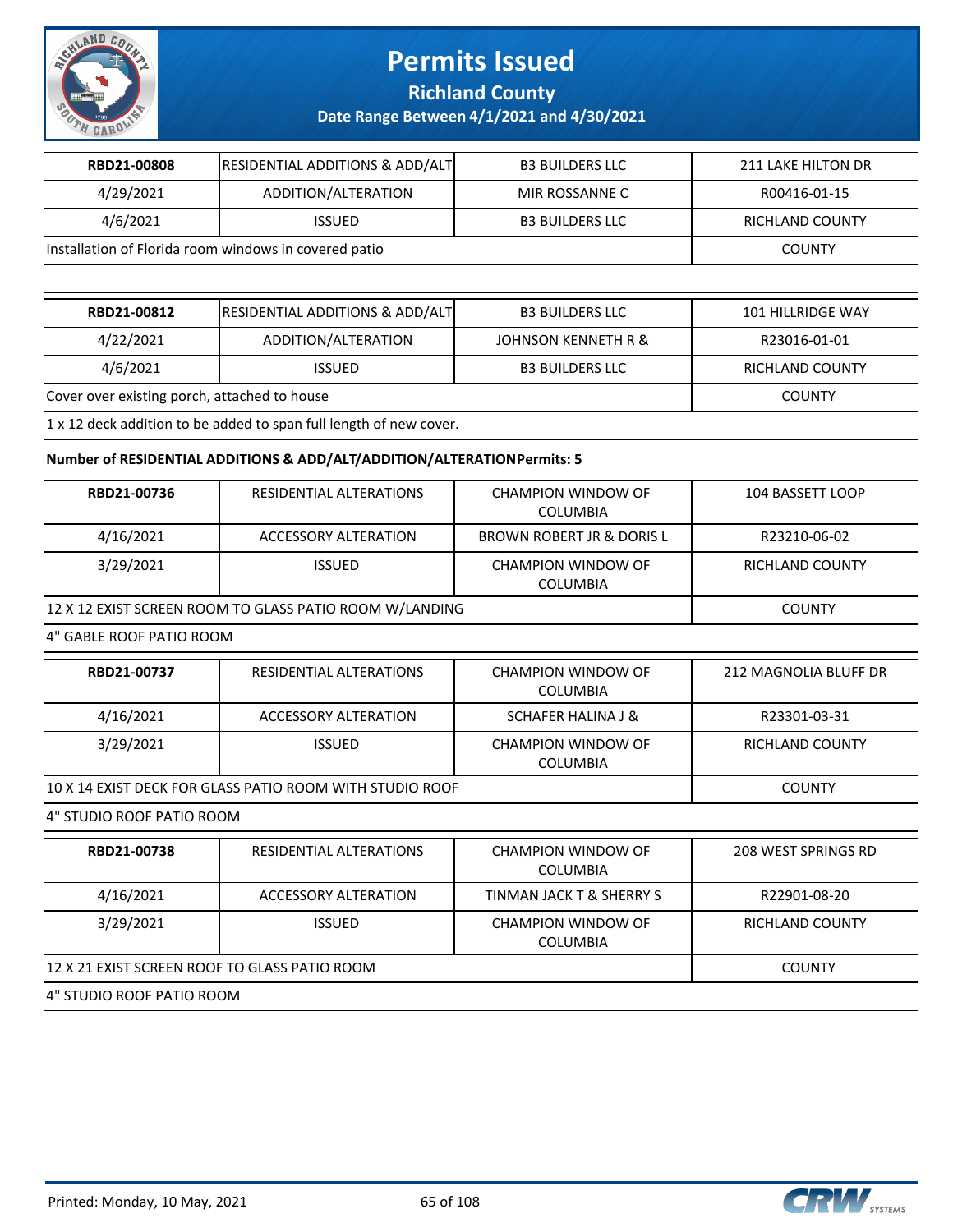

**Richland County**

**Date Range Between 4/1/2021 and 4/30/2021**

| RBD21-00739 | RESIDENTIAL ALTERATIONS                              | CHAMPION WINDOW OF<br>COLUMBIA        | 213 HARWELL DR  |
|-------------|------------------------------------------------------|---------------------------------------|-----------------|
| 4/16/2021   | ACCESSORY ALTERATION                                 | WILLIAMS MORRIS ALLEN JR &            | R25702-04-17    |
| 3/29/2021   | <b>ISSUED</b>                                        | CHAMPION WINDOW OF<br><b>COLUMBIA</b> | RICHLAND COUNTY |
|             | 22 X 10 EXIST SCREEN ROOM CHANGE TO GLASS PAITO ROOM |                                       | <b>COUNTY</b>   |

#### 4" STUDIO ROOF PATIO ROOM

| RBD21-00740                                                  | RESIDENTIAL ALTERATIONS | CHAMPION WINDOW OF<br>COLUMBIA        | 10 TWINSPUR CT  |
|--------------------------------------------------------------|-------------------------|---------------------------------------|-----------------|
| 4/16/2021                                                    | ACCESSORY ALTERATION    | WASHINGTON MIRIAM JUANITA             | R23103-18-15    |
| 3/29/2021                                                    | <b>ISSUED</b>           | CHAMPION WINDOW OF<br><b>COLUMBIA</b> | RICHLAND COUNTY |
| 12 X 17 SLAB W/FOOTERS OVER EXISTING FOR GABLE ROOF PATIO RM |                         |                                       | <b>COUNTY</b>   |

#### 4" GABLE ROOF PATIO ROOM

| RBD21-00741                                         | RESIDENTIAL ALTERATIONS | CHAMPION WINDOW OF<br>COLUMBIA | 404 RUNNING FOX RD W |
|-----------------------------------------------------|-------------------------|--------------------------------|----------------------|
| 4/16/2021                                           | ACCESSORY ALTERATION    | SREEJITH JAYA & BABU SANKARAN  | R22704-03-02         |
| 3/29/2021                                           | <b>ISSUED</b>           | CHAMPION WINDOW OF<br>COLUMBIA | RICHLAND COUNTY      |
| 20 X 32 EXIST SLAB FOR STUDIO ROOF GLASS PATIO ROOM |                         |                                | COUNTY               |

4" STUDIO ROOF PATIO ROOM

| RBD21-00744                                                | RESIDENTIAL ALTERATIONS | CHAMPION WINDOW OF<br><b>COLUMBIA</b> | 548 NEW CUT LN  |
|------------------------------------------------------------|-------------------------|---------------------------------------|-----------------|
| 4/16/2021                                                  | ACCESSORY ALTERATION    | NICHOLS RHONDA HOLLIDAY               | R17608-02-05    |
| 3/29/2021                                                  | <b>ISSUED</b>           | CHAMPION WINDOW OF<br><b>COLUMBIA</b> | RICHLAND COUNTY |
| 12 X 20 SLAB W/FOOTERS FOR PR W/7 X 15 OPEN SLAB W/FOOTERS |                         |                                       | <b>COUNTY</b>   |

4" STUDIO ROOF PATIO ROOM

| RBD21-00745                                                | RESIDENTIAL ALTERATIONS | CHAMPION WINDOW OF<br><b>COLUMBIA</b> | 633 MARCH LN    |
|------------------------------------------------------------|-------------------------|---------------------------------------|-----------------|
| 4/16/2021                                                  | ACCESSORY ALTERATION    | <b>CLARK EUNICE D</b>                 | R17610-13-05    |
| 3/29/2021                                                  | <b>ISSUED</b>           | CHAMPION WINDOW OF<br><b>COLUMBIA</b> | RICHLAND COUNTY |
| 12 X 18 SLAB W/FOOTERS FOR PR, 12 X 10 OPEN SLAB W/FOOTERS | <b>COUNTY</b>           |                                       |                 |
| 4" STUDIO ROOF PATIO ROOM                                  |                         |                                       |                 |

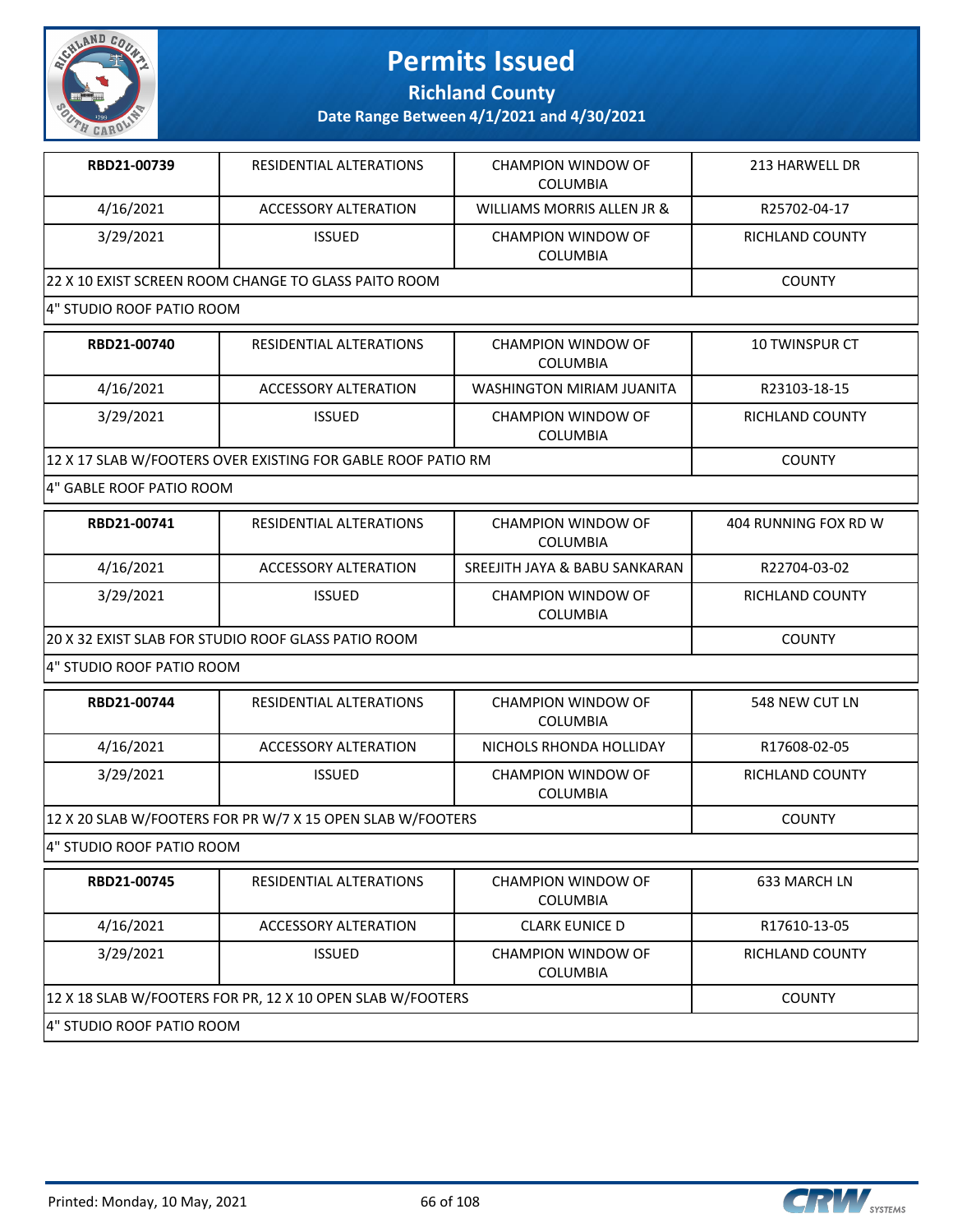

**Richland County**

**Date Range Between 4/1/2021 and 4/30/2021**

| RBD21-00746                                           | RESIDENTIAL ALTERATIONS | CHAMPION WINDOW OF<br>COLUMBIA | 1 ROTHBERRY CT  |
|-------------------------------------------------------|-------------------------|--------------------------------|-----------------|
| 4/16/2021                                             | ACCESSORY ALTERATION    | LAWTON REGINALD B & JOYCE E    | R23004-05-25    |
| 3/29/2021                                             | <b>ISSUED</b>           | CHAMPION WINDOW OF<br>COLUMBIA | RICHLAND COUNTY |
| 12 X 14 EXISTING DECK FOR GABLE ROOF GLASS PATIO ROOM |                         |                                | COUNTY          |

#### 4" GABLE ROOF PATIO ROOM

| RBD21-00828                                           | RESIDENTIAL ALTERATIONS | <b>CHAMPION WINDOW OF</b><br>COLUMBIA        | 529 FOXSTONE DR |
|-------------------------------------------------------|-------------------------|----------------------------------------------|-----------------|
| 4/22/2021                                             | ACCESSORY ALTERATION    | SMITH RANDY ETAL                             | R01505-08-15    |
| 4/8/2021                                              | <b>ISSUED</b>           | <b>CHAMPION WINDOW OF</b><br><b>COLUMBIA</b> | RICHLAND COUNTY |
| 10 x 12 existing slab for our studio roof screen room |                         |                                              | <b>COUNTY</b>   |

2" studio roof screen room

| RBD21-00852                                         | RESIDENTIAL ALTERATIONS | CHAMPION WINDOW OF<br>COLUMBIA        | <b>104 STONEMONT DR</b> |
|-----------------------------------------------------|-------------------------|---------------------------------------|-------------------------|
| 4/16/2021                                           | ACCESSORY ALTERATION    | BASKETT JOANN                         | R04104-01-19            |
| 4/9/2021                                            | FINAL FD                | CHAMPION WINDOW OF<br><b>COLUMBIA</b> | RICHLAND COUNTY         |
| remove and replace existing deck up to code 15 x 35 |                         |                                       | <b>COUNTY</b>           |
|                                                     |                         |                                       |                         |

#### **Number of RESIDENTIAL ALTERATIONS/ACCESSORY ALTERATION Permits: 11**

| RBD21-00351                              | RESIDENTIAL ALTERATIONS | <b>COMPLETE SOLUTIONS</b><br><b>CONTRACTING LLC</b> | <b>652 HAMLIN WAY</b> |
|------------------------------------------|-------------------------|-----------------------------------------------------|-----------------------|
| 4/7/2021                                 | <b>ALTERATIONS</b>      | ANDERSON NEIL L & VICTORIA M                        | R02614-01-17          |
| 2/16/2021                                | <b>ISSUED</b>           | <b>COMPLETE SOLUTIONS</b><br><b>CONTRACTING LLC</b> | RICHLAND COUNTY       |
| linstall dance room in basement          | <b>COUNTY</b>           |                                                     |                       |
|                                          |                         |                                                     |                       |
| RBD21-00590                              | RESIDENTIAL ALTERATIONS | JOHN W CRUTCHFIELD                                  | 4512 MEADOWOOD RD     |
| 4/5/2021                                 | <b>ALTERATIONS</b>      | <b>EDWARDS MATTHEW &amp;</b>                        | R16803-11-03          |
| 3/11/2021                                | RICHLAND COUNTY         |                                                     |                       |
| Convert Garage into Bedroom and bathroom |                         |                                                     | <b>COUNTY</b>         |
|                                          |                         |                                                     |                       |



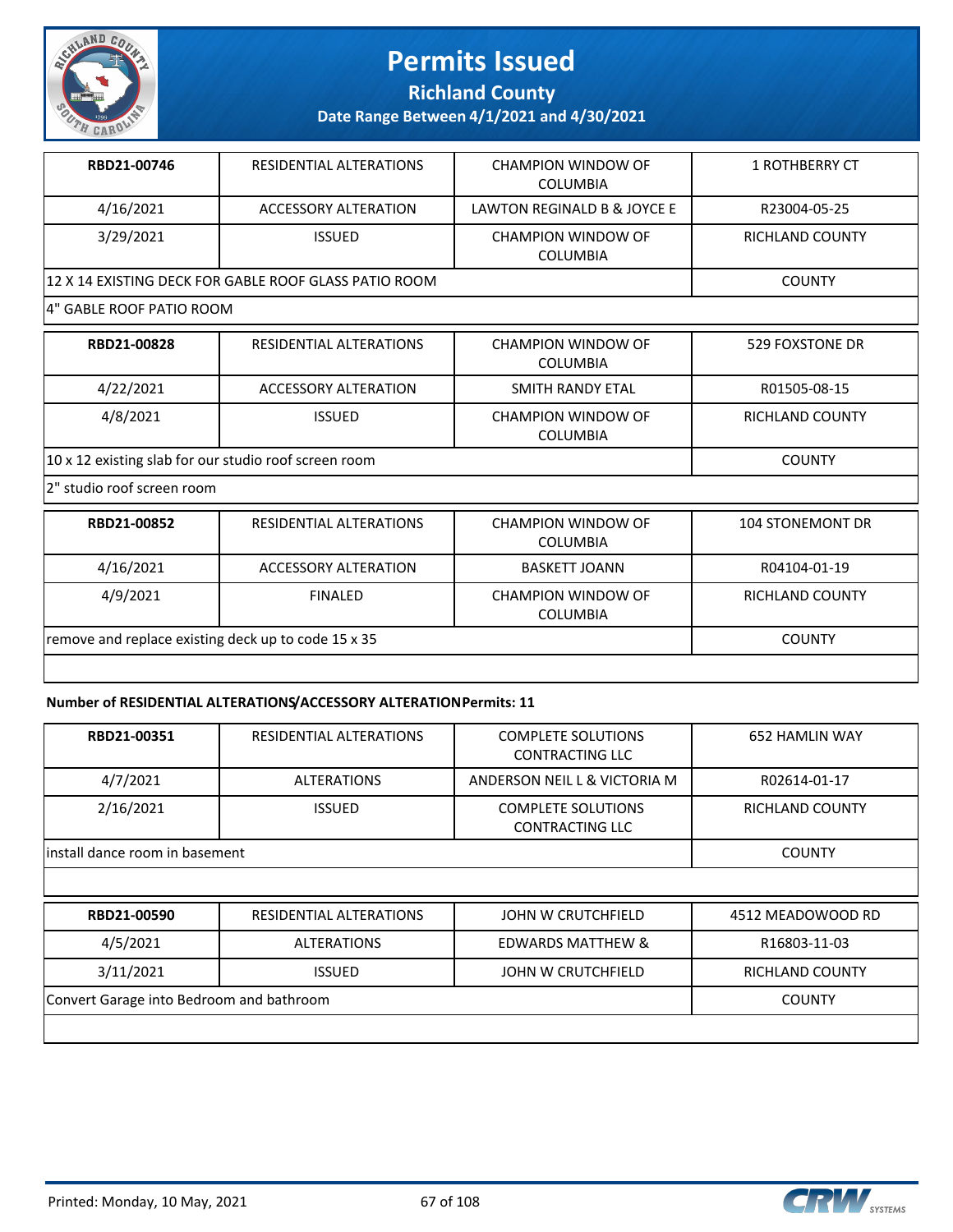

**Richland County**

**Date Range Between 4/1/2021 and 4/30/2021**

| RBD21-00615                                 | RESIDENTIAL ALTERATIONS                                      | <b>CHAMPION WINDOW OF</b><br><b>COLUMBIA</b> | 232 DEVONPORT DR       |
|---------------------------------------------|--------------------------------------------------------------|----------------------------------------------|------------------------|
| 4/16/2021                                   | <b>ALTERATIONS</b>                                           | <b>FOUST MARK S</b>                          | R03415-03-07           |
| 3/16/2021                                   | <b>FINALED</b>                                               | <b>CHAMPION WINDOW OF</b><br>COLUMBIA        | RICHLAND COUNTY        |
|                                             | R&R 12X14 POLYDECK W/4X4 LANDING FOR STUDIO GLASS PATIO ROOM |                                              | <b>COUNTY</b>          |
| 4" STUDIO ROOF PATIO ROOM                   |                                                              |                                              |                        |
|                                             | WRONG PERMIT APPLIED FOR SHOULD BE AN ADDITION               |                                              |                        |
| RBD21-00657                                 | RESIDENTIAL ALTERATIONS                                      | REVIVAL REMODELING, LLC                      | 4 TIFTGREEN CIR        |
| 4/21/2021                                   | <b>ALTERATIONS</b>                                           | Real Legacy Homes                            | R20007-02-14           |
| 3/18/2021                                   | <b>ISSUED</b>                                                | REVIVAL REMODELING, LLC                      | RICHLAND COUNTY        |
|                                             | Full remodel to include plumb, elec, hvac, remove wall       |                                              | <b>COUNTY</b>          |
| New permit due to RBD21-00495 being void.   |                                                              |                                              |                        |
| RBD21-00708                                 | RESIDENTIAL ALTERATIONS                                      | RYCKEBOSCH PETER F &                         | 208 PARK SHORE DR E    |
| 4/15/2021                                   | <b>ALTERATIONS</b>                                           |                                              | R20008-02-12           |
| 3/25/2021                                   | <b>FINALED</b>                                               | RYCKEBOSCH PETER F &                         | <b>RICHLAND COUNTY</b> |
| REMOVE WALL REPLAVE WITH LV BEAM            |                                                              |                                              | <b>COUNTY</b>          |
|                                             |                                                              |                                              |                        |
| RBD21-00726                                 | RESIDENTIAL ALTERATIONS                                      | <b>JIM EVATT</b>                             | 3826 NORTHSHORE RD     |
| 4/15/2021                                   | <b>ALTERATIONS</b>                                           | <b>IVERSON SHAWN &amp;</b>                   | R16806-03-05           |
| 3/26/2021                                   | <b>ISSUED</b>                                                | <b>JIM EVATT</b>                             | RICHLAND COUNTY        |
| <b>Interior Renovations</b>                 | <b>COUNTY</b>                                                |                                              |                        |
| <b>Bath Bedroom Renovation</b>              |                                                              |                                              |                        |
| RBD21-00787                                 | RESIDENTIAL ALTERATIONS                                      | KEHOE CONSTRUCTORS LLC                       | 113 RIVER CREEK DR     |
| 4/15/2021                                   | <b>ALTERATIONS</b>                                           |                                              | R03615-02-08           |
| 4/1/2021                                    | <b>ISSUED</b>                                                | KEHOE CONSTRUCTORS LLC                       | RICHLAND COUNTY        |
| REPLACE EXISTING DECK RAISE APPRX 7" HIGHER |                                                              |                                              | <b>COUNTY</b>          |
|                                             |                                                              |                                              |                        |
| RBD21-00820                                 | RESIDENTIAL ALTERATIONS                                      | <b>MCKENZIE GREGG &amp;</b>                  | 432 RIVERWALK WAY      |
| 4/21/2021                                   | <b>ALTERATIONS</b>                                           | <b>MCKENZIE GREGG &amp;</b>                  | R05105-02-10           |
|                                             |                                                              |                                              |                        |
| 4/7/2021                                    | <b>ISSUED</b>                                                |                                              | RICHLAND COUNTY        |

**Number of RESIDENTIAL ALTERATIONS/ALTERATIONS Permits: 8**

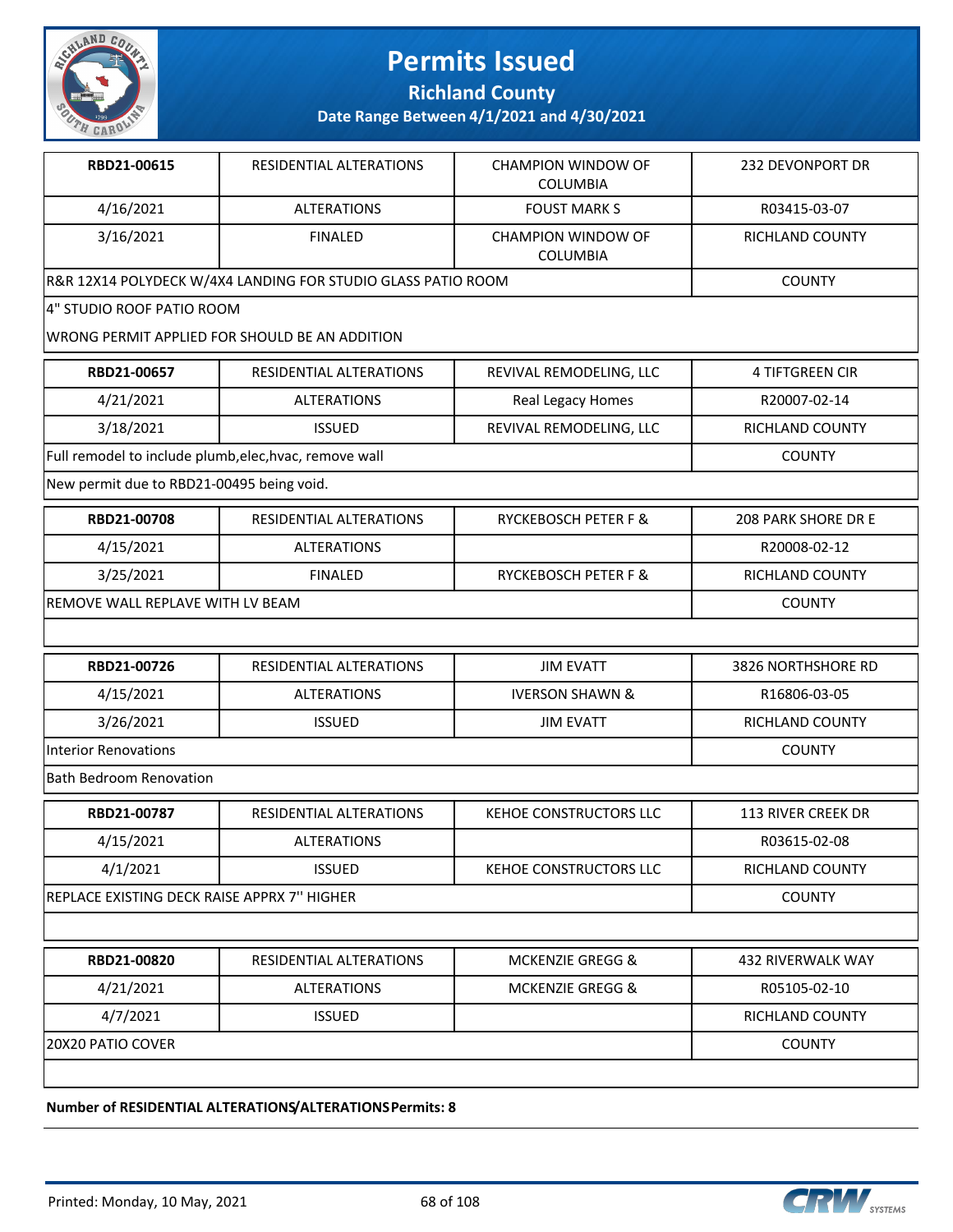

**Richland County**

**Date Range Between 4/1/2021 and 4/30/2021**

| <b>RBRD21-00001</b>        | RESIDENTIAL BOARDING | DAMSEN GREGORY | 104 OVERLAND DR |
|----------------------------|----------------------|----------------|-----------------|
| 4/16/2021                  | Unassigned           |                | R09613-09-05    |
| 4/1/2021                   | <b>ISSUED</b>        |                | RICHLAND COUNTY |
| IPM BOARDING PERMIT - FIRE |                      |                | <b>COUNTY</b>   |
|                            |                      |                |                 |

#### **Number of RESIDENTIAL BOARDING/Unassigned Permits: 1**

| RBD20-01703                                    | RESIDENTIAL NEW ACCESSORY<br><b>STRUCTURE</b>         | HOOVER BUILDINGS OF LEXINGTON        | 1216 OLD RD                   |
|------------------------------------------------|-------------------------------------------------------|--------------------------------------|-------------------------------|
| 4/14/2021                                      | Unassigned                                            | PARKER LINDA W & JACK W              | R01414-01-02                  |
| 10/27/2020                                     | <b>ISSUED</b>                                         | <b>HOOVER BUILDINGS OF LEXINGTON</b> | <b>RICHLAND COUNTY</b>        |
|                                                | 24'x72'x12' pole building (SHELL ONLY) with Concrete. |                                      | <b>COUNTY</b>                 |
|                                                |                                                       |                                      |                               |
| RBD21-00559                                    | RESIDENTIAL NEW ACCESSORY<br><b>STRUCTURE</b>         | <b>GEIGER WILLIE</b>                 | 8104 GREENBROOK RD            |
| 4/5/2021                                       | Unassigned                                            | <b>GEIGER WILLIE</b>                 | R17105-04-08                  |
| 3/8/2021                                       | <b>FINALED</b>                                        |                                      | <b>RICHLAND COUNTY</b>        |
| CARPORT                                        |                                                       |                                      | <b>COUNTY</b>                 |
|                                                |                                                       |                                      |                               |
| RBD21-00682                                    | RESIDENTIAL NEW ACCESSORY<br><b>STRUCTURE</b>         | PORCU JOHN A & DEBORAH A             | 209 WOODCHASE LN              |
| 4/20/2021                                      | Unassigned                                            |                                      | R26006-08-01                  |
| 3/23/2021                                      | <b>ISSUED</b>                                         | PORCU JOHN A & DEBORAH A             | RICHLAND COUNTY               |
| GARAGE/SHED                                    |                                                       |                                      | <b>COUNTY</b>                 |
|                                                |                                                       |                                      |                               |
| RBD21-00712                                    | RESIDENTIAL NEW ACCESSORY<br><b>STRUCTURE</b>         | <b>LAKIN YVETTE</b>                  | <b>117 WILLIE ANDERSON RD</b> |
| 4/15/2021                                      | Unassigned                                            |                                      | R27400-03-49                  |
| 3/25/2021                                      | <b>ISSUED</b>                                         |                                      | RICHLAND COUNTY               |
| <b>GARAGE/STORAGE SHED</b>                     |                                                       |                                      | <b>COUNTY</b>                 |
|                                                |                                                       |                                      |                               |
| RBD21-00721                                    | RESIDENTIAL NEW ACCESSORY<br><b>STRUCTURE</b>         | <b>ROBIN R SIMMONS</b>               | <b>180 TOMS CREEK RD</b>      |
| 4/21/2021                                      | Unassigned                                            | PRIVETT MICHAEL R                    | R30800-03-02                  |
| 3/26/2021                                      | <b>ISSUED</b>                                         | <b>ROBIN R SIMMONS</b>               | RICHLAND COUNTY               |
| FARM USE AFFIDAVIT - NEW POLE BUILDING 40 X 96 | <b>COUNTY</b>                                         |                                      |                               |
|                                                |                                                       |                                      |                               |

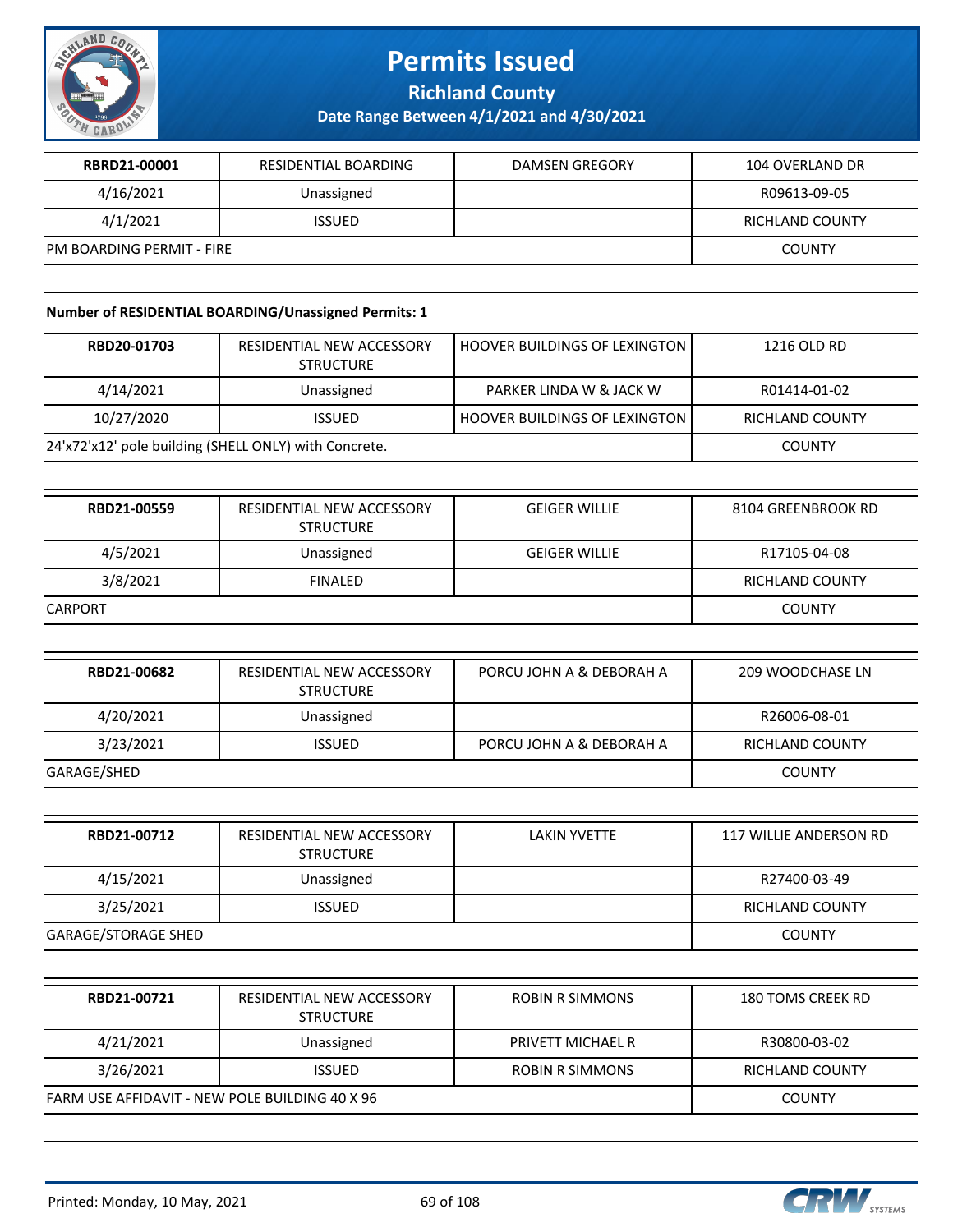

**Richland County**

| RBD21-00765                                                  | RESIDENTIAL NEW ACCESSORY<br><b>STRUCTURE</b> | A & B BUILDING GROUP LLC                     | <b>617 HAMPTON TRACE LN</b> |
|--------------------------------------------------------------|-----------------------------------------------|----------------------------------------------|-----------------------------|
| 4/19/2021                                                    | Unassigned                                    | YOGODZINSKI GENE M &                         | R13709-03-19                |
| 3/30/2021                                                    | <b>ISSUED</b>                                 | A & B BUILDING GROUP LLC                     | RICHLAND COUNTY             |
| Install Detached Garage                                      |                                               |                                              | <b>COUNTY</b>               |
|                                                              |                                               |                                              |                             |
| RBD21-00776                                                  | RESIDENTIAL NEW ACCESSORY<br><b>STRUCTURE</b> | HOOVER BUILDINGS OF LEXINGTON<br>INC.        | 1120 HOPEWELL CHURCH RD     |
| 4/19/2021                                                    | Unassigned                                    | JARMAN HENRY ROY &                           | R02600-04-01                |
| 4/1/2021                                                     | <b>ISSUED</b>                                 | <b>HOOVER BUILDINGS OF LEXINGTON</b><br>INC. | <b>RICHLAND COUNTY</b>      |
| 40'x40'x12' Pole building (SHELL ONLY)w/ 12'x40'x10' lean-to | <b>COUNTY</b>                                 |                                              |                             |
| House in Progress Permit #RBD21-00385                        |                                               |                                              |                             |
|                                                              |                                               |                                              |                             |

| RBD21-00785   | RESIDENTIAL NEW ACCESSORY<br><b>STRUCTURE</b> | UNDERWOOD MICHAEL DAVID & | 103 MISTYWOOD LN |
|---------------|-----------------------------------------------|---------------------------|------------------|
| 4/30/2021     | Unassigned                                    |                           | R02404-01-36     |
| 4/1/2021      | <b>ISSUED</b>                                 | UNDERWOOD MICHAEL DAVID & | RICHLAND COUNTY  |
| 12*32 STORAGE |                                               |                           | <b>COUNTY</b>    |

| RBD21-00833             | RESIDENTIAL NEW ACCESSORY<br><b>STRUCTURE</b> | JOHNSON ROCHELL & SANDRA | 2921 TROTTER RD |
|-------------------------|-----------------------------------------------|--------------------------|-----------------|
| 4/13/2021               | Unassigned                                    |                          | R21907-04-17    |
| 4/8/2021                | <b>ISSUED</b>                                 | JOHNSON ROCHELL & SANDRA | RICHLAND COUNTY |
| NEW 840 SQFT METAL SHED |                                               |                          | <b>COUNTY</b>   |

| RBD21-00850                                          | RESIDENTIAL NEW ACCESSORY<br><b>STRUCTURE</b> | <b>IHOOVER BUILDINGS OF LEXINGTON</b><br><b>INC</b> | 1321 TOMS CREEK RD |
|------------------------------------------------------|-----------------------------------------------|-----------------------------------------------------|--------------------|
| 4/23/2021                                            | Unassigned                                    | SHRADER JANICE WELCH                                | R33100-02-11       |
| 4/9/2021                                             | <b>ISSUED</b>                                 | <b>I HOOVER BUILDINGS OF LEXINGTON</b><br>INC       | RICHLAND COUNTY    |
| 30'x60'x12' Pole Building (Shell Only) With Concrete |                                               |                                                     | <b>COUNTY</b>      |

| RESIDENTIAL NEW ACCESSORY<br><b>STRUCTURE</b>     | <b>MATT MCCAULEY</b>        | 6 MARSHBROOK CT |
|---------------------------------------------------|-----------------------------|-----------------|
| Unassigned                                        | DAVIS GREGORY L & BARBARA A | R27906-03-03    |
| <b>ISSUED</b>                                     | <b>JERAMY SIGHTLER</b>      | RICHLAND COUNTY |
| construction of a new, site-built detached garage |                             |                 |
|                                                   |                             |                 |

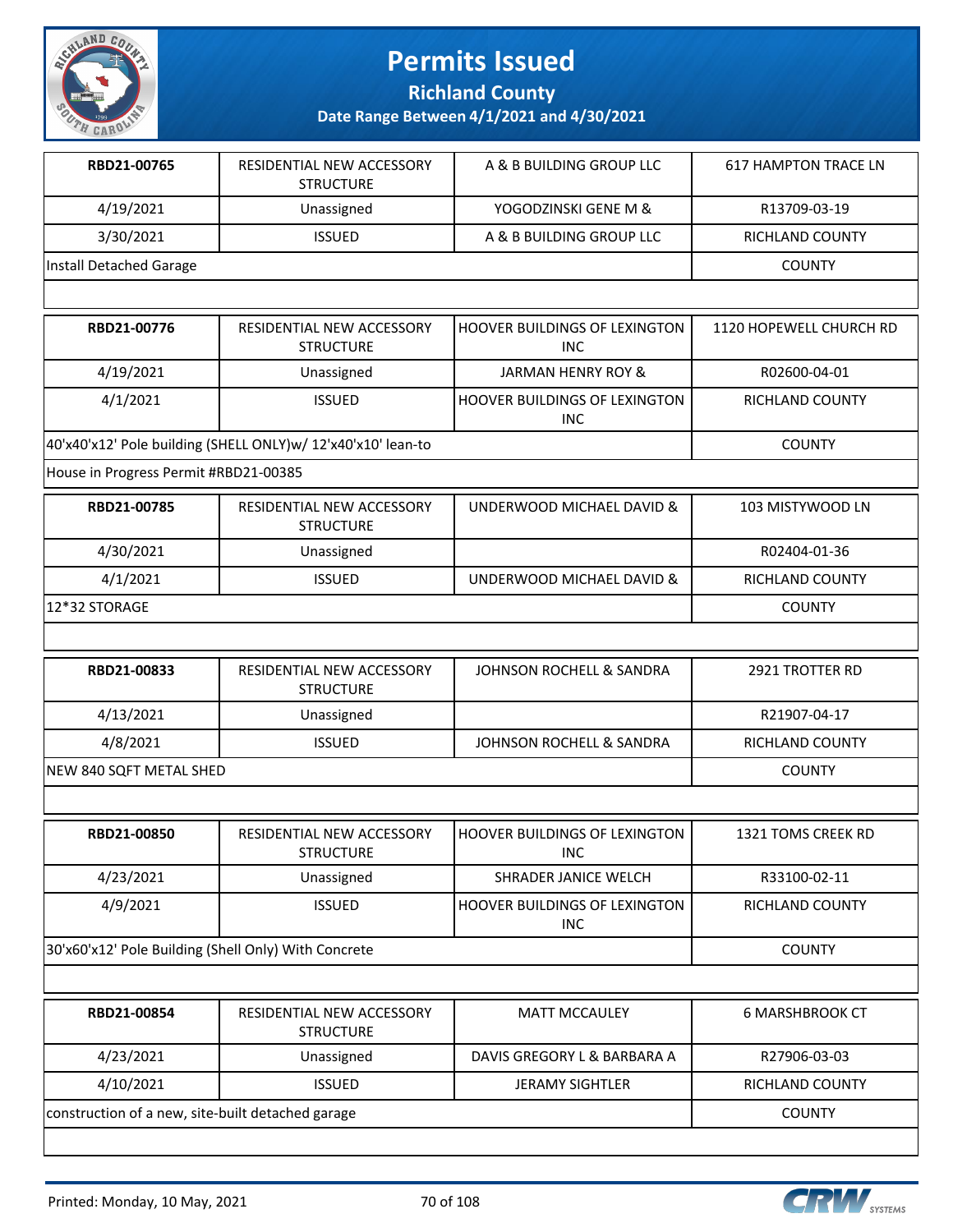

**Richland County**

**Date Range Between 4/1/2021 and 4/30/2021**

| RBD21-00862                  | RESIDENTIAL NEW ACCESSORY<br><b>STRUCTURE</b> | <b>TAYLOR TONY M SR</b> | 1109 HORRELL HILL RD   |
|------------------------------|-----------------------------------------------|-------------------------|------------------------|
| 4/28/2021                    | Unassigned                                    |                         | R24600-04-03           |
| 4/12/2021                    | <b>ISSUED</b>                                 | <b>TAYLOR TONY M SR</b> | <b>RICHLAND COUNTY</b> |
| 130*64 METAL GARAGE BUILDING |                                               |                         | <b>COUNTY</b>          |
|                              |                                               |                         |                        |

#### **Number of RESIDENTIAL NEW ACCESSORY STRUCTURE/Unassigned Permits: 12**

| RBD21-00754                          | RESIDENTIAL NEW CONSTRUCTION        | STANLEY MARTIN COMPANIES LLC                   | 956 NORTH SAGE DROP RD     |
|--------------------------------------|-------------------------------------|------------------------------------------------|----------------------------|
| 4/19/2021                            | SINGLE FAM TOWNHOME                 | SAND FARM LLC                                  | R20513-03-21               |
| 3/29/2021                            | <b>ISSUED</b>                       | STANLEY MARTIN COMPANIES LLC                   | <b>RICHLAND COUNTY</b>     |
| Build single family residence        |                                     |                                                | <b>COUNTY</b>              |
|                                      |                                     |                                                |                            |
| RBD21-00780                          | RESIDENTIAL NEW CONSTRUCTION        | MUNGO CONSTRUCTION LLC (GC)                    | 6319 SHAKESPEARE RD        |
| 4/22/2021                            | SINGLE FAM TOWNHOME                 | <b>COMMUNITY ASSISTANCE</b><br><b>PROVIDER</b> | R14215-13-13               |
| 4/1/2021                             | <b>ISSUED</b>                       | MUNGO CONSTRUCTION LLC (GC)                    | RICHLAND COUNTY            |
| <b>Quadplex Shakespeare Crossing</b> |                                     |                                                | <b>COUNTY</b>              |
| 6319 Shakespeare Road                |                                     |                                                |                            |
| RBD21-00781                          | <b>RESIDENTIAL NEW CONSTRUCTION</b> | MUNGO CONSTRUCTION LLC (GC)                    | <b>6321 SHAKESPEARE RD</b> |
| 4/22/2021                            | SINGLE FAM TOWNHOME                 | <b>COMMUNITY ASSISTANCE</b><br><b>PROVIDER</b> | R14215-13-13               |
| 4/1/2021                             | <b>ISSUED</b>                       | MUNGO CONSTRUCTION LLC (GC)                    | <b>RICHLAND COUNTY</b>     |
| <b>Quadplex Shakespeare Crossing</b> |                                     |                                                | <b>COUNTY</b>              |
| 6321 Shakespeare Road                |                                     |                                                |                            |
| RBD21-00782                          | RESIDENTIAL NEW CONSTRUCTION        | MUNGO CONSTRUCTION LLC (GC)                    | <b>6323 SHAKESPEARE RD</b> |
| 4/22/2021                            | SINGLE FAM TOWNHOME                 | <b>COMMUNITY ASSISTANCE</b><br><b>PROVIDER</b> | R14215-13-13               |
| 4/1/2021                             | <b>ISSUED</b>                       | MUNGO CONSTRUCTION LLC (GC)                    | RICHLAND COUNTY            |
| <b>Quadplex Shakespeare Crossing</b> |                                     |                                                | <b>COUNTY</b>              |
| 6323 Shakespeare Road                |                                     |                                                |                            |
| RBD21-00783                          | <b>RESIDENTIAL NEW CONSTRUCTION</b> | MUNGO CONSTRUCTION LLC (GC)                    | 6325 SHAKESPEARE RD        |
| 4/22/2021                            | SINGLE FAM TOWNHOME                 | <b>COMMUNITY ASSISTANCE</b><br><b>PROVIDER</b> | R14215-13-13               |
| 4/1/2021                             | <b>ISSUED</b>                       | MUNGO CONSTRUCTION LLC (GC)                    | RICHLAND COUNTY            |
| <b>Quadplex Shakespeare Crossing</b> |                                     |                                                | <b>COUNTY</b>              |
| 6325 Shakespeare Road                |                                     |                                                |                            |

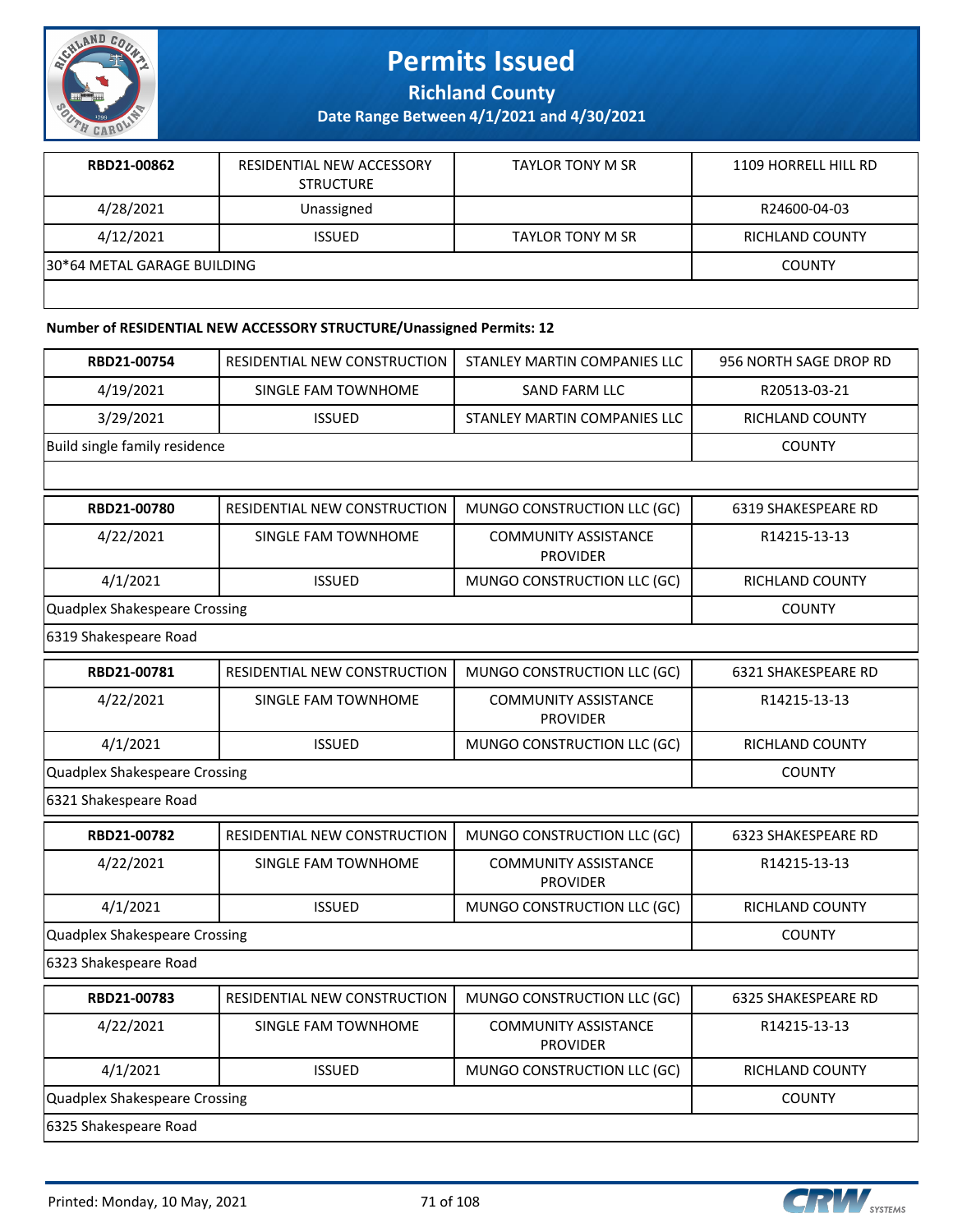

**Richland County**

**Date Range Between 4/1/2021 and 4/30/2021**

| RBD21-00803                    | RESIDENTIAL NEW CONSTRUCTION | MUNGO HOMES PROPERTIES LLC | 557 HARBOUR POINTE DR  |
|--------------------------------|------------------------------|----------------------------|------------------------|
| 4/21/2021                      | SINGLE FAM TOWNHOME          | MUNGO HOMES PROPERTIES LLC | R23205-19-03           |
| 4/5/2021                       | <b>ISSUED</b>                |                            | <b>RICHLAND COUNTY</b> |
| Single family dwelling         | <b>COUNTY</b>                |                            |                        |
|                                |                              |                            |                        |
|                                |                              |                            |                        |
| RBD21-00886                    | RESIDENTIAL NEW CONSTRUCTION | D R HORTON INC (COA)       | 128 BELGRAVE DR        |
| 4/30/2021                      | SINGLE FAM TOWNHOME          | <b>WINDING PATH LLC</b>    | R14800-05-22           |
| 4/14/2021                      | <b>ISSUED</b>                | D R HORTON INC (COA)       | <b>RICHLAND COUNTY</b> |
| Single Family New Construction |                              |                            | <b>COUNTY</b>          |

#### **Number of RESIDENTIAL NEW CONSTRUCTION/SINGLE FAM TOWNHOME Permits: 7**

| RBD21-00387                          | <b>RESIDENTIAL NEW CONSTRUCTION</b> | MUNGO HOMES PROPERTIES LLC   | <b>1135 SUNSET POINT RD</b> |  |
|--------------------------------------|-------------------------------------|------------------------------|-----------------------------|--|
| 4/1/2021                             | SINGLE FAMILY RES                   | <b>MILLS VICKIE L</b>        | R02312-01-58                |  |
| 2/18/2021                            | <b>ISSUED</b>                       | MUNGO HOMES PROPERTIES LLC   | <b>RICHLAND COUNTY</b>      |  |
| Construct New Single Family Dwelling |                                     |                              | <b>COUNTY</b>               |  |
|                                      |                                     |                              |                             |  |
| RBD21-00453                          | RESIDENTIAL NEW CONSTRUCTION        | STANLEY MARTIN COMPANIES LLC | 930 NORTH SAGE DROP RD      |  |
| 4/1/2021                             | SINGLE FAMILY RES                   | STANLEY MARTIN COMPANIES LLC | R20513-03-14                |  |
| 2/25/2021                            | <b>ISSUED</b>                       | STANLEY MARTIN COMPANIES LLC | <b>RICHLAND COUNTY</b>      |  |
| Build single family residence        |                                     |                              | <b>COUNTY</b>               |  |
|                                      |                                     |                              |                             |  |
| RBD21-00454                          | RESIDENTIAL NEW CONSTRUCTION        | STANLEY MARTIN COMPANIES LLC | 948 NORTH SAGE DROP RD      |  |
| 4/1/2021                             | SINGLE FAMILY RES                   | <b>SAND FARM LLC</b>         | R20513-03-19                |  |
| 2/25/2021                            | <b>ISSUED</b>                       | STANLEY MARTIN COMPANIES LLC | <b>RICHLAND COUNTY</b>      |  |
| Build single family residence        |                                     |                              | <b>COUNTY</b>               |  |
|                                      |                                     |                              |                             |  |
| RBD21-00455                          | RESIDENTIAL NEW CONSTRUCTION        | STANLEY MARTIN COMPANIES LLC | 907 NORTH SAGE DROP RD      |  |
| 4/1/2021                             | SINGLE FAMILY RES                   | <b>SAND FARM LLC</b>         | R20513-03-49                |  |
| 2/25/2021                            | <b>ISSUED</b>                       | STANLEY MARTIN COMPANIES LLC | <b>RICHLAND COUNTY</b>      |  |
| Build single family residence        |                                     |                              | <b>COUNTY</b>               |  |
|                                      |                                     |                              |                             |  |

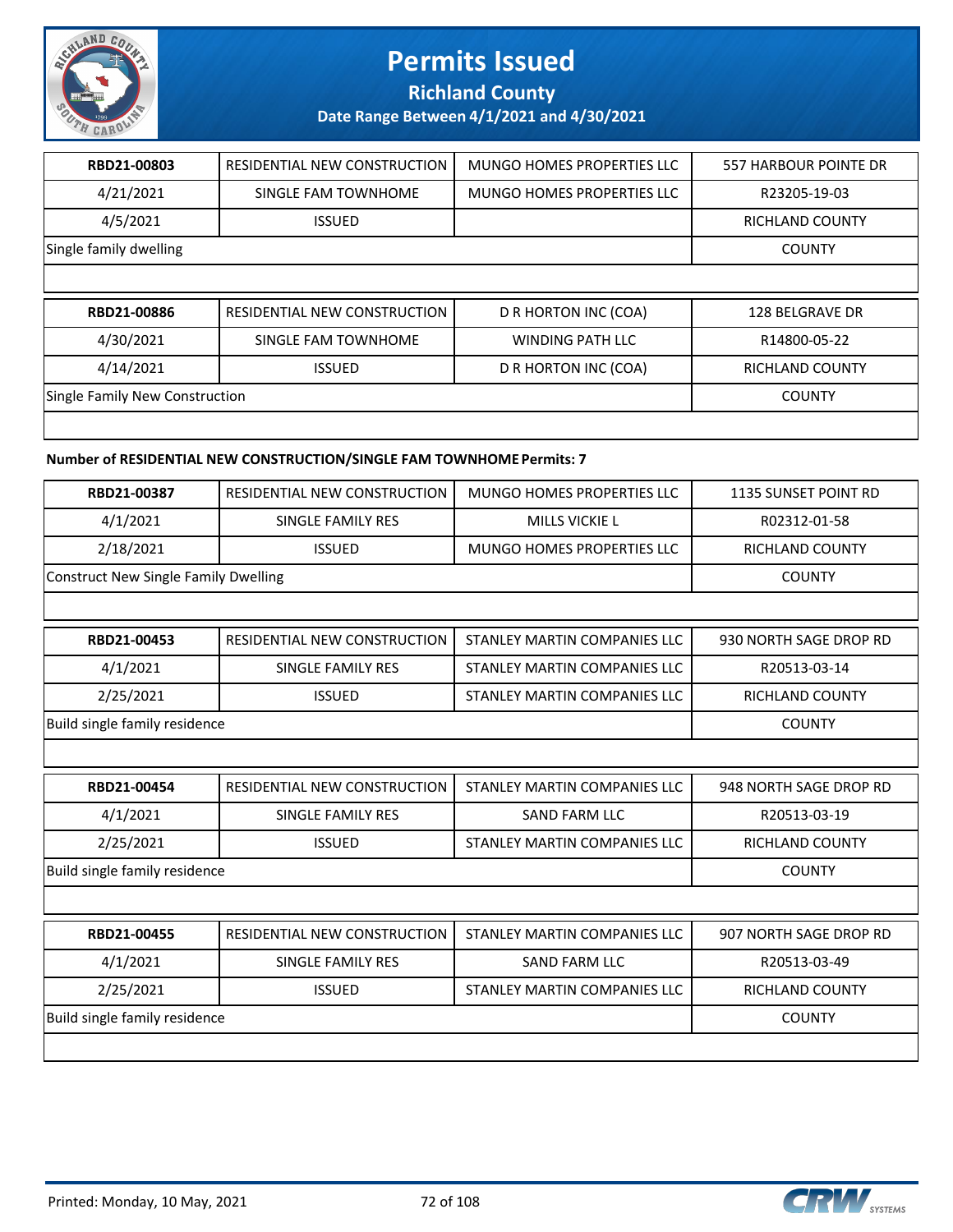

**Richland County**

| RBD21-00497                          | RESIDENTIAL NEW CONSTRUCTION                                       | <b>GARY L FRAZIER</b>        | 1363 OLD TAMAH RD      |
|--------------------------------------|--------------------------------------------------------------------|------------------------------|------------------------|
| 4/7/2021                             | SINGLE FAMILY RES                                                  | NATIONAL HOME BUILDERS LLC   | R04300-05-17           |
| 3/2/2021                             | <b>ISSUED</b>                                                      | <b>GARY L FRAZIER</b>        | RICHLAND COUNTY        |
| Build new home at 1363 Old Tamah Rd. |                                                                    |                              | <b>COUNTY</b>          |
|                                      |                                                                    |                              |                        |
| RBD21-00517                          | RESIDENTIAL NEW CONSTRUCTION                                       | STANLEY MARTIN COMPANIES LLC | 949 MAGWOOD CT         |
| 4/5/2021                             | SINGLE FAMILY RES                                                  | LAKE SHORE VISION LLC        | R17316-01-27           |
| 3/3/2021                             | <b>ISSUED</b>                                                      | STANLEY MARTIN COMPANIES LLC | RICHLAND COUNTY        |
| Build single family residence        |                                                                    |                              | <b>COUNTY</b>          |
|                                      |                                                                    |                              |                        |
| RBD21-00544                          | RESIDENTIAL NEW CONSTRUCTION                                       | MUNGO HOMES PROPERTIES LLC   | 221 WINDFALL RD        |
| 4/1/2021                             | SINGLE FAMILY RES                                                  | MUNGO HOMES PROPERTIES LLC   | R14813-10-24           |
| 3/5/2021                             | <b>ISSUED</b>                                                      |                              | <b>RICHLAND COUNTY</b> |
| Single family dwelling               |                                                                    |                              | <b>COUNTY</b>          |
|                                      |                                                                    |                              |                        |
| RBD21-00550                          | RESIDENTIAL NEW CONSTRUCTION                                       | MUNGO HOMES PROPERTIES LLC   | 191 ALMOFINI LN        |
| 4/5/2021                             | SINGLE FAMILY RES                                                  | MUNGO HOMES PROPERTIES LLC   | R01700-04-56           |
| 3/8/2021                             | <b>ISSUED</b>                                                      |                              | RICHLAND COUNTY        |
| Single family dwelling               | <b>COUNTY</b>                                                      |                              |                        |
| waiting for sewer tap receipt        |                                                                    |                              |                        |
| RBD21-00552                          | RESIDENTIAL NEW CONSTRUCTION                                       | DANIEL AVERY EARL SMITH      | 1901 SALEM CHURCH RD   |
| 4/16/2021                            | SINGLE FAMILY RES                                                  | LANE STEPHEN L & SARAH R     | R02309-02-06           |
| 3/8/2021                             | <b>ISSUED</b>                                                      | DANIEL AVERY EARL SMITH      | <b>RICHLAND COUNTY</b> |
| Lane Residence                       |                                                                    |                              | <b>COUNTY</b>          |
| 1901 Salem Church Rd                 |                                                                    |                              |                        |
|                                      | DO NOT FINAL UNTIL FLOOD OKS. REQUIRES FINAL ELEVATION CERTIFICATE |                              |                        |
| RBD21-00560                          | RESIDENTIAL NEW CONSTRUCTION                                       | HURRICANE CONSTRUCTION INC   | 112 WESTLAKE RIDGE DR  |
| 4/19/2021                            | SINGLE FAMILY RES                                                  | HURRICANE CONSTRUCTION INC   | R17709-01-14           |
| 3/8/2021                             | <b>ISSUED</b>                                                      | HURRICANE CONSTRUCTION INC   | RICHLAND COUNTY        |
| <b>Single Family Dwelling</b>        |                                                                    |                              |                        |
|                                      |                                                                    |                              |                        |

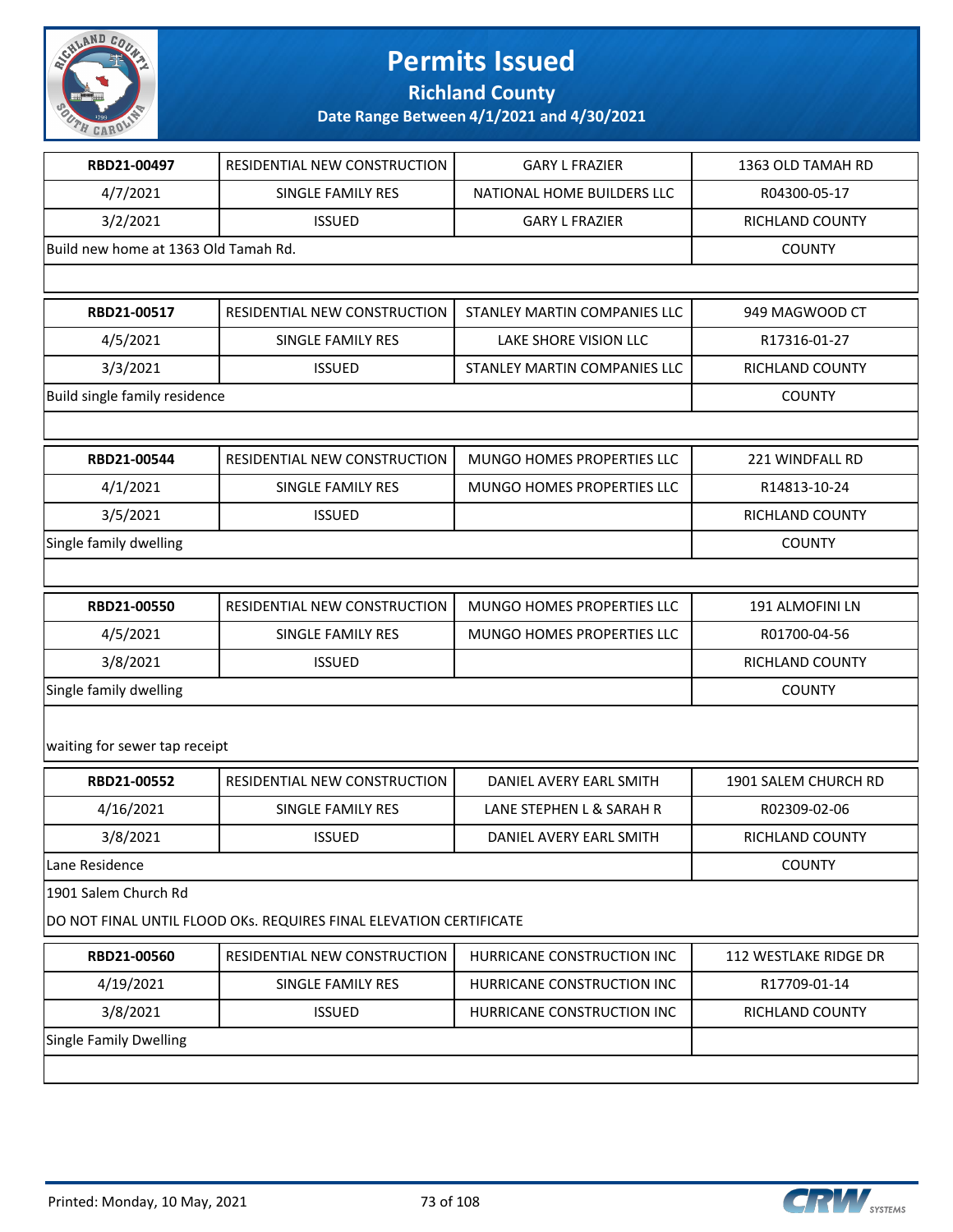

### **Richland County**

| RBD21-00569               | RESIDENTIAL NEW CONSTRUCTION  | STANLEY MARTIN COMPANIES LLC    | 929 NORTH SAGE DROP RD |
|---------------------------|-------------------------------|---------------------------------|------------------------|
| 4/2/2021                  | SINGLE FAMILY RES             | STANLEY MARTIN COMPANIES LLC    | R20513-03-43           |
| 3/9/2021                  | <b>ISSUED</b>                 | STANLEY MARTIN COMPANIES LLC    | RICHLAND COUNTY        |
|                           | Build single family residence |                                 |                        |
|                           |                               |                                 |                        |
| RBD21-00575               | RESIDENTIAL NEW CONSTRUCTION  | HURRICANE CONSTRUCTION INC      | 610 ROSERIDGE DR       |
| 4/2/2021                  | SINGLE FAMILY RES             | HURRICANE CONSTRUCTION INC      | R14807-08-16           |
| 3/9/2021                  | <b>ISSUED</b>                 | HURRICANE CONSTRUCTION INC      | RICHLAND COUNTY        |
| Lot #75 Amber Creek       |                               |                                 | <b>COUNTY</b>          |
|                           |                               |                                 |                        |
| RBD21-00579               | RESIDENTIAL NEW CONSTRUCTION  | EASTWOOD HOMES LLC              | 331 SUNNYCREST LN      |
| 4/14/2021                 | SINGLE FAMILY RES             | Eastwood Homes Of Columbia, LLC | R23208-13-15           |
| 3/10/2021                 | <b>ISSUED</b>                 |                                 | RICHLAND COUNTY        |
| Single Family residential |                               |                                 | <b>COUNTY</b>          |
|                           |                               |                                 |                        |
| RBD21-00581               | RESIDENTIAL NEW CONSTRUCTION  | EASTWOOD HOMES LLC              | 335 SUNNYCREST LN      |
| 4/14/2021                 | SINGLE FAMILY RES             | Eastwood Homes Of Columbia, LLC | R23208-13-13           |
| 3/10/2021                 | <b>ISSUED</b>                 |                                 | RICHLAND COUNTY        |
| Single Family residential |                               |                                 | <b>COUNTY</b>          |
|                           |                               |                                 |                        |
| RBD21-00584               | RESIDENTIAL NEW CONSTRUCTION  | MUNGO HOMES PROPERTIES LLC      | 516 MALACHITE LN       |
| 4/5/2021                  | SINGLE FAMILY RES             | MUNGO HOMES PROPERTIES LLC      | R01716-04-16           |
| 3/10/2021                 | <b>ISSUED</b>                 |                                 | RICHLAND COUNTY        |
| Single family dwelling    |                               |                                 | <b>COUNTY</b>          |
|                           |                               |                                 |                        |
| RBD21-00585               | RESIDENTIAL NEW CONSTRUCTION  | EASTWOOD HOMES LLC              | 237 FALLING LEAVES LN  |
| 4/9/2021                  | SINGLE FAMILY RES             | Eastwood Homes Of Columbia, LLC | R20516-04-01           |
| 3/10/2021                 | <b>ISSUED</b>                 |                                 | RICHLAND COUNTY        |
| Single Family residential |                               |                                 | <b>COUNTY</b>          |
|                           |                               |                                 |                        |

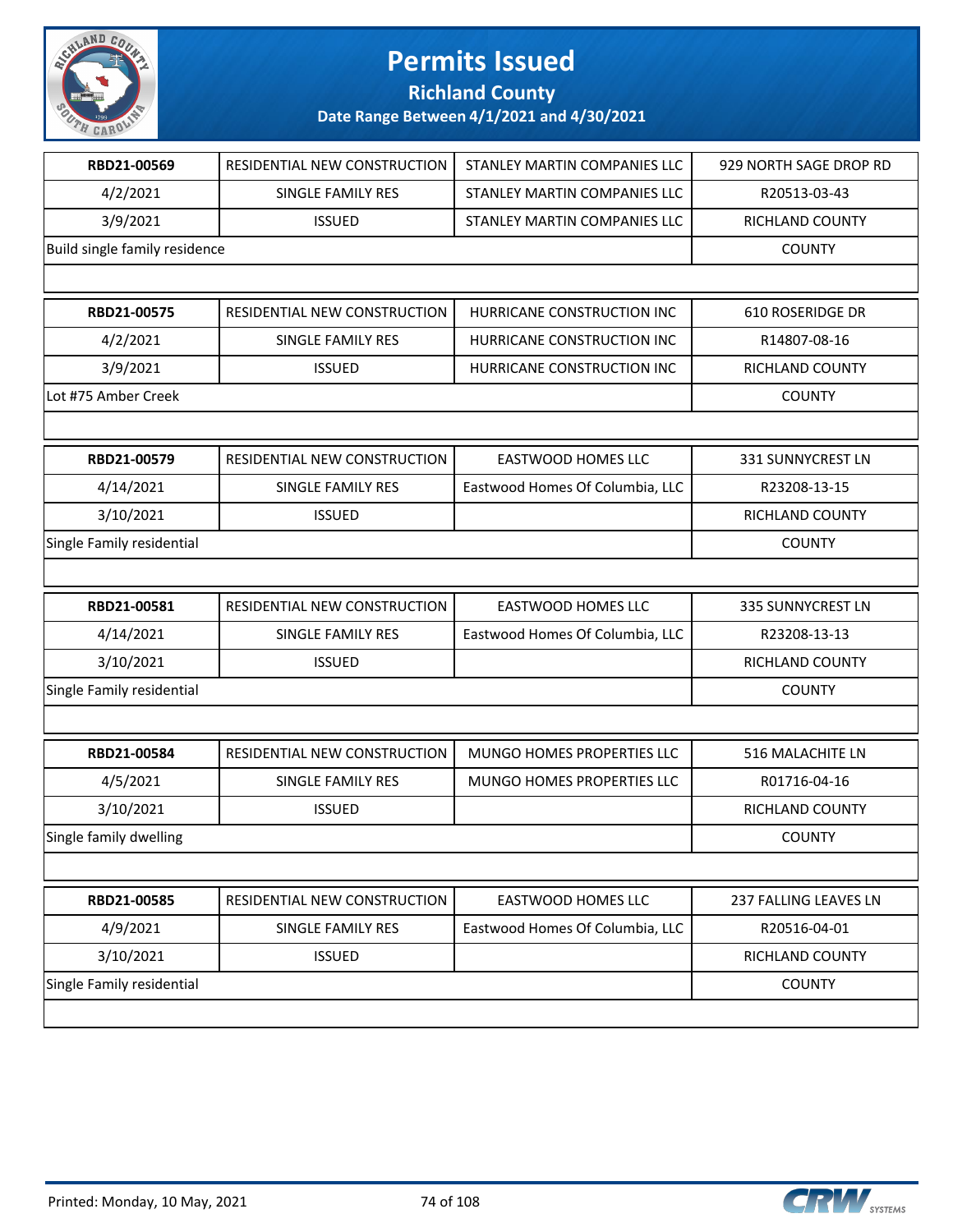

### **Richland County**

| RBD21-00586                   | RESIDENTIAL NEW CONSTRUCTION | SCHUMACHER HOMES OF SC INC   | 11 CANDLEWOOD LN       |
|-------------------------------|------------------------------|------------------------------|------------------------|
| 4/1/2021                      | SINGLE FAMILY RES            | JACOBS SANQUANETTE DELAINE & | R22005-02-16           |
| 3/11/2021                     | <b>ISSUED</b>                | SCHUMACHER HOMES OF SC INC   | RICHLAND COUNTY        |
| Build new single family home. |                              |                              | <b>COUNTY</b>          |
|                               |                              |                              |                        |
| RBD21-00587                   | RESIDENTIAL NEW CONSTRUCTION | MUNGO HOMES PROPERTIES LLC   | 293 COMPASS TRL        |
| 4/5/2021                      | SINGLE FAMILY RES            | MUNGO HOMES PROPERTIES LLC   | R20506-07-15           |
| 3/11/2021                     | <b>ISSUED</b>                |                              | <b>RICHLAND COUNTY</b> |
| Single family dwelling        |                              |                              | <b>COUNTY</b>          |
|                               |                              |                              |                        |
| RBD21-00589                   | RESIDENTIAL NEW CONSTRUCTION | MUNGO HOMES PROPERTIES LLC   | 1071 MATCHINGHAM DR    |
| 4/5/2021                      | SINGLE FAMILY RES            | MUNGO HOMES PROPERTIES LLC   | R17111-02-01           |
| 3/11/2021                     | <b>ISSUED</b>                |                              | RICHLAND COUNTY        |
| Single family dwelling        |                              |                              | <b>COUNTY</b>          |
|                               |                              |                              |                        |
| RBD21-00594                   | RESIDENTIAL NEW CONSTRUCTION | STANLEY MARTIN COMPANIES LLC | 962 NORTH SAGE DROP RD |
| 4/5/2021                      | SINGLE FAMILY RES            | SAND FARM LLC                | R20513-03-23           |
| 3/11/2021                     | <b>ISSUED</b>                | STANLEY MARTIN COMPANIES LLC | RICHLAND COUNTY        |
|                               |                              |                              |                        |
| Build single family residence |                              |                              | <b>COUNTY</b>          |
|                               |                              |                              |                        |
| RBD21-00595                   | RESIDENTIAL NEW CONSTRUCTION | STANLEY MARTIN COMPANIES LLC | 947 NORTH SAGE DROP RD |
| 4/5/2021                      | SINGLE FAMILY RES            | SAND FARM LLC                | R20513-03-38           |
| 3/11/2021                     | <b>ISSUED</b>                | STANLEY MARTIN COMPANIES LLC | RICHLAND COUNTY        |
| Build single family residence |                              |                              | <b>COUNTY</b>          |
|                               |                              |                              |                        |
| RBD21-00597                   | RESIDENTIAL NEW CONSTRUCTION | MUNGO HOMES PROPERTIES LLC   | 595 MALACHITE LN       |
| 4/5/2021                      | SINGLE FAMILY RES            | MUNGO HOMES PROPERTIES LLC   | R01716-01-55           |
| 3/11/2021                     | <b>ISSUED</b>                |                              | RICHLAND COUNTY        |
| Single family dwelling        |                              |                              | <b>COUNTY</b>          |

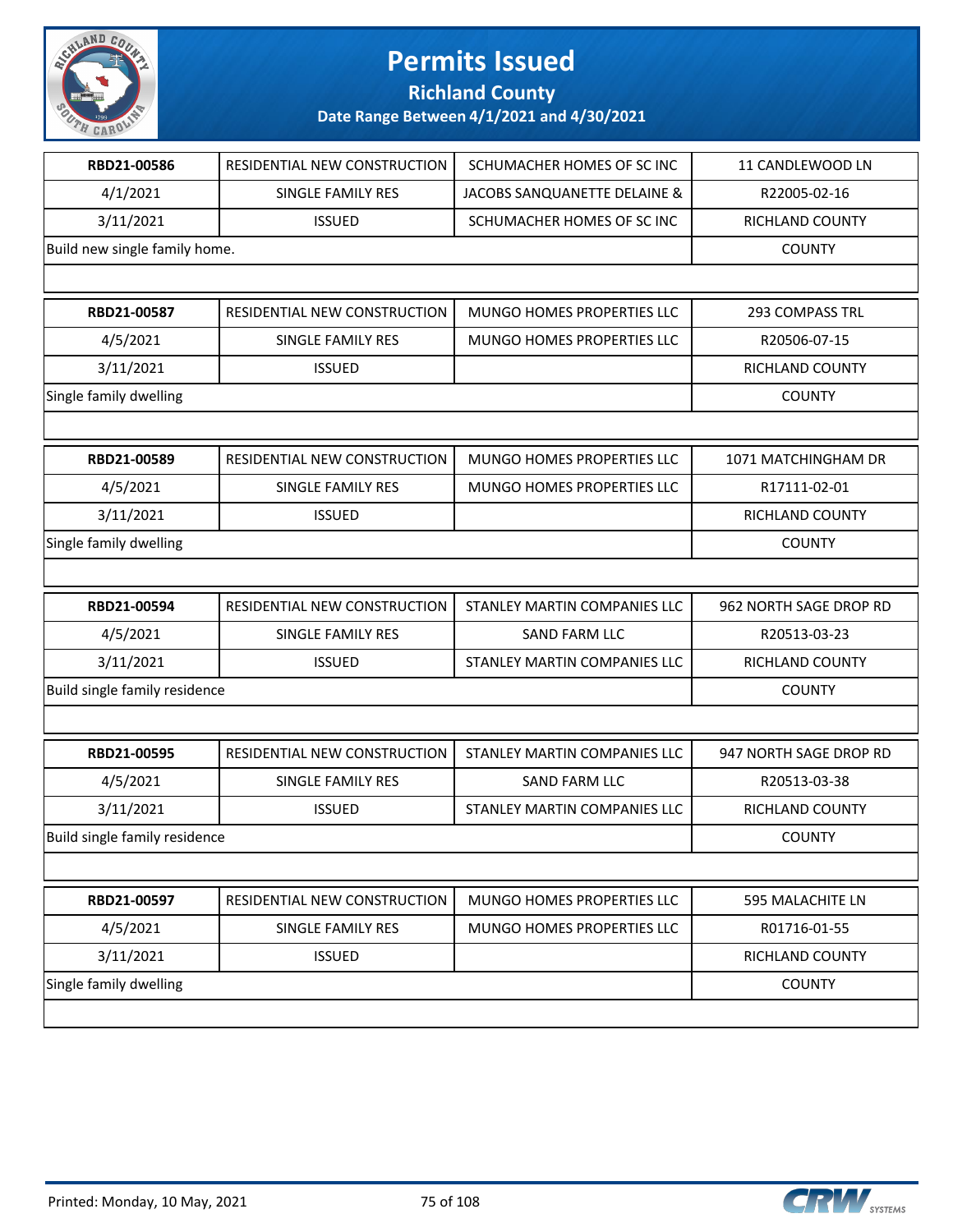

**Richland County**

| RBD21-00600                   | RESIDENTIAL NEW CONSTRUCTION | MUNGO HOMES PROPERTIES LLC   | 608 FROW DR            |
|-------------------------------|------------------------------|------------------------------|------------------------|
| 4/5/2021                      | SINGLE FAMILY RES            | MUNGO HOMES PROPERTIES LLC   | R25800-03-52           |
| 3/12/2021                     | <b>ISSUED</b>                |                              | RICHLAND COUNTY        |
| Single family dwelling        |                              |                              | <b>COUNTY</b>          |
|                               |                              |                              |                        |
| RBD21-00607                   | RESIDENTIAL NEW CONSTRUCTION | STANLEY MARTIN COMPANIES LLC | 937 NORTH SAGE DROP RD |
| 4/5/2021                      | SINGLE FAMILY RES            | STANLEY MARTIN COMPANIES LLC | R20513-03-41           |
| 3/12/2021                     | <b>ISSUED</b>                | STANLEY MARTIN COMPANIES LLC | RICHLAND COUNTY        |
| Build single family residence |                              |                              | <b>COUNTY</b>          |
|                               |                              |                              |                        |
| RBD21-00608                   | RESIDENTIAL NEW CONSTRUCTION | MUNGO HOMES PROPERTIES LLC   | 509 MALACHITE LN       |
| 4/5/2021                      | SINGLE FAMILY RES            | MUNGO HOMES PROPERTIES LLC   | R01716-01-34           |
| 3/15/2021                     | <b>ISSUED</b>                |                              | RICHLAND COUNTY        |
| Single family dwelling        |                              |                              | <b>COUNTY</b>          |
|                               |                              |                              |                        |
| RBD21-00610                   | RESIDENTIAL NEW CONSTRUCTION | MUNGO HOMES PROPERTIES LLC   | 564 HARBOUR POINTE DR  |
| 4/6/2021                      | SINGLE FAMILY RES            | MUNGO HOMES PROPERTIES LLC   | R23205-20-10           |
| 3/15/2021                     | <b>ISSUED</b>                |                              | RICHLAND COUNTY        |
| Single family dwelling        |                              |                              | <b>COUNTY</b>          |
|                               |                              |                              |                        |
| RBD21-00612                   | RESIDENTIAL NEW CONSTRUCTION | MUNGO HOMES PROPERTIES LLC   | <b>289 COMPASS TRL</b> |
| 4/7/2021                      | SINGLE FAMILY RES            | MUNGO HOMES PROPERTIES LLC   | R20506-07-14           |
| 3/15/2021                     | <b>ISSUED</b>                |                              | RICHLAND COUNTY        |
| Single family dwelling        |                              |                              | <b>COUNTY</b>          |
|                               |                              |                              |                        |
| RBD21-00613                   | RESIDENTIAL NEW CONSTRUCTION | HURRICANE CONSTRUCTION INC   | 52 DALMORE CT          |
| 4/5/2021                      | <b>SINGLE FAMILY RES</b>     | HURRICANE CONSTRUCTION INC   | R14807-03-05           |
| 3/15/2021                     | <b>ISSUED</b>                | HURRICANE CONSTRUCTION INC   | RICHLAND COUNTY        |
| Lot #61 Amber Creek           |                              |                              | <b>COUNTY</b>          |
|                               |                              |                              |                        |

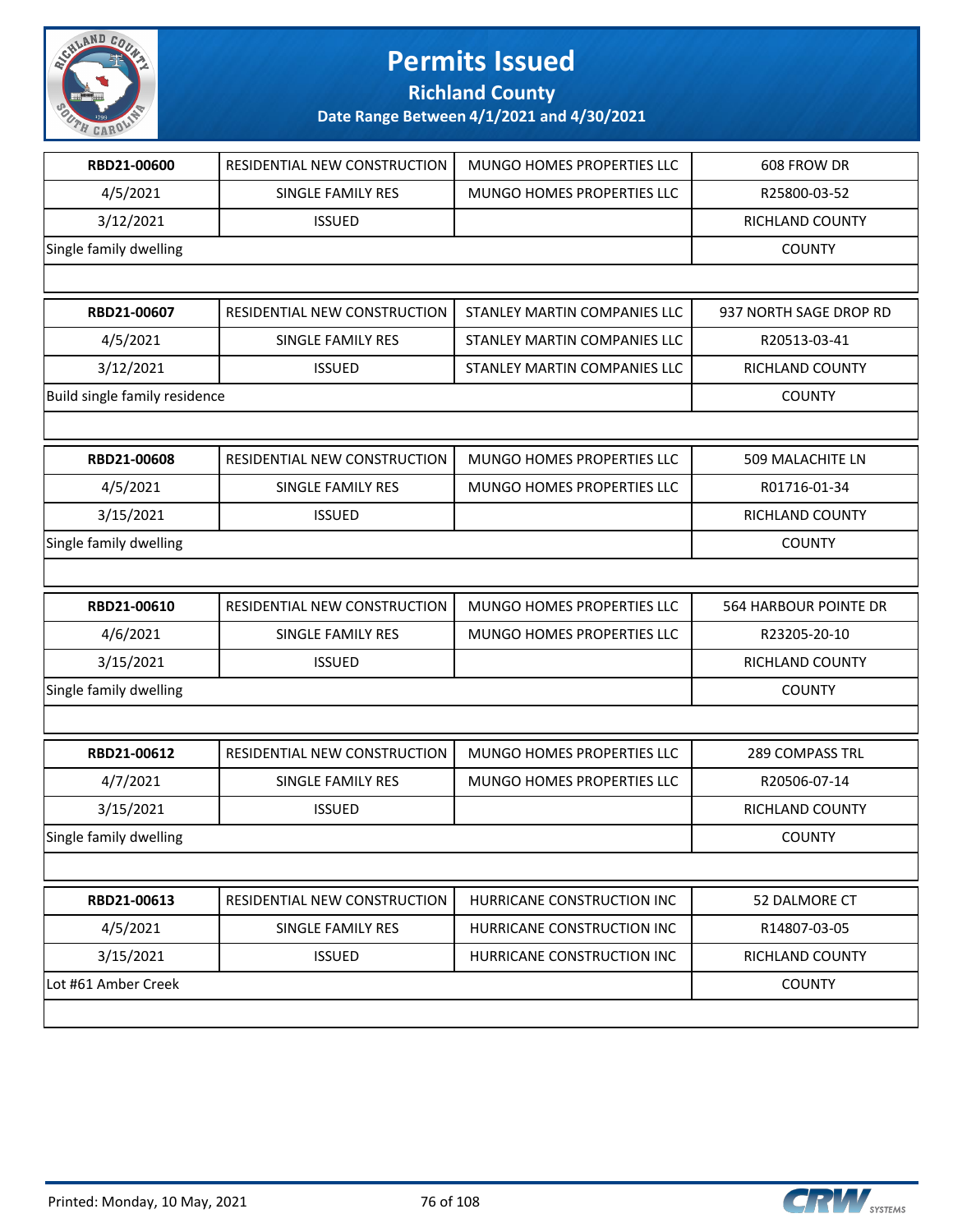

**Richland County**

| RBD21-00616                   | RESIDENTIAL NEW CONSTRUCTION | MUNGO HOMES PROPERTIES LLC      | 567 HARBOUR POINTE DR   |
|-------------------------------|------------------------------|---------------------------------|-------------------------|
| 4/7/2021                      | SINGLE FAMILY RES            | MUNGO HOMES PROPERTIES LLC      | R23205-19-01            |
| 3/16/2021                     | <b>ISSUED</b>                |                                 | RICHLAND COUNTY         |
| Single family dwelling        |                              |                                 | <b>COUNTY</b>           |
|                               |                              |                                 |                         |
| RBD21-00619                   | RESIDENTIAL NEW CONSTRUCTION | MUNGO HOMES PROPERTIES LLC      | 525 MALACHITE LN        |
| 4/14/2021                     | SINGLE FAMILY RES            | MUNGO HOMES PROPERTIES LLC      | R01716-01-36            |
| 3/16/2021                     | <b>ISSUED</b>                |                                 | RICHLAND COUNTY         |
| Single family dwelling        |                              |                                 | <b>COUNTY</b>           |
|                               |                              |                                 |                         |
| RBD21-00623                   | RESIDENTIAL NEW CONSTRUCTION | STANLEY MARTIN COMPANIES LLC    | 958 NORTH SAGE DROP RD  |
| 4/8/2021                      | SINGLE FAMILY RES            | <b>SAND FARM LLC</b>            | R20513-03-22            |
| 3/16/2021                     | <b>ISSUED</b>                | STANLEY MARTIN COMPANIES LLC    | <b>RICHLAND COUNTY</b>  |
| Build single family residence |                              |                                 | <b>COUNTY</b>           |
|                               |                              |                                 |                         |
| RBD21-00626                   | RESIDENTIAL NEW CONSTRUCTION | MUNGO HOMES PROPERTIES LLC      | <b>542 MALACHITE LN</b> |
| 4/15/2021                     | SINGLE FAMILY RES            | MUNGO HOMES PROPERTIES LLC      | R01716-04-23            |
| 3/17/2021                     | <b>ISSUED</b>                |                                 | RICHLAND COUNTY         |
| Single family dwelling        |                              |                                 | <b>COUNTY</b>           |
|                               |                              |                                 |                         |
| RBD21-00628                   | RESIDENTIAL NEW CONSTRUCTION | <b>GREAT SOUTHERN HOMES INC</b> | 1161 DEEP CREEK RD      |
| 4/12/2021                     | SINGLE FAMILY RES            | <b>GREAT SOUTHERN HOMES INC</b> | R17800-04-68            |
| 3/17/2021                     | <b>ISSUED</b>                | <b>GREAT SOUTHERN HOMES INC</b> | RICHLAND COUNTY         |
| <b>Bentgrass B</b>            |                              |                                 | <b>COUNTY</b>           |
|                               |                              |                                 |                         |
| RBD21-00629                   | RESIDENTIAL NEW CONSTRUCTION | MUNGO HOMES PROPERTIES LLC      | 1075 MATCHINGHAM DR     |
| 4/8/2021                      | SINGLE FAMILY RES            | MUNGO HOMES PROPERTIES LLC      | R17111-02-01            |
| 3/17/2021                     | <b>ISSUED</b>                |                                 | RICHLAND COUNTY         |
| Single family dwelling        |                              |                                 | <b>COUNTY</b>           |
|                               |                              |                                 |                         |

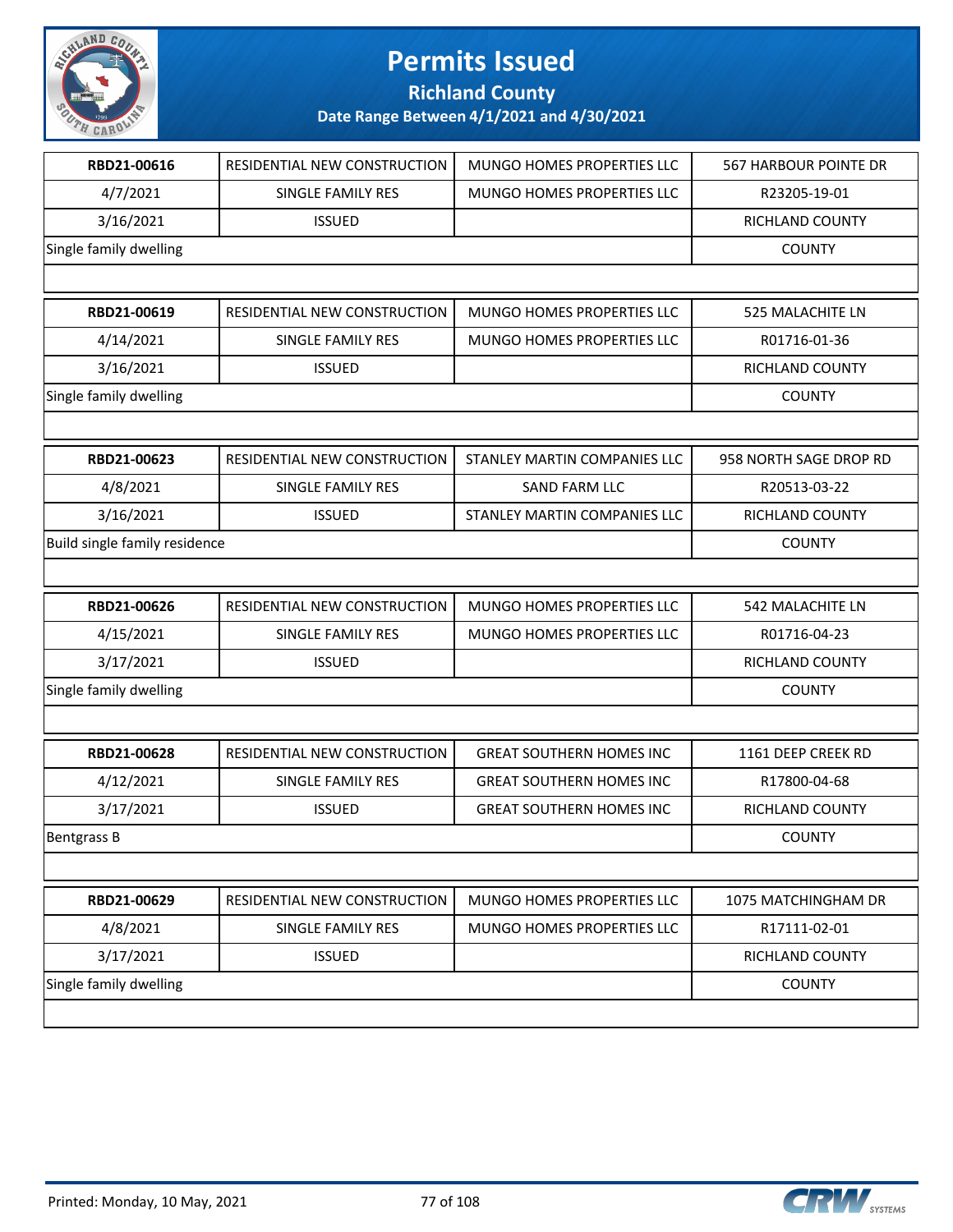

**Richland County**

| RBD21-00630                    | RESIDENTIAL NEW CONSTRUCTION | D R HORTON INC (COA)              | 590 PINE KNOT RD            |
|--------------------------------|------------------------------|-----------------------------------|-----------------------------|
| 4/8/2021                       | SINGLE FAMILY RES            | <b>COATBRIDGE DEVELOPMENT LLC</b> | R20507-10-16                |
| 3/17/2021                      | <b>ISSUED</b>                | D R HORTON INC (COA)              | RICHLAND COUNTY             |
| Single Family New Construction |                              |                                   | <b>COUNTY</b>               |
|                                |                              |                                   |                             |
| RBD21-00634                    | RESIDENTIAL NEW CONSTRUCTION | STANLEY MARTIN COMPANIES LLC      | 941 NORTH SAGE DROP RD      |
| 4/9/2021                       | SINGLE FAMILY RES            | STANLEY MARTIN COMPANIES LLC      | R20513-03-40                |
| 3/17/2021                      | <b>ISSUED</b>                | STANLEY MARTIN COMPANIES LLC      | RICHLAND COUNTY             |
| Build single family residence  |                              |                                   | <b>COUNTY</b>               |
|                                |                              |                                   |                             |
| RBD21-00635                    | RESIDENTIAL NEW CONSTRUCTION | D R HORTON INC (COA)              | 586 PINE KNOT RD            |
| 4/8/2021                       | SINGLE FAMILY RES            | <b>COATBRIDGE DEVELOPMENT LLC</b> | R20507-10-15                |
| 3/17/2021                      | <b>ISSUED</b>                | D R HORTON INC (COA)              | <b>RICHLAND COUNTY</b>      |
| Single Family New Construction |                              |                                   | <b>COUNTY</b>               |
|                                |                              |                                   |                             |
| RBD21-00636                    | RESIDENTIAL NEW CONSTRUCTION | D R HORTON INC (COA)              | 574 PINE KNOT RD            |
| 4/6/2021                       | SINGLE FAMILY RES            | <b>COATBRIDGE DEVELOPMENT LLC</b> | R20507-10-13                |
| 3/17/2021                      | <b>ISSUED</b>                | D R HORTON INC (COA)              | RICHLAND COUNTY             |
| Single Family New Construction |                              |                                   | <b>COUNTY</b>               |
|                                |                              |                                   |                             |
| RBD21-00638                    | RESIDENTIAL NEW CONSTRUCTION | HURRICANE CONSTRUCTION INC        | 619 ROSERIDGE DR            |
| 4/5/2021                       | SINGLE FAMILY RES            | HURRICANE CONSTRUCTION INC        | R14806-04-09                |
| 3/17/2021                      | <b>ISSUED</b>                | HURRICANE CONSTRUCTION INC        | RICHLAND COUNTY             |
| Lot 93 Amber Creek             |                              |                                   | <b>COUNTY</b>               |
|                                |                              |                                   |                             |
| RBD21-00640                    | RESIDENTIAL NEW CONSTRUCTION | <b>GREAT SOUTHERN HOMES INC</b>   | <b>314 JUBILEE CLOCK DR</b> |
| 4/14/2021                      | SINGLE FAMILY RES            | <b>GREAT SOUTHERN HOMES INC</b>   | R17004-04-09                |
| 3/17/2021                      | <b>ISSUED</b>                | <b>GREAT SOUTHERN HOMES INC</b>   | RICHLAND COUNTY             |
| Regal A2                       |                              |                                   | <b>COUNTY</b>               |
|                                |                              |                                   |                             |

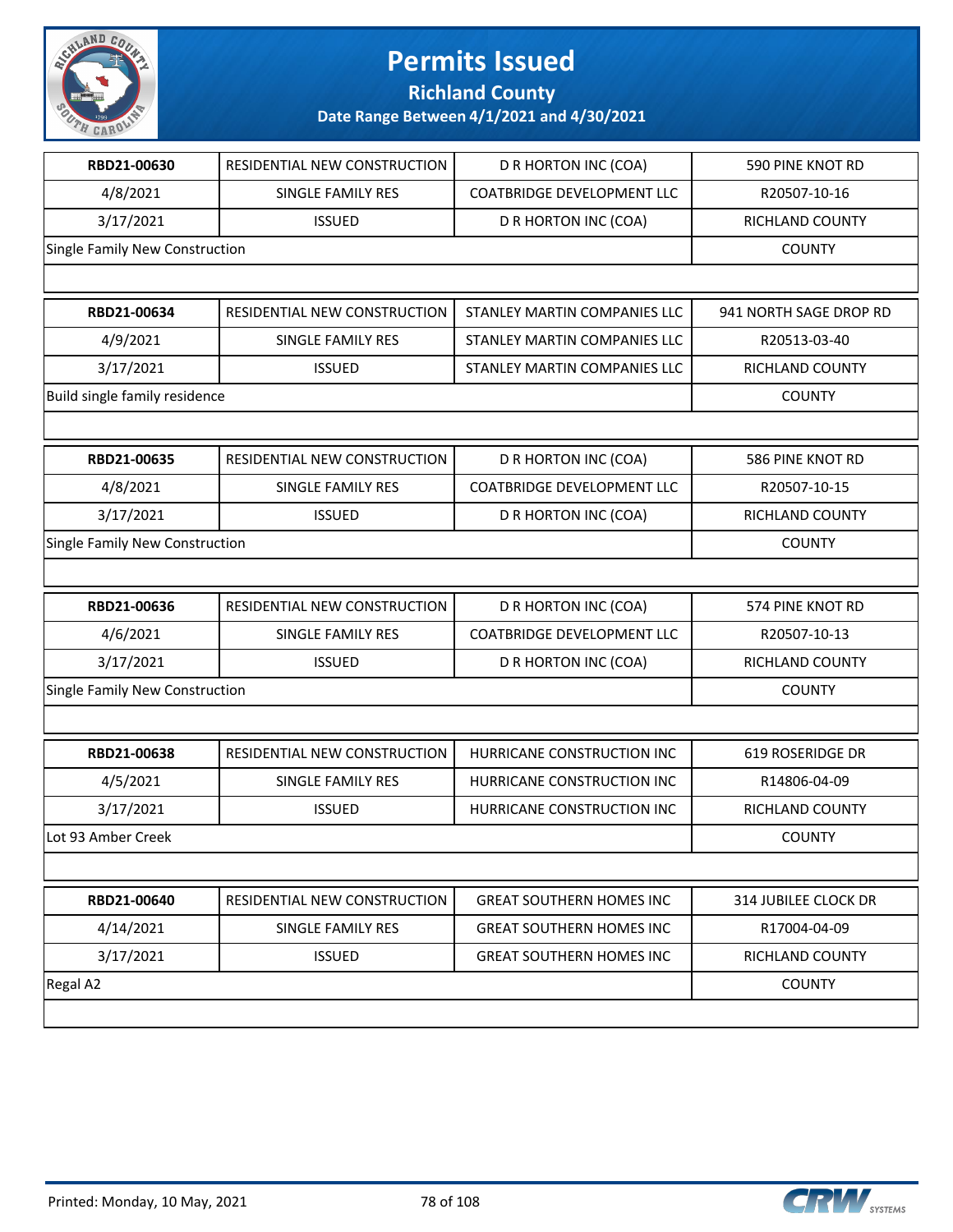

**Richland County**

| RBD21-00641               | RESIDENTIAL NEW CONSTRUCTION | <b>GREAT SOUTHERN HOMES INC</b> | 308 JUBILEE CLOCK DR        |
|---------------------------|------------------------------|---------------------------------|-----------------------------|
| 4/14/2021                 | SINGLE FAMILY RES            | <b>GREAT SOUTHERN HOMES INC</b> | R17004-04-08                |
| 3/17/2021                 | <b>ISSUED</b>                | <b>GREAT SOUTHERN HOMES INC</b> | RICHLAND COUNTY             |
| Regal A1                  |                              |                                 | <b>COUNTY</b>               |
|                           |                              |                                 |                             |
| RBD21-00642               | RESIDENTIAL NEW CONSTRUCTION | <b>GREAT SOUTHERN HOMES INC</b> | <b>304 JUBILEE CLOCK DR</b> |
| 4/12/2021                 | SINGLE FAMILY RES            | <b>GREAT SOUTHERN HOMES</b>     | R17004-04-07                |
| 3/17/2021                 | <b>ISSUED</b>                | <b>GREAT SOUTHERN HOMES INC</b> | RICHLAND COUNTY             |
| Regal                     |                              |                                 | <b>COUNTY</b>               |
|                           |                              |                                 |                             |
| RBD21-00643               | RESIDENTIAL NEW CONSTRUCTION | <b>GREAT SOUTHERN HOMES INC</b> | <b>300 JUBILEE CLOCK DR</b> |
| 4/12/2021                 | SINGLE FAMILY RES            | <b>GREAT SOUTHERN HOMES INC</b> | R17004-04-06                |
| 3/17/2021                 | <b>ISSUED</b>                | <b>GREAT SOUTHERN HOMES INC</b> | RICHLAND COUNTY             |
| Regal                     |                              |                                 | <b>COUNTY</b>               |
|                           |                              |                                 |                             |
| RBD21-00644               | RESIDENTIAL NEW CONSTRUCTION | <b>EASTWOOD HOMES LLC</b>       | 257 FALLING LEAVES LN       |
| 4/9/2021                  | SINGLE FAMILY RES            | EASTWOOD HOMES LLC              | R20516-04-05                |
| 3/17/2021                 | <b>ISSUED</b>                |                                 | RICHLAND COUNTY             |
| Single Family residential |                              |                                 | <b>COUNTY</b>               |
|                           |                              |                                 |                             |
| RBD21-00645               | RESIDENTIAL NEW CONSTRUCTION | <b>GREAT SOUTHERN HOMES INC</b> | 324 JUBILEE CLOCK DR        |
| 4/12/2021                 | <b>SINGLE FAMILY RES</b>     | <b>GREAT SOUTHERN HOMES INC</b> | R17004-04-12                |
| 3/17/2021                 | <b>ISSUED</b>                | <b>GREAT SOUTHERN HOMES INC</b> | RICHLAND COUNTY             |
| $ $ Regal                 |                              |                                 | <b>COUNTY</b>               |
|                           |                              |                                 |                             |
| RBD21-00646               | RESIDENTIAL NEW CONSTRUCTION | <b>GREAT SOUTHERN HOMES INC</b> | 320 JUBILEE CLOCK DR        |
| 4/12/2021                 | SINGLE FAMILY RES            | <b>GREAT SOUTHERN HOMES INC</b> | R17004-04-11                |
| 3/17/2021                 | <b>ISSUED</b>                | <b>GREAT SOUTHERN HOMES INC</b> | RICHLAND COUNTY             |
|                           |                              |                                 |                             |
| Regal                     |                              |                                 | <b>COUNTY</b>               |

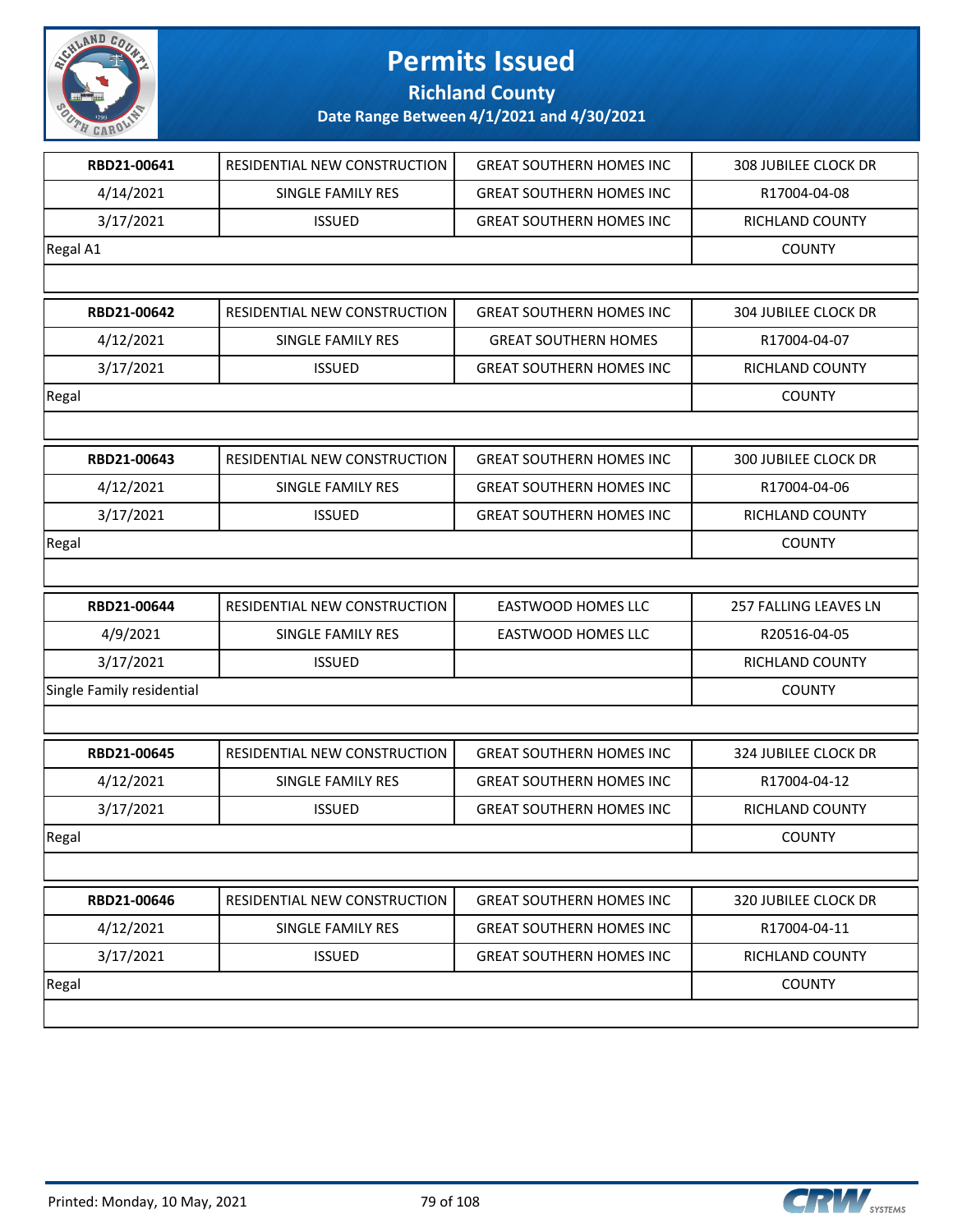

**Richland County**

| RBD21-00647                                 |                              |                                   |                        |
|---------------------------------------------|------------------------------|-----------------------------------|------------------------|
|                                             | RESIDENTIAL NEW CONSTRUCTION | <b>GREAT SOUTHERN HOMES INC</b>   | 316 JUBILEE CLOCK DR   |
| 4/14/2021                                   | SINGLE FAMILY RES            | <b>GREAT SOUTHERN HOMES INC</b>   | R17004-04-10           |
| 3/17/2021                                   | <b>ISSUED</b>                | <b>GREAT SOUTHERN HOMES INC</b>   | RICHLAND COUNTY        |
| Regal                                       |                              |                                   | <b>COUNTY</b>          |
|                                             |                              |                                   |                        |
| RBD21-00648                                 | RESIDENTIAL NEW CONSTRUCTION | <b>GREAT SOUTHERN HOMES INC</b>   | 1141 DEEP CREEK RD     |
| 4/12/2021                                   | <b>SINGLE FAMILY RES</b>     | <b>GREAT SOUTHERN HOMES INC</b>   | R17800-04-68           |
| 3/17/2021                                   | <b>ISSUED</b>                | <b>GREAT SOUTHERN HOMES INC</b>   | <b>RICHLAND COUNTY</b> |
| <b>Bentcreek F</b>                          |                              |                                   | <b>COUNTY</b>          |
|                                             |                              |                                   |                        |
| RBD21-00649                                 | RESIDENTIAL NEW CONSTRUCTION | MUNGO HOMES PROPERTIES LLC        | 810 DUTCHMASTER DR     |
| 4/14/2021                                   | <b>SINGLE FAMILY RES</b>     | MUNGO HOMES PROPERTIES LLC        | R01711-04-02           |
| 3/17/2021                                   | <b>ISSUED</b>                |                                   | RICHLAND COUNTY        |
| Single family dwelling                      |                              |                                   | <b>COUNTY</b>          |
|                                             |                              |                                   |                        |
| RBD21-00651                                 | RESIDENTIAL NEW CONSTRUCTION | MUNGO HOMES PROPERTIES LLC        | 1052 CAROLINE SIMS RD  |
| 4/6/2021                                    | SINGLE FAMILY RES            | GAINES JOHN H & THEODORA S        | R27200-03-86           |
| 3/17/2021                                   | <b>ISSUED</b>                | MUNGO HOMES PROPERTIES LLC        | RICHLAND COUNTY        |
| <b>Construct New Single Family Dwelling</b> |                              |                                   | <b>COUNTY</b>          |
|                                             |                              |                                   |                        |
|                                             |                              |                                   |                        |
| RBD21-00652                                 | RESIDENTIAL NEW CONSTRUCTION | <b>MUNGO HOMES PROPERTIES LLC</b> | <b>281 COMPASS TRL</b> |
| 4/9/2021                                    | SINGLE FAMILY RES            | MUNGO HOMES PROPERTIES LLC        | R20506-07-13           |
| 3/18/2021                                   | <b>ISSUED</b>                |                                   | RICHLAND COUNTY        |
| Single family dwelling                      |                              |                                   | <b>COUNTY</b>          |
|                                             |                              |                                   |                        |
| RBD21-00656                                 | RESIDENTIAL NEW CONSTRUCTION | D R HORTON INC (COA)              | 580 PINE KNOT RD       |
| 4/8/2021                                    | SINGLE FAMILY RES            | COATBRIDGE DEVELOPMENT LLC        | R20507-10-14           |
| 3/18/2021                                   | <b>ISSUED</b>                | D R HORTON INC (COA)              | RICHLAND COUNTY        |

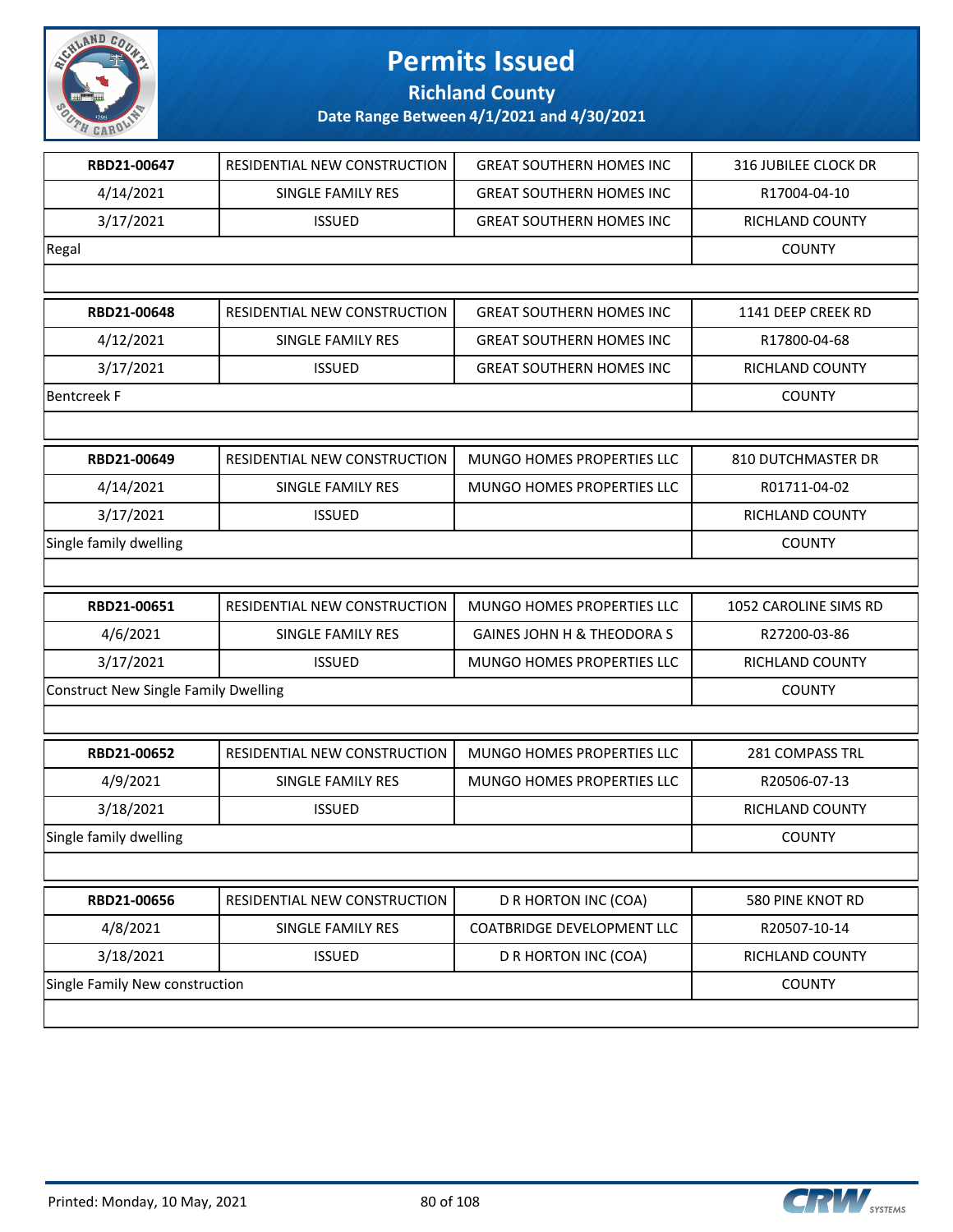

**Richland County**

| RBD21-00658                                 | RESIDENTIAL NEW CONSTRUCTION | MUNGO HOMES PROPERTIES LLC                         | 609 FROW DR            |
|---------------------------------------------|------------------------------|----------------------------------------------------|------------------------|
| 4/9/2021                                    | SINGLE FAMILY RES            | MUNGO HOMES PROPERTIES LLC                         | R25800-03-52           |
| 3/18/2021                                   | <b>ISSUED</b>                |                                                    | <b>RICHLAND COUNTY</b> |
| Single family dwelling                      |                              |                                                    | <b>COUNTY</b>          |
|                                             |                              |                                                    |                        |
| RBD21-00661                                 | RESIDENTIAL NEW CONSTRUCTION | MUNGO HOMES PROPERTIES LLC                         | 904 TONSI DR           |
| 4/9/2021                                    | SINGLE FAMILY RES            | MUNGO HOMES PROPERTIES LLC                         | R25800-03-52           |
| 3/19/2021                                   | <b>ISSUED</b>                |                                                    | RICHLAND COUNTY        |
| Single family dwelling                      |                              |                                                    | <b>COUNTY</b>          |
|                                             |                              |                                                    |                        |
| RBD21-00665                                 | RESIDENTIAL NEW CONSTRUCTION | EDWARD YANDLE DBA EXECUTIVE<br><b>CONSTRUCTION</b> | 154 BAYSDALE DR        |
| 4/9/2021                                    | SINGLE FAMILY RES            | EDWARD YANDLE DBA EXECUTIVE<br><b>CONSTRUCTION</b> | R23305-01-03           |
| 3/19/2021                                   | <b>ISSUED</b>                | EDWARD YANDLE DBA EXECUTIVE<br><b>CONSTRUCTION</b> | RICHLAND COUNTY        |
| Construct new single family dwelling        | <b>COUNTY</b>                |                                                    |                        |
|                                             |                              |                                                    |                        |
| RBD21-00666                                 | RESIDENTIAL NEW CONSTRUCTION | EDWARD YANDLE DBA EXECUTIVE<br><b>CONSTRUCTION</b> | 238 BAYSDALE DR        |
| 4/9/2021                                    | SINGLE FAMILY RES            | EDWARD YANDLE DBA EXECUTIVE<br><b>CONSTRUCTION</b> | R23208-11-04           |
| 3/19/2021                                   | <b>ISSUED</b>                | EDWARD YANDLE DBA EXECUTIVE<br>CONSTRUCTION        | RICHLAND COUNTY        |
| <b>Construct New Single Family Dwelling</b> |                              |                                                    | <b>COUNTY</b>          |
|                                             |                              |                                                    |                        |
| RBD21-00667                                 | RESIDENTIAL NEW CONSTRUCTION | EDWARD YANDLE DBA EXECUTIVE<br><b>CONSTRUCTION</b> | 517 MARSH POINTE DR    |
| 4/9/2021                                    | SINGLE FAMILY RES            | EDWARD YANDLE DBA EXECUTIVE<br>CONSTRUCTION        | R23214-09-01           |
| 3/19/2021                                   | <b>ISSUED</b>                | EDWARD YANDLE DBA EXECUTIVE<br>CONSTRUCTION        | <b>RICHLAND COUNTY</b> |
|                                             |                              |                                                    |                        |

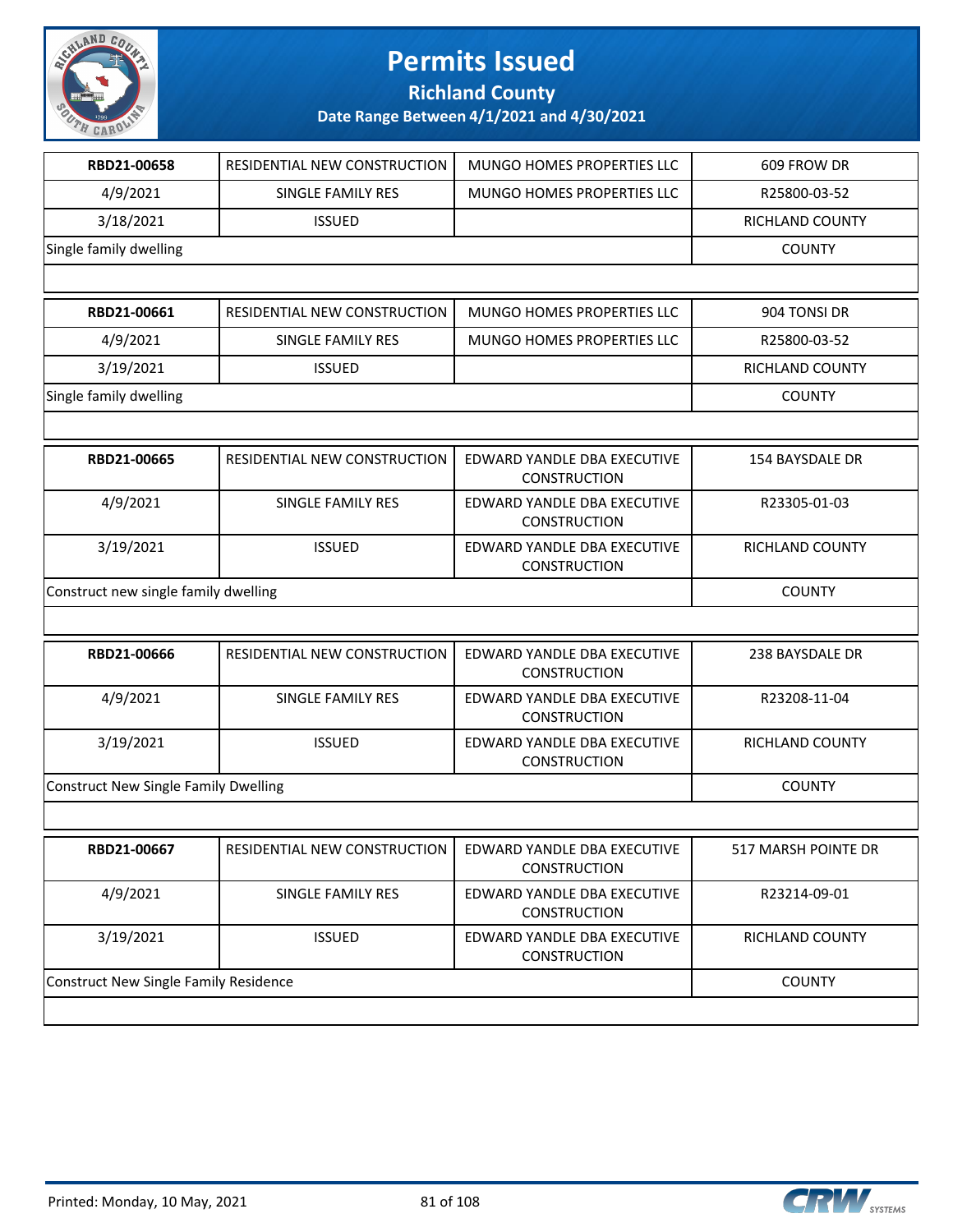

**Richland County**

| RBD21-00668                                  | RESIDENTIAL NEW CONSTRUCTION        | EDWARD YANDLE DBA EXECUTIVE<br><b>CONSTRUCTION</b> | <b>10 SANCTUARY CT</b>       |
|----------------------------------------------|-------------------------------------|----------------------------------------------------|------------------------------|
| 4/9/2021                                     | SINGLE FAMILY RES                   | EDWARD YANDLE DBA EXECUTIVE<br><b>CONSTRUCTION</b> | R23212-04-24                 |
| 3/19/2021                                    | <b>ISSUED</b>                       | EDWARD YANDLE DBA EXECUTIVE<br><b>CONSTRUCTION</b> | RICHLAND COUNTY              |
| <b>Construct New Single Family Residence</b> |                                     |                                                    | <b>COUNTY</b>                |
|                                              |                                     |                                                    |                              |
| RBD21-00669                                  | RESIDENTIAL NEW CONSTRUCTION        | <b>EASTWOOD HOMES LLC</b>                          | <b>241 FALLING LEAVES LN</b> |
| 4/9/2021                                     | <b>SINGLE FAMILY RES</b>            | <b>EASTWOOD HOMES LLC</b>                          | R20516-04-02                 |
| 3/19/2021                                    | <b>ISSUED</b>                       |                                                    | <b>RICHLAND COUNTY</b>       |
| Single Family residential                    |                                     |                                                    | <b>COUNTY</b>                |
|                                              |                                     |                                                    |                              |
| RBD21-00672                                  | <b>RESIDENTIAL NEW CONSTRUCTION</b> | MUNGO HOMES PROPERTIES LLC                         | 644 FROW DR                  |
| 4/9/2021                                     | SINGLE FAMILY RES                   | <b>MUNGO HOMES PROPERTIES LLC</b>                  | R25800-03-52                 |
| 3/22/2021                                    | <b>ISSUED</b>                       |                                                    | <b>RICHLAND COUNTY</b>       |
| Single family dwelling                       |                                     |                                                    | <b>COUNTY</b>                |
|                                              |                                     |                                                    |                              |
| RBD21-00673                                  | <b>RESIDENTIAL NEW CONSTRUCTION</b> | <b>GREAT SOUTHERN HOMES INC</b>                    | 1156 DEEP CREEK RD           |
| 4/12/2021                                    | SINGLE FAMILY RES                   | GS JACOBS CREEK LLC*                               | R17800-04-68                 |
| 3/22/2021                                    | <b>ISSUED</b>                       | <b>GREAT SOUTHERN HOMES INC</b>                    | <b>RICHLAND COUNTY</b>       |
| <b>Bentgrass B</b>                           |                                     |                                                    | <b>COUNTY</b>                |
|                                              |                                     |                                                    |                              |
| RBD21-00674                                  | <b>RESIDENTIAL NEW CONSTRUCTION</b> | <b>GREAT SOUTHERN HOMES INC</b>                    | 1147 DEEP CREEK RD           |
| 4/12/2021                                    | SINGLE FAMILY RES                   | <b>GREAT SOUTHERN HOMES INC</b>                    | R17800-04-68                 |
| 3/22/2021                                    | <b>ISSUED</b>                       | <b>GREAT SOUTHERN HOMES INC</b>                    | RICHLAND COUNTY              |
| Devonshire A                                 |                                     |                                                    | <b>COUNTY</b>                |
|                                              |                                     |                                                    |                              |

| RBD21-00675                   | RESIDENTIAL NEW CONSTRUCTION | STANLEY MARTIN COMPANIES LLC | 779 DEERWOOD CROSSING DR |
|-------------------------------|------------------------------|------------------------------|--------------------------|
| 4/9/2021                      | SINGLE FAMILY RES            | STANLEY MARTIN COMPANIES LLC | R17413-11-15             |
| 3/22/2021                     | <b>ISSUED</b>                | STANLEY MARTIN COMPANIES LLC | RICHLAND COUNTY          |
| Build single family residence |                              |                              | <b>COUNTY</b>            |
|                               |                              |                              |                          |

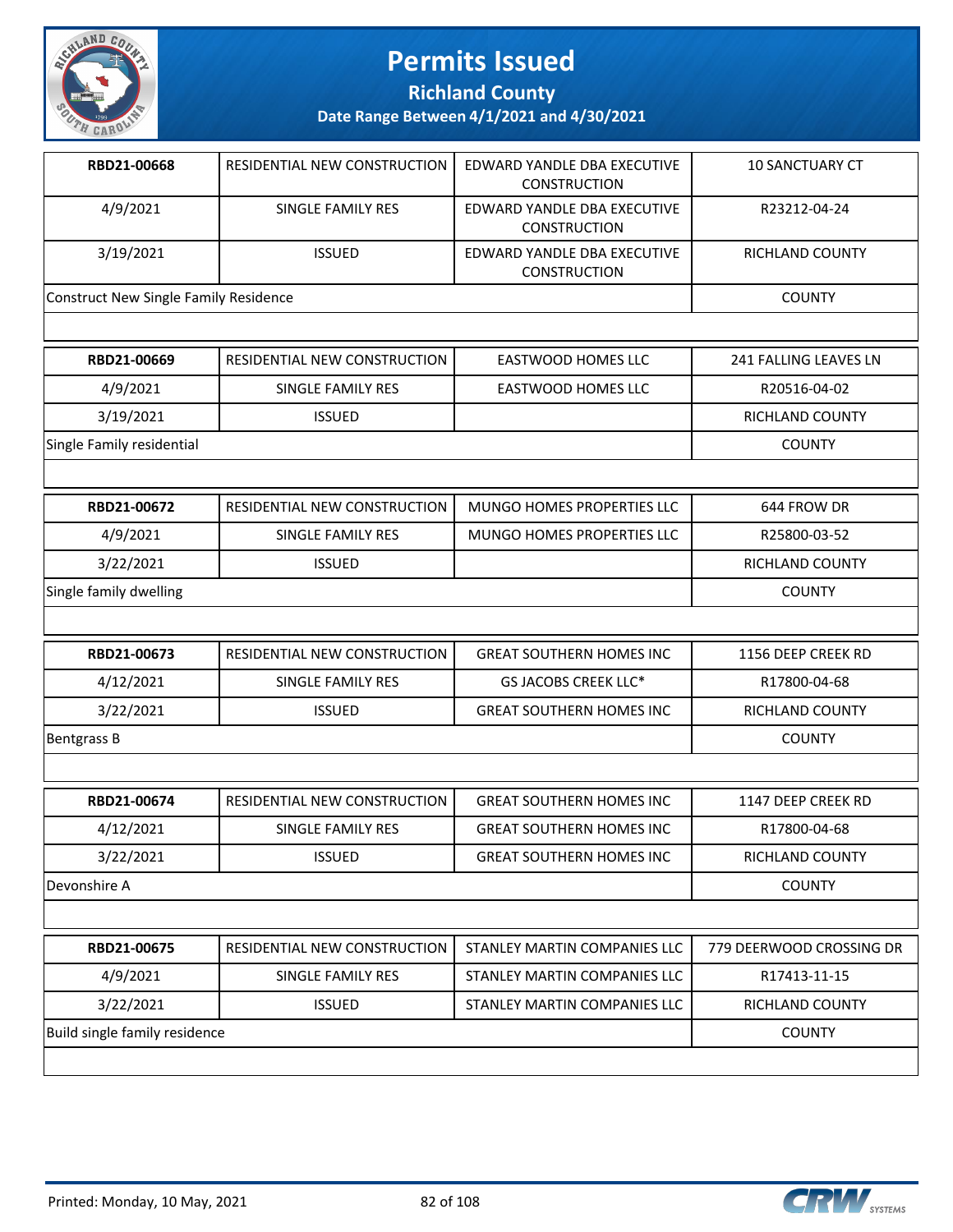

### **Richland County**

| RBD21-00677                                 | RESIDENTIAL NEW CONSTRUCTION | STANLEY MARTIN COMPANIES LLC | 926 NORTH SAGE DROP RD |
|---------------------------------------------|------------------------------|------------------------------|------------------------|
| 4/14/2021                                   | SINGLE FAMILY RES            | STANLEY MARTIN COMPANIES LLC | R20513-03-13           |
| 3/22/2021                                   | <b>ISSUED</b>                | STANLEY MARTIN COMPANIES LLC | RICHLAND COUNTY        |
| Build single family residence               |                              |                              | <b>COUNTY</b>          |
|                                             |                              |                              |                        |
| RBD21-00681                                 | RESIDENTIAL NEW CONSTRUCTION | MUNGO HOMES PROPERTIES LLC   | 612 FROW DR            |
| 4/21/2021                                   | SINGLE FAMILY RES            | MUNGO HOMES PROPERTIES LLC   | R25800-03-52           |
| 3/23/2021                                   | <b>ISSUED</b>                |                              | <b>RICHLAND COUNTY</b> |
| Single family dwelling                      |                              |                              | <b>COUNTY</b>          |
|                                             |                              |                              |                        |
| RBD21-00688                                 | RESIDENTIAL NEW CONSTRUCTION | STANLEY MARTIN COMPANIES LLC | 936 NORTH SAGE DROP RD |
| 4/21/2021                                   | SINGLE FAMILY RES            | STANLEY MARTIN COMPANIES LLC | R20513-03-16           |
| 3/23/2021                                   | <b>ISSUED</b>                | STANLEY MARTIN COMPANIES LLC | <b>RICHLAND COUNTY</b> |
| Build single family residence               |                              |                              | <b>COUNTY</b>          |
|                                             |                              |                              |                        |
| RBD21-00689                                 | RESIDENTIAL NEW CONSTRUCTION | MUNGO HOMES PROPERTIES LLC   | 1077 MATCHINGHAM DR    |
| 4/19/2021                                   | SINGLE FAMILY RES            | MUNGO HOMES PROPERTIES LLC   | R17111-02-01           |
| 3/24/2021                                   | <b>ISSUED</b>                |                              | RICHLAND COUNTY        |
| Single family dwelling                      |                              |                              | <b>COUNTY</b>          |
|                                             |                              |                              |                        |
| RBD21-00690                                 | RESIDENTIAL NEW CONSTRUCTION | <b>EASTWOOD HOMES LLC</b>    | 268 FALLING LEAVES LN  |
| 4/14/2021                                   | SINGLE FAMILY RES            | <b>EASTWOOD HOMES LLC</b>    | R20515-12-01           |
| 3/24/2021                                   | <b>ISSUED</b>                |                              | RICHLAND COUNTY        |
| Single Family residential                   |                              |                              | <b>COUNTY</b>          |
|                                             |                              |                              |                        |
| RBD21-00691                                 | RESIDENTIAL NEW CONSTRUCTION | MUNGO HOMES PROPERTIES LLC   | 255 CANTERWOOD RD      |
| 4/22/2021                                   | SINGLE FAMILY RES            | MUNGO HOMES PROPERTIES LLC   | R04215-01-10           |
| 3/24/2021                                   | <b>ISSUED</b>                | MUNGO HOMES PROPERTIES LLC   | RICHLAND COUNTY        |
| <b>Construct New Single Family Dwelling</b> |                              |                              | <b>COUNTY</b>          |
|                                             |                              |                              |                        |

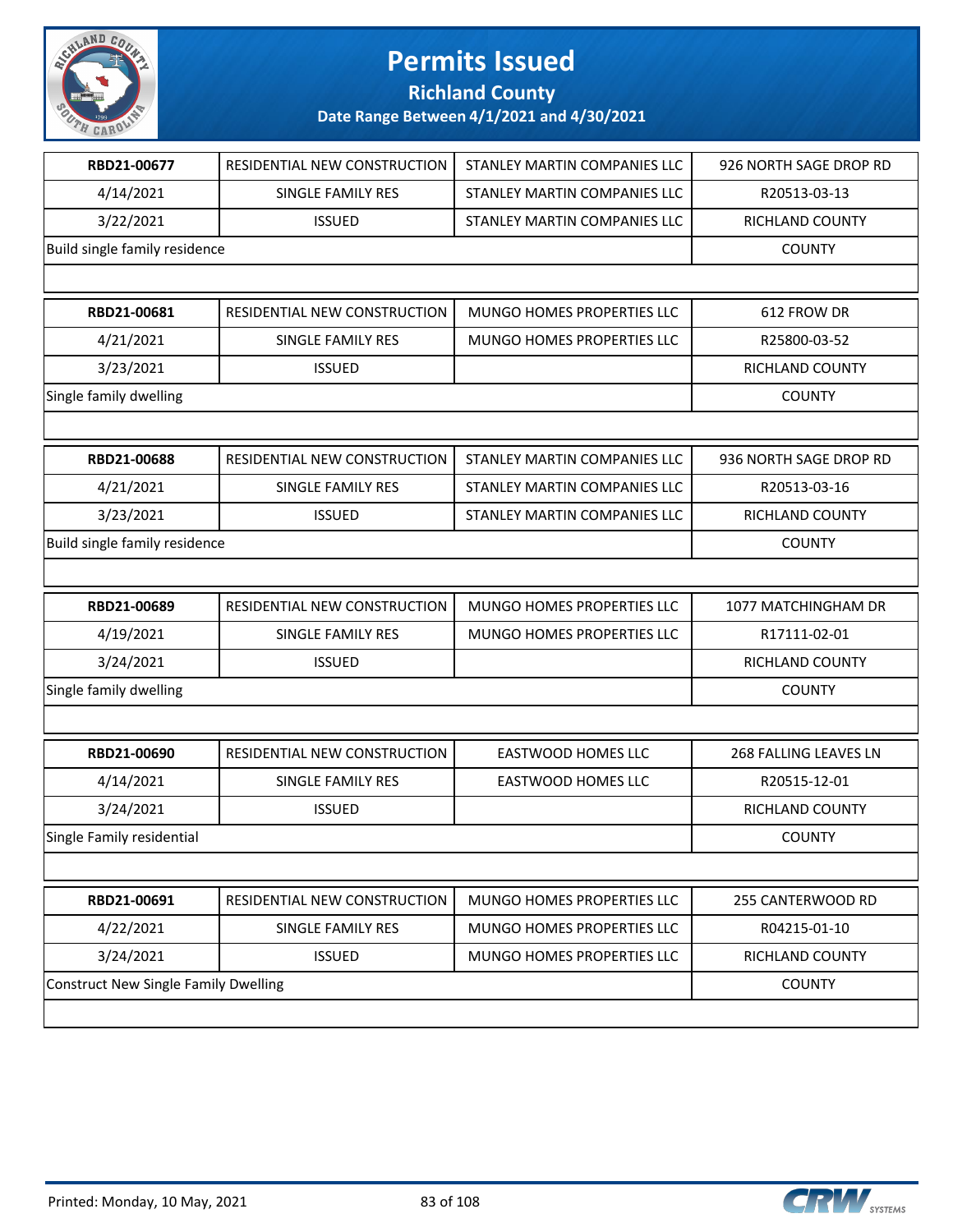

**Richland County**

| RBD21-00692                    | RESIDENTIAL NEW CONSTRUCTION | MUNGO HOMES PROPERTIES LLC | 351 COMPASS TRL        |
|--------------------------------|------------------------------|----------------------------|------------------------|
| 4/14/2021                      | SINGLE FAMILY RES            | MUNGO HOMES PROPERTIES LLC | R20506-07-24           |
| 3/24/2021                      | <b>ISSUED</b>                |                            | RICHLAND COUNTY        |
| Single family dwelling         |                              |                            | <b>COUNTY</b>          |
|                                |                              |                            |                        |
| RBD21-00693                    | RESIDENTIAL NEW CONSTRUCTION | D R HORTON INC (COA)       | 435 STONE HOLLOW DR    |
| 4/14/2021                      | SINGLE FAMILY RES            | STONEMONT DEVELOPMENT LLC  | R04100-01-09           |
| 3/24/2021                      | <b>ISSUED</b>                | D R HORTON INC (COA)       | <b>RICHLAND COUNTY</b> |
| Single Family New Construction |                              |                            | <b>COUNTY</b>          |
|                                |                              |                            |                        |
| RBD21-00695                    | RESIDENTIAL NEW CONSTRUCTION | MUNGO HOMES PROPERTIES LLC | 161 ALMOFINI LN        |
| 4/29/2021                      | SINGLE FAMILY RES            | MUNGO HOMES PROPERTIES LLC | R01700-04-56           |
| 3/24/2021                      | <b>ISSUED</b>                |                            | RICHLAND COUNTY        |
| Single family dwelling         |                              |                            | <b>COUNTY</b>          |
|                                |                              |                            |                        |
| RBD21-00699                    | RESIDENTIAL NEW CONSTRUCTION | HURRICANE CONSTRUCTION INC | 647 ROSERIDGE DR       |
| 4/14/2021                      | SINGLE FAMILY RES            | HURRICANE CONSTRUCTION INC | R14806-04-04           |
| 3/25/2021                      | <b>ISSUED</b>                | HURRICANE CONSTRUCTION INC | <b>RICHLAND COUNTY</b> |
| Lot 88 Amber Creek             |                              |                            | <b>COUNTY</b>          |
|                                |                              |                            |                        |
| RBD21-00700                    | RESIDENTIAL NEW CONSTRUCTION | D R HORTON INC (COA)       | 431 STONE HOLLOW DR    |
| 4/28/2021                      | SINGLE FAMILY RES            | STONEMONT DEVELOPMENT LLC  | R04100-01-09           |
| 3/25/2021                      | <b>ISSUED</b>                | D R HORTON INC (COA)       | RICHLAND COUNTY        |
| Single Family New Construction |                              |                            | <b>COUNTY</b>          |
|                                |                              |                            |                        |
| RBD21-00702                    | RESIDENTIAL NEW CONSTRUCTION | D R HORTON INC (COA)       | 425 STONE HOLLOW DR    |
| 4/14/2021                      | SINGLE FAMILY RES            | STONEMONT DEVELOPMENT LLC  | R04100-01-09           |
| 3/25/2021                      | <b>ISSUED</b>                | D R HORTON INC (COA)       | RICHLAND COUNTY        |
| Single Family New Construction |                              |                            | <b>COUNTY</b>          |
|                                |                              |                            |                        |

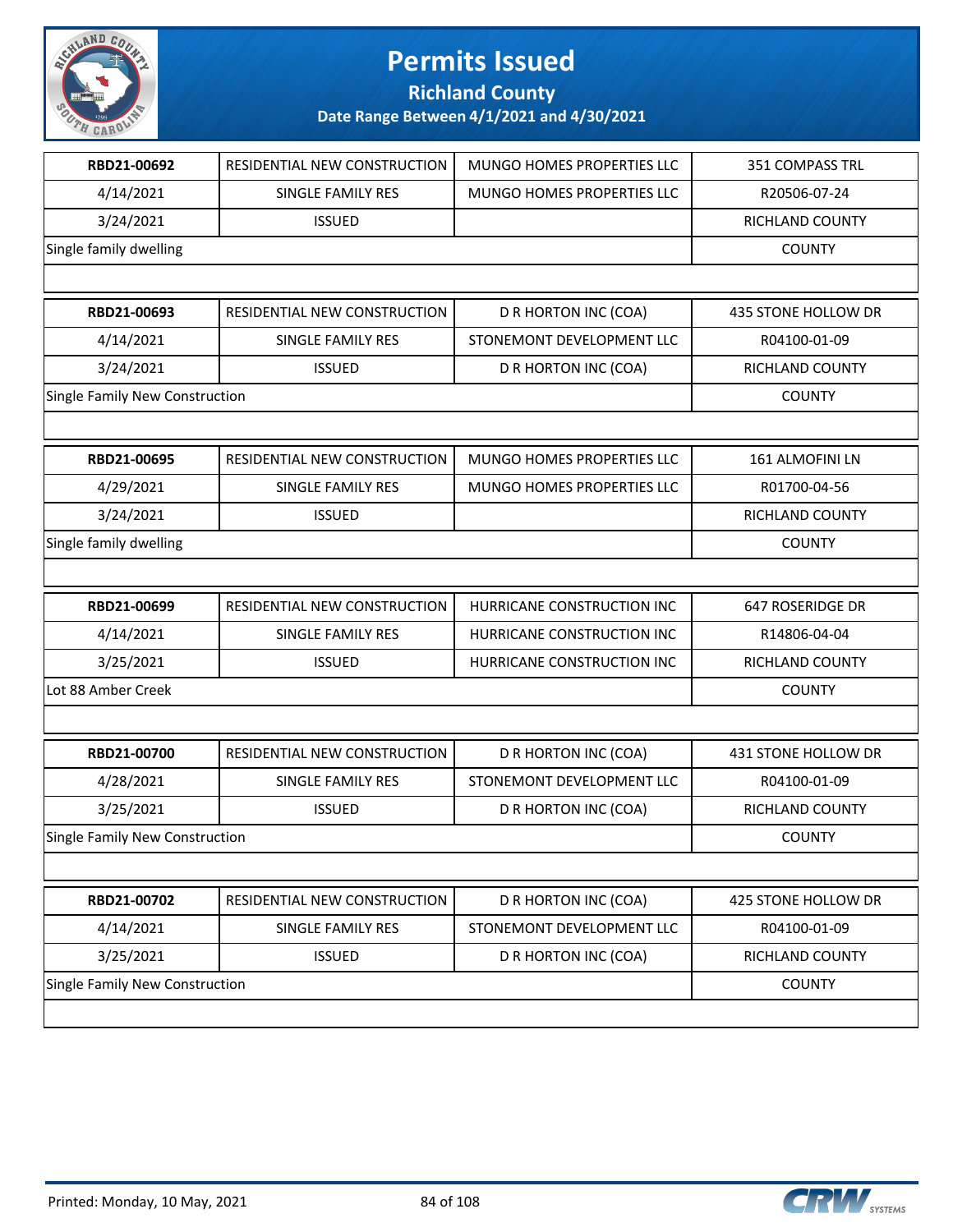

**Richland County**

| RBD21-00703                    | RESIDENTIAL NEW CONSTRUCTION | MUNGO HOMES PROPERTIES LLC      | 579 MALACHITE LN     |
|--------------------------------|------------------------------|---------------------------------|----------------------|
| 4/14/2021                      | SINGLE FAMILY RES            | MUNGO HOMES PROPERTIES LLC      | R01716-01-51         |
| 3/25/2021                      | <b>ISSUED</b>                |                                 | RICHLAND COUNTY      |
| Single family dwelling         |                              |                                 | <b>COUNTY</b>        |
|                                |                              |                                 |                      |
| RBD21-00704                    | RESIDENTIAL NEW CONSTRUCTION | <b>GREAT SOUTHERN HOMES INC</b> | 918 BEAUFORT FARM RD |
| 4/12/2021                      | SINGLE FAMILY RES            | <b>GREAT SOUTHERN HOMES INC</b> | R17800-04-68         |
| 3/25/2021                      | <b>ISSUED</b>                | <b>GREAT SOUTHERN HOMES INC</b> | RICHLAND COUNTY      |
| <b>Buckley C</b>               |                              |                                 | <b>COUNTY</b>        |
|                                |                              |                                 |                      |
| RBD21-00705                    | RESIDENTIAL NEW CONSTRUCTION | D R HORTON INC (COA)            | 409 STONE HOLLOW DR  |
| 4/14/2021                      | SINGLE FAMILY RES            | STONEMONT DEVELOPMENT LLC       | R04100-01-09         |
| 3/25/2021                      | <b>ISSUED</b>                | D R HORTON INC (COA)            | RICHLAND COUNTY      |
| Single Family New Construction |                              |                                 | <b>COUNTY</b>        |
|                                |                              |                                 |                      |
| RBD21-00706                    | RESIDENTIAL NEW CONSTRUCTION | <b>GREAT SOUTHERN HOMES INC</b> | 922 BEAUFORT FARM RD |
| 4/14/2021                      | SINGLE FAMILY RES            |                                 | R17800-04-68         |
| 3/25/2021                      | <b>ISSUED</b>                | <b>GREAT SOUTHERN HOMES INC</b> | RICHLAND COUNTY      |
| Bentgrass                      |                              |                                 | <b>COUNTY</b>        |
|                                |                              |                                 |                      |
| RBD21-00707                    | RESIDENTIAL NEW CONSTRUCTION | D R HORTON INC (COA)            | 415 STONE HOLLOW DR  |
| 4/14/2021                      | SINGLE FAMILY RES            | STONEMONT DEVELOPMENT LLC       | R04100-01-09         |
| 3/25/2021                      | <b>ISSUED</b>                | D R HORTON INC (COA)            | RICHLAND COUNTY      |
| Single Family New Construction |                              |                                 | <b>COUNTY</b>        |
|                                |                              |                                 |                      |
| RBD21-00709                    | RESIDENTIAL NEW CONSTRUCTION | D R HORTON INC (COA)            | 404 STONE HOLLOW DR  |
| 4/15/2021                      | SINGLE FAMILY RES            | STONEMONT DEVELOPMENT LLC       | R04100-01-09         |
| 3/25/2021                      | <b>ISSUED</b>                | D R HORTON INC (COA)            | RICHLAND COUNTY      |
| Single Family New Construction |                              |                                 | <b>COUNTY</b>        |
|                                |                              |                                 |                      |

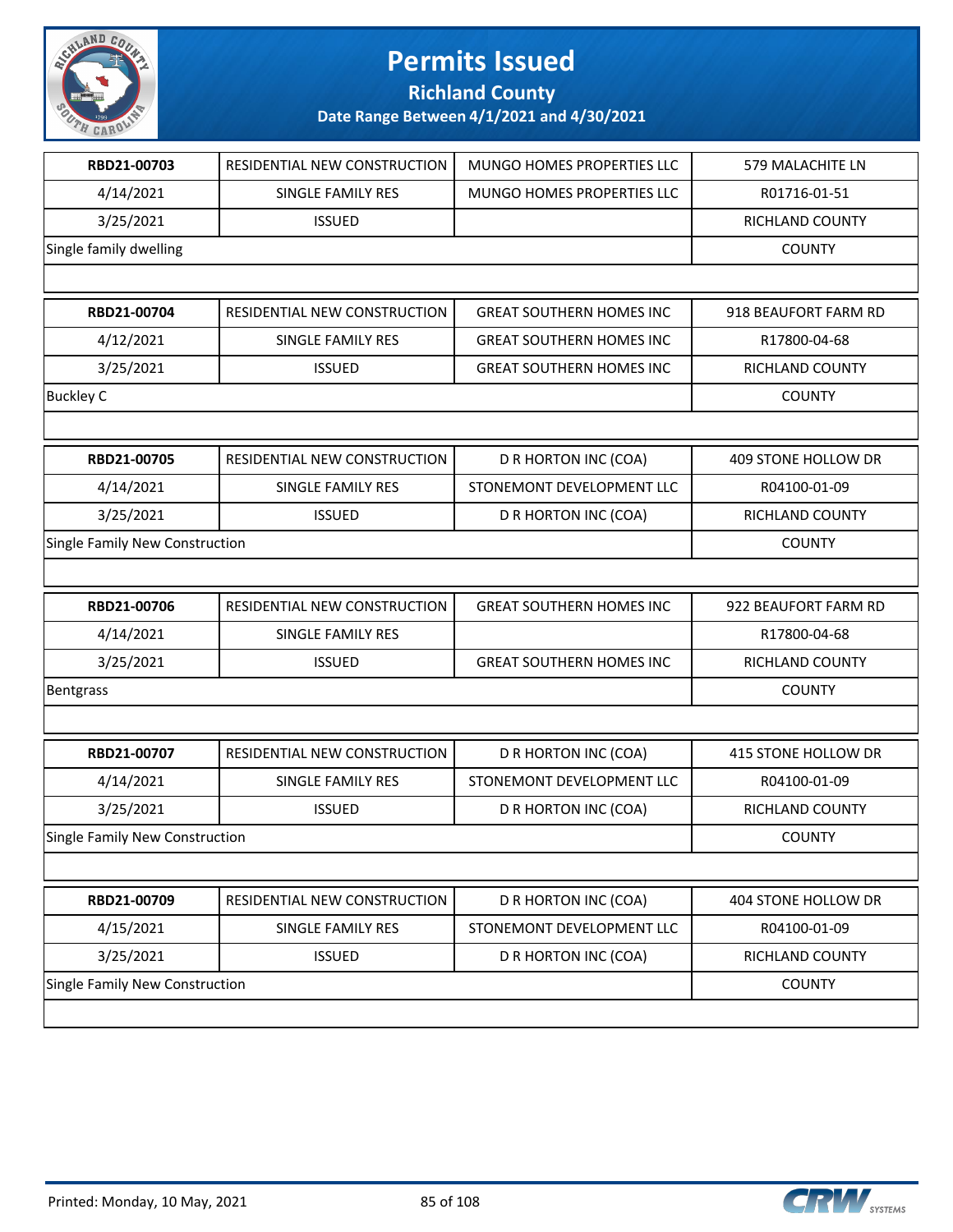

**Richland County**

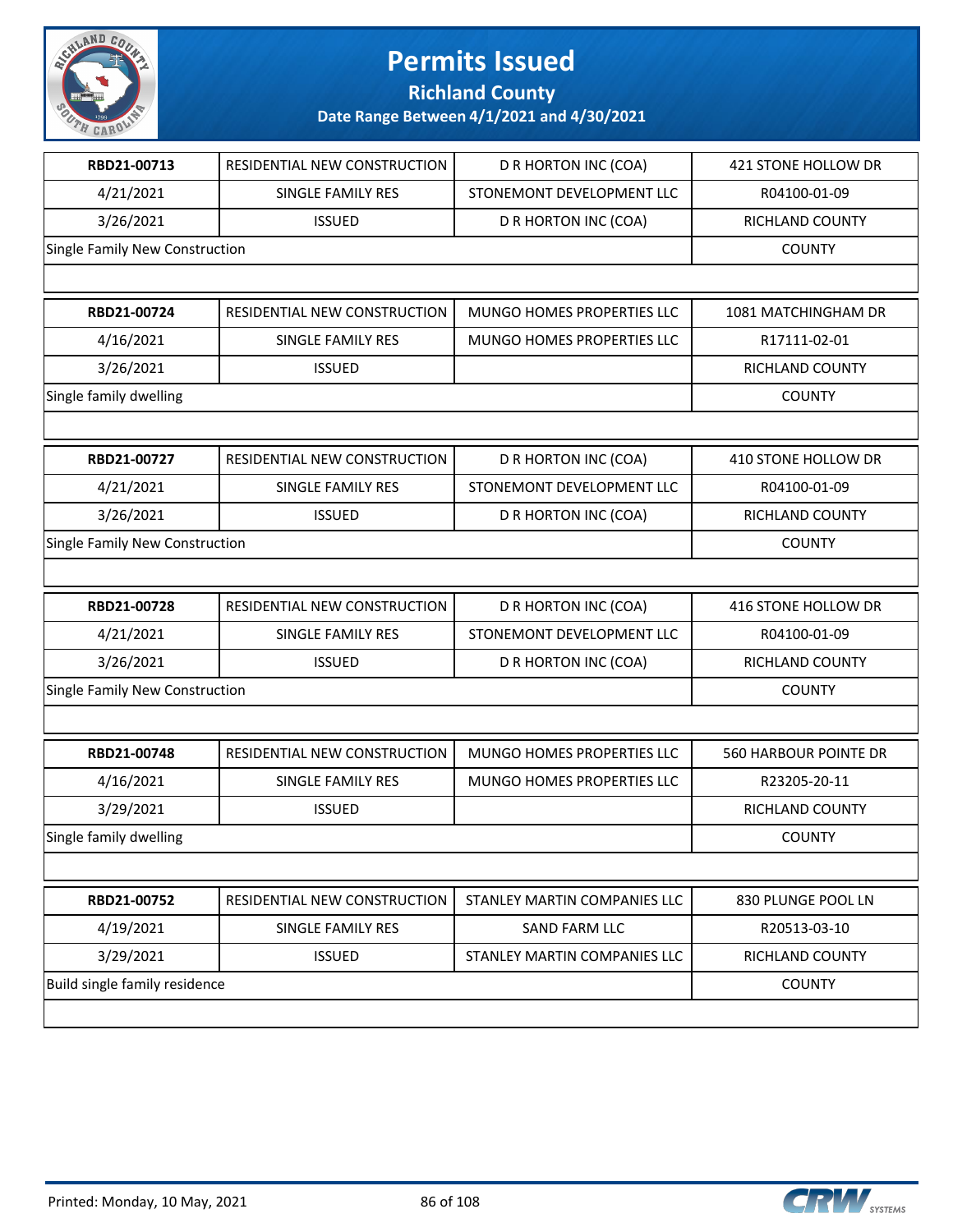

**Richland County**

| RBD21-00753                   | RESIDENTIAL NEW CONSTRUCTION | STANLEY MARTIN COMPANIES LLC    | 952 NORTH SAGE DROP RD |
|-------------------------------|------------------------------|---------------------------------|------------------------|
| 4/19/2021                     | SINGLE FAMILY RES            | <b>SAND FARM LLC</b>            | R20513-03-20           |
| 3/29/2021                     | <b>ISSUED</b>                | STANLEY MARTIN COMPANIES LLC    | RICHLAND COUNTY        |
| Build single family residence |                              |                                 | <b>COUNTY</b>          |
|                               |                              |                                 |                        |
| RBD21-00764                   | RESIDENTIAL NEW CONSTRUCTION | MUNGO HOMES PROPERTIES LLC      | 636 FROW DR            |
| 4/22/2021                     | SINGLE FAMILY RES            | MUNGO HOMES PROPERTIES LLC      | R25800-03-52           |
| 3/30/2021                     | <b>ISSUED</b>                |                                 | RICHLAND COUNTY        |
| Single family dwelling        |                              |                                 | <b>COUNTY</b>          |
|                               |                              |                                 |                        |
| RBD21-00771                   | RESIDENTIAL NEW CONSTRUCTION | MUNGO HOMES PROPERTIES LLC      | 613 FROW DR            |
| 4/21/2021                     | SINGLE FAMILY RES            | MUNGO HOMES PROPERTIES LLC      | R25800-03-52           |
| 3/31/2021                     | <b>ISSUED</b>                |                                 | <b>RICHLAND COUNTY</b> |
| Single family dwelling        |                              |                                 | <b>COUNTY</b>          |
|                               |                              |                                 |                        |
| RBD21-00772                   | RESIDENTIAL NEW CONSTRUCTION | <b>GREAT SOUTHERN HOMES INC</b> | 1143 DEEP CREEK RD     |
| 4/19/2021                     | SINGLE FAMILY RES            | GS JACOBS CREEK LLC*            | R17800-04-68           |
| 3/31/2021                     | <b>ISSUED</b>                | <b>GREAT SOUTHERN HOMES INC</b> | RICHLAND COUNTY        |
| <b>Bentgrass B</b>            |                              |                                 | <b>COUNTY</b>          |
|                               |                              |                                 |                        |
| RBD21-00774                   | RESIDENTIAL NEW CONSTRUCTION | ELT BUILDERS LLC                | 150 WREN RIDGE DR      |
| 4/13/2021                     | SINGLE FAMILY RES            | ELT BUILDERS LLC                | R14902-01-03           |
| 3/31/2021                     | <b>ISSUED</b>                | ELT BUILDERS LLC                | RICHLAND COUNTY        |
|                               |                              |                                 | <b>COUNTY</b>          |
|                               |                              |                                 |                        |
| RBD21-00775                   | RESIDENTIAL NEW CONSTRUCTION | MUNGO HOMES PROPERTIES LLC      | 526 MALACHITE LN       |
| 4/21/2021                     | SINGLE FAMILY RES            | MUNGO HOMES PROPERTIES LLC      | R01716-04-19           |
| 3/31/2021                     | <b>ISSUED</b>                |                                 | RICHLAND COUNTY        |
| Single family dwelling        |                              |                                 | <b>COUNTY</b>          |
|                               |                              |                                 |                        |
|                               |                              |                                 |                        |

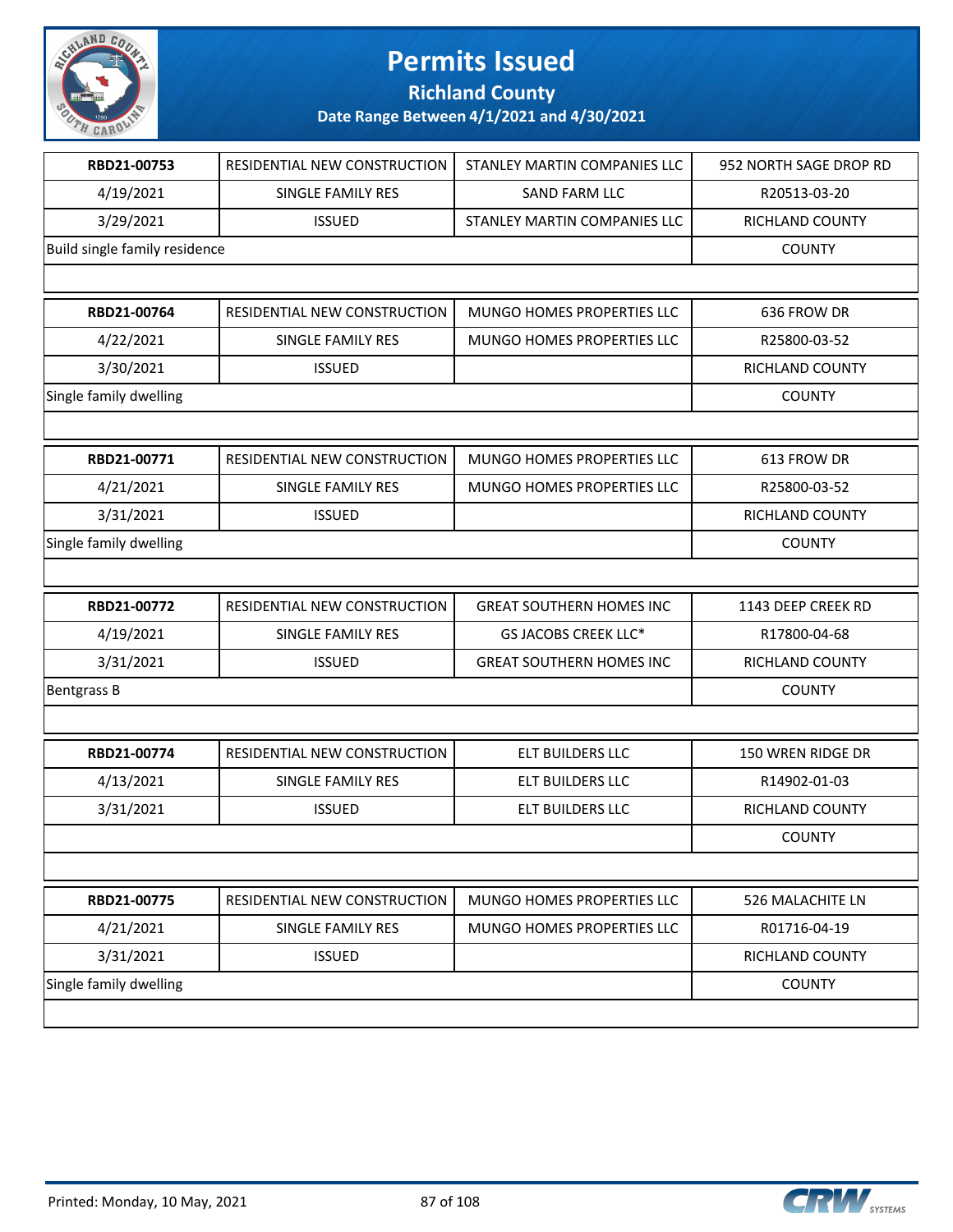

**Richland County**

| RBD21-00786                    | RESIDENTIAL NEW CONSTRUCTION | D R HORTON INC (COA)        | 591 STONE HOLLOW DR  |
|--------------------------------|------------------------------|-----------------------------|----------------------|
| 4/21/2021                      | SINGLE FAMILY RES            | STONEMONT DEVELOPMENT LLC   | R04104-03-18         |
| 4/1/2021                       | <b>ISSUED</b>                | D R HORTON INC (COA)        | RICHLAND COUNTY      |
| Single Family New COnstruction |                              |                             | <b>COUNTY</b>        |
|                                |                              |                             |                      |
| RBD21-00792                    | RESIDENTIAL NEW CONSTRUCTION | MUNGO HOMES PROPERTIES LLC  | 1058 MATCHINGHAM DR  |
| 4/22/2021                      | SINGLE FAMILY RES            | MUNGO HOMES PROPERTIES LLC  | R17111-02-01         |
| 4/2/2021                       | <b>ISSUED</b>                |                             | RICHLAND COUNTY      |
| Single family dwelling         |                              |                             | <b>COUNTY</b>        |
|                                |                              |                             |                      |
| RBD21-00800                    | RESIDENTIAL NEW CONSTRUCTION | <b>J KEITH BERRY</b>        | <b>8 TACKERIA CT</b> |
| 4/22/2021                      | SINGLE FAMILY RES            | <b>COLORADO ERICK &amp;</b> | R04215-02-04         |
| 4/2/2021                       | <b>ISSUED</b>                | J KEITH BERRY               | RICHLAND COUNTY      |
| Single Family Home             |                              |                             | <b>COUNTY</b>        |
|                                |                              |                             |                      |
| RBD21-00802                    | RESIDENTIAL NEW CONSTRUCTION | MUNGO HOMES PROPERTIES LLC  | 567 MALACHITE LN     |
| 4/21/2021                      | SINGLE FAMILY RES            | MUNGO HOMES PROPERTIES LLC  | R01716-01-48         |
| 4/5/2021                       | <b>ISSUED</b>                |                             | RICHLAND COUNTY      |
| Single family dwelling         |                              |                             | <b>COUNTY</b>        |
|                                |                              |                             |                      |
| RBD21-00805                    | RESIDENTIAL NEW CONSTRUCTION | MUNGO HOMES PROPERTIES LLC  | 617 FROW DR          |
| 4/29/2021                      | SINGLE FAMILY RES            | MUNGO HOMES PROPERTIES LLC  | R25800-03-52         |
| 4/6/2021                       | <b>ISSUED</b>                |                             | RICHLAND COUNTY      |
| Single family dwelling         |                              |                             | <b>COUNTY</b>        |
|                                |                              |                             |                      |
| RBD21-00806                    | RESIDENTIAL NEW CONSTRUCTION | MUNGO HOMES PROPERTIES LLC  | 1083 MATCHINGHAM DR  |
| 4/29/2021                      | SINGLE FAMILY RES            | MUNGO HOMES PROPERTIES LLC  | R17111-02-01         |
| 4/6/2021                       | <b>ISSUED</b>                |                             | RICHLAND COUNTY      |
| Single family dwelling         |                              |                             | <b>COUNTY</b>        |
|                                |                              |                             |                      |
|                                |                              |                             |                      |

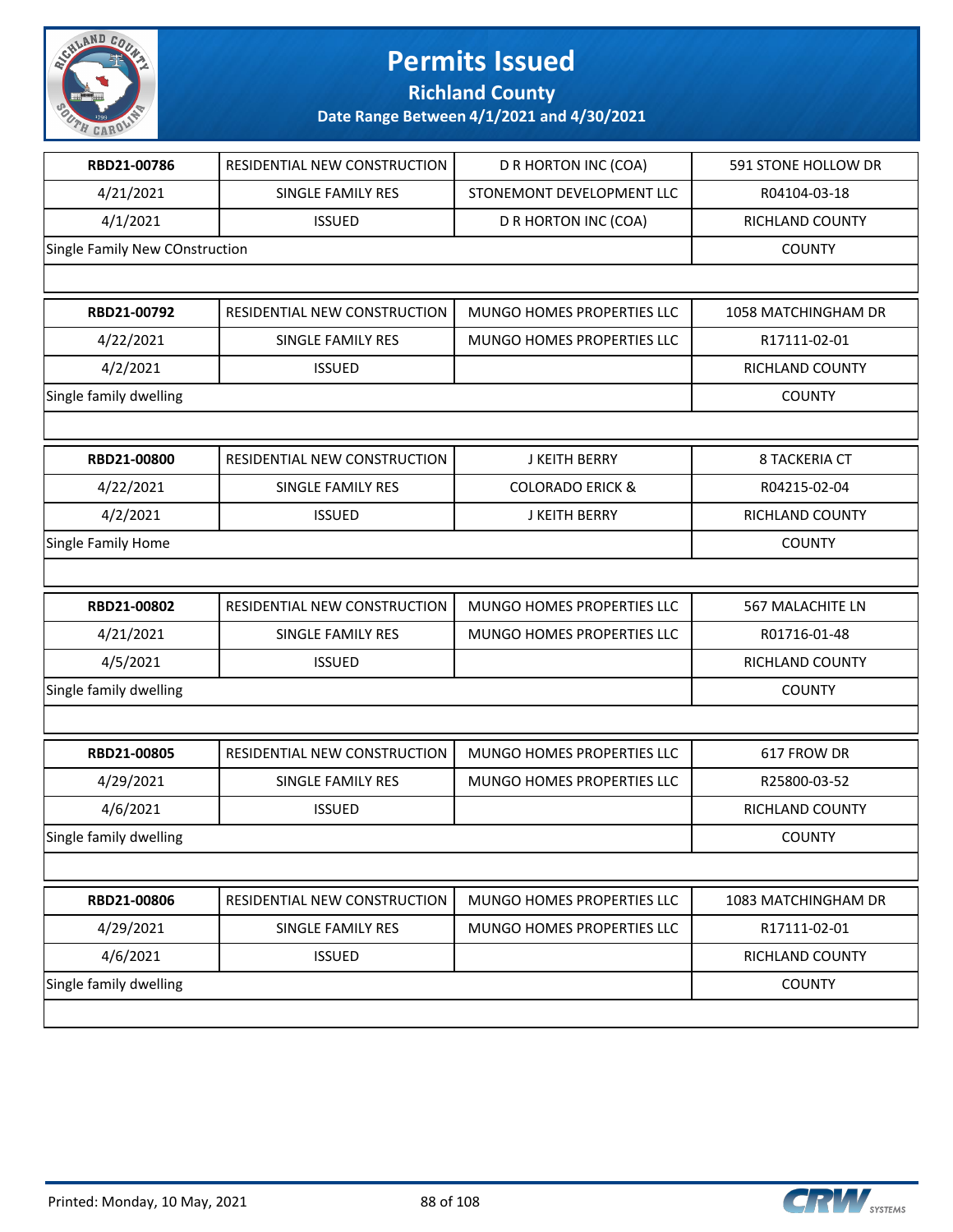

**Richland County**

| RBD21-00809                                 | RESIDENTIAL NEW CONSTRUCTION | JARED A OSWALT                    | 516 N DONAR DR   |
|---------------------------------------------|------------------------------|-----------------------------------|------------------|
| 4/28/2021                                   | SINGLE FAMILY RES            | SMITH LEVON & DEBRA J             | R25707-03-34     |
| 4/6/2021                                    | <b>ISSUED</b>                | JARED A OSWALT                    | RICHLAND COUNTY  |
| <b>Construct New Single Family Dwelling</b> |                              |                                   | <b>COUNTY</b>    |
|                                             |                              |                                   |                  |
| RBD21-00814                                 | RESIDENTIAL NEW CONSTRUCTION | D R HORTON INC (COA)              | 570 PINE KNOT RD |
| 4/28/2021                                   | SINGLE FAMILY RES            | <b>COATBRIDGE DEVELOPMENT LLC</b> | R20507-10-12     |
| 4/6/2021                                    | <b>ISSUED</b>                | D R HORTON INC (COA)              | RICHLAND COUNTY  |
| Single Family New Construction              |                              |                                   | <b>COUNTY</b>    |
|                                             |                              |                                   |                  |
| RBD21-00815                                 | RESIDENTIAL NEW CONSTRUCTION | D R HORTON INC (COA)              | 564 PINE KNOT RD |
| 4/29/2021                                   | SINGLE FAMILY RES            | <b>COATBRIDGE DEVELOPMENT LLC</b> | R20507-10-11     |
| 4/6/2021                                    | <b>ISSUED</b>                | D R HORTON INC (COA)              | RICHLAND COUNTY  |
| Single Family New Construction              |                              |                                   | <b>COUNTY</b>    |
|                                             |                              |                                   |                  |
| RBD21-00816                                 | RESIDENTIAL NEW CONSTRUCTION | MUNGO HOMES PROPERTIES LLC        | 263 COMPASS TRL  |
| 4/27/2021                                   | SINGLE FAMILY RES            | MUNGO HOMES PROPERTIES LLC        | R20506-07-10     |
| 4/6/2021                                    | <b>ISSUED</b>                |                                   | RICHLAND COUNTY  |
| Single family dwelling                      |                              |                                   | <b>COUNTY</b>    |
|                                             |                              |                                   |                  |
| RBD21-00817                                 | RESIDENTIAL NEW CONSTRUCTION | D R HORTON INC (COA)              | 560 PINE KNOT RD |
| 4/29/2021                                   | SINGLE FAMILY RES            | <b>COATBRIDGE DEVELOPMENT LLC</b> | R20507-10-10     |
| 4/6/2021                                    | <b>ISSUED</b>                | D R HORTON INC (COA)              | RICHLAND COUNTY  |
| Single Family New Construction              |                              |                                   | <b>COUNTY</b>    |
|                                             |                              |                                   |                  |
| RBD21-00819                                 | RESIDENTIAL NEW CONSTRUCTION | MUNGO HOMES PROPERTIES LLC        | 269 COMPASS TRL  |
| 4/22/2021                                   | SINGLE FAMILY RES            | MUNGO HOMES PROPERTIES LLC        | R20506-07-11     |
| 4/7/2021                                    | <b>ISSUED</b>                |                                   | RICHLAND COUNTY  |
| Single family dwelling                      |                              |                                   | <b>COUNTY</b>    |
|                                             |                              |                                   |                  |

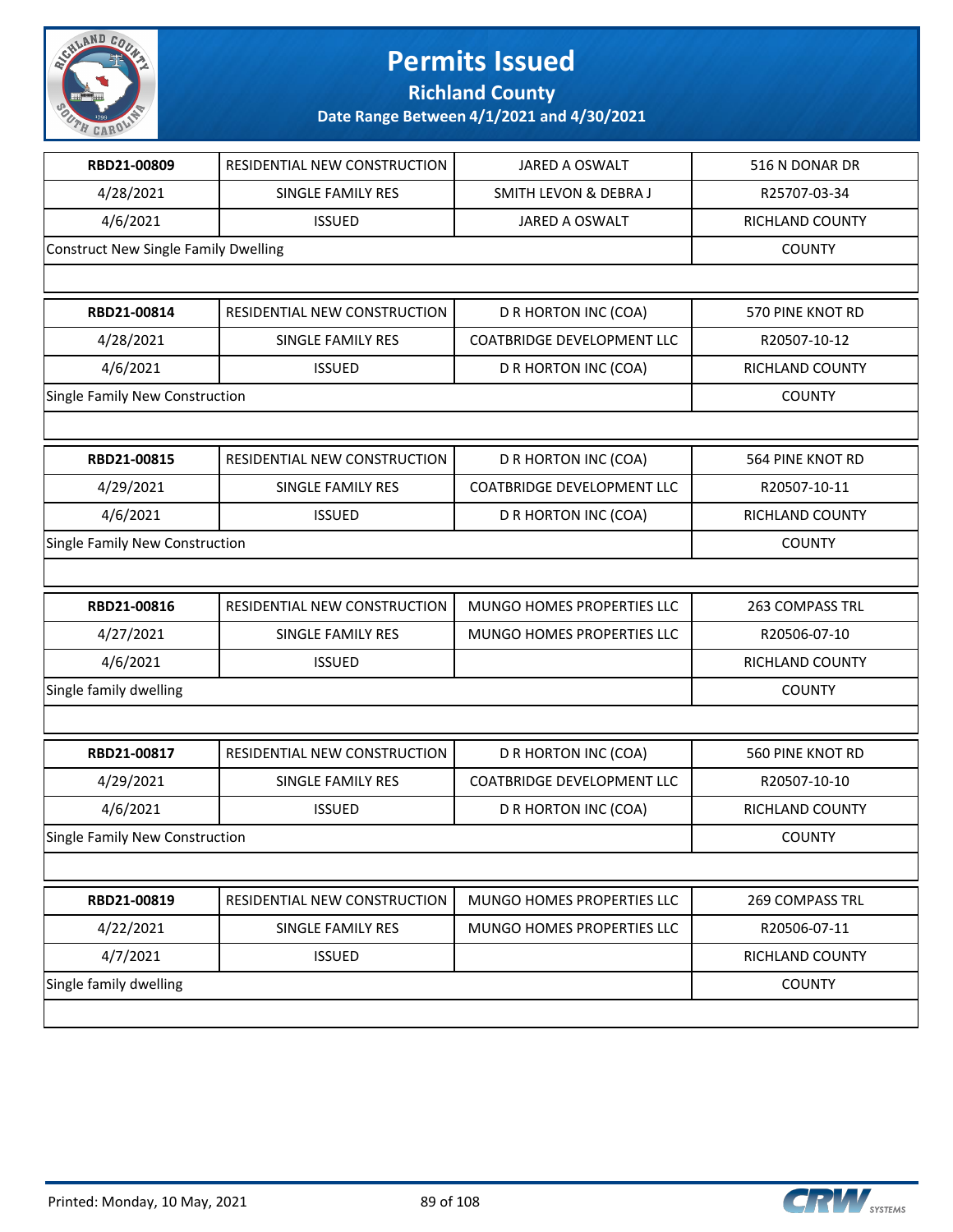

**Richland County**

| RBD21-00821                    | RESIDENTIAL NEW CONSTRUCTION | MUNGO HOMES PROPERTIES LLC      | 640 FROW DR          |
|--------------------------------|------------------------------|---------------------------------|----------------------|
| 4/22/2021                      | SINGLE FAMILY RES            | MUNGO HOMES PROPERTIES LLC      | R25800-03-52         |
| 4/7/2021                       | <b>ISSUED</b>                |                                 | RICHLAND COUNTY      |
| Single family dwelling         |                              |                                 | <b>COUNTY</b>        |
|                                |                              |                                 |                      |
| RBD21-00824                    | RESIDENTIAL NEW CONSTRUCTION | <b>GREAT SOUTHERN HOMES INC</b> | 317 HEART SPRINGS LN |
| 4/26/2021                      | SINGLE FAMILY RES            | <b>GREAT SOUTHERN HOMES INC</b> | R17800-04-68         |
| 4/7/2021                       | <b>ISSUED</b>                | <b>GREAT SOUTHERN HOMES INC</b> | RICHLAND COUNTY      |
| <b>Bentcreek C</b>             |                              |                                 | <b>COUNTY</b>        |
|                                |                              |                                 |                      |
| RBD21-00825                    | RESIDENTIAL NEW CONSTRUCTION | <b>GREAT SOUTHERN HOMES INC</b> | 927 BEAUFORT FARM RD |
| 4/26/2021                      | SINGLE FAMILY RES            | <b>GREAT SOUTHERN HOMES INC</b> | R17800-04-68         |
| 4/7/2021                       | <b>ISSUED</b>                | <b>GREAT SOUTHERN HOMES INC</b> | RICHLAND COUNTY      |
| Crestfall C6                   |                              |                                 | <b>COUNTY</b>        |
|                                |                              |                                 |                      |
| RBD21-00826                    | RESIDENTIAL NEW CONSTRUCTION | MUNGO HOMES PROPERTIES LLC      | 809 DUTCHMASTER DR   |
| 4/22/2021                      | SINGLE FAMILY RES            | MUNGO HOMES PROPERTIES LLC      | R01711-03-09         |
| 4/7/2021                       | <b>ISSUED</b>                |                                 | RICHLAND COUNTY      |
| Single family dwelling         |                              |                                 | <b>COUNTY</b>        |
|                                |                              |                                 |                      |
| RBD21-00829                    | RESIDENTIAL NEW CONSTRUCTION | MUNGO HOMES PROPERTIES LLC      | 392 KEEBLE DR        |
| 4/22/2021                      | <b>SINGLE FAMILY RES</b>     | MUNGO HOMES PROPERTIES LLC      | R17111-02-01         |
| 4/8/2021                       | <b>ISSUED</b>                |                                 | RICHLAND COUNTY      |
| Single family dwelling         |                              |                                 | <b>COUNTY</b>        |
|                                |                              |                                 |                      |
| RBD21-00831                    | RESIDENTIAL NEW CONSTRUCTION | D R HORTON INC (COA)            | 420 STONE HOLLOW DR  |
| 4/28/2021                      | SINGLE FAMILY RES            | STONEMONT DEVELOPMENT LLC       | R04100-01-09         |
| 4/8/2021                       | <b>ISSUED</b>                | D R HORTON INC (COA)            | RICHLAND COUNTY      |
| Single Family New Construction |                              |                                 | <b>COUNTY</b>        |
|                                |                              |                                 |                      |

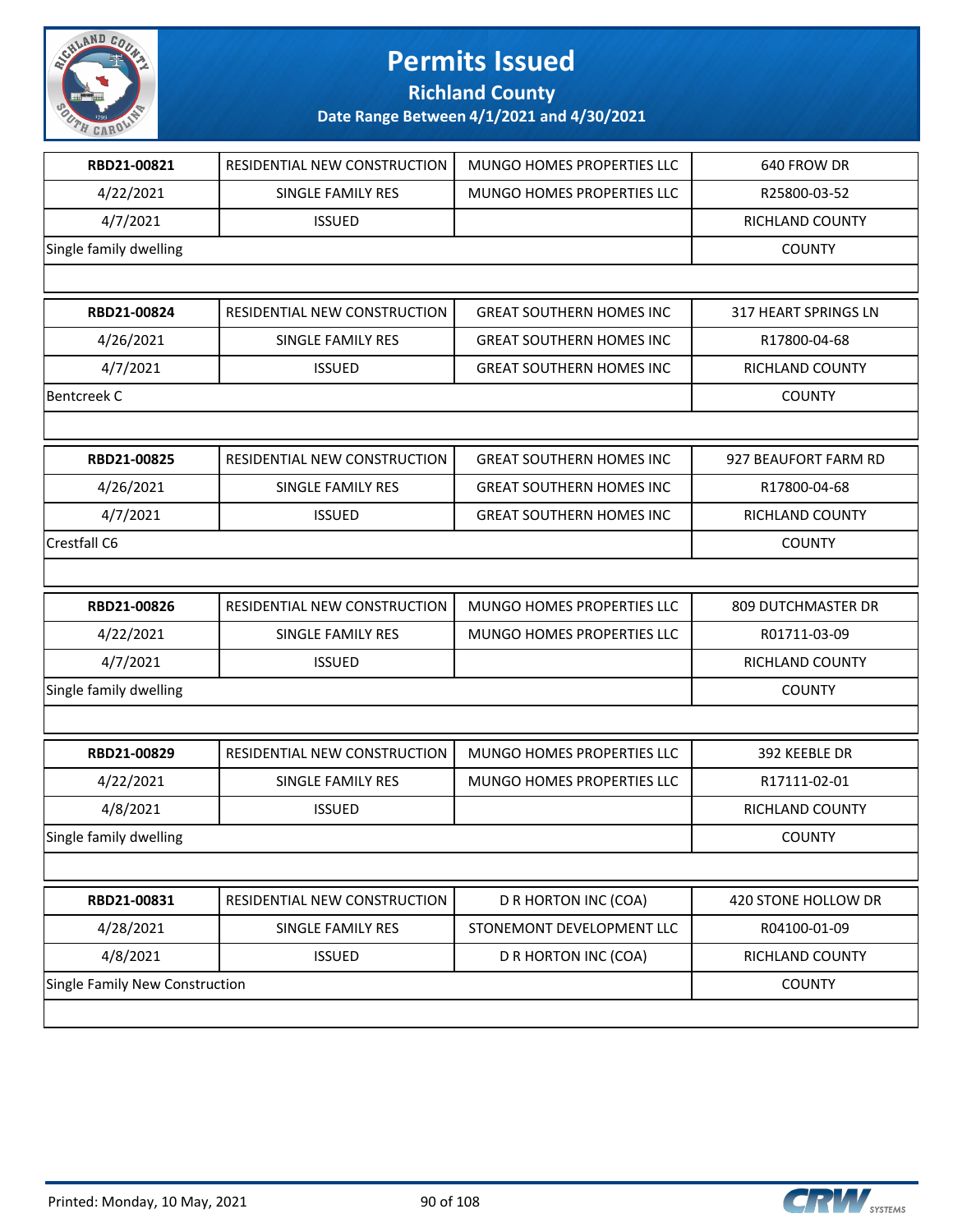

**Richland County**

| RBD21-00832                    | RESIDENTIAL NEW CONSTRUCTION | D R HORTON INC (COA)              | 426 STONE HOLLOW DR    |
|--------------------------------|------------------------------|-----------------------------------|------------------------|
| 4/28/2021                      | SINGLE FAMILY RES            | STONEMONT DEVELOPMENT LLC         | R04100-01-09           |
| 4/8/2021                       | <b>ISSUED</b>                | D R HORTON INC (COA)              | RICHLAND COUNTY        |
| Single Family New Construction |                              |                                   | <b>COUNTY</b>          |
|                                |                              |                                   |                        |
| RBD21-00841                    | RESIDENTIAL NEW CONSTRUCTION | D R HORTON INC (COA)              | 432 STONE HOLLOW DR    |
| 4/28/2021                      | SINGLE FAMILY RES            | STONEMONT DEVELOPMENT LLC         | R04100-01-09           |
| 4/8/2021                       | <b>ISSUED</b>                | D R HORTON INC (COA)              | RICHLAND COUNTY        |
| Single Family New Construction |                              |                                   | <b>COUNTY</b>          |
|                                |                              |                                   |                        |
| RBD21-00842                    | RESIDENTIAL NEW CONSTRUCTION | <b>EASTWOOD HOMES LLC</b>         | 328 AUTUMN POND DR     |
| 4/22/2021                      | SINGLE FAMILY RES            | EASTWOOD HOMES LLC                | R20511-01-07           |
| 4/8/2021                       | <b>ISSUED</b>                | <b>EASTWOOD HOMES LLC</b>         | RICHLAND COUNTY        |
| Single Family residential      |                              |                                   | <b>COUNTY</b>          |
|                                |                              |                                   |                        |
| RBD21-00843                    | RESIDENTIAL NEW CONSTRUCTION | MUNGO HOMES PROPERTIES LLC        | 561 HARBOUR POINTE DR  |
| 4/22/2021                      | SINGLE FAMILY RES            | MUNGO HOMES PROPERTIES LLC        | R23205-19-02           |
| 4/9/2021                       | <b>ISSUED</b>                |                                   | RICHLAND COUNTY        |
| Single family dwelling         |                              | <b>COUNTY</b>                     |                        |
|                                |                              |                                   |                        |
| RBD21-00844                    | RESIDENTIAL NEW CONSTRUCTION | MUNGO HOMES PROPERTIES LLC        | 398 KEEBLE DR          |
| 4/22/2021                      | SINGLE FAMILY RES            | MUNGO HOMES PROPERTIES LLC        | R17111-02-01           |
| 4/9/2021                       | <b>ISSUED</b>                |                                   | <b>RICHLAND COUNTY</b> |
| Single family dwelling         |                              |                                   | <b>COUNTY</b>          |
|                                |                              |                                   |                        |
| RBD21-00846                    | RESIDENTIAL NEW CONSTRUCTION | SCHUMACHER HOMES OF SC INC        | 1118 SALEM CHURCH RD   |
| 4/23/2021                      | SINGLE FAMILY RES            | <b>WALTERS WAYNE &amp; DEBBIE</b> | R03300-09-13           |
| 4/9/2021                       | <b>ISSUED</b>                | SCHUMACHER HOMES OF SC INC        | RICHLAND COUNTY        |
| Build new single family home.  |                              |                                   | <b>COUNTY</b>          |
|                                |                              |                                   |                        |
|                                |                              |                                   |                        |

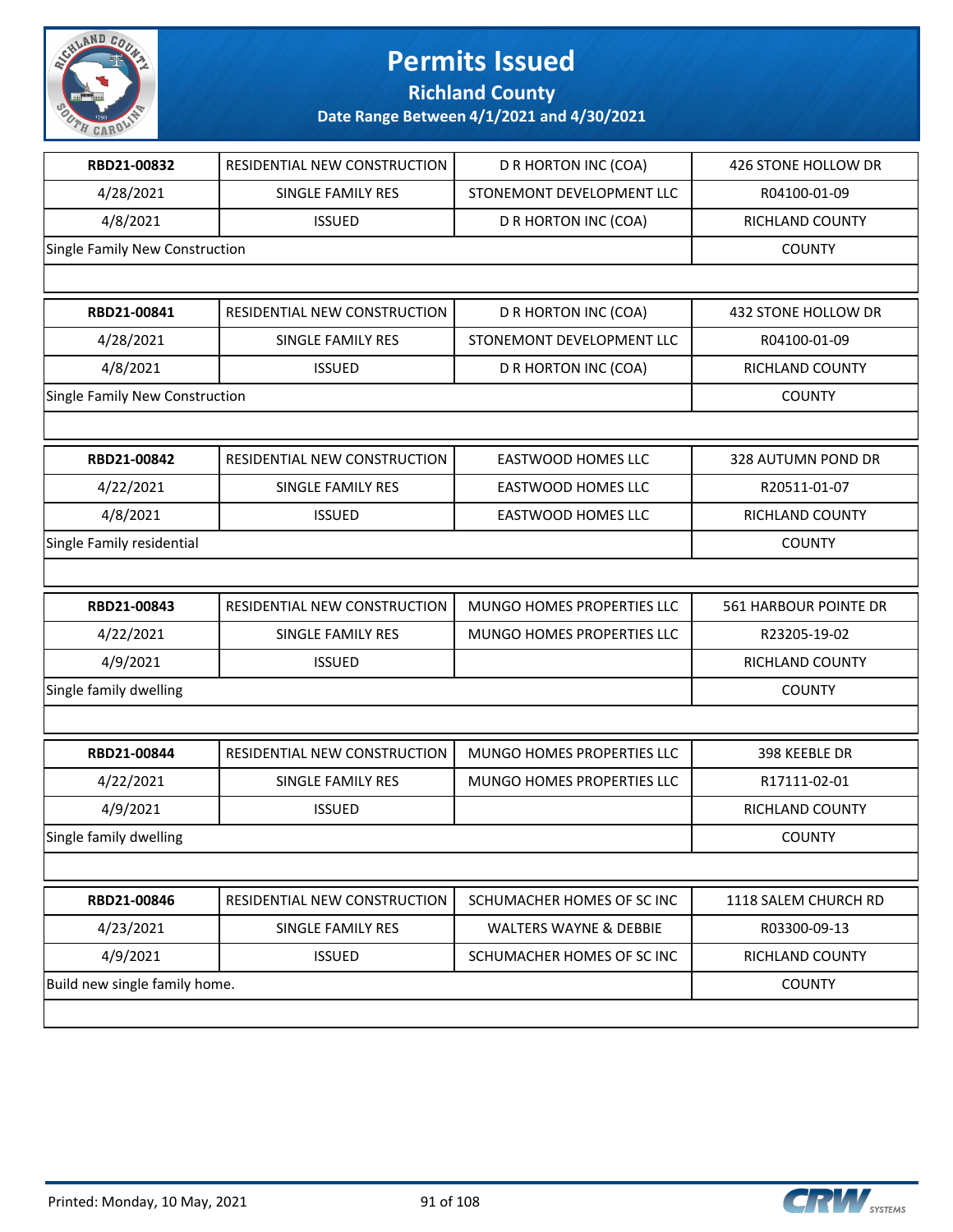

**Richland County**

| RBD21-00851                    | RESIDENTIAL NEW CONSTRUCTION | DANIEL AVERY EARL SMITH           | 829 OHIO ST           |
|--------------------------------|------------------------------|-----------------------------------|-----------------------|
| 4/19/2021                      | SINGLE FAMILY RES            | <b>COOK JARED</b>                 | R11203-11-16          |
| 4/9/2021                       | <b>ISSUED</b>                | DANIEL AVERY EARL SMITH           | RICHLAND COUNTY       |
| <b>Jared Cook Residence</b>    |                              |                                   | <b>COUNTY</b>         |
| 829 Ohio Street                |                              |                                   |                       |
| RBD21-00853                    | RESIDENTIAL NEW CONSTRUCTION | EASTWOOD HOMES LLC                | 345 SUNNYCREST LN     |
| 4/23/2021                      | <b>SINGLE FAMILY RES</b>     | EASTWOOD HOMES LLC                | R23208-13-10          |
| 4/9/2021                       | <b>ISSUED</b>                |                                   | RICHLAND COUNTY       |
| Single Family residential      |                              |                                   | <b>COUNTY</b>         |
|                                |                              |                                   |                       |
| RBD21-00857                    | RESIDENTIAL NEW CONSTRUCTION | MUNGO HOMES PROPERTIES LLC        | 552 HARBOUR POINTE DR |
| 4/22/2021                      | SINGLE FAMILY RES            | <b>MUNGO HOMES PROPERTIES LLC</b> | R23205-20-13          |
| 4/12/2021                      | <b>ISSUED</b>                |                                   | RICHLAND COUNTY       |
| Single family dwelling         |                              |                                   | <b>COUNTY</b>         |
|                                |                              |                                   |                       |
| RBD21-00858                    | RESIDENTIAL NEW CONSTRUCTION | MUNGO HOMES PROPERTIES LLC        | 155 ALMOFINI LN       |
| 4/22/2021                      | SINGLE FAMILY RES            | MUNGO HOMES PROPERTIES LLC        | R01700-04-56          |
| 4/12/2021                      | <b>ISSUED</b>                | MUNGO HOMES PROPERTIES LLC        | RICHLAND COUNTY       |
| Single family dwelling         |                              | <b>COUNTY</b>                     |                       |
|                                |                              |                                   |                       |
| RBD21-00867                    | RESIDENTIAL NEW CONSTRUCTION | MUNGO HOMES PROPERTIES LLC        | 179 WINDFALL RD       |
| 4/29/2021                      | SINGLE FAMILY RES            | MUNGO HOMES PROPERTIES LLC        | R14813-10-12          |
| 4/12/2021                      | <b>ISSUED</b>                |                                   | RICHLAND COUNTY       |
| Single family dwelling         |                              |                                   | <b>COUNTY</b>         |
|                                |                              |                                   |                       |
| RBD21-00884                    | RESIDENTIAL NEW CONSTRUCTION | D R HORTON INC (COA)              | 118 BELGRAVE DR       |
| 4/30/2021                      | SINGLE FAMILY RES            | WINDING PATH LLC                  | R14800-05-22          |
| 4/14/2021                      | <b>ISSUED</b>                | D R HORTON INC (COA)              | RICHLAND COUNTY       |
| Single Family New Construction |                              |                                   | <b>COUNTY</b>         |
|                                |                              |                                   |                       |

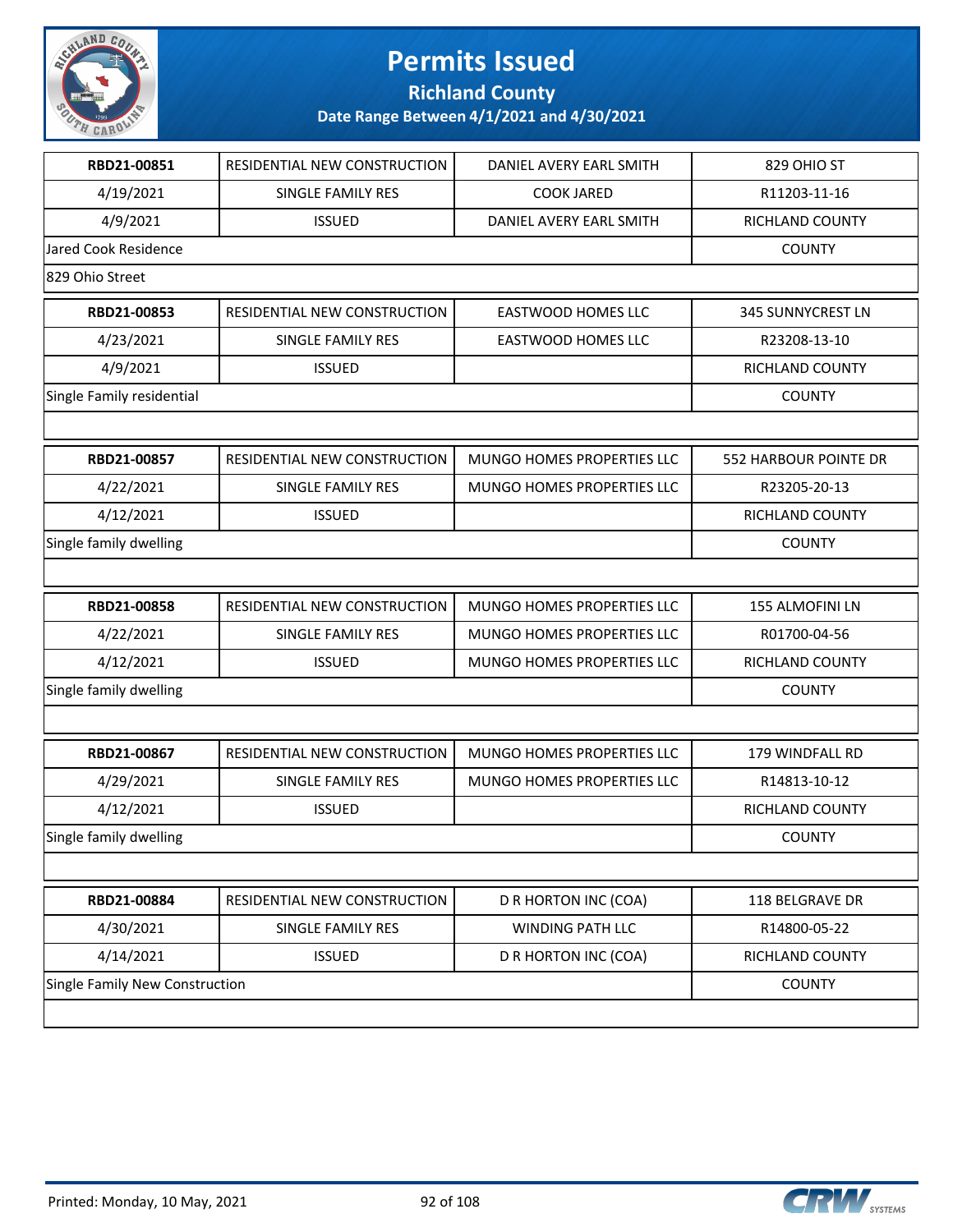

**Richland County**

| RBD21-00885                    | RESIDENTIAL NEW CONSTRUCTION | D R HORTON INC (COA)    | 124 BELGRAVE DR        |
|--------------------------------|------------------------------|-------------------------|------------------------|
| 4/30/2021                      | SINGLE FAMILY RES            | <b>WINDING PATH LLC</b> | R14800-05-22           |
| 4/14/2021                      | <b>ISSUED</b>                | D R HORTON INC (COA)    | RICHLAND COUNTY        |
| Single Family New Construction |                              |                         | <b>COUNTY</b>          |
|                                |                              |                         |                        |
| RBD21-00887                    | RESIDENTIAL NEW CONSTRUCTION | D R HORTON INC (COA)    | <b>134 BELGRAVE DR</b> |
| 4/30/2021                      | <b>SINGLE FAMILY RES</b>     | <b>WINDING PATH LLC</b> | R14800-05-22           |
| 4/14/2021                      | <b>ISSUED</b>                | D R HORTON INC (COA)    | RICHLAND COUNTY        |
| Single Family New Construction |                              |                         | <b>COUNTY</b>          |
|                                |                              |                         |                        |
| RBD21-00888                    | RESIDENTIAL NEW CONSTRUCTION | D R HORTON INC (COA)    | 141 BELGRAVE DR        |
| 4/30/2021                      | SINGLE FAMILY RES            | <b>WINDING PATH LLC</b> | R14800-05-22           |
| 4/14/2021                      | <b>ISSUED</b>                | D R HORTON INC (COA)    | RICHLAND COUNTY        |
| Single Family New Construction |                              |                         | <b>COUNTY</b>          |
|                                |                              |                         |                        |
| RBD21-00889                    | RESIDENTIAL NEW CONSTRUCTION | D R HORTON INC (COA)    | 135 BELGRAVE DR        |
| 4/30/2021                      | SINGLE FAMILY RES            | <b>WINDING PATH LLC</b> | R14800-05-22           |
| 4/14/2021                      | <b>ISSUED</b>                | D R HORTON INC (COA)    | <b>RICHLAND COUNTY</b> |
| Single Family New Construction |                              | <b>COUNTY</b>           |                        |
|                                |                              |                         |                        |
| RBD21-00891                    | RESIDENTIAL NEW CONSTRUCTION | D R HORTON INC (COA)    | 129 BELGRAVE DR        |
| 4/30/2021                      | SINGLE FAMILY RES            | <b>WINDING PATH LLC</b> | R14800-05-22           |
| 4/14/2021                      | <b>ISSUED</b>                | D R HORTON INC (COA)    | RICHLAND COUNTY        |
| Single Family New Construction |                              |                         | <b>COUNTY</b>          |
|                                |                              |                         |                        |
| RBD21-00892                    | RESIDENTIAL NEW CONSTRUCTION | D R HORTON INC (COA)    | 123 BELGRAVE DR        |
| 4/30/2021                      | SINGLE FAMILY RES            | WINDING PATH LLC        | R14800-05-22           |
| 4/14/2021                      | <b>ISSUED</b>                | D R HORTON INC (COA)    | RICHLAND COUNTY        |
| Single Family New Construction |                              |                         | <b>COUNTY</b>          |
|                                |                              |                         |                        |

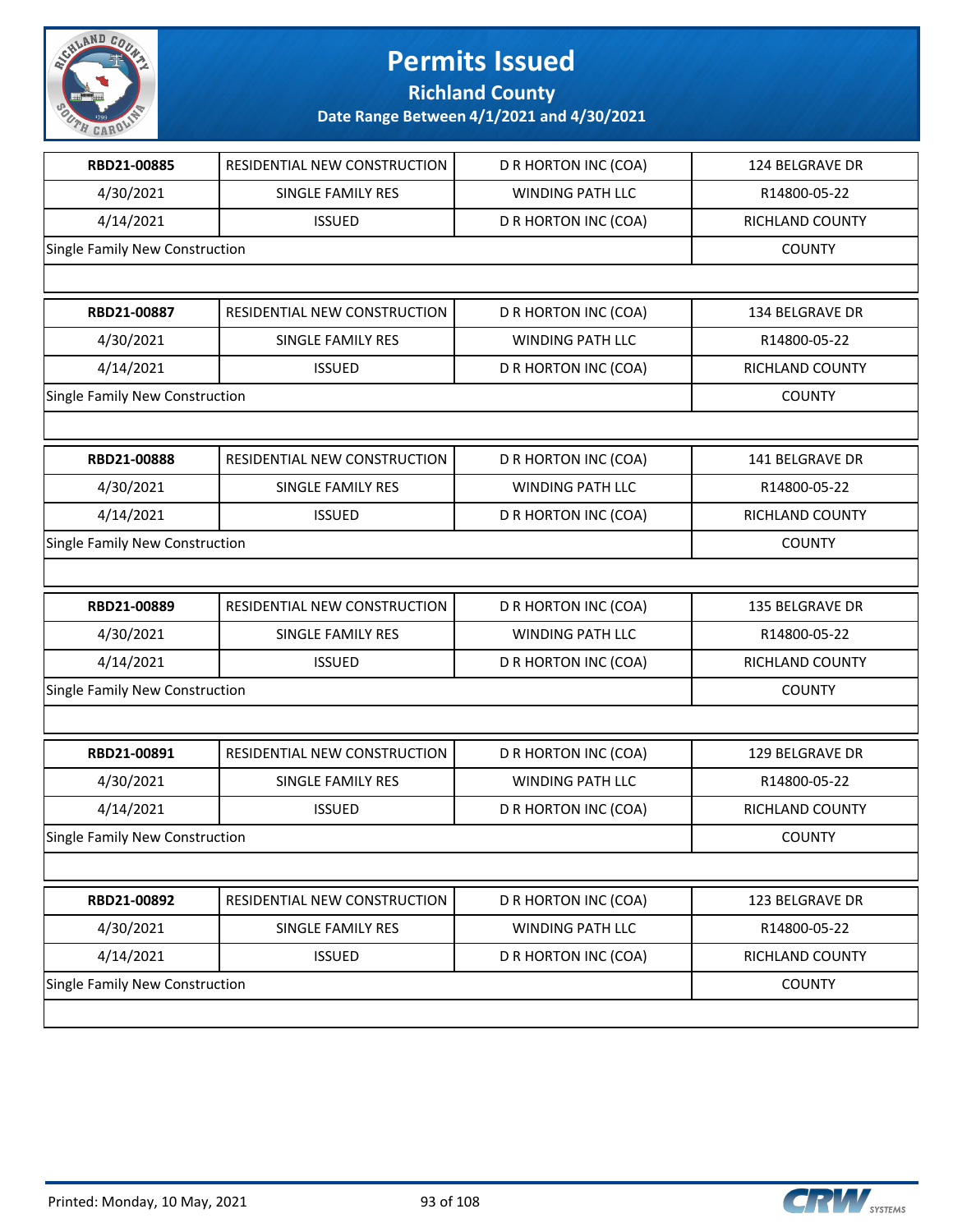

**Richland County**

**Date Range Between 4/1/2021 and 4/30/2021**

| RBD21-00893                    | RESIDENTIAL NEW CONSTRUCTION | D R HORTON INC (COA)      | 119 BELGRAVE DR        |
|--------------------------------|------------------------------|---------------------------|------------------------|
| 4/30/2021                      | SINGLE FAMILY RES            | <b>WINDING PATH LLC</b>   | R14800-05-22           |
| 4/14/2021                      | <b>ISSUED</b>                | D R HORTON INC (COA)      | <b>RICHLAND COUNTY</b> |
| Single Family New Construction |                              |                           | <b>COUNTY</b>          |
|                                |                              |                           |                        |
| RBD21-00894                    |                              |                           |                        |
|                                | RESIDENTIAL NEW CONSTRUCTION | <b>EASTWOOD HOMES LLC</b> | 22 WHISK FERN CT       |
| 4/23/2021                      | SINGLE FAMILY RES            | <b>EASTWOOD HOMES LLC</b> | R20515-12-11           |
| 4/14/2021                      | CANCELLED                    |                           | <b>RICHLAND COUNTY</b> |
|                                |                              |                           | <b>COUNTY</b>          |

#### **Number of RESIDENTIAL NEW CONSTRUCTION/SINGLE FAMILY RES Permits: 131**

| RBD21-01008       | <b>RESIDENTIAL REPAIRS</b> | JES COLUMBIA LLC DBA MOUNT<br><b>VALLEY FOUND</b> | 47 HARVEST MOON CT |
|-------------------|----------------------------|---------------------------------------------------|--------------------|
| 4/28/2021         | ACCESSORY REPAIR           | STARBERG RANDALL CLAYTON &                        | R17614-07-27       |
| 4/27/2021         | <b>ISSUED</b>              | JES COLUMBIA LLC DBA MOUNT<br><b>VALLEY FOUND</b> | RICHLAND COUNTY    |
| Foundation repair |                            |                                                   | <b>COUNTY</b>      |
|                   |                            |                                                   |                    |

#### **Number of RESIDENTIAL REPAIRS/ACCESSORY REPAIR Permits: 1**

| RBD21-00399                    | <b>RESIDENTIAL REPAIRS</b> | SOUTHERN SIDING & WINDOW<br><b>CORP</b> | 109 ASHLEY HALL RD           |
|--------------------------------|----------------------------|-----------------------------------------|------------------------------|
| 4/13/2021                      | <b>REPAIRS</b>             | <b>HPA II BORROWER 2019 1 LLC</b>       | R20309-01-16                 |
| 2/22/2021                      | <b>ISSUED</b>              | SOUTHERN SIDING & WINDOW<br><b>CORP</b> | <b>RICHLAND COUNTY</b>       |
| REPLACE 14 WINDOWS, ENTRY DOOR |                            |                                         | <b>COUNTY</b>                |
|                                |                            |                                         |                              |
| RBD21-00400                    | <b>RESIDENTIAL REPAIRS</b> | SOUTHERN SIDING & WINDOW                | 1916 MARTIN LUTHER KING BLVD |
|                                |                            | <b>CORP</b>                             |                              |
| 4/13/2021                      | <b>REPAIRS</b>             | <b>TAYLOR HELEN</b>                     | R24300-04-07                 |
| 2/22/2021                      | <b>ISSUED</b>              | SOUTHERN SIDING & WINDOW<br><b>CORP</b> | RICHLAND COUNTY              |
| <b>REPLACE 8 WINDOWS</b>       |                            |                                         | <b>COUNTY</b>                |

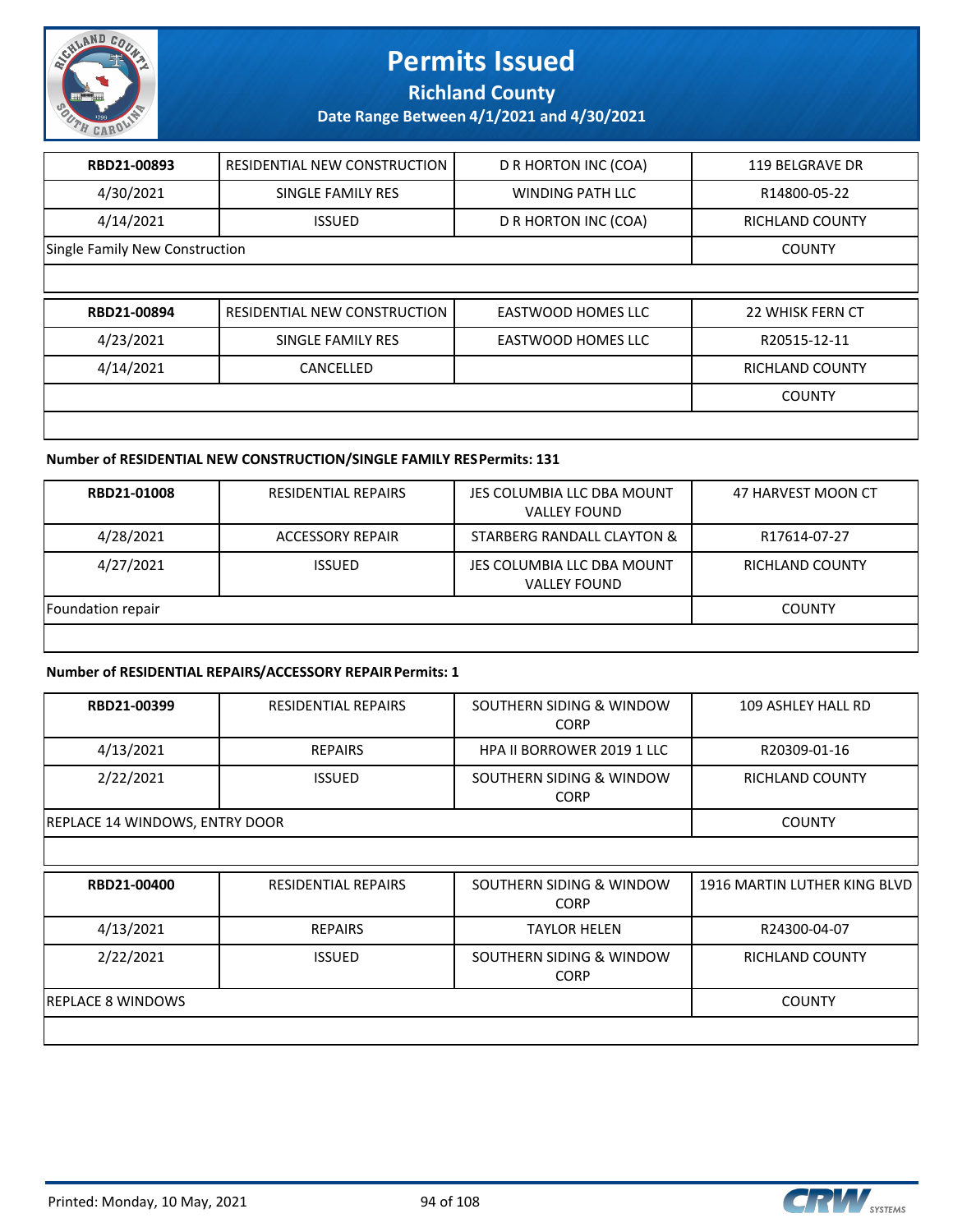

**Richland County**

| RBD21-00410                      | <b>RESIDENTIAL REPAIRS</b> | SOUTHERN SIDING & WINDOW<br><b>CORP</b> | 232 ROCKY MEADOWS RD    |  |  |
|----------------------------------|----------------------------|-----------------------------------------|-------------------------|--|--|
| 4/13/2021                        | <b>REPAIRS</b>             | <b>GEIGER FRANKLIN E</b>                | R04100-03-46            |  |  |
| 2/22/2021                        | <b>ISSUED</b>              | SOUTHERN SIDING & WINDOW<br><b>CORP</b> | RICHLAND COUNTY         |  |  |
| <b>REPLACE 2 WINDOWS</b>         |                            |                                         | <b>COUNTY</b>           |  |  |
|                                  |                            |                                         |                         |  |  |
| RBD21-00459                      | <b>RESIDENTIAL REPAIRS</b> | SOUTHERN SIDING & WINDOW<br><b>CORP</b> | 211 LUTHER RD           |  |  |
| 4/13/2021                        | <b>REPAIRS</b>             | <b>GRAHAM IVORY T &amp; THELMA T</b>    | R07404-02-02            |  |  |
| 2/26/2021                        | <b>ISSUED</b>              | SOUTHERN SIDING & WINDOW<br><b>CORP</b> | RICHLAND COUNTY         |  |  |
| replace 245 ft soffit and fascia |                            |                                         | <b>COUNTY</b>           |  |  |
|                                  |                            |                                         |                         |  |  |
| RBD21-00460                      | RESIDENTIAL REPAIRS        | SOUTHERN SIDING & WINDOW<br><b>CORP</b> | 2900 LARKHALL RD        |  |  |
| 4/13/2021                        | <b>REPAIRS</b>             | <b>BROWN RUTH L</b>                     | R19906-03-07            |  |  |
| 2/26/2021                        | <b>ISSUED</b>              | SOUTHERN SIDING & WINDOW<br><b>CORP</b> | RICHLAND COUNTY         |  |  |
| replace 12 windows               |                            |                                         | <b>COUNTY</b>           |  |  |
|                                  |                            |                                         |                         |  |  |
| RBD21-00461                      | RESIDENTIAL REPAIRS        | SOUTHERN SIDING & WINDOW<br><b>CORP</b> | <b>118 SALUSBURY LN</b> |  |  |
| 4/13/2021                        | <b>REPAIRS</b>             | <b>FAHY DAVID A &amp; PU WOL</b>        | R20207-06-09            |  |  |
| 2/26/2021                        | <b>ISSUED</b>              | SOUTHERN SIDING & WINDOW<br><b>CORP</b> | <b>RICHLAND COUNTY</b>  |  |  |
| replace 232 ft soffit & fascia   |                            |                                         | <b>COUNTY</b>           |  |  |
|                                  |                            |                                         |                         |  |  |
| RBD21-00462                      | RESIDENTIAL REPAIRS        | SOUTHERN SIDING & WINDOW<br><b>CORP</b> | 51 SAL SUE CT           |  |  |
| 4/13/2021                        | <b>REPAIRS</b>             | LEE KEYOSHA &                           | R11809-04-17            |  |  |
| 2/26/2021                        | <b>ISSUED</b>              | SOUTHERN SIDING & WINDOW<br><b>CORP</b> | RICHLAND COUNTY         |  |  |
| replace 12 windows               |                            |                                         |                         |  |  |

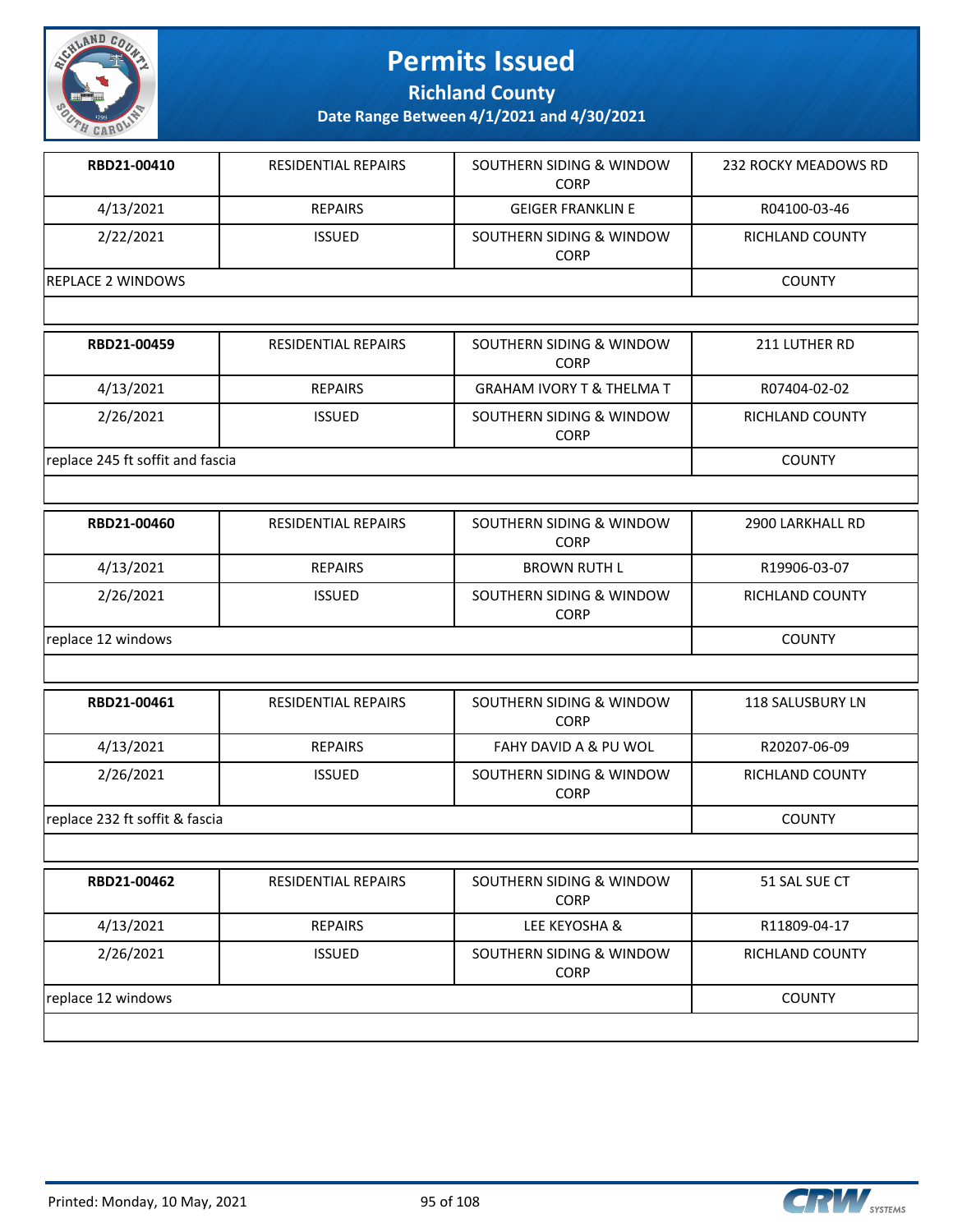

**Richland County**

| RBD21-00503        | <b>RESIDENTIAL REPAIRS</b> | SOUTHERN SIDING & WINDOW<br><b>CORP</b> | <b>6 BRIARBERRY RD</b> |
|--------------------|----------------------------|-----------------------------------------|------------------------|
| 4/2/2021           | <b>REPAIRS</b>             | <b>MORANT DOROTHY &amp; SILAS</b>       | R20109-06-08           |
| 3/3/2021           | <b>ISSUED</b>              | SOUTHERN SIDING & WINDOW<br><b>CORP</b> | RICHLAND COUNTY        |
| replace 13 windows |                            |                                         | <b>COUNTY</b>          |

| RBD21-00504 | <b>RESIDENTIAL REPAIRS</b> | SOUTHERN SIDING & WINDOW<br><b>CORP</b> | 43 UPPER POND RD |
|-------------|----------------------------|-----------------------------------------|------------------|
| 4/2/2021    | <b>REPAIRS</b>             | LIPPERT ALSTON F                        | R22806-06-13     |
| 3/3/2021    | <b>ISSUED</b>              | SOUTHERN SIDING & WINDOW<br><b>CORP</b> | RICHLAND COUNTY  |
|             |                            |                                         | <b>COUNTY</b>    |

| RBD21-00505       | <b>RESIDENTIAL REPAIRS</b> | SOUTHERN SIDING & WINDOW<br><b>CORP</b> | 309 SADDLEFIELD RD |
|-------------------|----------------------------|-----------------------------------------|--------------------|
| 4/2/2021          | <b>REPAIRS</b>             | <b>BELCHER ALBERT</b>                   | R11903-03-39       |
| 3/3/2021          | <b>ISSUED</b>              | SOUTHERN SIDING & WINDOW<br><b>CORP</b> | RICHLAND COUNTY    |
| replace 9 windows | <b>COUNTY</b>              |                                         |                    |

| RBD21-00506                               | RESIDENTIAL REPAIRS | SOUTHERN SIDING & WINDOW<br><b>CORP</b> | <b>1908 BURTON ST</b> |
|-------------------------------------------|---------------------|-----------------------------------------|-----------------------|
| 4/2/2021                                  | <b>REPAIRS</b>      | BLAKELEY DONELLA C BROOKS ETAL          | R14104-04-26          |
| 3/3/2021                                  | <b>ISSUED</b>       | SOUTHERN SIDING & WINDOW<br><b>CORP</b> | RICHLAND COUNTY       |
| replace 10 windows and sliding glass door |                     |                                         | <b>COUNTY</b>         |

| RBD21-00509        | <b>RESIDENTIAL REPAIRS</b> | SOUTHERN SIDING & WINDOW<br><b>CORP</b> | 2509 MARATHON DR       |
|--------------------|----------------------------|-----------------------------------------|------------------------|
| 4/2/2021           | <b>REPAIRS</b>             | <b>MARTIN EVELYN J</b>                  | R13514-02-18           |
| 3/3/2021           | <b>ISSUED</b>              | SOUTHERN SIDING & WINDOW<br><b>CORP</b> | <b>RICHLAND COUNTY</b> |
| replace 11 windows |                            |                                         | <b>COUNTY</b>          |
|                    |                            |                                         |                        |

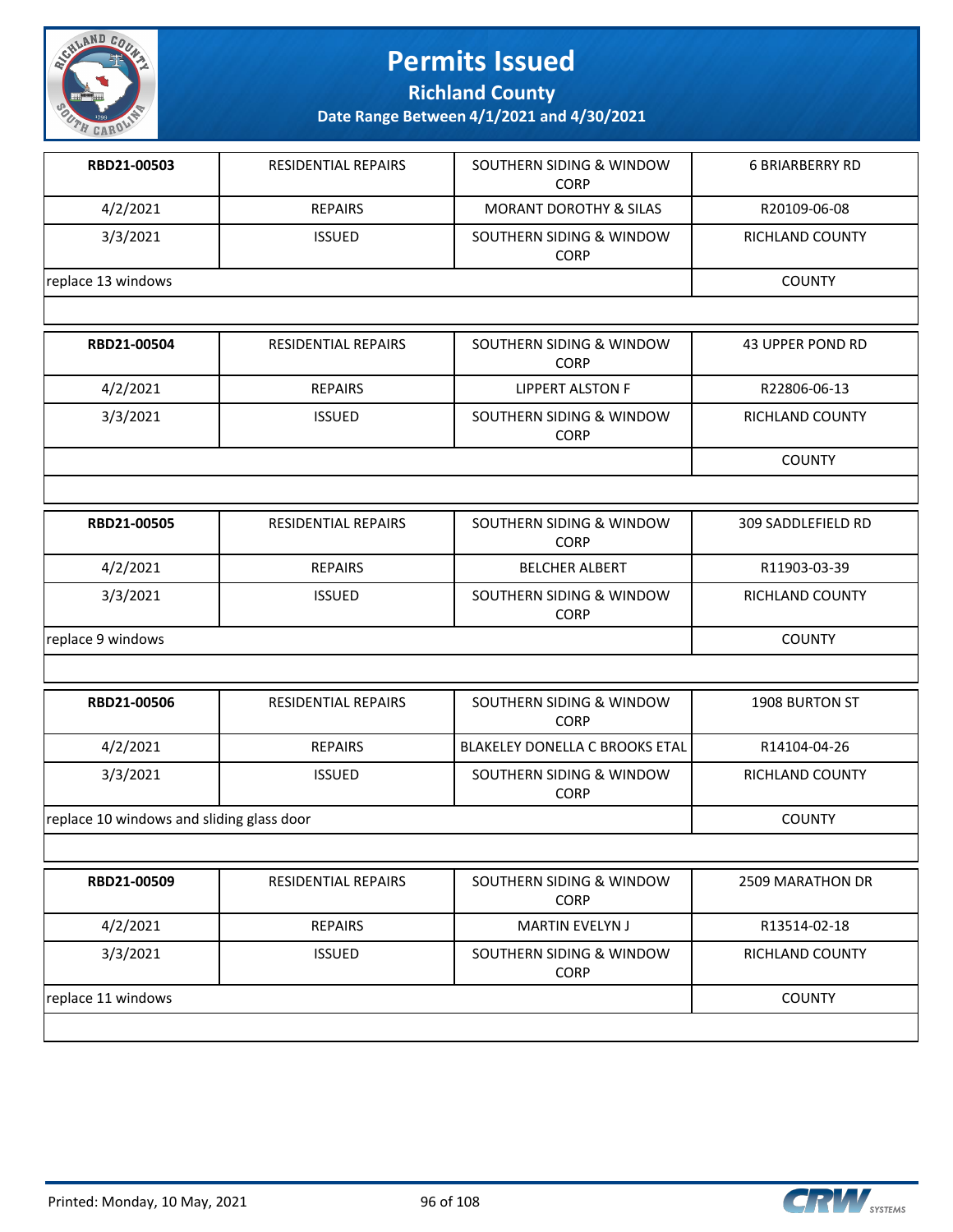

**Richland County**

| RBD21-00510                                | <b>RESIDENTIAL REPAIRS</b> | SOUTHERN SIDING & WINDOW<br><b>CORP</b>                   | 1901 LAKE CAROLINA DR   |
|--------------------------------------------|----------------------------|-----------------------------------------------------------|-------------------------|
| 4/2/2021                                   | <b>REPAIRS</b>             | <b>FARMER PAMELA D</b>                                    | R23213-08-01            |
| 3/3/2021                                   | <b>ISSUED</b>              | SOUTHERN SIDING & WINDOW<br><b>CORP</b>                   | RICHLAND COUNTY         |
| replace 12 windows                         |                            |                                                           | <b>COUNTY</b>           |
|                                            |                            |                                                           |                         |
| RBD21-00511                                | RESIDENTIAL REPAIRS        | SOUTHERN SIDING & WINDOW<br><b>CORP</b>                   | <b>106 RICHCREEK RD</b> |
| 4/2/2021                                   | <b>REPAIRS</b>             | <b>GARRETT EDWINA M</b>                                   | R09208-14-07            |
| 3/3/2021                                   | <b>ISSUED</b>              | SOUTHERN SIDING & WINDOW<br><b>CORP</b>                   | RICHLAND COUNTY         |
| replace 10 windows                         |                            |                                                           | <b>COUNTY</b>           |
|                                            |                            |                                                           |                         |
| RBD21-00588                                | RESIDENTIAL REPAIRS        | JES COLUMBIA LLC DBA MOUNT<br><b>VALLEY FOUND</b>         | 2428 BERMUDA HILLS RD   |
| 4/2/2021                                   | <b>REPAIRS</b>             | DYER MARY ELIZABETH                                       | R20016-05-06            |
| 3/11/2021                                  | <b>ISSUED</b>              | JES COLUMBIA LLC DBA MOUNT<br><b>VALLEY FOUND</b>         | RICHLAND COUNTY         |
| Foundation repair                          |                            |                                                           | <b>COUNTY</b>           |
| This job is scheduled for 3/29/2021        |                            |                                                           |                         |
| RBD21-00621                                | RESIDENTIAL REPAIRS        | <b>RUMSEY CONSTRUCTION &amp;</b><br><b>RENOVATION LLC</b> | 217 CABIN CREEK BLVD    |
| 4/7/2021                                   | <b>REPAIRS</b>             | <b>BROWN FREDERICK</b>                                    | R24505-04-07            |
| 3/16/2021                                  | <b>ISSUED</b>              | <b>RUMSEY CONSTRUCTION &amp;</b><br><b>RENOVATION LLC</b> | RICHLAND COUNTY         |
| Repairs due to house fire and water damage |                            |                                                           | <b>COUNTY</b>           |
|                                            |                            |                                                           |                         |
| RBD21-00631                                | <b>RESIDENTIAL REPAIRS</b> | RAM JACK OF SOUTH CAROLINA INC                            | 108 RUNNEYMEDE DR       |
| 4/19/2021                                  | <b>REPAIRS</b>             | <b>TABER DOROTHY E</b>                                    | R20404-02-04            |
| 3/17/2021                                  | <b>ISSUED</b>              | RAM JACK OF SOUTH CAROLINA INC                            | RICHLAND COUNTY         |
| <b>Foundation Repair</b>                   |                            |                                                           | <b>COUNTY</b>           |
|                                            |                            |                                                           |                         |
| RBD21-00660                                | RESIDENTIAL REPAIRS        | RAM JACK OF SOUTH CAROLINA INC                            | 116 SHADOWPINE RD       |
| 4/1/2021                                   | <b>REPAIRS</b>             | WORKMAN SUZANNA K                                         | R04916-05-03            |
| 3/18/2021                                  | <b>ISSUED</b>              | RAM JACK OF SOUTH CAROLINA INC                            | RICHLAND COUNTY         |
| <b>Foundation Repair</b>                   |                            |                                                           | <b>COUNTY</b>           |
|                                            |                            |                                                           |                         |

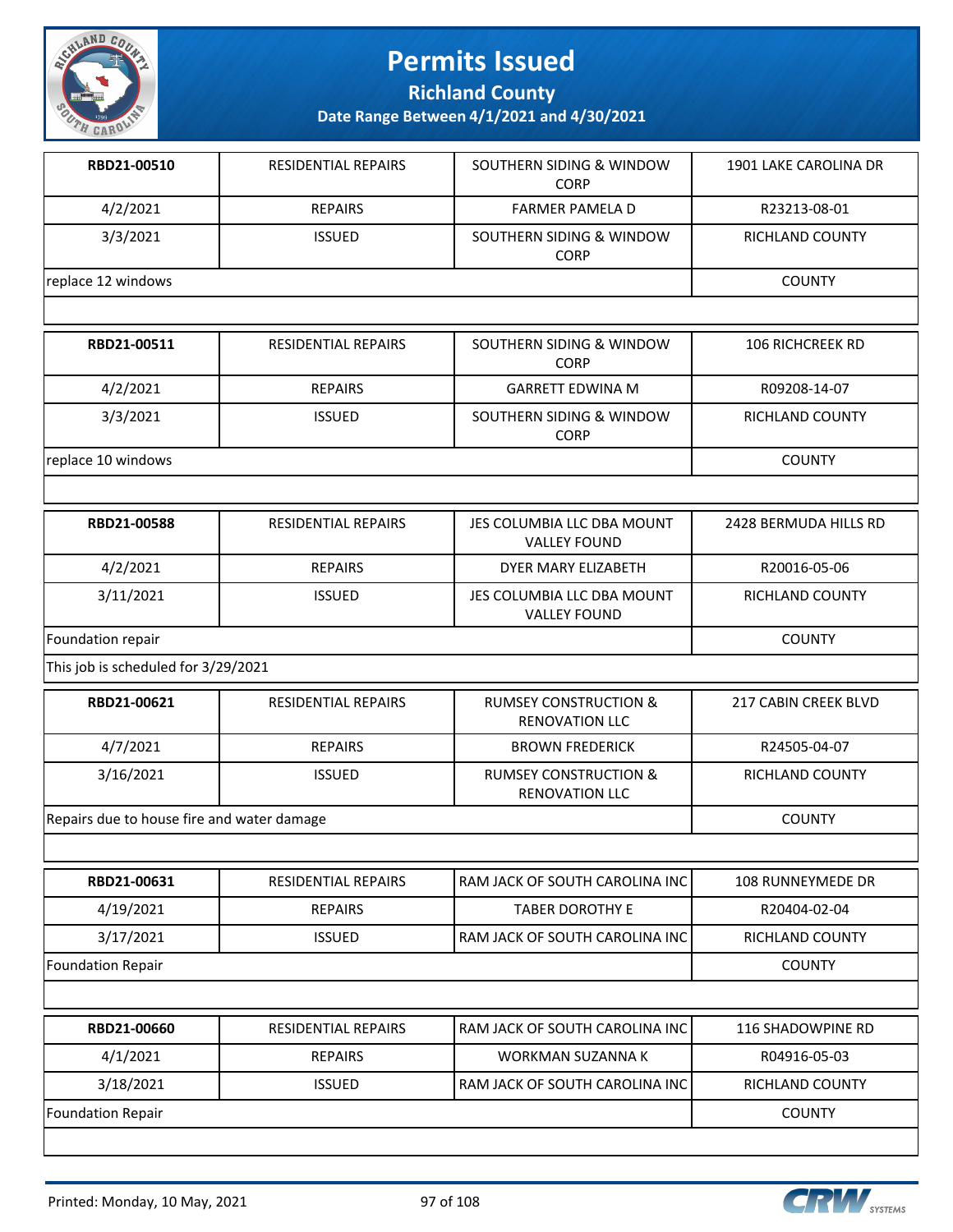

**Richland County**

| RBD21-00680                        | RESIDENTIAL REPAIRS        | RAM JACK OF SOUTH CAROLINA INC      | 2744 KENNERLY RD          |
|------------------------------------|----------------------------|-------------------------------------|---------------------------|
| 4/5/2021                           | <b>REPAIRS</b>             | <b>SHADY GROVE UNITED</b>           | R04300-04-02              |
| 3/22/2021                          | <b>ISSUED</b>              | RAM JACK OF SOUTH CAROLINA INC      | RICHLAND COUNTY           |
| <b>Foundation Repair</b>           |                            |                                     | <b>COUNTY</b>             |
|                                    |                            |                                     |                           |
| RBD21-00763                        | <b>RESIDENTIAL REPAIRS</b> | INTECH MAINTENANCE SOLUTIONS<br>LLC | 418 MISTY GLEN CIR        |
| 4/5/2021                           | <b>REPAIRS</b>             | <b>MARION CELESTINE</b>             | R03403-02-19              |
| 3/30/2021                          | <b>ISSUED</b>              | INTECH MAINTENANCE SOLUTIONS<br>LLC | RICHLAND COUNTY           |
| Structure Repair after fire damage |                            |                                     | <b>COUNTY</b>             |
|                                    |                            |                                     |                           |
| RBD21-00777                        | RESIDENTIAL REPAIRS        | <b>WILLIAMS CHARLES E</b>           | 5638 BLUFF RD             |
| 4/1/2021                           | <b>REPAIRS</b>             |                                     | R18706-01-10              |
| 4/1/2021                           | <b>ISSUED</b>              | <b>WILLIAMS CHARLES E</b>           | RICHLAND COUNTY           |
| <b>FIRE DAMAGE REPAIR</b>          |                            |                                     | <b>COUNTY</b>             |
|                                    |                            |                                     |                           |
| RBD21-00788                        | RESIDENTIAL REPAIRS        | <b>GL CONSTRUCTION</b>              | <b>610 RIDGE TRAIL DR</b> |
| 4/1/2021                           | <b>REPAIRS</b>             |                                     | R23106-06-26              |
| 4/1/2021                           | <b>ISSUED</b>              | <b>GL CONSTRUCTION</b>              | RICHLAND COUNTY           |
| Bathroom remodel                   |                            |                                     | <b>COUNTY</b>             |
|                                    |                            |                                     |                           |
| RBD21-00793                        | RESIDENTIAL REPAIRS        | CMG LLC                             | 201 BURBANK ST            |
| 4/2/2021                           | <b>REPAIRS</b>             |                                     | R07405-03-06              |
| 4/2/2021                           | <b>HOLD</b>                | CMG LLC                             | RICHLAND COUNTY           |
| <b>FIRE DAMAGE</b>                 |                            |                                     | <b>COUNTY</b>             |
| WAITING ON SIGNED CONTRACT         |                            |                                     |                           |
| RBD21-00798                        | RESIDENTIAL REPAIRS        | PATRICK G CLARK                     | 10 SUNDANCE CT            |
| 4/6/2021                           | <b>REPAIRS</b>             | RILEY TIMOTHY M & CONNIE C          | R02409-04-34              |
| 4/2/2021                           | <b>ISSUED</b>              | PATRICK G CLARK                     | RICHLAND COUNTY           |
| Shower Repair                      |                            |                                     | <b>COUNTY</b>             |
| Shower Repair                      |                            |                                     |                           |

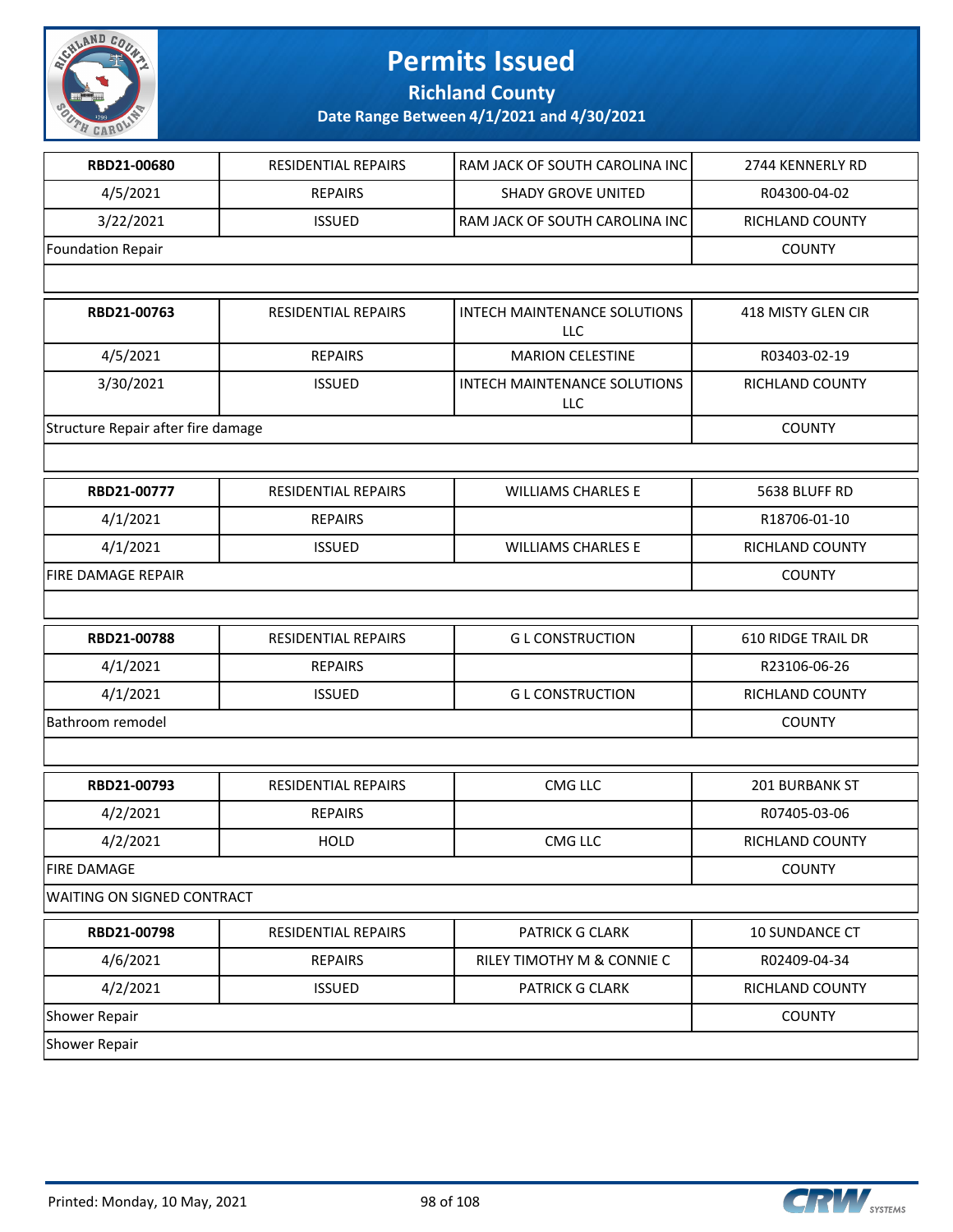

**Richland County**

| RBD21-00838                     | <b>RESIDENTIAL REPAIRS</b>                                            | Melissa Sharpe-Nelson                             | 105 WISE CT            |
|---------------------------------|-----------------------------------------------------------------------|---------------------------------------------------|------------------------|
| 4/22/2021                       | <b>REPAIRS</b>                                                        | <b>NELSON CURTIS A</b>                            | R22007-05-04           |
| 4/8/2021                        | <b>ISSUED</b>                                                         | JES COLUMBIA LLC DBA MOUNT<br><b>VALLEY FOUND</b> | <b>RICHLAND COUNTY</b> |
| Foundation repair               |                                                                       |                                                   | <b>COUNTY</b>          |
|                                 | Job is set to begin on 4/14 - Please expedite if possible. Thank you. |                                                   |                        |
| RBD21-00839                     | <b>RESIDENTIAL REPAIRS</b>                                            | Melissa Sharpe-Nelson                             | 13 E SLATON CT         |
| 4/13/2021                       | <b>REPAIRS</b>                                                        | <b>COLEMAN LAWRENCE R &amp; CHERYL L</b>          | R05103-01-02           |
| 4/8/2021                        | <b>ISSUED</b>                                                         | JES COLUMBIA LLC DBA MOUNT<br><b>VALLEY FOUND</b> | RICHLAND COUNTY        |
| Foundation repair               |                                                                       |                                                   | <b>COUNTY</b>          |
|                                 | Job is set to begin 4/14 - Please expedite if possible. Thank you.    |                                                   |                        |
| RBD21-00840                     | RESIDENTIAL REPAIRS                                                   | Melissa Sharpe-Nelson                             | 22 ANGELA DAWN CT      |
| 4/22/2021                       | <b>REPAIRS</b>                                                        | <b>HARMON CLAYBOURNE E</b>                        | R02408-05-06           |
| 4/8/2021                        | <b>ISSUED</b>                                                         | JES COLUMBIA LLC DBA MOUNT<br><b>VALLEY FOUND</b> | RICHLAND COUNTY        |
| Foundation repair               |                                                                       |                                                   | <b>COUNTY</b>          |
|                                 |                                                                       |                                                   |                        |
| RBD21-00845                     | RESIDENTIAL REPAIRS                                                   | LEE BROTHERS CONST CO                             | 6611 CROSSFIELD RD     |
| 4/12/2021                       | <b>REPAIRS</b>                                                        | <b>DENT BERTHA</b>                                | R16808-06-03           |
| 4/9/2021                        | <b>ISSUED</b>                                                         | LEE BROTHERS CONST CO                             | RICHLAND COUNTY        |
| residential renovation          |                                                                       |                                                   | <b>COUNTY</b>          |
|                                 |                                                                       |                                                   |                        |
| RBD21-00847                     | RESIDENTIAL REPAIRS                                                   | HOME DEPOT USA INC                                | 232 VALLEY SPRINGS RD  |
| 4/14/2021                       | <b>REPAIRS</b>                                                        | <b>SHOOK DAVID CHARLES LEWIS &amp;</b>            | R22804-01-13           |
| 4/9/2021                        | <b>ISSUED</b>                                                         | HOME DEPOT USA INC                                | RICHLAND COUNTY        |
| replace 4 windows size for size |                                                                       |                                                   | <b>COUNTY</b>          |
|                                 |                                                                       |                                                   |                        |
| RBD21-00848                     | <b>RESIDENTIAL REPAIRS</b>                                            | HOME DEPOT USA INC                                | 344 ASH RIDGE CT       |
| 4/14/2021                       | <b>REPAIRS</b>                                                        | PERROTTI GWENDOLYN W                              | R23109-10-37           |
| 4/9/2021                        | <b>ISSUED</b>                                                         | HOME DEPOT USA INC                                | RICHLAND COUNTY        |
| replace 1 window size for size  |                                                                       |                                                   | <b>COUNTY</b>          |
|                                 |                                                                       |                                                   |                        |

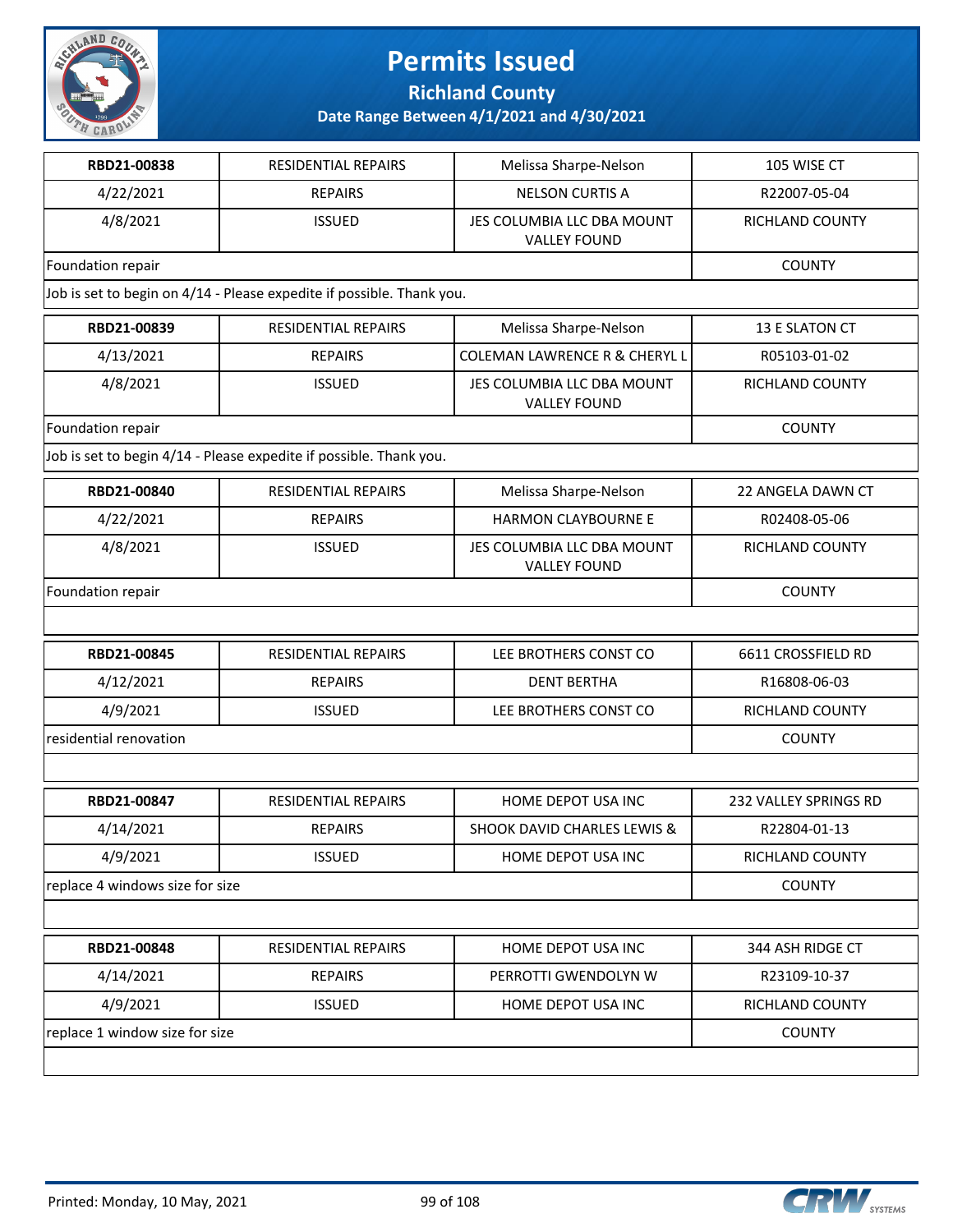

**Richland County**

| RBD21-00849                                    | RESIDENTIAL REPAIRS                                        | HOME DEPOT USA INC                                        | 224 CHANCERY LN         |  |  |
|------------------------------------------------|------------------------------------------------------------|-----------------------------------------------------------|-------------------------|--|--|
| 4/14/2021                                      | <b>REPAIRS</b>                                             | SUTTON BRET A SUZANNE M                                   | R23002-02-24            |  |  |
| 4/9/2021                                       | <b>ISSUED</b>                                              | HOME DEPOT USA INC                                        | RICHLAND COUNTY         |  |  |
|                                                | replace 1 window (2 win/1 opening)                         |                                                           |                         |  |  |
|                                                |                                                            |                                                           |                         |  |  |
| RBD21-00860                                    | RESIDENTIAL REPAIRS                                        | UMESHKUMAR MAISURIA                                       | 4716 BONNIE FOREST BLVD |  |  |
| 4/29/2021                                      | <b>REPAIRS</b>                                             | <b>UMESHKUMAR MAISURIA</b>                                | R06201-04-10            |  |  |
| 4/12/2021                                      | <b>ISSUED</b>                                              |                                                           | RICHLAND COUNTY         |  |  |
| carpentry , flooring, window repair            |                                                            |                                                           | <b>COUNTY</b>           |  |  |
|                                                |                                                            |                                                           |                         |  |  |
| RBD21-00861                                    | RESIDENTIAL REPAIRS                                        | <b>INTECH MAINTENANCE SOLUTIONS</b><br><b>LLC</b>         | 217 FOX GROVE CIR       |  |  |
| 4/19/2021                                      | <b>REPAIRS</b>                                             | RITTER JEAN D                                             | R23116-09-30            |  |  |
| 4/12/2021                                      | <b>ISSUED</b>                                              | INTECH MAINTENANCE SOLUTIONS<br>LLC                       | RICHLAND COUNTY         |  |  |
| Repairs after fire damage from neighbors house | <b>COUNTY</b>                                              |                                                           |                         |  |  |
| Roof, siding, interior repairs                 |                                                            |                                                           |                         |  |  |
| RBD21-00896                                    | RESIDENTIAL REPAIRS                                        | Melissa Nelson                                            | 113 ROOK BRANCH LN      |  |  |
| 4/29/2021                                      | <b>REPAIRS</b>                                             | RAINSFORD MATTHEW STEVENS                                 | R13709-03-41            |  |  |
| 4/14/2021                                      | <b>ISSUED</b>                                              | JES COLUMBIA LLC DBA MOUNT<br><b>VALLEY FOUND</b>         | RICHLAND COUNTY         |  |  |
| Foundation repair                              | <b>COUNTY</b>                                              |                                                           |                         |  |  |
| PLEASE EXPEDITE IF POSSIBLE - THANK YOU        |                                                            |                                                           |                         |  |  |
| RBD21-00906                                    | <b>RESIDENTIAL REPAIRS</b>                                 | <b>TRANSFORM SR HOME</b><br><b>IMPROVEMENT PRODUCTS L</b> | 101 SUNGLOW CT          |  |  |
| 4/22/2021                                      | <b>REPAIRS</b>                                             | <b>HAIGLER HAZEL</b>                                      | R14208-06-36            |  |  |
| 4/15/2021                                      | <b>ISSUED</b>                                              | <b>TRANSFORM SR HOME</b><br><b>IMPROVEMENT PRODUCTS L</b> | RICHLAND COUNTY         |  |  |
| Installing fourteen replacement windows.       |                                                            |                                                           | <b>COUNTY</b>           |  |  |
|                                                | The new windows are the same size as the existing windows. |                                                           |                         |  |  |
| RBD21-00909                                    | RESIDENTIAL REPAIRS                                        | HOME DEPOT USA INC                                        | 3 SCOTTISH CT           |  |  |
| 4/29/2021                                      | <b>REPAIRS</b>                                             | COPPER GLORIA & BERNARD                                   | R20409-04-02            |  |  |
| 4/15/2021                                      | <b>ISSUED</b>                                              | HOME DEPOT USA INC                                        | RICHLAND COUNTY         |  |  |
| replace 6 windows size for size                |                                                            |                                                           | <b>COUNTY</b>           |  |  |
|                                                |                                                            |                                                           |                         |  |  |

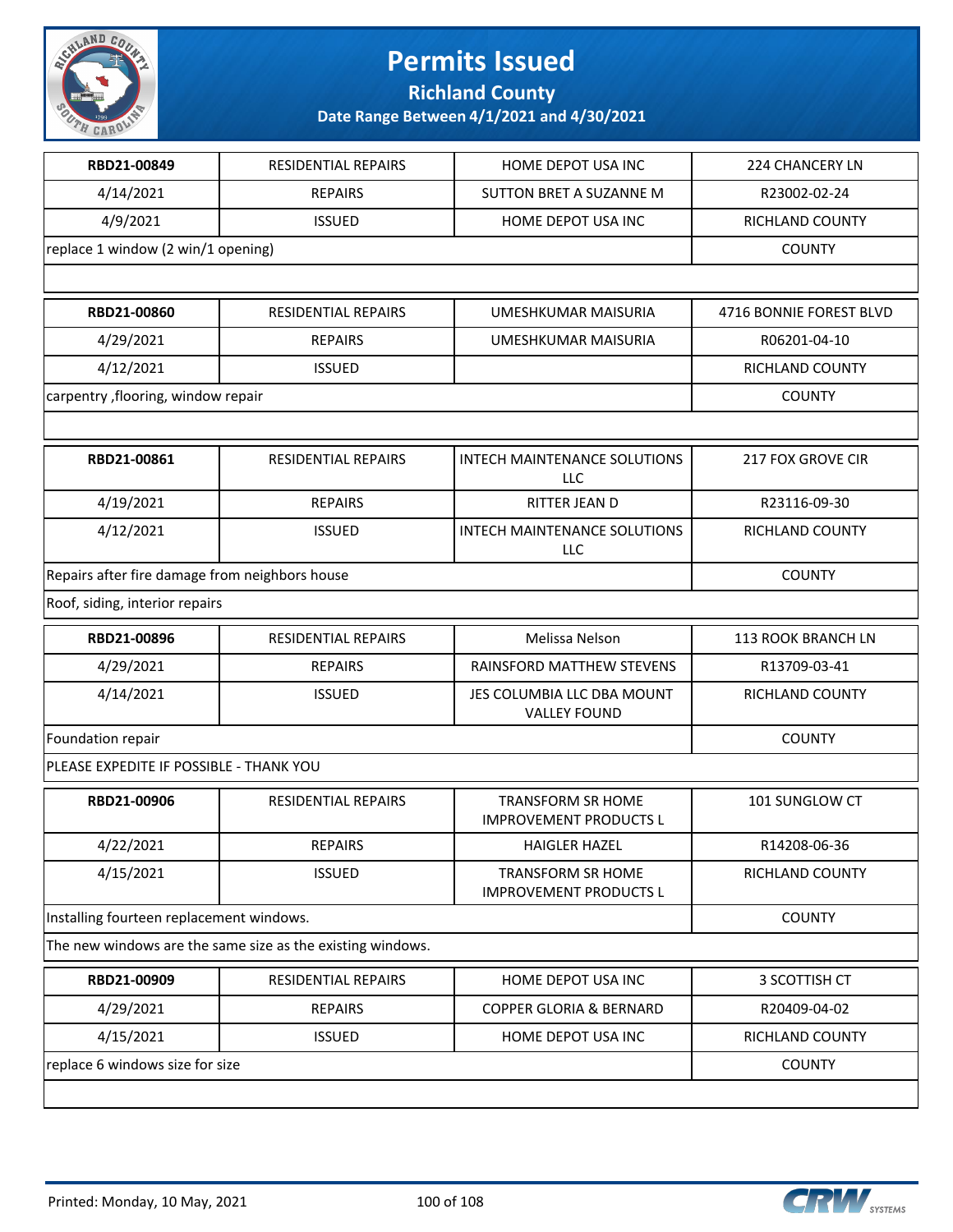

**Richland County**

| RBD21-00910                                | <b>RESIDENTIAL REPAIRS</b>                                                       | HOME DEPOT USA INC                                | <b>112 SPREADING BRANCH DR</b> |
|--------------------------------------------|----------------------------------------------------------------------------------|---------------------------------------------------|--------------------------------|
| 4/29/2021                                  | <b>REPAIRS</b>                                                                   | PEACH ROGER DALE                                  | R25010-06-21                   |
| 4/15/2021                                  | <b>ISSUED</b>                                                                    | HOME DEPOT USA INC                                | RICHLAND COUNTY                |
| replace 4 windows size for size            |                                                                                  |                                                   | <b>COUNTY</b>                  |
|                                            |                                                                                  |                                                   |                                |
| RBD21-00915                                | RESIDENTIAL REPAIRS                                                              | SEDAKE BRISCOE                                    | 2804 HOBKIRK RD                |
| 4/16/2021                                  | <b>REPAIRS</b>                                                                   |                                                   | R19906-06-10                   |
| 4/16/2021                                  | <b>ISSUED</b>                                                                    | SEDAKE BRISCOE                                    | RICHLAND COUNTY                |
| REPAIR DRY IN HOUSE NEW TRUSSE ROOF SYSTEM |                                                                                  |                                                   | <b>COUNTY</b>                  |
|                                            |                                                                                  |                                                   |                                |
| RBD21-00932                                | <b>RESIDENTIAL REPAIRS</b>                                                       | INTECH MAINTENANCE SOLUTIONS<br>LLC               | 304 MELSTONE DR                |
| 4/22/2021                                  | <b>REPAIRS</b>                                                                   | <b>WILLIAMS TANIKA L</b>                          | R21912-08-11                   |
| 4/19/2021                                  | <b>ISSUED</b>                                                                    | INTECH MAINTENANCE SOLUTIONS<br><b>LLC</b>        | RICHLAND COUNTY                |
| Roof repair after tree damage              | <b>COUNTY</b>                                                                    |                                                   |                                |
|                                            | Replace rafters, sheathing, shingles, blown in insulation, some interior repairs |                                                   |                                |
| RBD21-00933                                | <b>RESIDENTIAL REPAIRS</b>                                                       | RAM JACK OF SOUTH CAROLINA INC                    | 206 S MERCER DR                |
| 4/27/2021                                  | <b>REPAIRS</b>                                                                   | <b>HOLLAND DIERDRET</b>                           | R05102-01-14                   |
| 4/19/2021                                  | <b>ISSUED</b>                                                                    | RAM JACK OF SOUTH CAROLINA INC                    | RICHLAND COUNTY                |
| <b>Foundation Repair</b>                   |                                                                                  |                                                   | <b>COUNTY</b>                  |
|                                            |                                                                                  |                                                   |                                |
| RBD21-00935                                | <b>RESIDENTIAL REPAIRS</b>                                                       |                                                   | 117 HOLLIDAY RD                |
| 4/20/2021                                  | <b>REPAIRS</b>                                                                   |                                                   | R22712-04-03                   |
| 4/20/2021                                  | <b>ISSUED</b>                                                                    | <b>JOHN STURGESS JR</b>                           | <b>RICHLAND COUNTY</b>         |
| <b>REMOVE EXISTING STUCCO</b>              |                                                                                  |                                                   | <b>COUNTY</b>                  |
|                                            |                                                                                  |                                                   |                                |
| RBD21-00947                                | <b>RESIDENTIAL REPAIRS</b>                                                       | JES COLUMBIA LLC DBA MOUNT<br><b>VALLEY FOUND</b> | 917 KNOLLWOOD DR               |
| 4/29/2021                                  | <b>REPAIRS</b>                                                                   | <b>MCDANIEL KARIN I</b>                           | R16303-05-07                   |
| 4/20/2021                                  | <b>ISSUED</b>                                                                    | JES COLUMBIA LLC DBA MOUNT<br><b>VALLEY FOUND</b> | RICHLAND COUNTY                |
| Foundation repair                          |                                                                                  |                                                   | <b>COUNTY</b>                  |
| PLEASE EXPEDITE IF POSSIBLE - THANK YOU    |                                                                                  |                                                   |                                |

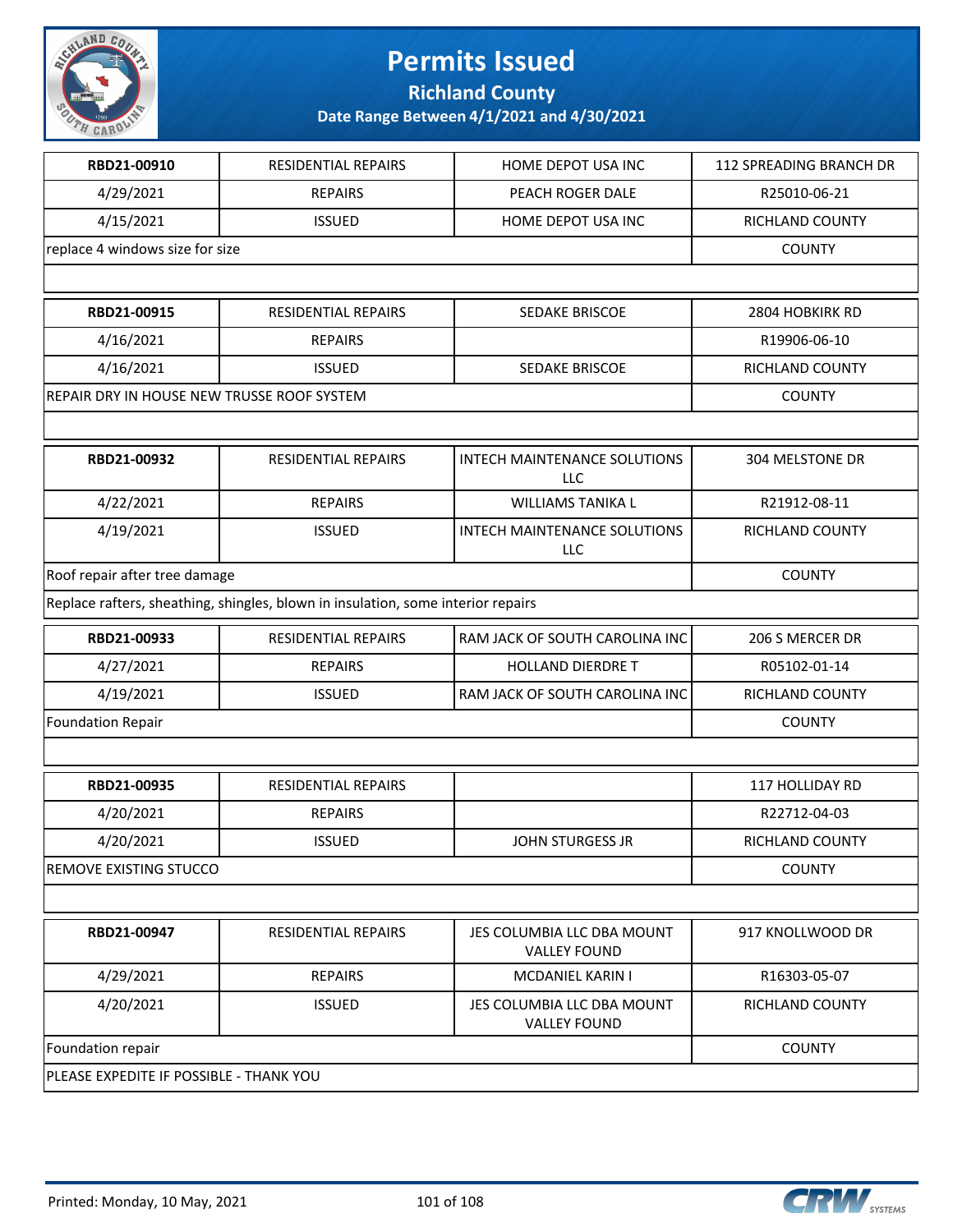

**Richland County**

| RBD21-00949                                     | <b>RESIDENTIAL REPAIRS</b> | RAM JACK OF SOUTH CAROLINA INC                            | 103 WESTSHIRE PL          |  |
|-------------------------------------------------|----------------------------|-----------------------------------------------------------|---------------------------|--|
| 4/28/2021                                       | <b>REPAIRS</b>             | JOHNSON CYNTHIA LORETTA                                   | R06102-03-03              |  |
| 4/20/2021                                       | <b>ISSUED</b>              | RAM JACK OF SOUTH CAROLINA INC                            | RICHLAND COUNTY           |  |
| <b>Foundation Repair</b>                        |                            |                                                           | <b>COUNTY</b>             |  |
|                                                 |                            |                                                           |                           |  |
| RBD21-00954                                     | RESIDENTIAL REPAIRS        | <b>GREGORY GREEN</b>                                      | <b>6 BEAVER CREEK CIR</b> |  |
| 4/28/2021                                       | <b>REPAIRS</b>             | <b>BICKLEY JASON &amp;</b>                                | R17315-04-13              |  |
| 4/21/2021                                       | <b>ISSUED</b>              | <b>GREGORY GREEN</b>                                      | RICHLAND COUNTY           |  |
| Fire repairs- Renovating damage caused by fire. |                            |                                                           | <b>COUNTY</b>             |  |
|                                                 |                            |                                                           |                           |  |
| RBD21-00962                                     | RESIDENTIAL REPAIRS        | JES COLUMBIA LLC DBA MOUNT<br><b>VALLEY FOUND</b>         | 213 WESTLAKE FARMS DR     |  |
| 4/28/2021                                       | <b>REPAIRS</b>             | <b>FIELDS MICHAEL &amp; SHANNON</b>                       | R17710-02-03              |  |
| 4/21/2021                                       | <b>ISSUED</b>              | JES COLUMBIA LLC DBA MOUNT<br><b>VALLEY FOUND</b>         | RICHLAND COUNTY           |  |
| Foundation repair                               |                            |                                                           | <b>COUNTY</b>             |  |
|                                                 |                            |                                                           |                           |  |
| RBD21-00963                                     | RESIDENTIAL REPAIRS        | RAM JACK OF SOUTH CAROLINA INC                            | 1829 OLD COLONY RD        |  |
| 4/28/2021                                       | <b>REPAIRS</b>             | <b>SANDERS MARGARET</b>                                   | R19114-02-11              |  |
| 4/21/2021                                       | <b>ISSUED</b>              | RAM JACK OF SOUTH CAROLINA INC                            | RICHLAND COUNTY           |  |
| <b>Foundation Repair</b>                        |                            |                                                           | <b>COUNTY</b>             |  |
|                                                 |                            |                                                           |                           |  |
| RBD21-00973                                     | <b>RESIDENTIAL REPAIRS</b> | <b>RUMSEY CONSTRUCTION &amp;</b><br><b>RENOVATION LLC</b> | 6400 OAKFIELD RD          |  |
| 4/28/2021                                       | <b>REPAIRS</b>             | THOMPSON DAVID B & LINDA B                                | R16803-02-01              |  |
| 4/22/2021                                       | <b>ISSUED</b>              | <b>RUMSEY CONSTRUCTION &amp;</b><br><b>RENOVATION LLC</b> | RICHLAND COUNTY           |  |
| Rebuild two wall on attached garage.            |                            |                                                           | <b>COUNTY</b>             |  |
|                                                 |                            |                                                           |                           |  |
| RBD21-01006                                     | <b>RESIDENTIAL REPAIRS</b> | JES COLUMBIA LLC DBA MOUNT<br><b>VALLEY FOUND</b>         | <b>461 BOWHUNTER DR</b>   |  |
| 4/28/2021                                       | <b>REPAIRS</b>             | NICHOLS NICOLE S & STACEY                                 | R23408-01-05              |  |
| 4/27/2021                                       | <b>ISSUED</b>              | JES COLUMBIA LLC DBA MOUNT<br><b>VALLEY FOUND</b>         | RICHLAND COUNTY           |  |
| Foundation repair                               |                            |                                                           |                           |  |
|                                                 |                            |                                                           |                           |  |

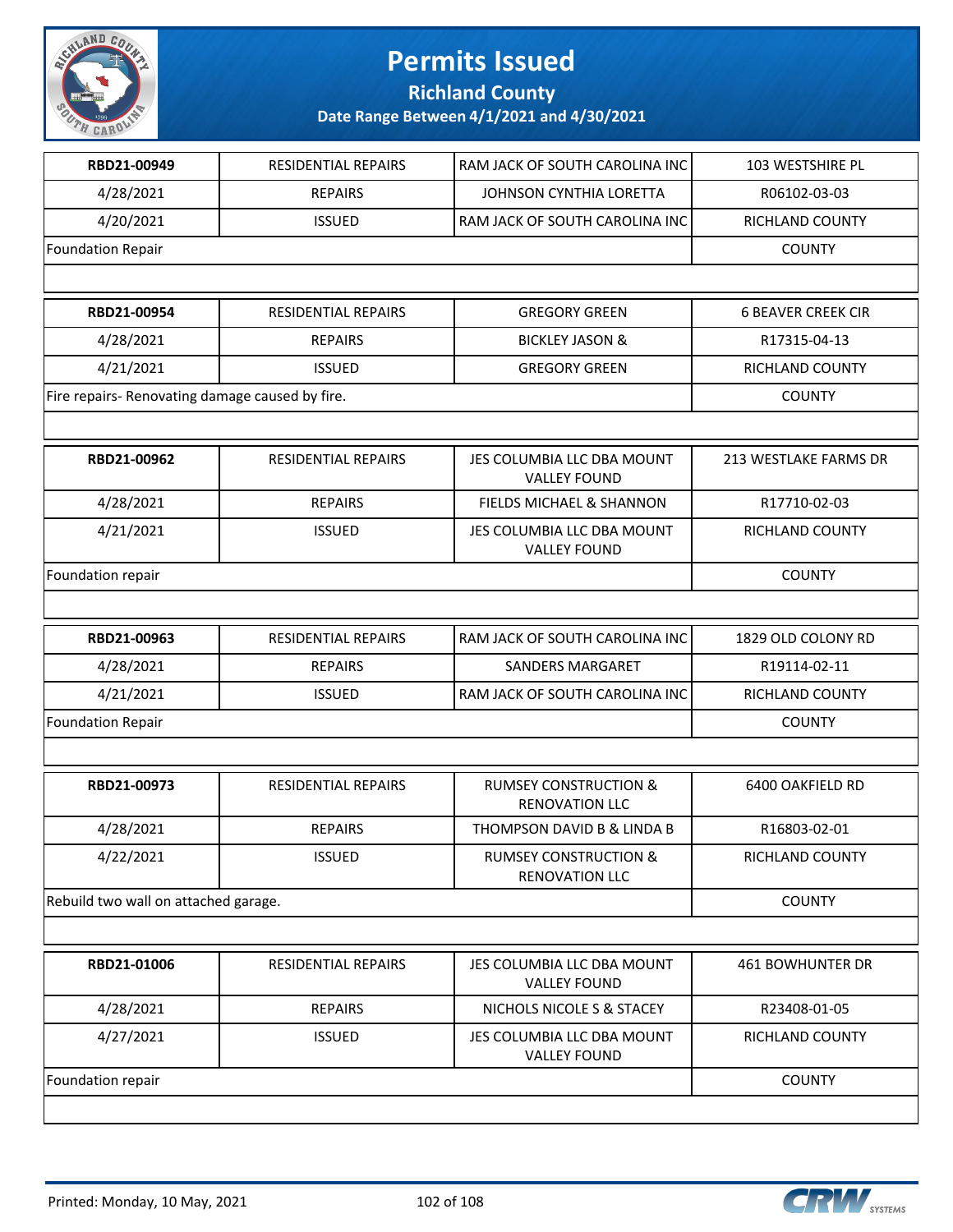

### **Richland County**

#### **Date Range Between 4/1/2021 and 4/30/2021**

| RBD21-01034                                                | <b>RESIDENTIAL REPAIRS</b> | RAM JACK OF SOUTH CAROLINA INC                            | 135 E BOWMORE DR         |
|------------------------------------------------------------|----------------------------|-----------------------------------------------------------|--------------------------|
| 4/30/2021                                                  | <b>REPAIRS</b>             | <b>BESSWANGER ONNA L</b>                                  | R14807-05-43             |
| 4/29/2021                                                  | <b>ISSUED</b>              | RAM JACK OF SOUTH CAROLINA INC                            | <b>RICHLAND COUNTY</b>   |
| <b>Foundation Repair</b>                                   |                            |                                                           | <b>COUNTY</b>            |
|                                                            |                            |                                                           |                          |
| RBD21-01035                                                | <b>RESIDENTIAL REPAIRS</b> | RAM JACK OF SOUTH CAROLINA INC                            | <b>337 BRIERCLIFF DR</b> |
| 4/30/2021                                                  | <b>REPAIRS</b>             | <b>FOREMAN RUSSELL G SR</b>                               | R17305-04-30             |
| 4/29/2021                                                  | <b>ISSUED</b>              | RAM JACK OF SOUTH CAROLINA INC                            | RICHLAND COUNTY          |
| <b>Foundation Repair</b>                                   |                            |                                                           |                          |
|                                                            |                            |                                                           |                          |
| RBD21-01046                                                | <b>RESIDENTIAL REPAIRS</b> | <b>TERRY WAYNE SANFORD</b>                                | 448 DEERWOOD ST 1A       |
| 4/30/2021                                                  | <b>REPAIRS</b>             | <b>MANI FY PATRICIA F</b>                                 | R13886-01-12             |
| 4/30/2021                                                  | <b>ISSUED</b>              | Sanford Investors LLC DBA Window<br>World of the Midlands | <b>RICHLAND COUNTY</b>   |
| Install (6) double hung windows & (1) 5 ft wide patio door |                            |                                                           | <b>1A COUNTY</b>         |
|                                                            |                            |                                                           |                          |

#### **Number of RESIDENTIAL REPAIRS/REPAIRS Permits: 51**

| SP21-00063                                    | <b>SWIMMING POOL</b> | S & S POOLS                   | <b>140 DEER TRACT DR</b>   |
|-----------------------------------------------|----------------------|-------------------------------|----------------------------|
| 4/5/2021                                      | <b>BARRIER</b>       | SAVA VERNON LEWIS JR &        | R01800-05-25               |
| 3/31/2021                                     | <b>ISSUED</b>        | S & S POOLS                   | <b>RICHLAND COUNTY</b>     |
| <b>Existing Fence</b>                         |                      |                               | <b>COUNTY</b>              |
|                                               |                      |                               |                            |
| SP21-00070                                    | <b>SWIMMING POOL</b> | <b>WESTBROOK MARGUERITE H</b> | 5944 SYLVAN DR             |
| 4/6/2021                                      | <b>BARRIER</b>       | <b>WESTBROOK MARGUERITE H</b> | R16801-01-10               |
| 4/6/2021                                      | <b>ISSUED</b>        |                               | <b>RICHLAND COUNTY</b>     |
| <b>POOL BARRIER</b>                           | <b>COUNTY</b>        |                               |                            |
|                                               |                      |                               |                            |
| SP21-00071                                    | <b>SWIMMING POOL</b> | CRYSTAL POOLS LLC (GC)        | <b>305 PARK SHORE DR E</b> |
| 4/19/2021                                     | <b>BARRIER</b>       | MACNEIL THOMAS M & SHELBY N   | R20008-07-13               |
| 4/12/2021                                     | <b>ISSUED</b>        | CRYSTAL POOLS LLC (GC)        | <b>RICHLAND COUNTY</b>     |
| Purchasing because I have to to get my permit | <b>COUNTY</b>        |                               |                            |
|                                               |                      |                               |                            |

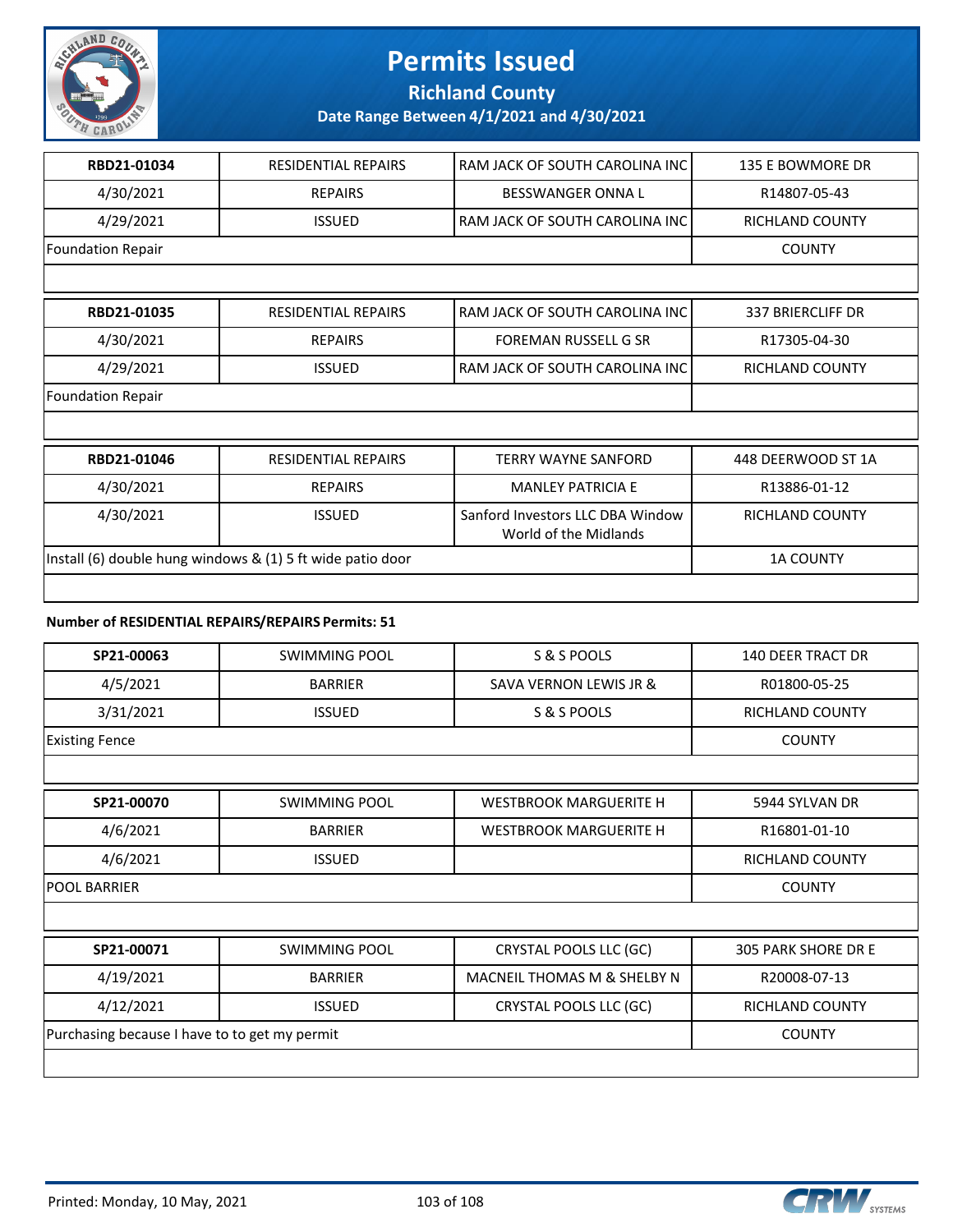

**Richland County**

**Date Range Between 4/1/2021 and 4/30/2021**

| SP21-00087           | SWIMMING POOL  | IJM ENTERPRISES OF THE PALMETTO<br>LLC | <b>31 RAVENGLASS WAY</b> |
|----------------------|----------------|----------------------------------------|--------------------------|
| 4/20/2021            | <b>BARRIER</b> | SZWEC ROBERT W                         | R20510-01-22             |
| 4/19/2021            | <b>ISSUED</b>  | IJM ENTERPRISES OF THE PALMETTO<br>LLC | RICHLAND COUNTY          |
| gunite swimming pool | <b>COUNTY</b>  |                                        |                          |
|                      |                |                                        |                          |

| SP21-00095                                       | SWIMMING POOL  | PALMETTO OUTDOOR LIVING     | <b>208 TREYBURN CIR</b> |
|--------------------------------------------------|----------------|-----------------------------|-------------------------|
| 4/29/2021                                        | <b>BARRIER</b> | WILLIAMS VERNON CRAIG III & | R04213-01-25            |
| 4/27/2021                                        | <b>ISSUED</b>  | PALMETTO OUTDOOR LIVING     | RICHLAND COUNTY         |
| Installation of a 16x35 fiberglass swimming pool |                |                             | <b>COUNTY</b>           |
|                                                  |                |                             |                         |

#### **Number of SWIMMING POOL/BARRIER Permits: 5**

| SP21-00015                                 | <b>SWIMMING POOL</b> | <b>ALAGLAS POOLS</b>              | 204 BASSETT LOOP         |
|--------------------------------------------|----------------------|-----------------------------------|--------------------------|
| 4/7/2021                                   | <b>RESIDENTIAL</b>   | <b>MADISON JOE &amp; CAROL A</b>  | R23209-08-03             |
| 1/28/2021                                  | <b>ISSUED</b>        | <b>ALAGLAS POOLS</b>              | RICHLAND COUNTY          |
| <b>Fiberglas Swimming Pool</b>             |                      |                                   | <b>COUNTY</b>            |
|                                            |                      |                                   |                          |
| SP21-00057                                 | <b>SWIMMING POOL</b> | <b>FASNACHT POOLS</b>             | 100 LIGHTWOOD KNOT RD    |
| 4/16/2021                                  | <b>RESIDENTIAL</b>   | SANTANA ALEIDA                    | R23010-01-05             |
| 3/23/2021                                  | <b>ISSUED</b>        | <b>FASNACHT POOLS</b>             | <b>RICHLAND COUNTY</b>   |
| Install inground vinyl swimming pool       |                      |                                   | <b>COUNTY</b>            |
|                                            |                      |                                   |                          |
| SP21-00059                                 | <b>SWIMMING POOL</b> | <b>WATERWORKS COMPANY LLC</b>     | 735 NEAR CREEK DR        |
| 4/5/2021                                   | <b>RESIDENTIAL</b>   | <b>BAXTER SONJI</b>               | R17608-03-05             |
| 3/25/2021                                  | <b>ISSUED</b>        | <b>WATERWORKS COMPANY LLC</b>     | <b>RICHLAND COUNTY</b>   |
| Installation of 14x28 gunite swimming pool |                      |                                   | <b>COUNTY</b>            |
|                                            |                      |                                   |                          |
| SP21-00062                                 | <b>SWIMMING POOL</b> | S & S POOLS                       | <b>140 DEER TRACT DR</b> |
| 4/5/2021                                   | <b>RESIDENTIAL</b>   | <b>SAVA VERNON LEWIS JR &amp;</b> | R01800-05-25             |
| 3/31/2021                                  | <b>ISSUED</b>        | S & S POOLS                       | RICHLAND COUNTY          |
| Installing Fiberglass Pool                 |                      |                                   | <b>COUNTY</b>            |
|                                            |                      |                                   |                          |

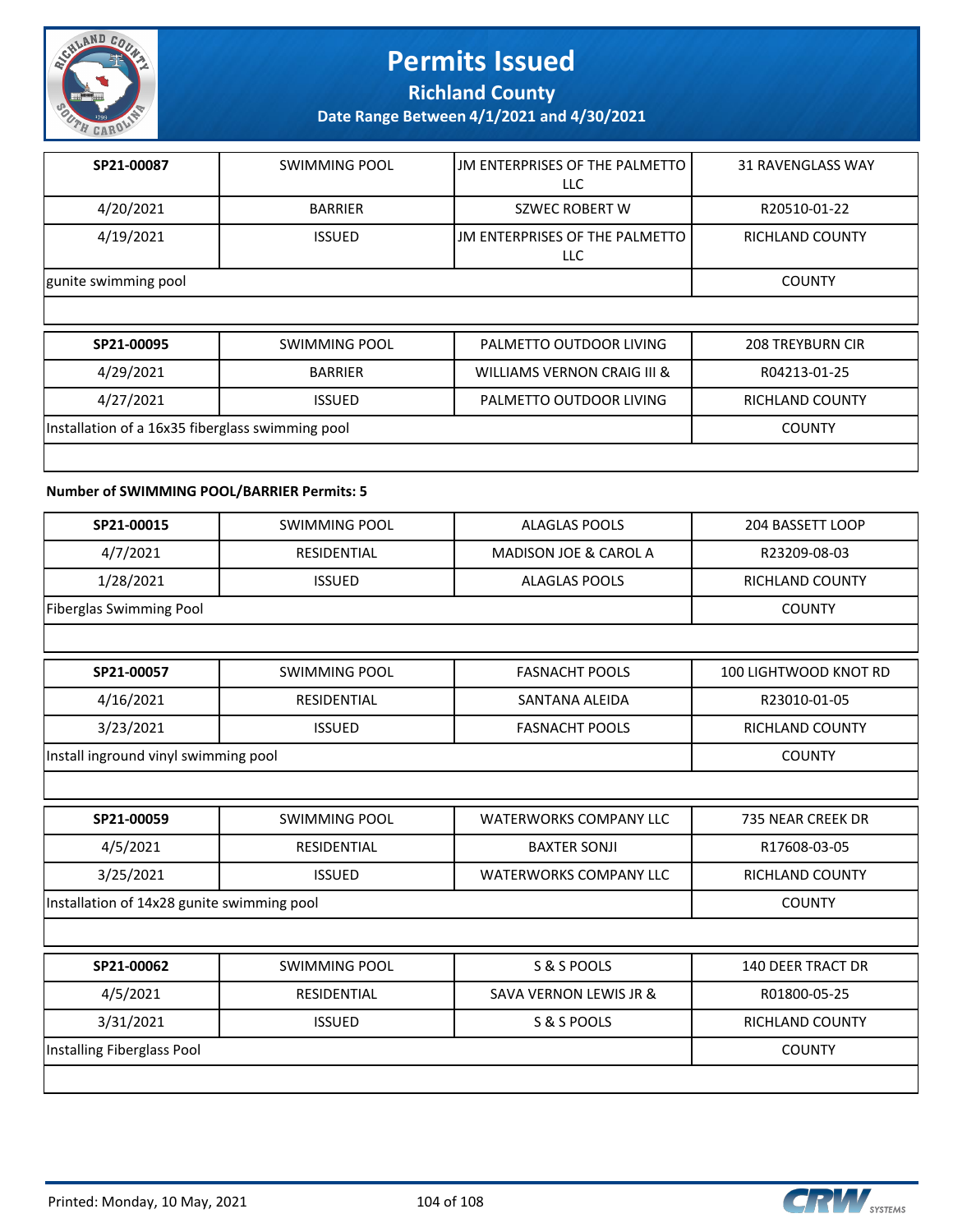

**Richland County**

| SP21-00064                                 | <b>SWIMMING POOL</b> | <b>GRIFFIN POOLS &amp; SPAS</b>             | 1 DUNES PT              |
|--------------------------------------------|----------------------|---------------------------------------------|-------------------------|
| 4/16/2021                                  | RESIDENTIAL          | <b>MUDGER SCOTT MICHAEL &amp;</b>           | R17700-04-50            |
| 3/31/2021                                  | <b>ISSUED</b>        | <b>GRIFFIN POOLS &amp; SPAS</b>             | RICHLAND COUNTY         |
| in ground pool                             |                      |                                             | <b>COUNTY</b>           |
| fiberglass                                 |                      |                                             |                         |
| SP21-00065                                 | <b>SWIMMING POOL</b> | <b>GRIFFIN POOLS &amp; SPAS</b>             | 325 BROOK HOLLOW DR     |
| 4/5/2021                                   | RESIDENTIAL          | <b>BECK BRADLEY HARPER &amp;</b>            | R20214-05-09            |
| 3/31/2021                                  | <b>ISSUED</b>        | <b>GRIFFIN POOLS &amp; SPAS</b>             | <b>RICHLAND COUNTY</b>  |
| in ground pool                             |                      |                                             | <b>COUNTY</b>           |
| fiberglass                                 |                      |                                             |                         |
| SP21-00066                                 | <b>SWIMMING POOL</b> | <b>GRIFFIN POOLS &amp; SPAS</b>             | <b>107 KINGSHIP DR</b>  |
| 4/5/2021                                   | RESIDENTIAL          | <b>FRANKEL MATTHEW P &amp; KATHRYN</b><br>M | R01416-01-18            |
| 3/31/2021                                  | <b>ISSUED</b>        | <b>GRIFFIN POOLS &amp; SPAS</b>             | RICHLAND COUNTY         |
| in ground pool                             |                      |                                             | <b>COUNTY</b>           |
| liner pool                                 |                      |                                             |                         |
| SP21-00067                                 | <b>SWIMMING POOL</b> | <b>GRIFFIN POOLS &amp; SPAS</b>             | 6142 RUTLEDGE HILL RD   |
| 4/5/2021                                   | RESIDENTIAL          | BIEDIGER MICHAEL J & JEAN B                 | R13714-05-08            |
| 3/31/2021                                  | <b>ISSUED</b>        | <b>GRIFFIN POOLS &amp; SPAS</b>             | RICHLAND COUNTY         |
| in ground pool                             |                      |                                             | COLUMBIA                |
| fiberglass                                 |                      |                                             |                         |
| SP21-00068                                 | <b>SWIMMING POOL</b> | THE CLEARWATER COMPANY                      | 1020 STEEPLE RIDGE RD   |
| 4/5/2021                                   | RESIDENTIAL          | <b>BOONE ELIZABETH FILASETA</b>             | R04213-01-05            |
| 4/2/2021                                   | <b>ISSUED</b>        |                                             | RICHLAND COUNTY         |
| Gunite Swimming Pool                       | <b>COUNTY</b>        |                                             |                         |
|                                            |                      |                                             |                         |
| SP21-00069                                 | <b>SWIMMING POOL</b> | MULLER CONTRACTORS INC                      | 2026 WOODCREEK FARMS RD |
| 4/5/2021                                   | RESIDENTIAL          | PREMIUM DEVELOPMENT LLC                     | R25813-05-01            |
| 4/2/2021                                   | <b>ISSUED</b>        | MULLER CONTRACTORS INC                      | <b>RICHLAND COUNTY</b>  |
| Installation of residential swimming pool. | <b>COUNTY</b>        |                                             |                         |
|                                            |                      |                                             |                         |

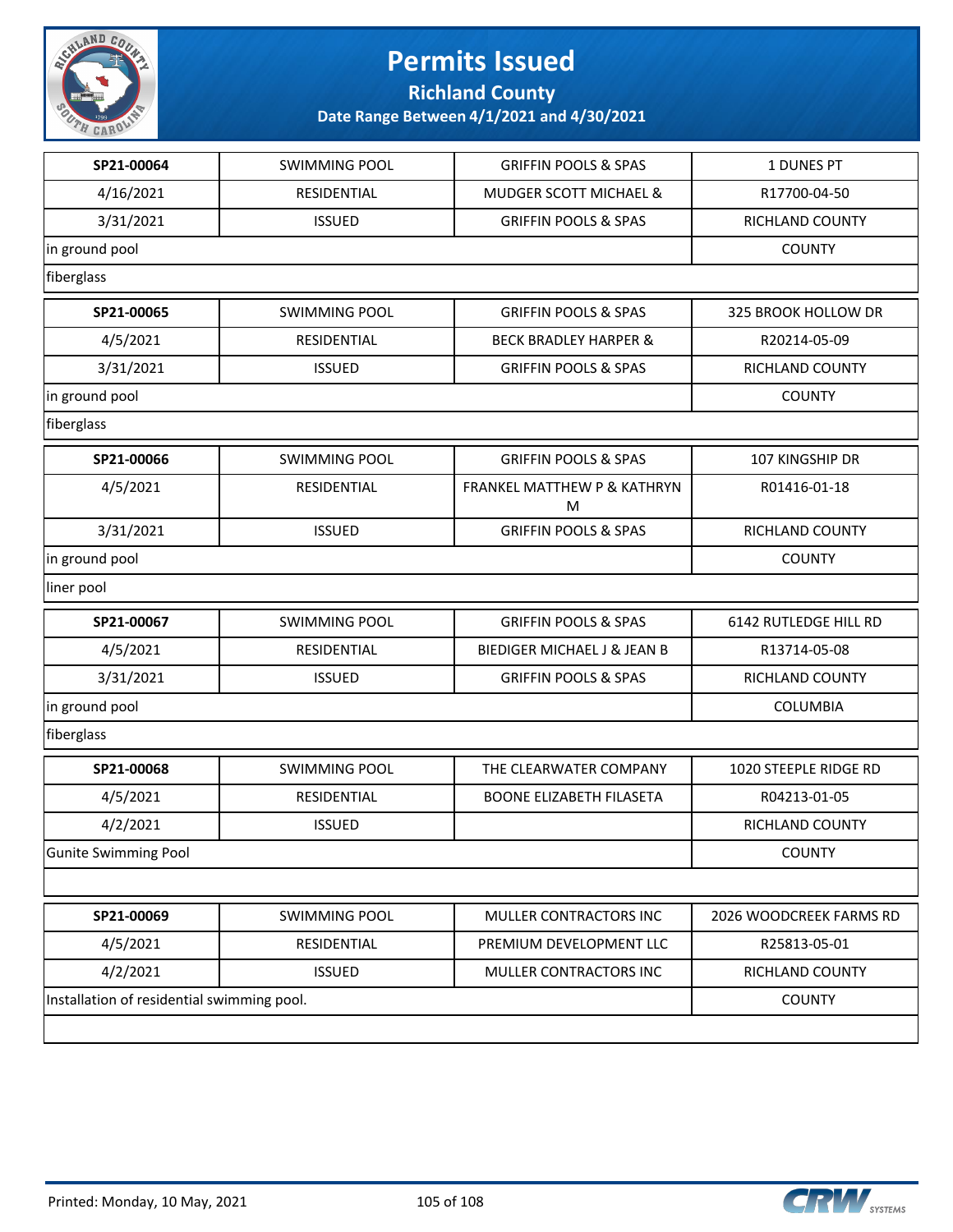

**Richland County**

| SP21-00072     | <b>SWIMMING POOL</b> | CRYSTAL POOLS LLC (GC)                 | 305 PARK SHORE DR E |
|----------------|----------------------|----------------------------------------|---------------------|
| 4/19/2021      | RESIDENTIAL          | MACNEIL THOMAS M & SHELBY N            | R20008-07-13        |
| 4/12/2021      | <b>ISSUED</b>        | CRYSTAL POOLS LLC (GC)                 | RICHLAND COUNTY     |
| Pool permit    |                      |                                        | <b>COUNTY</b>       |
|                |                      |                                        |                     |
| SP21-00073     | <b>SWIMMING POOL</b> | <b>GRIFFIN POOLS &amp; SPAS</b>        | 104 SOFT STONE DR   |
| 4/19/2021      | RESIDENTIAL          | <b>EDWARDS AMY &amp; CARLTON JR</b>    | R20607-02-07        |
| 4/12/2021      | <b>ISSUED</b>        | <b>GRIFFIN POOLS &amp; SPAS</b>        | RICHLAND COUNTY     |
| in ground pool |                      |                                        | <b>COUNTY</b>       |
| liner pool     |                      |                                        |                     |
| SP21-00074     | <b>SWIMMING POOL</b> | <b>GRIFFIN POOLS &amp; SPAS</b>        | 2100 WILDFLOWER RD  |
| 4/19/2021      | RESIDENTIAL          | <b>KENNEDY CARMEN H &amp; ODELL JR</b> | R07000-02-28        |
| 4/12/2021      | <b>ISSUED</b>        | <b>GRIFFIN POOLS &amp; SPAS</b>        | RICHLAND COUNTY     |
| in ground pool |                      |                                        | <b>COUNTY</b>       |
| liner pool     |                      |                                        |                     |
| SP21-00075     | <b>SWIMMING POOL</b> | <b>GRIFFIN POOLS &amp; SPAS</b>        | 1317 LONER RD       |
| 4/20/2021      | RESIDENTIAL          | PICKERING GARIET & KAREN               | R12600-05-24        |
| 4/12/2021      | <b>ISSUED</b>        | <b>GRIFFIN POOLS &amp; SPAS</b>        | RICHLAND COUNTY     |
| in ground pool |                      |                                        | <b>COUNTY</b>       |
| liner pool     |                      |                                        |                     |
| SP21-00076     | <b>SWIMMING POOL</b> | <b>GRIFFIN POOLS &amp; SPAS</b>        | 213 RACKET RD       |
| 4/20/2021      | RESIDENTIAL          | <b>CAMPBELL BUFFY G &amp;</b>          | R01402-02-28        |
| 4/14/2021      | <b>ISSUED</b>        | <b>GRIFFIN POOLS &amp; SPAS</b>        | RICHLAND COUNTY     |
| in ground pool |                      | <b>COUNTY</b>                          |                     |
| liner pool     |                      |                                        |                     |
| SP21-00077     | <b>SWIMMING POOL</b> | <b>GRIFFIN POOLS &amp; SPAS</b>        | 239 BROKEN CLUB LN  |
| 4/20/2021      | RESIDENTIAL          | ROSS MOSE & LASHANZA                   | R20505-02-62        |
| 4/15/2021      | <b>ISSUED</b>        | <b>GRIFFIN POOLS &amp; SPAS</b>        | RICHLAND COUNTY     |
| in ground pool |                      |                                        | <b>COUNTY</b>       |
| liner pool     |                      |                                        |                     |

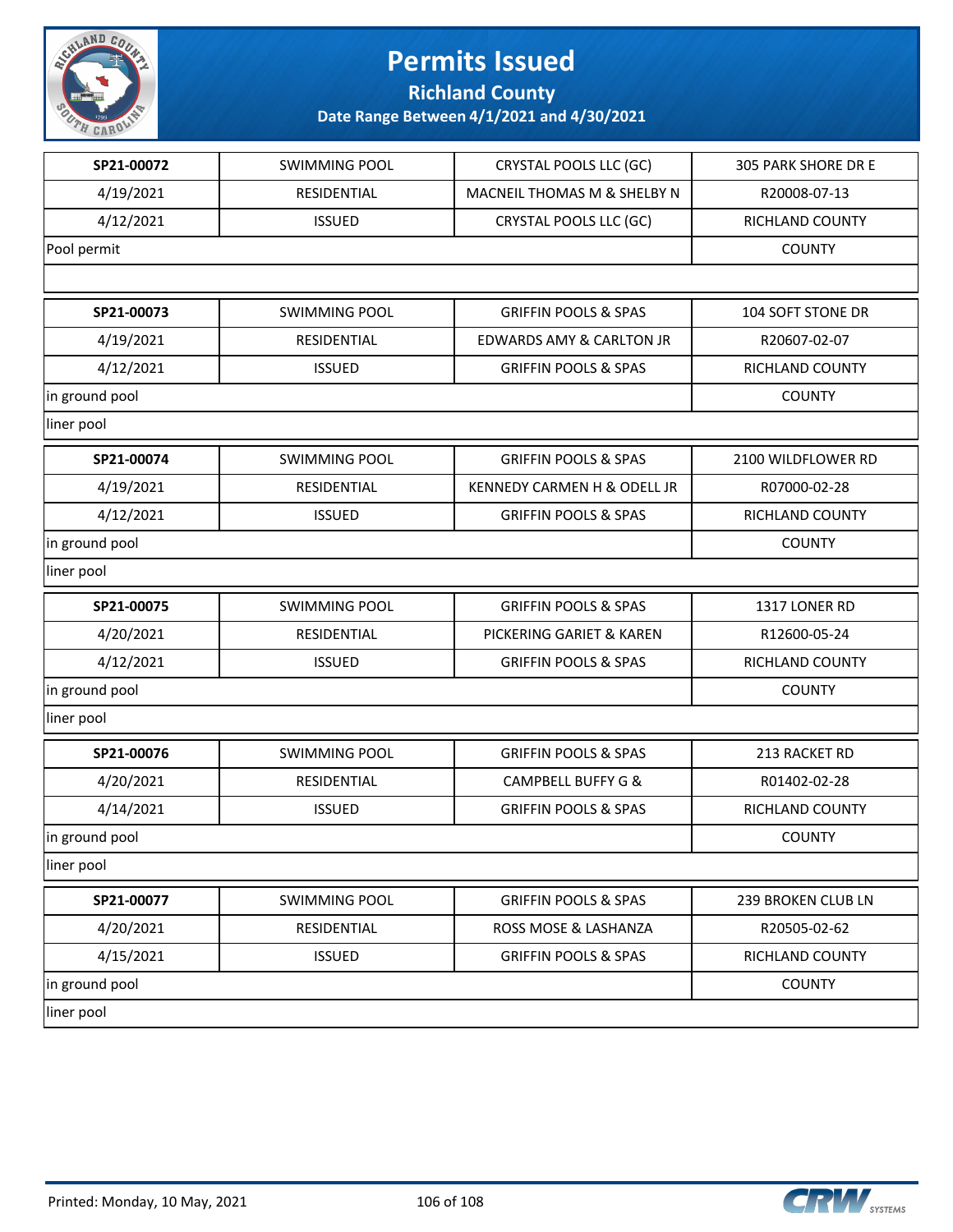

**Richland County**

| SP21-00078                   | <b>SWIMMING POOL</b> | <b>NEW WAVE POOLS</b>           | 23 SCHOONER CT         |
|------------------------------|----------------------|---------------------------------|------------------------|
| 4/16/2021                    | RESIDENTIAL          |                                 | R23205-03-06           |
| 4/16/2021                    | <b>ISSUED</b>        | <b>NEW WAVE POOLS</b>           | RICHLAND COUNTY        |
| <b>INGROUND POOL</b>         |                      |                                 | <b>COUNTY</b>          |
|                              |                      |                                 |                        |
| SP21-00079                   | <b>SWIMMING POOL</b> | <b>NEW WAVE POOLS</b>           | 909 KOON RD            |
| 4/16/2021                    | RESIDENTIAL          |                                 | R04200-01-35           |
| 4/16/2021                    | <b>ISSUED</b>        | <b>NEW WAVE POOLS</b>           | RICHLAND COUNTY        |
| <b>INGROUND POOL</b>         |                      |                                 | <b>COUNTY</b>          |
|                              |                      |                                 |                        |
| SP21-00081                   | <b>SWIMMING POOL</b> | PELICAN POOL SERVICES LLC       | 109 DERRICK DR         |
| 4/29/2021                    | RESIDENTIAL          |                                 | R02405-02-03           |
| 4/16/2021                    | <b>ISSUED</b>        | PELICAN POOL SERVICES LLC       | RICHLAND COUNTY        |
| <b>INSTALL SWIMMING POOL</b> |                      |                                 | <b>COUNTY</b>          |
|                              |                      |                                 |                        |
| SP21-00082                   | <b>SWIMMING POOL</b> | <b>GRIFFIN POOLS &amp; SPAS</b> | 1601 JOHNSON MARINA RD |
| 4/20/2021                    | RESIDENTIAL          | FOMBY BRIAN W & NATALIE A       | R01411-02-27           |
| 4/16/2021                    | <b>ISSUED</b>        | <b>GRIFFIN POOLS &amp; SPAS</b> | RICHLAND COUNTY        |
| in ground pool               | <b>COUNTY</b>        |                                 |                        |
| liner pool                   |                      |                                 |                        |
| SP21-00083                   | <b>SWIMMING POOL</b> | <b>GRIFFIN POOLS &amp; SPAS</b> | 23 HILTON GLEN CT      |
| 4/20/2021                    | RESIDENTIAL          | DAVIS BRADLEY W & AMANDA J      | R00416-01-61           |
| 4/16/2021                    | <b>ISSUED</b>        | <b>GRIFFIN POOLS &amp; SPAS</b> | RICHLAND COUNTY        |
| in ground pool               |                      |                                 | <b>COUNTY</b>          |
| liner pool                   |                      |                                 |                        |
| SP21-00084                   | <b>SWIMMING POOL</b> | <b>GRIFFIN POOLS &amp; SPAS</b> | 309 BOOKMAN MILL RD    |
| 4/20/2021                    | RESIDENTIAL          | SCHLOEMER BROCK H & MISTY D     | R04300-04-60           |
| 4/16/2021                    | <b>ISSUED</b>        | <b>GRIFFIN POOLS &amp; SPAS</b> | RICHLAND COUNTY        |
| in ground pool               |                      |                                 | <b>COUNTY</b>          |
| liner pool                   |                      |                                 |                        |
|                              |                      |                                 |                        |